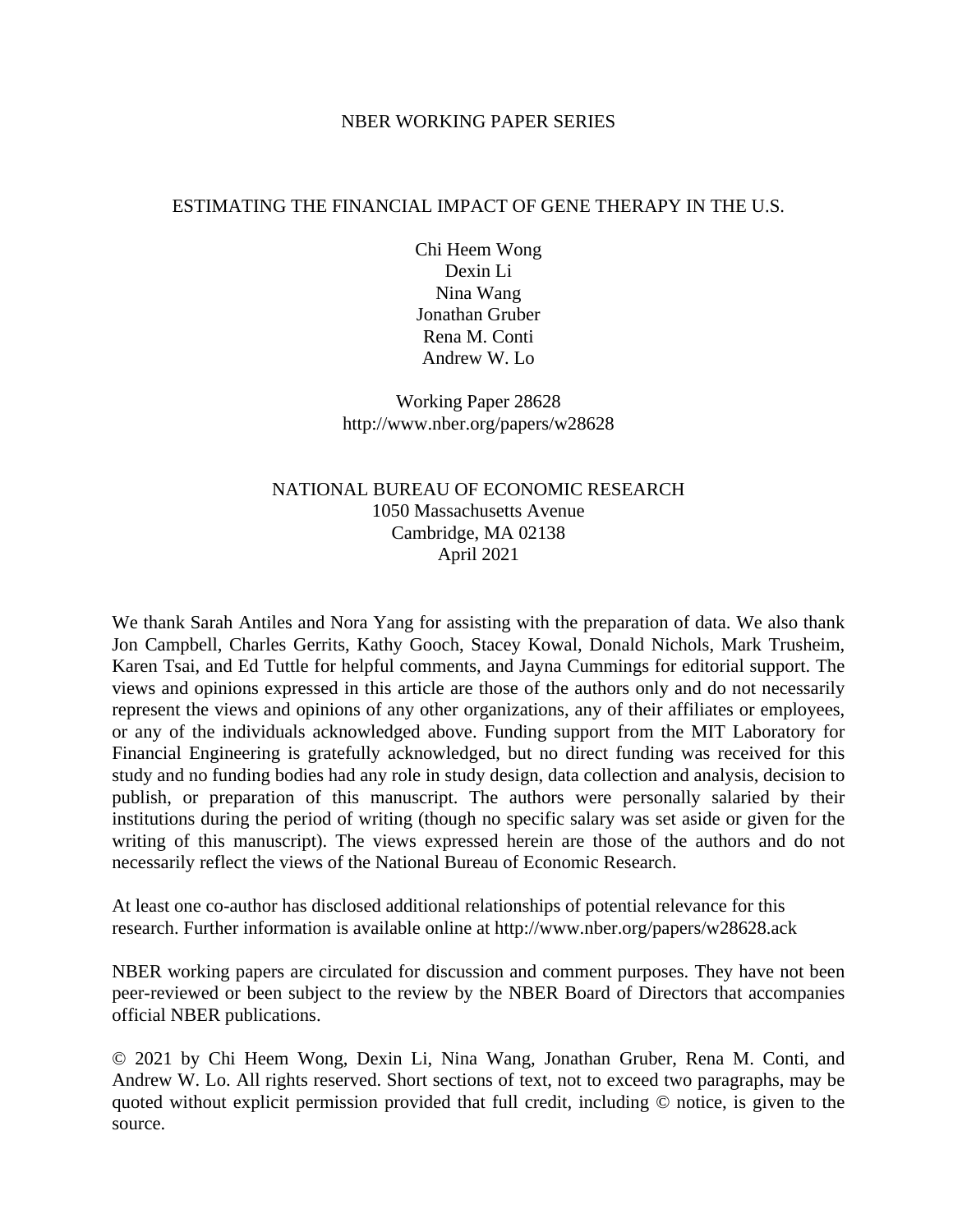Estimating the Financial Impact of Gene Therapy in the U.S. Chi Heem Wong, Dexin Li, Nina Wang, Jonathan Gruber, Rena M. Conti, and Andrew W. Lo NBER Working Paper No. 28628 April 2021 JEL No. G17,I11,I13,I18

### **ABSTRACT**

We empirically assess the potential financial impact of future gene therapies on the US economy. After identifying 109 late-stage gene therapy clinical trials currently underway, we estimate the number of new and existing patients with corresponding diseases to be treated by these gene therapies, developing and applying novel mathematical models to estimate the increase in qualityadjusted life years for each approved gene therapy. We then simulate the launch prices and the expected spending for these therapies over a 15-year time horizon. Under conservative assumptions, the results of our simulation suggest that an expected total of 1.09 million patients will be treated by gene therapy from January 2020 to December 2034. The expected peak annual spending on these therapies is \$25.3 billion, and the expected total spending from January 2020 to December 2034 is \$306 billion. Assuming a linear pace of future gene therapy development fitted to past experience, our spending estimate increases by only 15.7% under conservative assumptions. As a proxy for the impact of expected spending on different public and private payers, we decompose the estimated annual spending by treated age group. Since experience suggests that insurers with annual budget constraints may restrict access to therapies with expected benefit to the patient, we consider various methods of payment to ensure access to these therapies even among those insured by the most budget-constrained payers.

Chi Heem Wong MIT Laboratory for Financial Engineering 100 Main Street, E62-611 Cambridge, MA 02142 chiheem@mit.edu

Dexin Li MIT Laboratory for Financial Engineering 100 Main Street, E62-611 Cambridge, MA 02142 dexinli@mit.edu

Nina Wang MIT Laboratory for Financial Engineering 100 Main Street, E62-611 Cambridge, MA 02142 ninawang@mit.edu

Jonathan Gruber Department of Economics, E52-434 **MIT** 77 Massachusetts Avenue Cambridge, MA 02139 and NBER gruberj@mit.edu

Rena M. Conti Boston University Questrom School of Business Department of Markets, Public Policy and Law 595 Commonwealth Avenue Boston, MA 02215 rconti@bu.edu

Andrew W. Lo MIT Sloan School of Management 100 Main Street, E62-618 Cambridge, MA 02142 and NBER alo-admin@mit.edu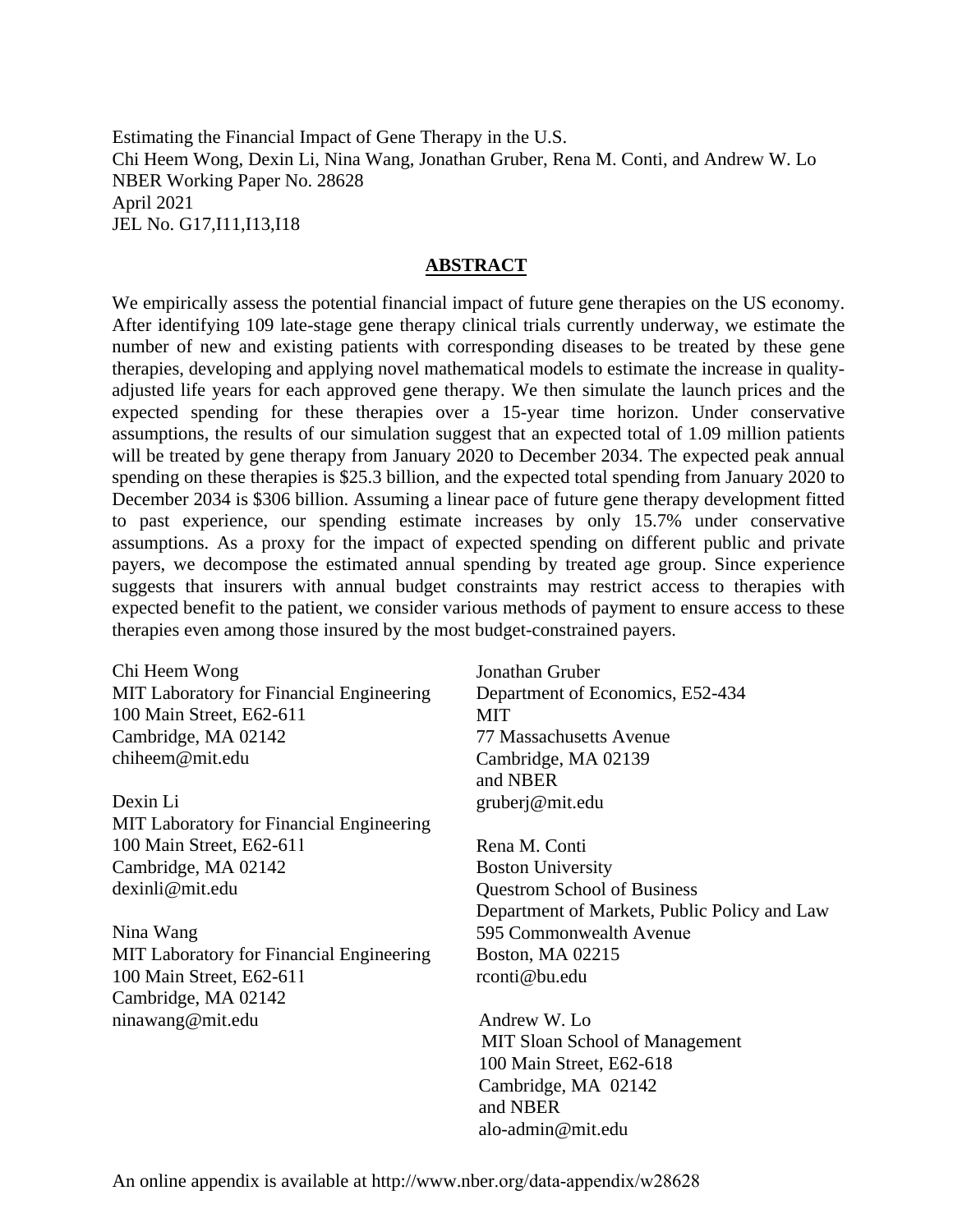# <span id="page-2-0"></span>1 Introduction

Gene therapy is a new class of medical treatment that alters part of a patient's genome through the replacement, deletion, or insertion of genetic material to treat a disease. While still in its infancy, gene therapy has demonstrated immense potential to treat and even cure previously intractable diseases. The introduction of voretigene neparvovec (marketed as Luxturna®) for inherited retinal disease and onasemnogene abeparvovec-xioi (marketed as Zolgensma®) for spinal muscular atrophy (SMA) in the U.S. have improved the lives of treated patients [\[110,](#page-44-0) [112\]](#page-44-1). Nevertheless, the price per treatment of \$425,000 per eye for Luxturna, and \$2.1 million per patient for Zolgensma, have raised concerns regarding affordability among budget-constrained payers and patients alike.

Stakeholders have expressed concern that gene therapy will be too expensive for individual patients to afford, especially if it continues to be priced at more than 30 times the median household income of \$61,937 [\[97\]](#page-43-0), (or equivalently, at several multiples of the average U.S. home mortgage of \$354,400 [\[125\]](#page-45-0)). In addition, insurance coverage for gene therapy varies by type. Insurance policies may impose restrictive access policies to limit the number of patients who might be treated with these new therapies despite their potential benefits [\[75,](#page-41-0) [155\]](#page-48-0). Widespread uninsurance [\[115\]](#page-45-1) and underinsurance [\[77\]](#page-42-0), where payers require substantial out-of-pocket costs in the form of deductibles and coinsurance payments, may place gene therapy out of reach for patients in the U.S. who might benefit from treatment. Many health plans, especially those facing fixed annual budgets, have already warned they may not be able or willing to absorb the additional spending should a greater number of people become eligible for an expensive gene therapy once it reaches the market [\[158\]](#page-48-1). It is unknown how much spending on novel gene therapies would be paid for by Medicare, the relatively generous taxpayer-supported health insurance for Americans over the age of 65, or by more cash-constrained types of insurance .

In this paper, we estimate the potential fiscal impact of gene therapy on the U.S. market. To do so, we create a new model to estimate the future number of gene therapy approvals, the size of their potential patient populations, and the prices of these future treatments. We begin by surveying the clinical trial databases for late-stage gene therapy trials, defined here as phase 2/3 or phase 3, and compile the prevalence and incidence of the diseases targeted in these trials from a meta-analysis of published sources. We develop a novel method to estimate the price of each gene therapy under consideration by calculating the expected qualityadjusted life years gained for each therapy in the relevant patient population. Combining these results and previously published probabilities of technical success by therapeutic area, we simulate the probability that a disease will have an approved gene therapy over the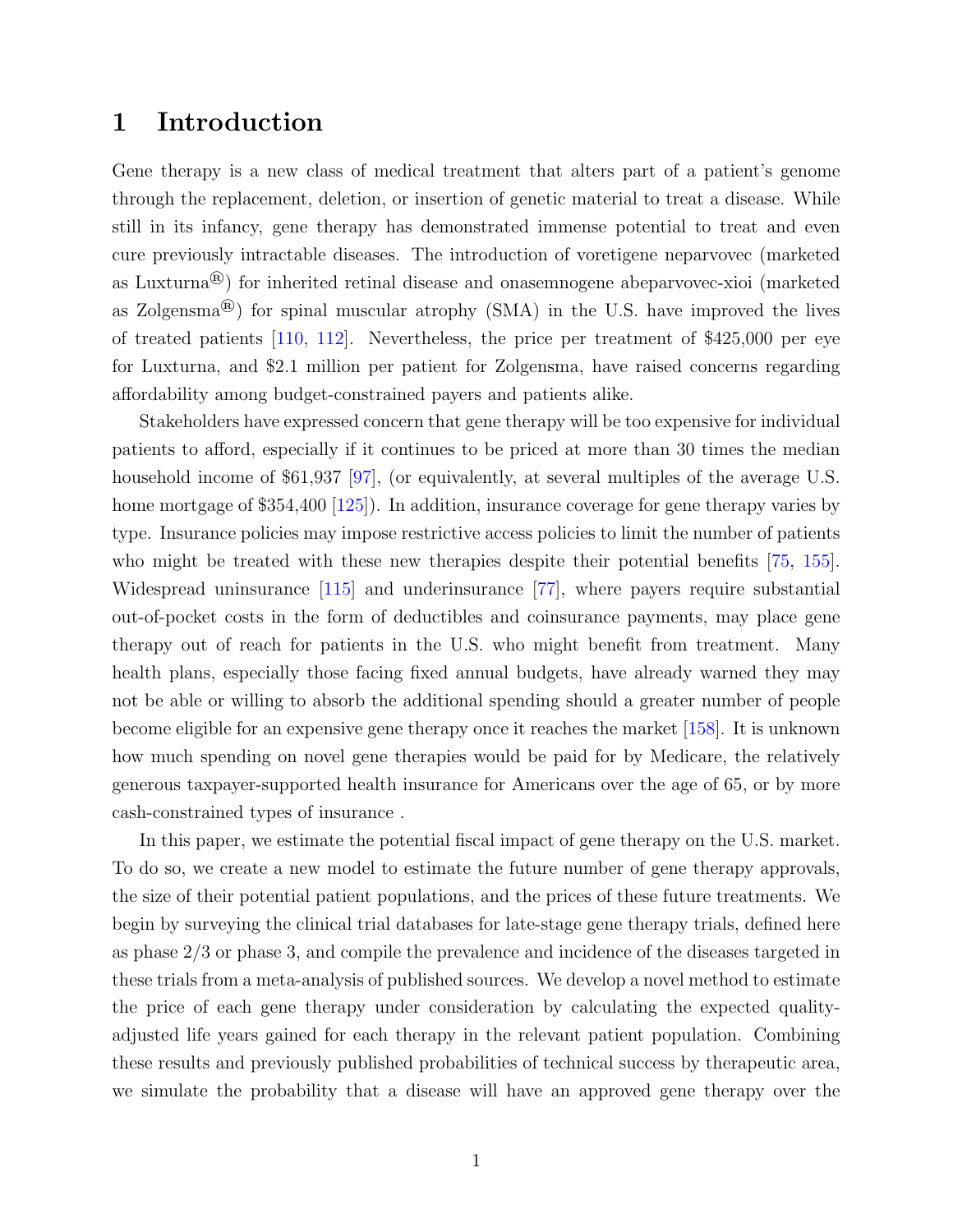next fifteen years, the expected number of treated patients, and the expected spending from January 2020 to December 2034. Throughout this paper, the expected number of treated patients refers to the pool of eligible patients that remains after accounting for market penetration and the treatment schedule.

Our results, under conservative assumptions, suggest that an estimated total of 1.09 million patients will be treated with gene therapy by the end of December 2034. The number of patients receiving gene therapies annually will peak at 94,696 patients in 2025 before declining to 65,612 at the end of our time period. The annual spending across all expected products and patients is expected to reach \$25.3 billion in 2026. The cumulative spending for treating these patients in the 15-year period is estimated to be \$306 billion, or \$241 billion when discounted by 3% per annum to 2020 dollars. This cumulative spending does not account for future inflation.

This estimate is conservative along a number of dimensions. As mentioned, it does not account for inflation. It only applies to drugs already in the development pipeline at the time of writing. If we assume that new drug development in this space follows the roughly linear trend of the recent past, our estimated expected spending over the next fifteen years increases by 15.7% to \$354B. Given development lags and uncertainties, new developments are unlikely to have a major impact on costs over our fifteen-year window, although the longer run effects could be much larger.

We additionally decompose the expected spending by patient age group as a proxy for insurance type. We find that the estimated annual spending for the age group ineligible for Medicare or Medicaid is predicted to reach \$12.2 billion. For those therapies that are not covered by these programs, we consider several alternate ways of financing, including outcome-based payments and a specialized national or international reinsurance vehicle, to meet this demand.

## <span id="page-3-0"></span>2 Methods and Data

A critical element in our simulation analysis is the number of gene therapies that will receive regulatory approval over the next few years. A brief summary of the drug development process is provided in Section [A1](#page-2-0) in the Supplementary Information (S.I.). To estimate the financial impact of gene therapies on the U.S. healthcare system, we first identify all existing late-stage clinical trials of gene therapies, then simulate their successes or failures from phase 2/3 or 3 to approval, then estimate the spending on the successful ones by summing the product of their expected prices and number of patients, as outlined in Figure [1.](#page-4-0) By using simulation analysis rather than purely deterministic methods, we are able to capture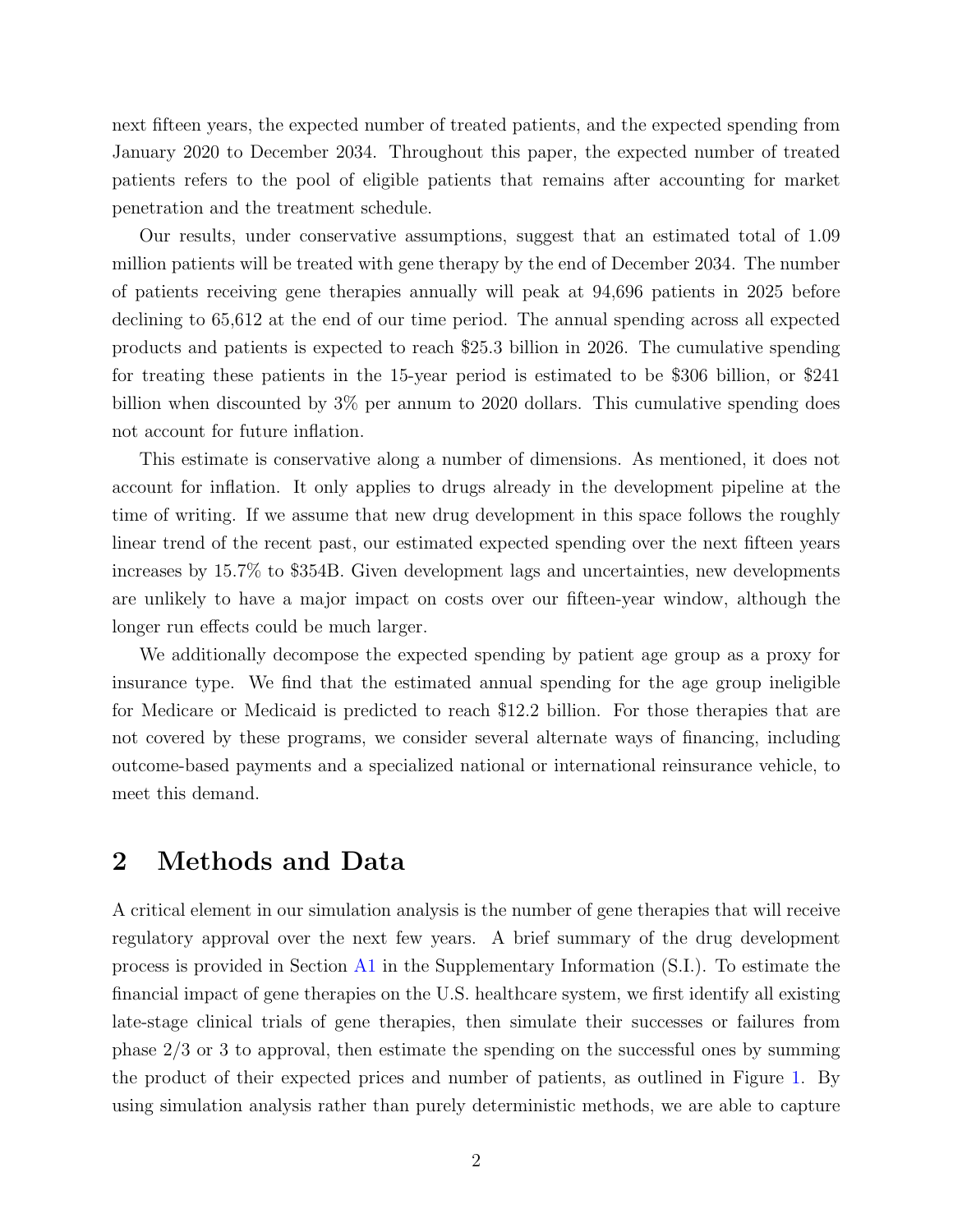<span id="page-4-0"></span>

Figure 1: A flowchart showing the performance of the simulation. After extracting the information on each disease from the clinical trial databases, we simulate whether the disease will obtain an approval. If it fails to do so, the simulation will end for this disease in this iteration. Otherwise, we will estimate the expected number of patients to be treated, compute the corresponding cost of treatment, and store the results. At each step of the computation, we source data from literature and impute missing information.

the inherent uncertainty in costs, revenues, and other parameters of this new therapeutic class.

We organize the simulation into the following five distinct modules, and describe each of these in some detail: (1) identifying the number of gene therapies currently in clinical trials; (2) estimating the probabilities of success of these trials; (3) estimating the time to approval; (4) simulating the expected number of patients treated by these therapies if approved; and (5) estimating the expected market prices of the approved therapies. We describe the first four modules in Sections [2.1](#page-5-0)[–2.4.](#page-9-0) Given the importance and potential controversies surrounding the pricing of gene therapies, we devote a standalone section to this issue in Section [3.](#page-12-0)

Throughout the article, we define a 'child' to be a patient below the age of 18 and an 'elderly' patient to be one who is older than 62 years old. The remainder of the patients are labeled as 'adults'. When breaking down the spending by funding source, we assume that all elderly people are covered by Medicare. We also assume that two in five children and one in seven adults in the U.S. are covered by Medicaid, as estimated by the Kaiser Family Foundation [\[118\]](#page-45-2). The remainder of the spending is expected to come from private sources, such as employer-provided or private insurance.

All the equations presented in the article are discretized from their continuous form in our calculations. When solving integrals using the trapezoidal rule to obtain the  $\Delta \text{QALY}$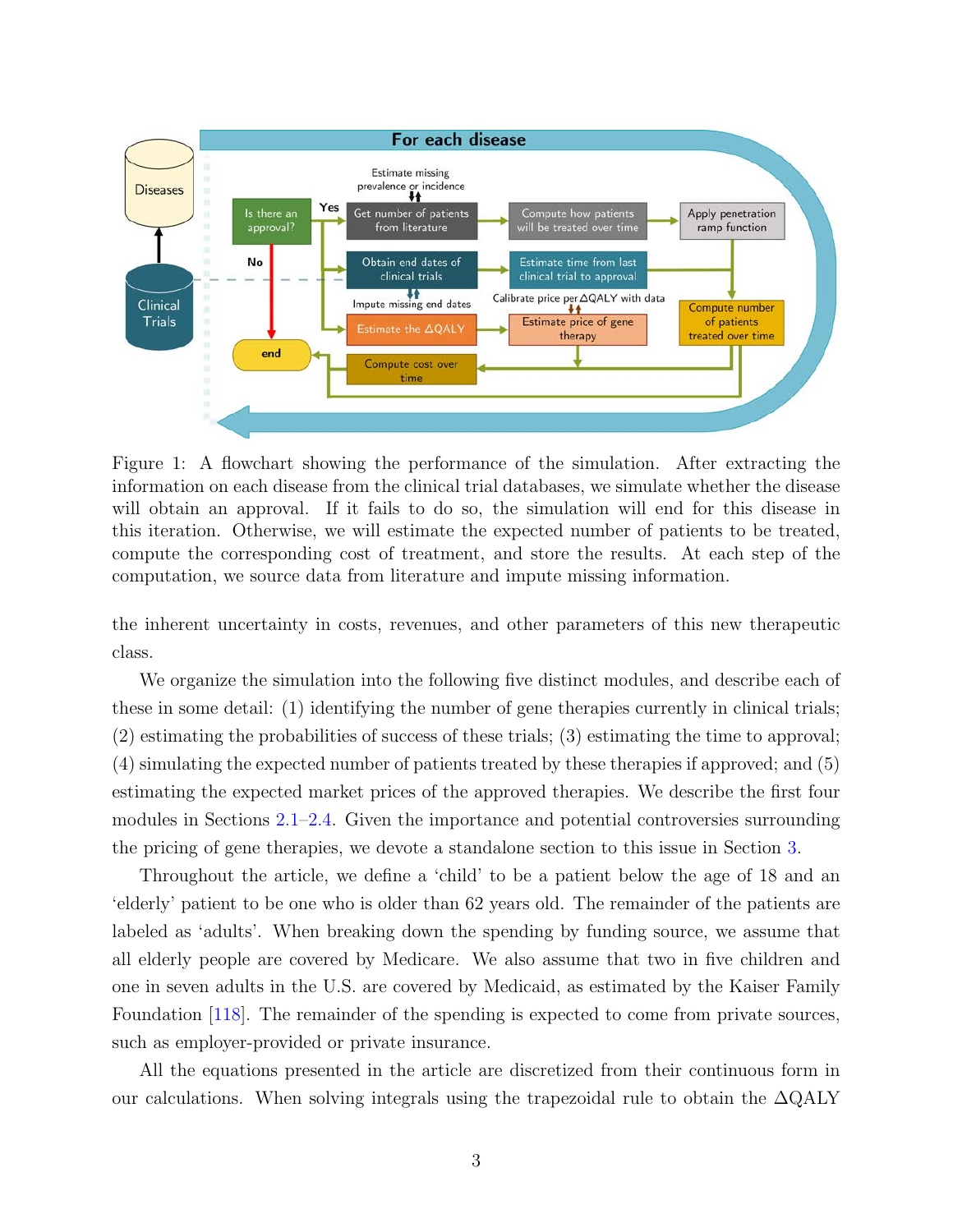(see., we use strip widths of 1 year for an age range from 0 to 110 years old, the resolution offered by the life tables. When simulating the number of patients and the cost over time, we use time intervals of 1 month. Our code is implemented on Python 3.6 backed by Numpy, and executed on a single 2.2GHz CPU core. Pseudo-code and further details of computation can be found in Section [A2](#page-3-0) in the Supplementary Materials.

We perform  $1,000,000$  iterations of the simulation to compute the mean number of patients and the total spending. At this number of iterations, one can expect the computed mean to be within 1.89% of the true mean 95% of the time (see Section [A3](#page-12-0) in the Supplementary Materials). We also report the 5th and 95th percentiles of the computed values as our upper and lower bounds respectively.

## <span id="page-5-0"></span>2.1 Clinical Trial Data

We use clinical trial metadata from the Citeline TrialTrove database and the U.S. National Library of Medicine's ClinicalTrials.gov database to determine the number of gene therapies currently under development and their potential number of patients.

We download data from the Citeline database, isolating trials tagged with 'gene therapy' under the 'therapeutic class' field. We supplement this information by searching for trials on the clinicaltrials.gov main page using the key words 'gene therapy', then reading the trial description to determine if the trial is in fact related to a gene therapy. All database queries were made before May 31, 2019. Clinical trials from both sources are merged before filtering for clinical trials that are in either phase 2/3 or phase 3 of the development process and are not known to be compassionate uses of the treatment.<sup>[1](#page-5-1)</sup> The outcomes of compassionate use are rarely used as data points in the clinical development process. Even though adverse events from compassionate use are reported to the FDA, and in rare cases may be used to characterize the risk and benefits of a therapy, the FDA is cognizant that these uses often occur outside of clinical trial settings, and has almost never given an unfavorable decision to a product labeling because of an adverse outcome of compassionate use [\[86,](#page-42-1) [114\]](#page-44-2). We include clinical trials without U.S. trial site in our dataset because it is currently possible for the FDA, as empowered by Federal administrative law 21 CFR Part 312.120, to grant marketing approval using evidence from foreign clinical trials [\[65\]](#page-41-1).

Our filtering criteria are intended to remove trial entries unrelated to the clinical development process, and to isolate gene therapies that are most likely to seek regulatory approval in the U.S. in the near future.

<span id="page-5-1"></span><sup>1</sup>Compassionate use, also known as 'expanded access', refers to the administration of investigational treatments outside of the clinical trial to treat patients with serious or immediately life-threatening diseases, or conditions when there are no comparable or satisfactory alternative treatment options.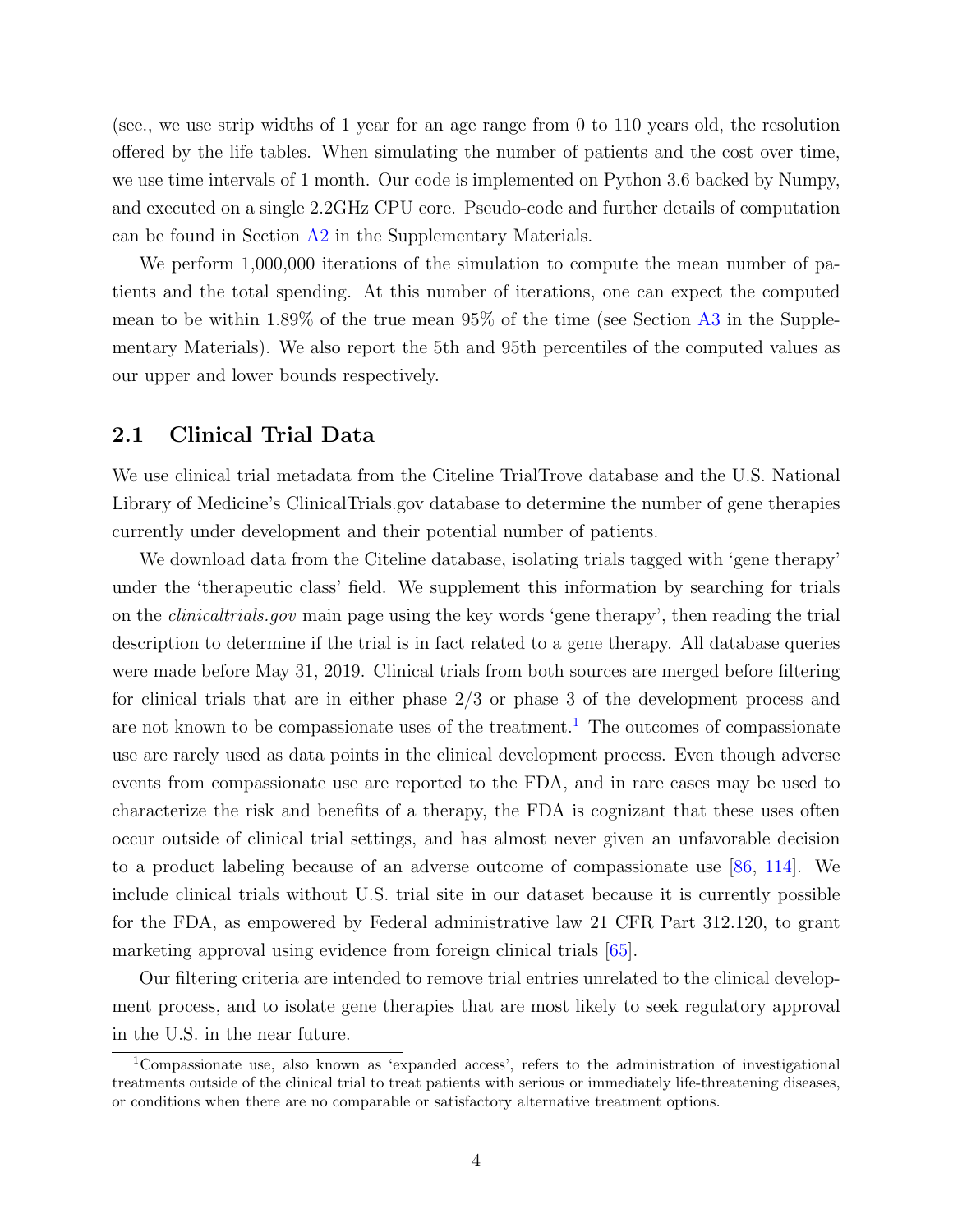We remove repeated entries, and identify the diseases and therapeutic areas targeted by each gene therapy. Each clinical trial entry in our dataset contains a brief title of the trial, its clinical phase, the disease being targeted, the start and end dates of the clinical trial, the therapy name, and the companies involved in the clinical trial.

This process yields 109 trials investigating 57 distinct diseases, listed in Table [A1](#page-54-0) in Supplementary Materials. We classify the diseases into three categories: cancer (oncology),<sup>[2](#page-6-0)</sup> rare disease, and general disease. The distribution of disease and the clinical trials by category and therapeutic area are shown in Table [1](#page-6-1) and Table [2.](#page-6-2) The majority of trials and diseases are in the area of oncology, followed by rare diseases. These two therapeutic areas are notoriously risky. Only 3.1% and 6.2% of the drug development programs in oncology and rare diseases go from phase 1 to approval, respectively, compared to the baseline of 13.8% across all drugs and indications [\[166\]](#page-49-0).

| Therapeutic Area        |    |    | Cancer General Rare Disease   Subtotal |     |
|-------------------------|----|----|----------------------------------------|-----|
| Autoimmune/Inflammation |    |    |                                        |     |
| Cardiovascular          |    | 15 |                                        | 16  |
| <b>CNS</b>              |    |    |                                        | 10  |
| Metabolic/Endocrinology |    |    | 15                                     | 18  |
| Oncology                | 52 |    |                                        | 53  |
| Ophthalmology           |    |    |                                        |     |
| Subtotal                | 52 |    | 33                                     | 109 |

<span id="page-6-1"></span>Table 1: Count of number of clinical trials by category and therapeutic area.

<span id="page-6-2"></span>Table 2: Count of number of diseases by category and therapeutic area.

| Therapeutic Area        | Cancer |    | General Rare Disease | Subtotal |
|-------------------------|--------|----|----------------------|----------|
| Autoimmune/Inflammation |        |    |                      |          |
| Cardiovascular          |        |    |                      |          |
| <b>CNS</b>              |        |    |                      | Ġ,       |
| Metabolic/Endocrinology |        |    |                      |          |
| Oncology                | 28     |    |                      | 29       |
| Ophthalmology           |        |    |                      |          |
| Subtotal                | 28     | 19 |                      |          |

<span id="page-6-0"></span><sup>2</sup>We classify Ewing's Sarcoma—a rare form of cancer—as a rare disease instead of cancer.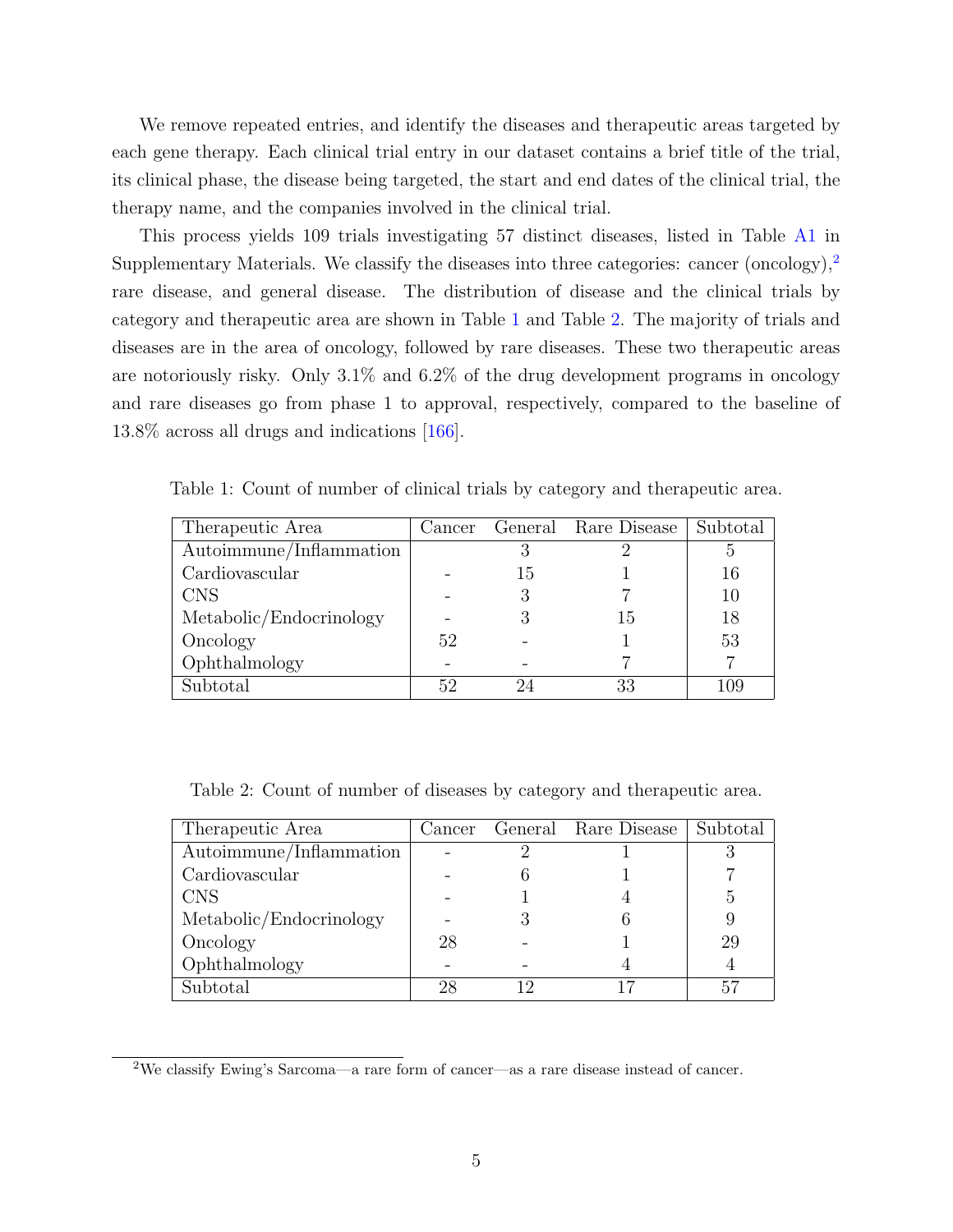<span id="page-7-0"></span>Table 3: The probability of success of drug development programs from phase 3 to approval  $(Pos_{3A})$ , categorized by the appeutic area. We assume that the probability of success for gene therapy follows a similar pattern.

| Therapeutic Area             | $\text{PoS}_{3A}$ (%) |
|------------------------------|-----------------------|
| Autoimmune/Inflammation      | 48.5                  |
| Cardiovascular               | 50.1                  |
| Central Nervous System (CNS) | 37.0                  |
| Metabolic/Endocrinology      | 45.7                  |
| Oncology                     | 28.5                  |
| Ophthalmology                | 45.9                  |

## 2.2 Probability of Success Estimates

We define a gene therapy development program as the set of clinical trials conducted by a sponsor testing a therapeutic for a disease. We consider whether a gene therapy will be developed for a disease by simulating correlated 'coin flips' for each gene therapy program, and observing if there is at least one approval.

Our computational method assumes that clinical trials are always perfectly correlated within the same development program.

It can be argued that different gene therapy treatments for a disease are highly correlated, since they operate on similar platforms (e.g. CAR-T or in-vivo gene delivery using adenoassociated virus vectors), even though different gene sequences may be targeted. To reflect this, we consider a correlation of 90% between development programs in our simulations. Our sensitivity analysis, however, demonstrates that these computations are insensitive to this parameter (see Section [4.3\)](#page-27-0).

The phase 3 to approval probability of success  $(Pos_{3A})$  for each disease is informed by prior studies on the probabilities of success of drug development programs by therapeutic area from the MIT Laboratory of Financial Engineering's Project ALPHA website [\[132\]](#page-46-0). These estimates for the probabilities of success are derived from over 55,000 drug development programs between January 2000 and January 2020, and computed using the path-by-path methods as introduced in Wong et al.  $[166]$ . The  $PoS<sub>3A</sub>$  values used in our simulations are given in Table [3](#page-7-0) and the mapping of diseases to therapeutic areas is shown in Table [A2.](#page-72-0)

### 2.3 Time to Approval

We also require an estimate of the time to approval for gene therapy treatments in order to assess the patient impact and cost over time. Typically, companies submit their Biologics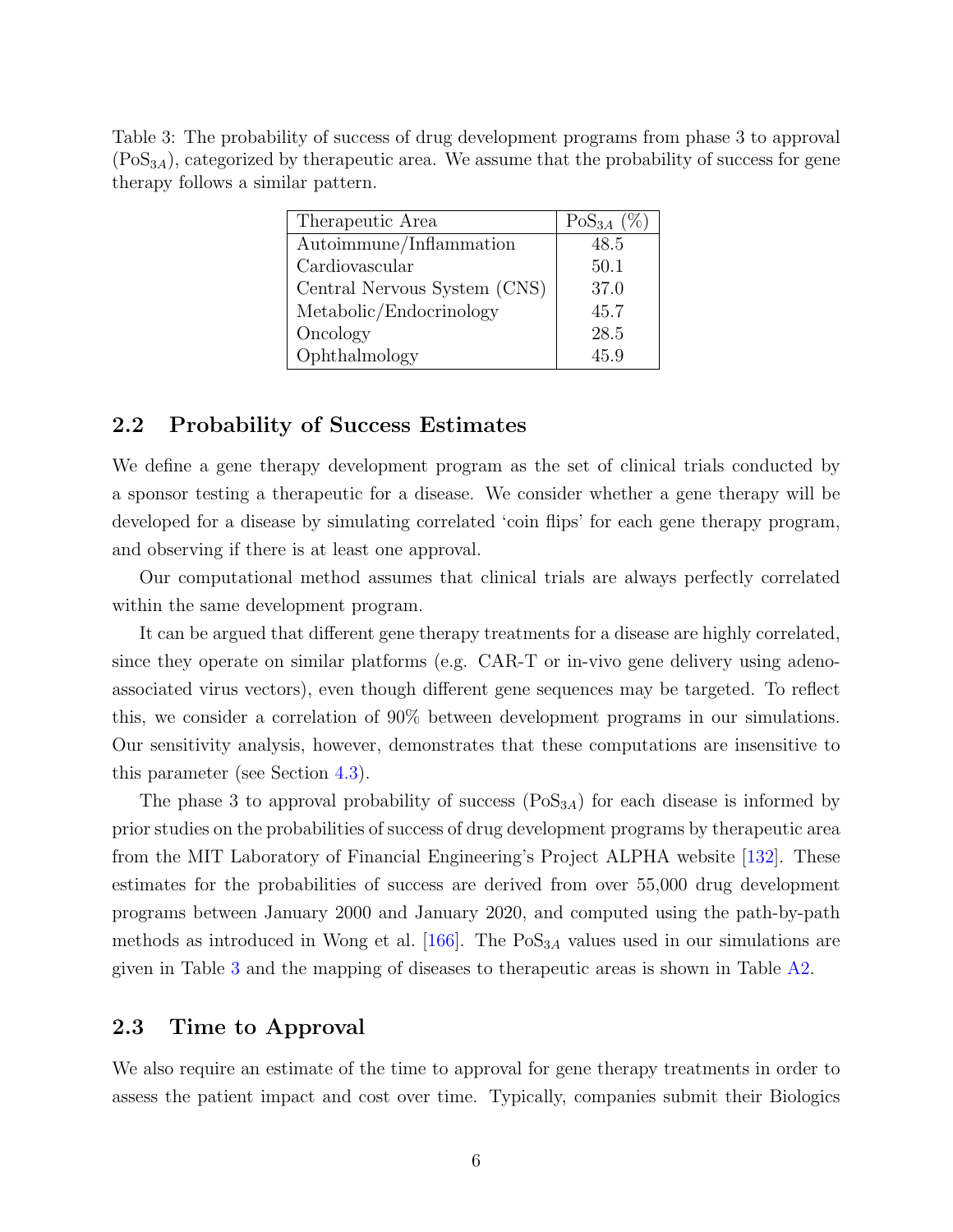License Application (BLA) to the FDA some time after the end of the clinical trial period. We assume that the time between the end of the last clinical trial for the disease and the submission of the BLA is a variable drawn from a triangular distribution between 0 and 365 days, with a median of 182.5 days. This is informed by the practical knowledge that it takes an average of 6 months to prepare the documents for the BLA submission [\[166\]](#page-49-0).

In addition, there will be a lag time between the submission of the BLA and the decision of the FDA. The FDA has 60 days to decide if it will follow up on a BLA filing [\[89\]](#page-42-2), and it can take another 10 months to deliver its decision [\[88\]](#page-42-3). This implies the maximum possible time between BLA submission and FDA approval will be 12 months. We thus assume that the time between the BLA submission and the FDA decision is drawn from a triangular distribution between 0 and 365 days, with a median of 182.5 days. Our assumptions are also valid for therapies that use the priority review pathways.

We also assume that the BLA will be filed only after the last clinical trial for a disease has ended. Trials with missing declared end dates will have their end dates imputed by adding random durations to the trial start date, drawn from a gamma distribution fitted to clinical trials with complete date information in our data (see Figure [2\)](#page-8-0).

<span id="page-8-0"></span>

Figure 2: The empirical distribution of duration against our fitted gamma distribution.

Diseases with a prior approved therapy will automatically be considered to be approved as of January 1st, 2020. Diseases whose last clinical trial ended before January 2017 will be treated as though they have failed.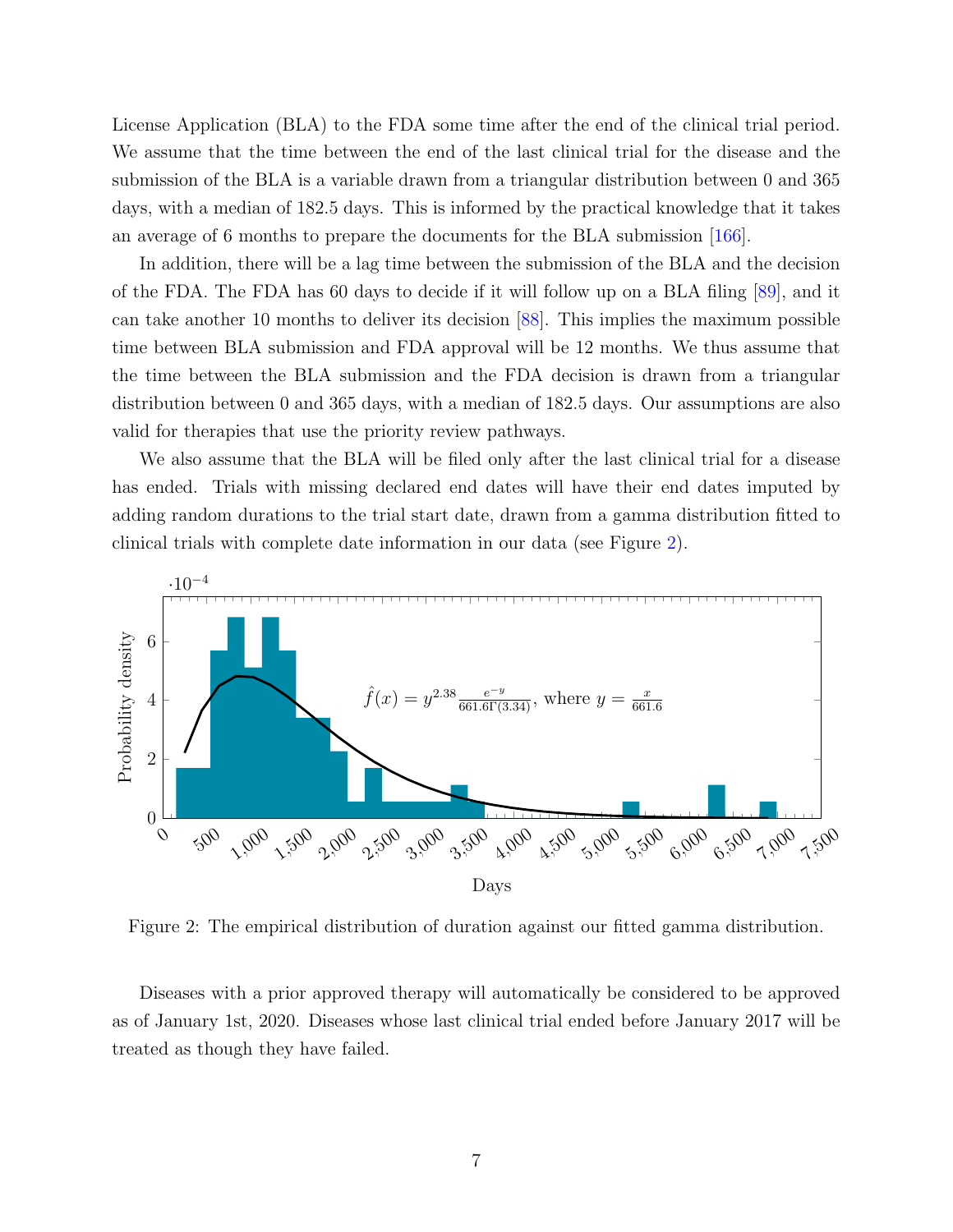### <span id="page-9-0"></span>2.4 Number of Patients

The second module simulates the number of new and existing patients that will be treated over time, conditioned on the disease receiving an approved gene therapy.

We consider only the superset of the patient segments listed in the clinical trials for each disease. For example, if there are two clinical trials, one targeting 'patients above the age of 40' and the other targeting 'patients above the age of 18', we only consider the latter when estimating the patient population for the disease. If insufficient information about the sub-population is given, we assume that all the patients with that disease are eligible. The proportion of patients who are eligible for treatment and are willing to do so will be taken into account later in the analysis, as we explain in Section [2.4.](#page-10-0)

#### Incidence and Prevalence

For the number of currently affected patients and the number of new patients per year for each indication, we source medical journals and online data repositories, such as the Surveillance, Epidemiology, and End Results (SEER) website and cancer.net. If we are able to find an estimated patient population, we cite it directly. Otherwise, we multiply the prevalence and incidence rates by the population of the U.S., which we take to be 327.7 million [\[160\]](#page-48-2). When necessary, we also make the assumption that the female to male ratio is 1:1.

In cases in which we are able to find estimates for the disease incidence but not the prevalence, we combine the incidence of the disease (i.e., i new patients a year) and the disease survival rate (i.e.,  $p\%$  of the people with a disease will be alive after k years) to obtain the steady-state estimate of the prevalence  $(j)$  using Equation Equation [1.](#page-9-1) The incidence can also be estimate from the prevalence by rearranging Equation Equation [1](#page-9-1) to yield Equation [2.](#page-9-2)

<span id="page-9-1"></span>
$$
Prevalence (j) = \frac{ki}{1 - p}
$$
 (1)

<span id="page-9-2"></span>
$$
\text{Incidence } (i) = \frac{j(1-p)}{k} \tag{2}
$$

The equations can be derived by assuming that the number of patients will be constant through the years at a level j. Since ki new patients are added over k years and  $j(1-p)$ patients that will die over the same period,  $ki = j(1 - p)$  for the number of patients to be constant over time. Rearranging this equation will yield Equation [1](#page-9-1) and Equation [2.](#page-9-2) The number of patients for each disease are presented in Table [A3](#page-74-0) in the appendix. We adjust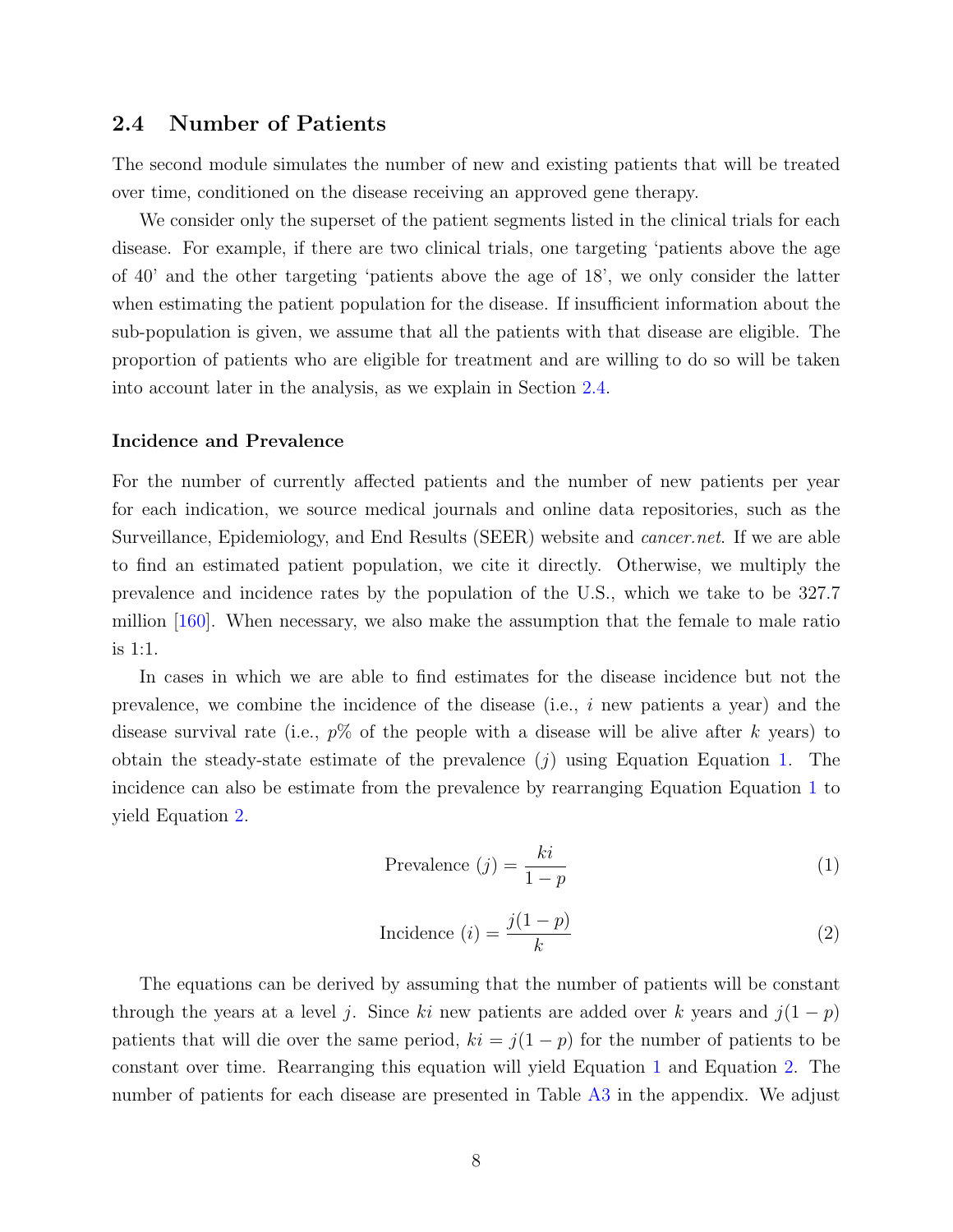these estimates to avoid double-counting in cases of overlapping patient populations, e.g., the number of patients for 'Spinal Muscular Atrophy' is the difference between 'Spinal Muscular Atrophy' and 'Spinal Muscular Atrophy I' (a sub-category of the former).

#### Treatment of Patients over Time

In our simulation, we assume that newly diagnosed patients are treated immediately upon diagnosis. We further assume that the proportion of existing patients who seek treatment do so in such a way that the existing stock of patient declines exponentially, with a half-life of  $\lambda$ . Mathematically, the proportion of existing patients that seek treatment between time t and  $t + \delta$  after approval is given by  $E(t, \delta, \lambda)$ , where:

<span id="page-10-1"></span>
$$
E(t,\delta,\lambda) = e^{-\frac{t\ln 2}{\lambda}} - e^{-\frac{(t+\delta)\ln 2}{\lambda}}, t \ge 0
$$
\n(3)

In the face of limited information, we assume that 25% of the existing stock of patients will seek treatment in the first year of our simulation. This requires that the half-life be set to 28.91 months, which in turn implies that 95% of all patients who are diagnosed prior to the approval of the gene therapy want treatments within 10.5 years. We perform a sensitivity analysis to determine this assumption's impact on our results in Section [4.3.](#page-27-0)

#### <span id="page-10-0"></span>Patient Penetration

It is unlikely that all the patients under consideration will receive gene therapy treatments. This may be due to ineligibility, lack of awareness of the treatment, among many other reasons. We term the percentage of the patients that receive gene therapy treatments the 'patient penetration rate', and model it using a ramp function,  $\rho(t, \Theta_{max}, T_{max})$ :

$$
\rho(t, \Theta_{max}, T_{max}) = \begin{cases} \frac{t \cdot \Theta_{max}}{T_{max}}, 0 \le t \le T_{max} \\ \Theta_{max}, \text{ otherwise} \end{cases}
$$
\n(4)

An illustration of the ramp function is given in Figure [3.](#page-11-0)

 $\Theta_{max}$  and  $T_{max}$  are assumed to follow Gaussian distributions  $N(\mu_{\theta}, \sigma_{\theta}^2)$  and  $N(\mu_T, \sigma_T^2)$ , respectively. The parameter settings are listed in Tables [4](#page-11-1) and [5.](#page-12-1) When setting  $\mu_{\theta}$  and  $\mu_T$ , we need to take into the account the nature of the diseases. At one extreme, we have rare diseases, which are often life-threatening, and affect a relatively small number of people. Faced with these prospects of survival, more patients are willing to enroll in new treatments quickly after they are approved. In addition, since the number of patients is relatively small,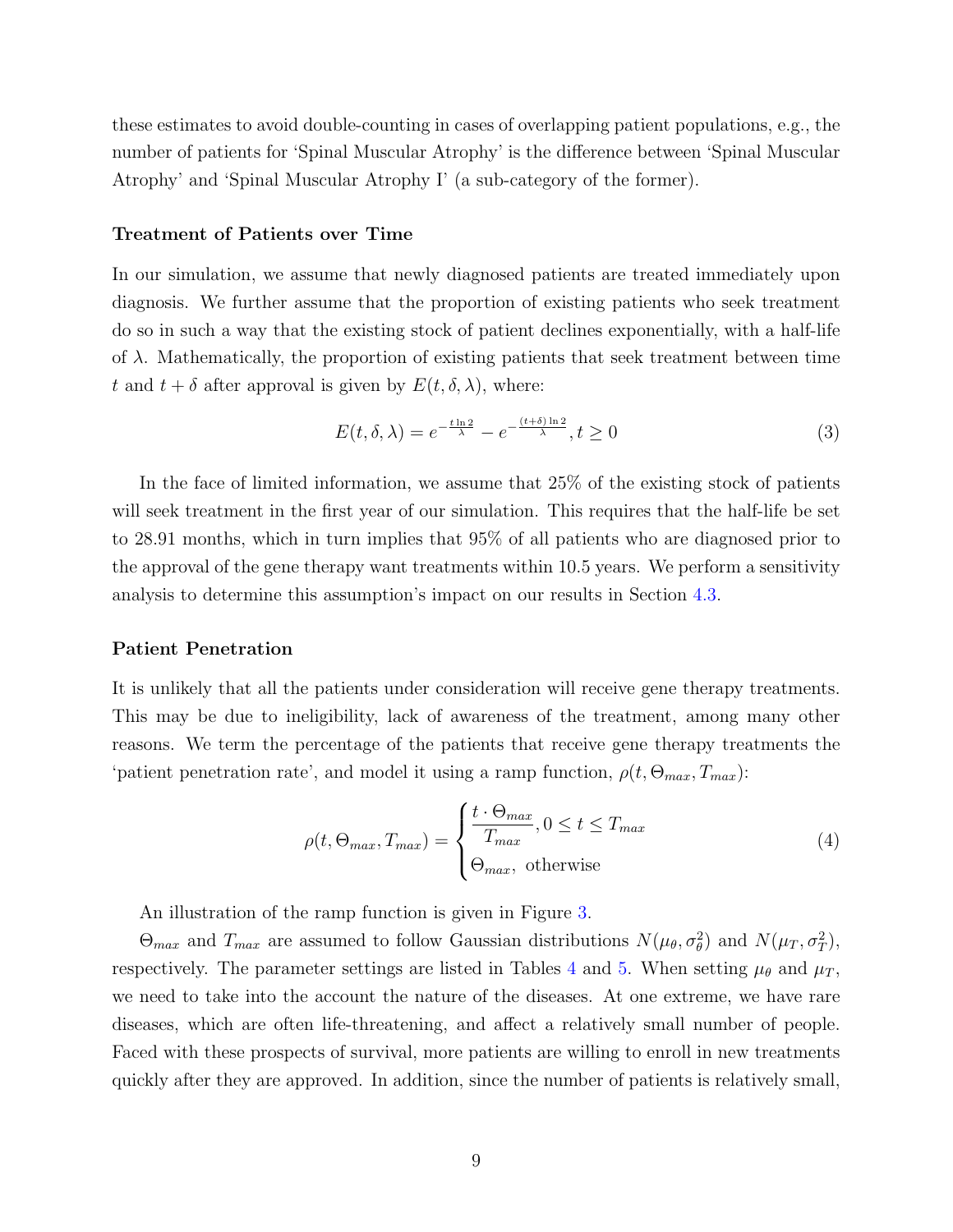<span id="page-11-0"></span>

Figure 3: An illustration of the ramp function used to model the patient penetration rate over time.

manufacturers are more able to cope with a larger proportion of patients. Given these, we assign a high value of 40% for  $\mu_{\theta}$ , and a low value of 6 months for  $\mu_T$ .

On the other hand, patients of general diseases often have access to an acceptable standard of care and may be less inclined to use new treatments due to fear of the unfamiliar. We thus assume that the maximum penetration rate will be  $1\%$ , and the ramp-up period, 5 years.

<span id="page-11-1"></span>As an intermediate case, cancers have characteristics that fall between these two extremes, but in general, they are more similar to rare diseases. We therefore assign values of 10% and 12 months to the maximum penetration rate and ramp-up period, respectively. All variances are set to 10% of the means to model moderate uncertainty in our numbers. They do not affect our mean estimates of the number of impacted patients or spending on gene therapy.

| Classification | $\mu_{\theta}$ | $\sigma^2_{\theta}$ |
|----------------|----------------|---------------------|
| General        | 0.01           | 0.002               |
| Rare Diseases  | 0.4            | 0.08                |
| Cancer         | $(1)$ 1        | 0.02                |

Table 4: Parameter settings for  $\Theta_{max} \sim N(\mu_{\theta}, \sigma_{\theta}^2)$ .

The net number of patients to be treated for the disease at time t after the approval of a gene therapy is given by:

$$
\texttt{Paths}_{t} = \rho(t, \theta_{max}, T_{max}) \cdot [\texttt{New patients}_{t} + E(t, \delta, \lambda) \cdot \texttt{Existing patients}_{t}] \tag{5}
$$

We do not consider the effect of market competition among different therapies for the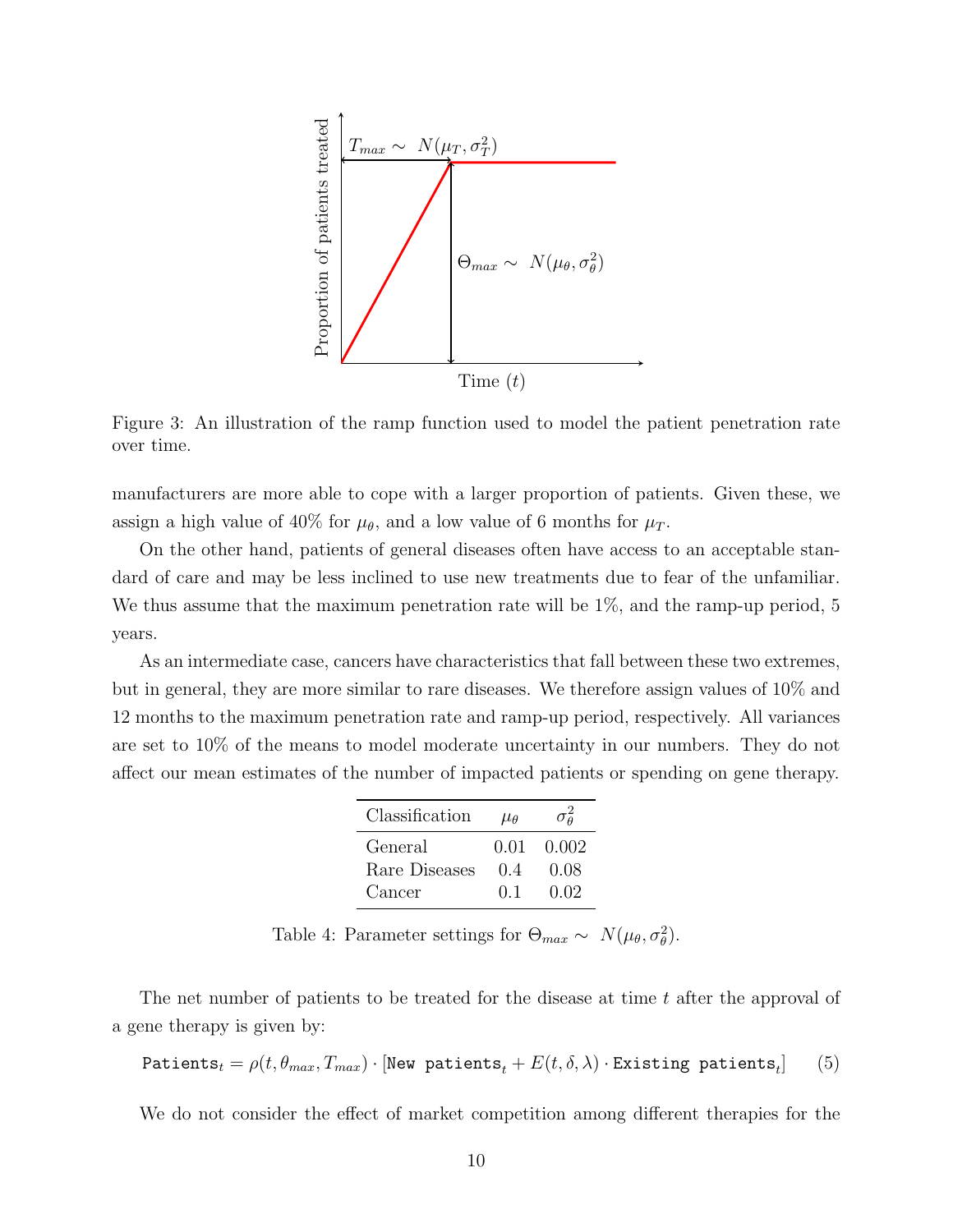| Classification | $\mu_T$ | $\sigma_{T}^2$ |
|----------------|---------|----------------|
| General        | 60      | 6              |
| Rare Diseases  | 6       | 0.6            |
| Cancer         | 12      | 0.12           |

<span id="page-12-1"></span>Table 5: Parameter settings for  $T_{max} \sim N(\mu_T, \sigma_T^2)$ . We consider the severity of the disease and the number of patients when making the assumptions.

same disease and patient groups on the number of treated patients. In our model, there is only one approval per disease, and a fraction of the eligible patients will receive that treatment.

# <span id="page-12-0"></span>3 Pricing

The cost to the healthcare system of providing the gene therapy for a disease for all patients being treated at time t after approval is given by  $C(t)$ , where

$$
C(t) = \text{Patients}_t \times \text{Price of gene therapy} \tag{6}
$$

The price of each treatment is crucial to computing the expected total spending, and a source of considerable controversy because of the high price of gene therapies relative to many conventional therapeutics. The Institute for Clinical and Economic Review (ICER) an independent nonprofit organization that aims to evaluate the clinical and economic value of healthcare innovation—has advocated pricing drugs and gene therapies by the relative risk and benefit to the patient. This is typically done by comparing the quality-adjusted life years (QALY) with and without the treatment, then multiplying the change in QALY  $(\Delta \text{QALY})$  by a constant, typically set between \$50,000 and \$150,000 per  $\Delta \text{QALY}$  [\[135\]](#page-46-1).

$$
Price of gene therapy = \frac{Price}{\Delta QALY} \times \Delta QALY \tag{7}
$$

ICER has published reports containing its estimates of QALY gained by patients with vision loss associated with biallelic RPE65-mediated retinal disease following treatment with Luxturna<sup>®</sup> [\[110\]](#page-44-0), and with SMA Type I following treatment with Zolgensma<sup>®</sup> [\[111\]](#page-44-3). These reports compute ∆QALY using the results of clinical trials to make informed estimates about the potential improvements in the quality of life and life expectancy of the patients.

While ICER's methods are considered by some stakeholders to be the gold standard for this type of calculation, replicating its methods for all the clinical trials under consideration is not feasible in this paper, given the fact pricing decisions are made when the trials conclude.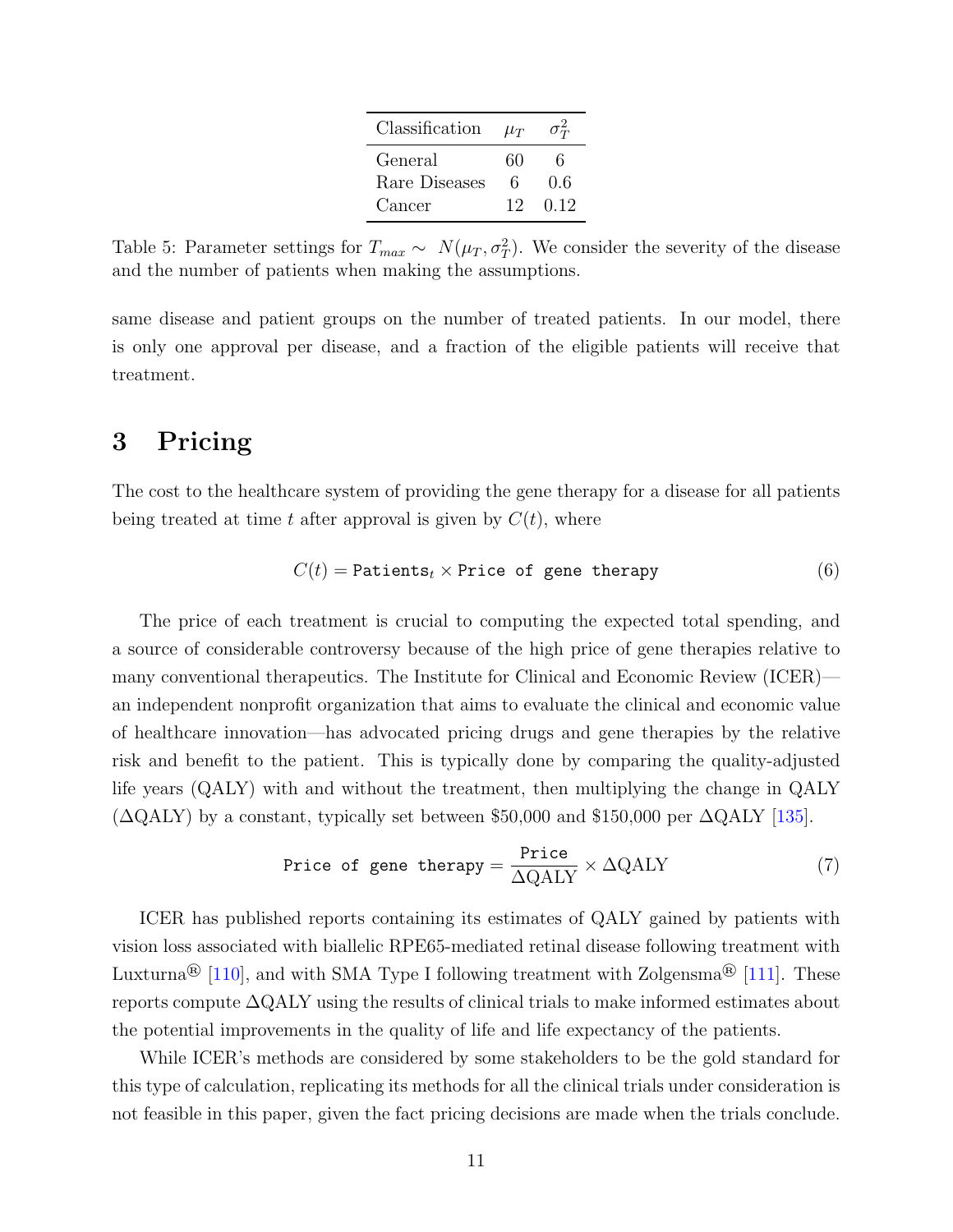As an alternative, we develop a mathematical model to estimate the expected increase in QALY for each disease in our sample.

### 3.1 Estimating ∆QALY

We consider a representative patient who is expected to live to the age of x with a probability of  $l(x)$ . The function  $l(x)$  is also known as the survival curve of the population. The patient enjoys a quality of life,  $f(s, x)$ , that is dependent on his age, x, and his state of health, s. The expected QALY of a typical person in the baseline state of  $s_0$  (the 'healthy' state) can be computed by integrating  $l(x) f(s_0, x)$  over x.

Expected QALY (healthy) = 
$$
\int_0^\infty l(x)f(s_0, x)dx
$$
 (8)

Suppose that the patient is afflicted with a disease at time  $a$ , which changes his survival curve after time a from  $l(x)$  to  $\tilde{l}(x)$ . Likewise, his quality of life after diagnosis changes from  $f(s_0, x)$  to  $f(s_d, x)$ . This patient will then have an expected QALY of:

Expected QALY (unhealthy) = 
$$
\int_0^a l(x)f(s_0, x)dx + \int_a^\infty \tilde{l}(x)f(s_d, x)dx
$$
 (9)

The change in the expected QALY due to the disease can then be expressed as:

$$
\Delta \text{QALY} = \text{Expected QALY (unhealthy)} - \text{Expected QALY (healthy)} \tag{10}
$$

$$
= \int_0^a l(x)f(s_0, x)dx + \int_a^\infty \widetilde{l}(x)f(s_d, x)dx - \int_0^\infty l(x)f(s_0, x)dx \tag{11}
$$

$$
= \int_{a}^{\infty} \widetilde{l}(x) f(s_d, x) - l(x) f(s_0, x) dx \tag{12}
$$

$$
\leq 0\tag{13}
$$

It is customary in the literature to incorporate time preferences into the model. This is done by multiplying the integrand by the discount factor,  $r(x-a)$ . There is a normalization term  $l(a)$  to reflect conditional survival to age x.

$$
\Delta \text{QALY} = \int_{a}^{\infty} \frac{r(x-a)}{l(a)} \left[ \tilde{l}(x)f(s_d, x) - l(x)f(s_0, x) \right] dx \tag{14}
$$

If the distribution of age when the patient population contracts the disease is given by  $A(a)$ , then the expected decrease in QALY over the patient population is given by:

<span id="page-13-0"></span>
$$
E(\Delta QALY) = \int_0^\infty A(a) \int_a^\infty \frac{r(x-a)}{l(a)} \left[ \tilde{l}(x)f(s_d, x) - l(x)f(s_0, x) \right] dx da \tag{15}
$$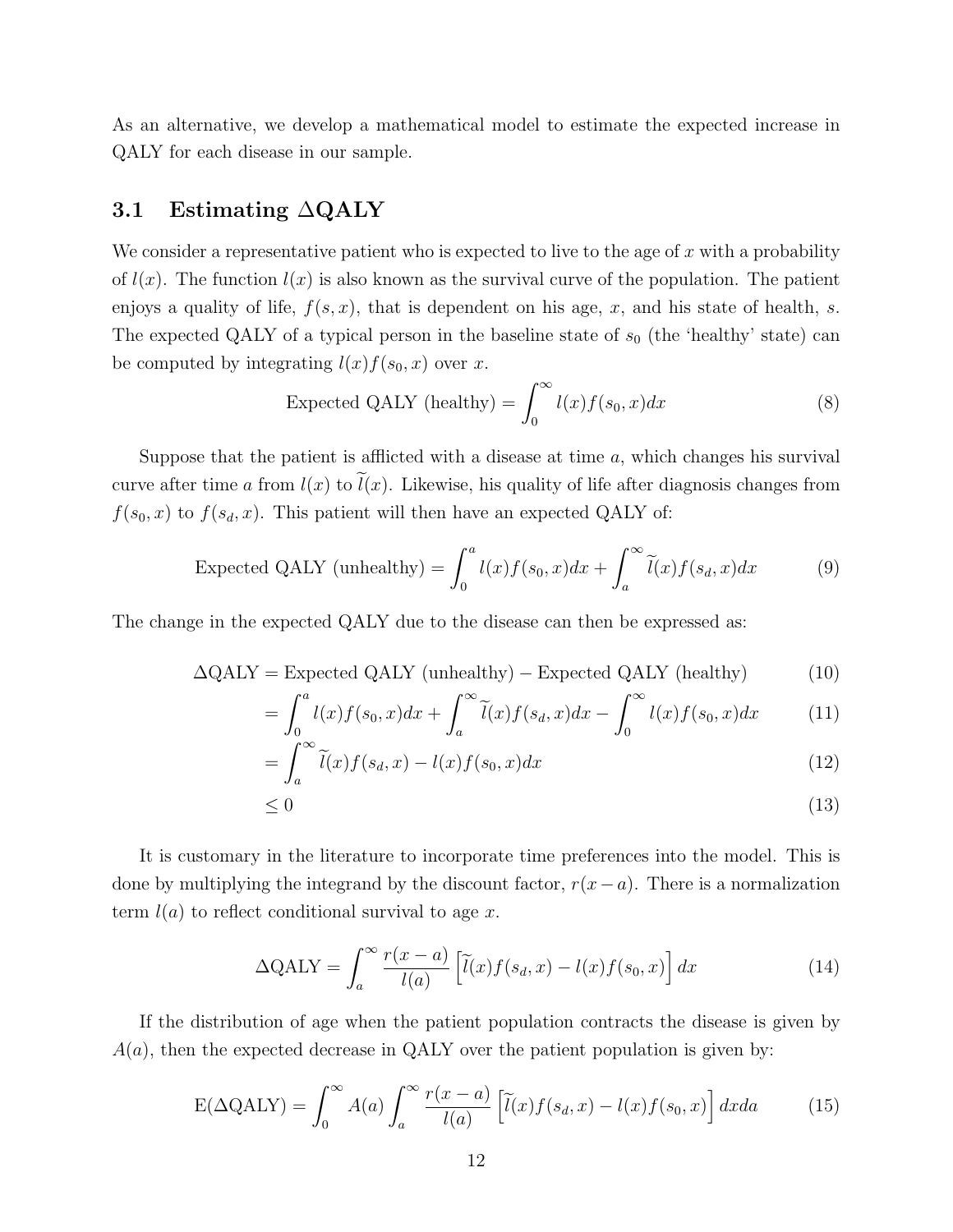Equation [15](#page-13-0) is a general formula that accounts for the expected value of the changes in QALY between two states of health using only three variables: the time of disease onset, and the utility of the two health states. By making the relevant substitutions, we can also apply this formula to compute the expected changes in QALY given a gene therapy  $(gt)$  and an alternative treatment (alt).

<span id="page-14-2"></span>
$$
E(\Delta QALY) = \int_0^\infty A(a) \int_a^\infty \frac{r(x-a)}{l(a)} \left[ \tilde{l}_{gt}(x) f(s_{gt}, x) - \tilde{l}_{alt}(x) f(s_{alt}, x) \right] dx da \tag{16}
$$

While death and patient statistics can be collected to determine  $l(x)$  and  $A(a)$  empirically, determining  $f(s, x)$  and  $\tilde{l}(x)$  is challenging. Therefore, we use simple functions to modify these variables. In particular, we assume that being afflicted with a severe disease will modify the survival curve by a multiplicative factor,  $D(t)$ . That is, the survival curve of a patient after he is diagnosed at age  $a$  is given by:

<span id="page-14-0"></span>
$$
\widetilde{l}(x) = l(x) \cdot D(x - a) \tag{17}
$$

This functional form assumes that the disease is age-agnostic, and affects the survival curve only through the time elapsed since the patient has been diagnosed. For example, if the disease does not affect mortality (e.g. blindness), then  $D(x - a) = 1$  for all  $x - a > 0$ . On the other hand, if the condition causes death immediately, then  $D(x - a) = 0$  for all  $x - a > 0$ .

For the utility function,  $f(s, x)$ , we assume that it can be decomposed into two multiplicative factors, one dependent only on age,  $f_a(x)$ , and the other dependent only on the state of health,  $f_h(s)$ :

<span id="page-14-1"></span>
$$
f(s,x) = f_a(x) \cdot f_h(s) \tag{18}
$$

Assuming that Equations [17](#page-14-0) and [18](#page-14-1) hold, Equation [16](#page-14-2) can be simplified to:

$$
E(\Delta QALY) = \int_0^\infty A(a) \int_a^\infty \frac{l(x)}{l(a)} f_a(x) r(x-a) K(x,a) dx da \tag{19}
$$

where  $K(x, a)$  is the change in the quality-adjusted life years:

$$
K(x, a) = D_{gt}(x - a) f_h(s_{gt}) - D_{s_{alt}}(x - a) f_h(s_{alt})
$$
\n(20)

## 3.2 Calibration of ∆QALY

For each of these variables, we attempt to obtain empirical values from the literature as much as possible. When necessary, we interpolate values, briefly explaining our assumptions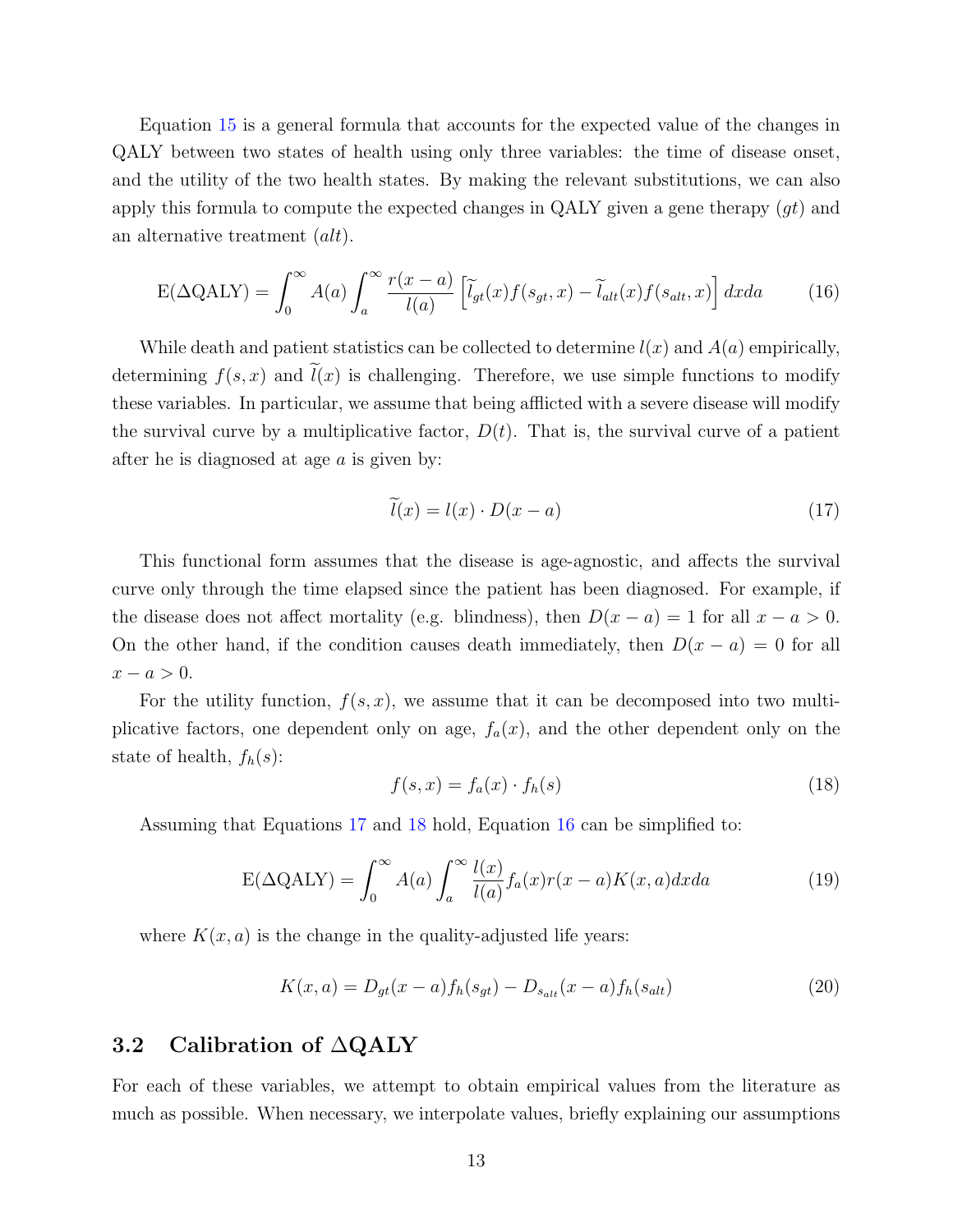and the data collection methods for the inputs to the model.

For the age-dependent QoL,  $f_a(x)$ , we extract the general population utility values from Institute for Clinical and Economic Review [\[112\]](#page-44-1) and fit a linear model across the data. The QoL values and the fitted model are shown in Figure [4.](#page-15-0)

<span id="page-15-0"></span>

Figure 4: Age-dependent QoL,  $f_a(x)$ . The values extracted from ICER's SMA final report [\[112\]](#page-44-1) are replicated in the table on the left and are presented as crosses in the figure on the right. A linear function, with its intercept set to 1, is fitted to the data points.

Since we are unable to know the patient outcomes for these potential gene therapies ahead of their approval, we assume that the gene therapy treatments will restore a person's survivability to that of a normal individual. This implies that  $D_{qt}(x - a) = 1$ . To estimate the impact of a disease on patient survivability, we model its survival curve,  $D_{alt}(x - a)$ , using the exponential survival curve shown in Equation [21.](#page-15-1) In the equation,  $\lambda$  is the force of mortality, and  $\mu$  is the normalization factor. We estimate  $\lambda$  and  $\mu$  by matching the function to T-year survival rates, which are the proportions of the patients  $(k)$  who will be alive after T years, from data. The parameter values and their sources are listed in Table [A4](#page-76-0) in the Supplementary Material.

<span id="page-15-1"></span>
$$
D_{alt}(x-a) = D_{alt}(t) = \lambda e^{-\lambda(t-\mu)}, \text{ where } \mu = \frac{1}{\lambda} \ln \frac{1}{\lambda} \& \lambda = -\frac{\ln k}{T} \& t = x - a \quad (21)
$$

The health-related quality of life variables,  $f_h(s_{gt})$  &  $f_h(s_{alt})$ , are treated separately, depending on the disease classification. For cancer indications, we assume that the quality of life of the patients is not affected by the disease, which implies an upper bound for the computed ∆QALY. For non-cancer indications, we source the medical literature for the available quality of life (QoL) estimates. We use the QoL for the typical disease condition to approximate the 'before treatment' QoL,  $f_h(s_{alt})$ , and use the best possible outcome for each condition as the 'post-treatment' QoL,  $f_h(s_{gt})$ . We interpolate the missing values using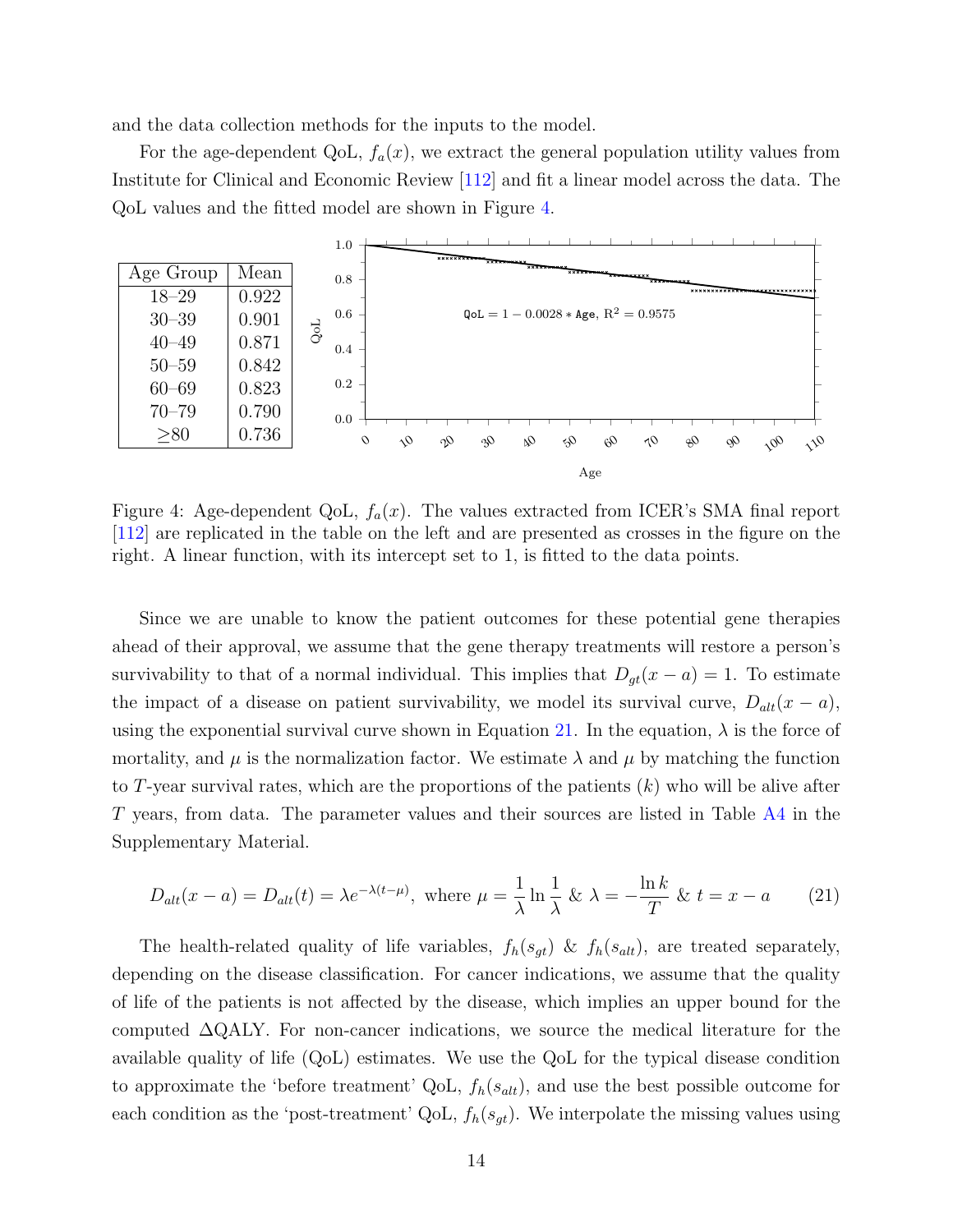linear regressions of the sourced QoLs against disease severity. To do this, we first give scores, ζ, ranging from one to five for each disease, based on our perception of disease severity. We then fit a line of  $f_h(s_{alt})$  against  $\zeta$  in order to estimate the missing 'before treatment' QoL values,  $f_h(s_{alt})$  (see Figure [5\)](#page-16-0). We define  $\Delta \text{QoL} = f_h(s_{gt}) - f_h(s_{alt})$ . Separately, we regress  $\Delta$ QoL against  $\zeta$  to interpolate the change in QoL (see Figure [6\)](#page-16-1). Given  $\Delta$ QoL and  $f_h(s_{alt})$ , we can then estimate the missing values of  $f_h(s_{gt})$ . Our estimated values are reported in Table [A5](#page-80-0) in the Supplementary Material.

<span id="page-16-0"></span>

Figure 5: Scatter plot of  $f_h(s_{alt})$  against disease score  $(\zeta)$ 

<span id="page-16-1"></span>

Figure 6: Scatter plot of  $\Delta QoL$  against disease score  $(\zeta)$ 

We are able to extract the distribution of the age of cancer onset from the National Cancer Institute's Surveillance, Epidemiology, and End Results (SEER) Program website.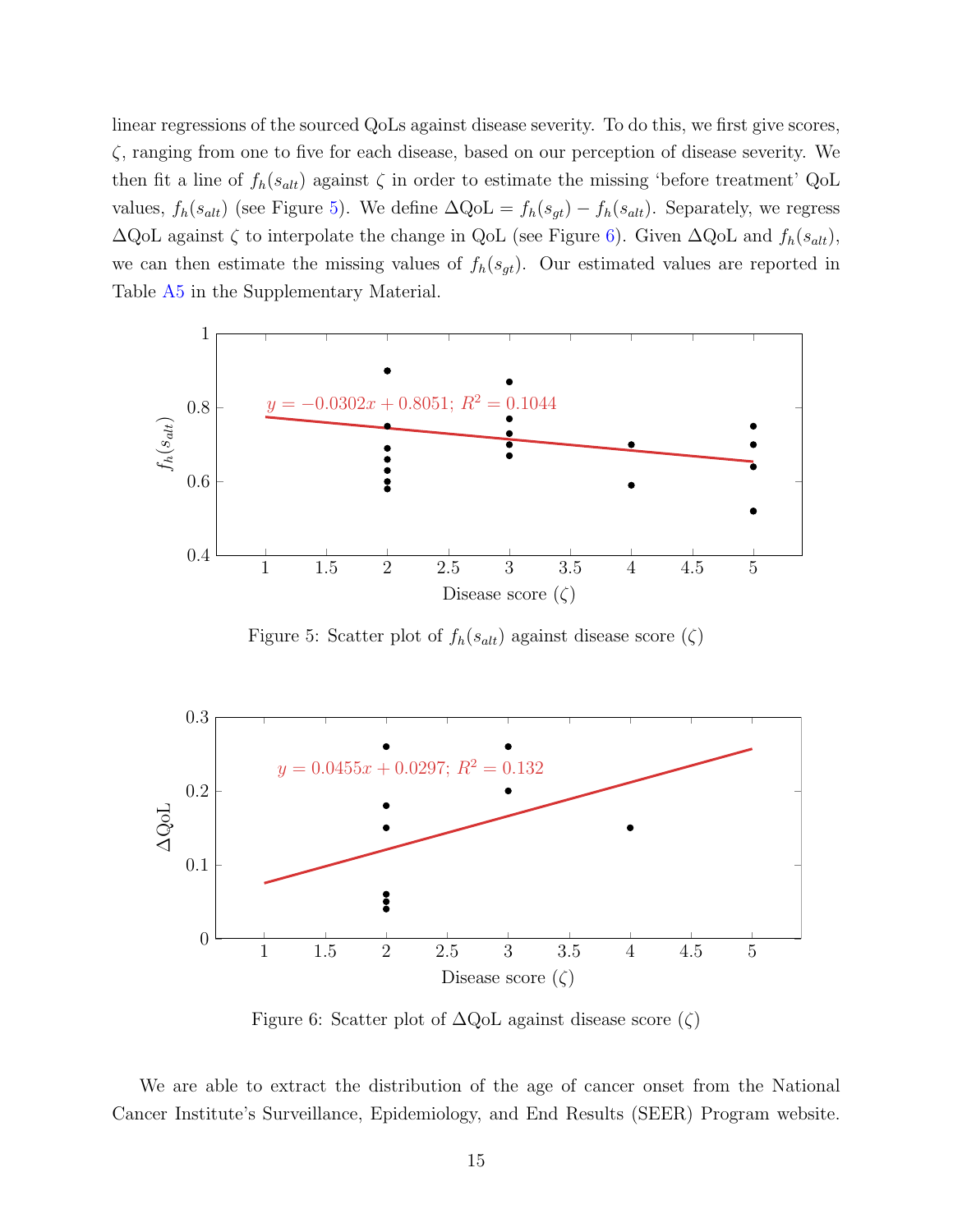<span id="page-17-0"></span>However, empirical age distributions are practically nonexistent for non-cancer diseases. To overcome this, we search the literature for the average age of diagnosis of each disease, and fit a triangle distribution for each disease using the optimization program shown in Figure [7.](#page-17-0)

$$
\underset{x_{min}}{\text{maximize}} \qquad \qquad x_{max} - x_{min} \tag{22}
$$

subject to 
$$
x_{min} \le c \le x_{max}, \tag{23}
$$

<span id="page-17-3"></span><span id="page-17-2"></span><span id="page-17-1"></span>
$$
\frac{1}{2}z(x_{max} - x_{min}) = 1,
$$
\n(24)

<span id="page-17-4"></span>
$$
\int_{x_{min}}^{x_{max}} x f(x) dx = \mu_{age} \tag{25}
$$

where

$$
f(x) = \begin{cases} z\frac{x - x_{min}}{c - x_{min}} & \text{if } x \le c\\ z(1 - \frac{x - c}{x_{max} - c}) & \text{otherwise} \end{cases}
$$
(26)

Figure 7: An optimization program to obtain the triangle distribution given the average age of diagnosis,  $\mu_{age}$ .  $x_{min}$  and  $x_{max}$  are coordinates of the base of the triangle. c and z are the mode and height of triangle.

This program maximizes the domain's interval (Equation [22\)](#page-17-1) while imposing the requirement that the distribution's mode,  $c$ , has to be in the domain (Equation [23\)](#page-17-2). In addition, the area under the curve has to be equal to 1 (Equation [24\)](#page-17-3), and the mean of the distribution has to be equal to the average age (Equation [25\)](#page-17-4).

We have experimented with an impulse function and an uniform distribution to model the age distribution, but these functions created unrealistic scenarios. Modeling the age distribution with the impulse function, while simple, will force Equation [15](#page-13-0) to collapse into a single point, and lose any nuance in the QALY gained by patients of different ages. On the other hand, estimating a uniform distribution from the average age creates distributions with narrow support. The distributions from our optimization program have a wider base of support and avoid sharp changes in density. We illustrate this with some examples in Figure [A2](#page-79-0) in the Supplementary Materials.

We assume a  $3\%$  per annum discount rate, as suggested by ICER for high-impact single or short-term therapy (SST) [\[113\]](#page-44-4).

## 3.3 Price per ∆QALY

To estimate a realistic market price of gene therapy, we calibrate our assumed price per ∆QALY with the 4 data points currently available: Zolgensma, priced at \$2.1 million per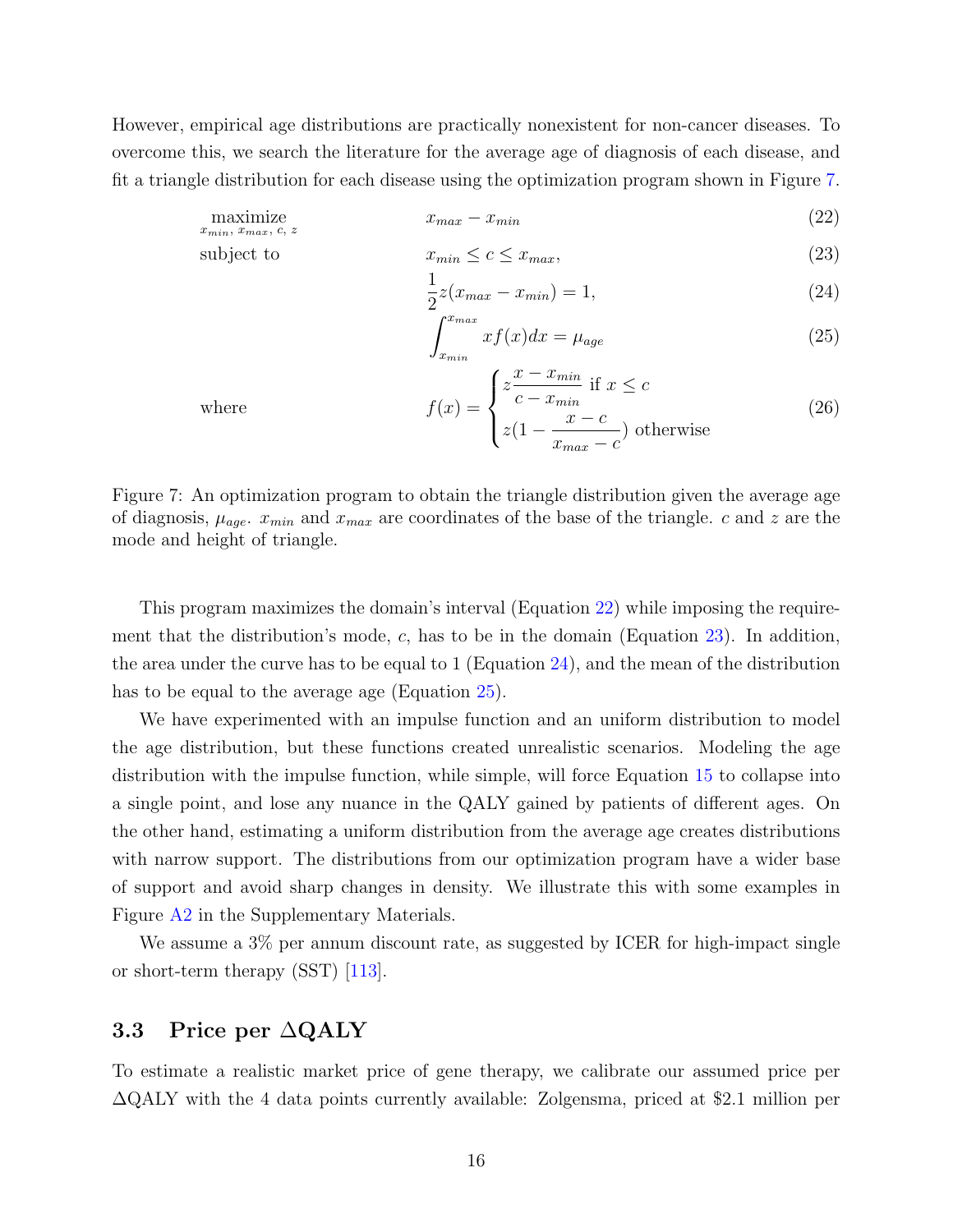patient [\[131\]](#page-46-2), Luxturna, priced at \$0.425 million per eye treated [\[156\]](#page-48-3), Kymriah, priced at \$0.475 million for a one-time dose [\[64\]](#page-41-2), and Yescarta, priced at \$0.373 million for a onetime dose [\[64\]](#page-41-2). Separately, Zynteglo, sold at a cost of 1.6 million Euros (approximately \$1.8 million), has been approved in the European Union. The data points are listed in Table [6.](#page-18-0)

<span id="page-18-0"></span>Table 6: Diseases under consideration, approved gene therapy treatments used as proxy, prices of approved treatments, countries/areas in which treatments have been approved, and computed expected change in QALY.

| Disease                                           | Approved treatment | Country approved | List price | $E(\Delta QALY)$ |
|---------------------------------------------------|--------------------|------------------|------------|------------------|
| Beta-Thalassemia                                  | Zynteglo           | E.U.             | 1.8M       | 4.58             |
| Diffuse Large B Cell Lymphoma (DLBCL)             | Yescarta           | U.S.             | 0.373M     | 6.19             |
| Leber Congenital Amaurosis due to RPE65 Mutations | Luxturna           | U.S.             | 0.425M     | 4.63             |
| Leukemia (Acute Lymphoblastic)                    | Kymriah            | U.S.             | 0.475M     | 13.02            |
| Spinal Muscular Atrophy Type 1                    | Zolgensma          | U.S.             | 2.125M     | 20.56            |

We calibrate the price per  $\Delta \text{QALY}$  by minimizing the mean-squared error (MSE) between the estimated price given the expected change in QALY and the actual price. We report the mean absolute percentage error (MAPE) between the estimated price and the actual price in addition to the MSE. We note that Zolgensma, Zynteglo, and Luxturna are gene replacement therapies for rare diseases, while Kymriah and Yescarta are chimeric antigen receptor T-cell (CAR-T) therapies indicated for cancers. As such, we perform two separate calibrations, one for rare diseases and the other for cancer indications. We assume that the price per  $\Delta QALY$  for general diseases is identical to that for cancer.

Considering only the therapies approved in the United States, we estimate a price per  $\text{E}(\Delta\text{QALY})$  of \$101,663 (MSE:  $2.18 \times 10^9$ , MAPE: 11.2%) for rare diseases and \$40,797 (MSE:  $1.77\times10^{10}$ , MAPE: 44.2%) for other diseases. Using all the data points, the price per E( $\Delta$ QALY) for rare diseases increases to \$114,781 (MSE: 1.70×10<sup>12</sup>, MAPE: 108%). In this paper, we use the former for our calculations since it has a smaller mean-squared error and better reflects prices in the U.S., our focus. This value will give us estimates of \$2.09M per patient for Zolgensma and \$0.470M per eye for Luxturna.

Our calibrated price per  $E(\Delta QALY)$  for cancer indications is just slightly below ICER's \$50,000 to \$100,000 range for 'intermediate care value'. The higher price per  $E(\Delta \text{QALY})$  for rare diseases also reaffirms the general belief that developers of treatments for rare diseases should be compensated more for their elevated R&D risk and the low financial prospects of serving a small population of patients. It is assumed that the clinical cost of delivering the gene therapy is a negligible fraction of the overall cost of development (though they are considerably higher than the delivery cost of conventional therapeutics). It is also highly likely that the outside option cost will be similar.

The expected increases in QALY computed by our model are close to those provided by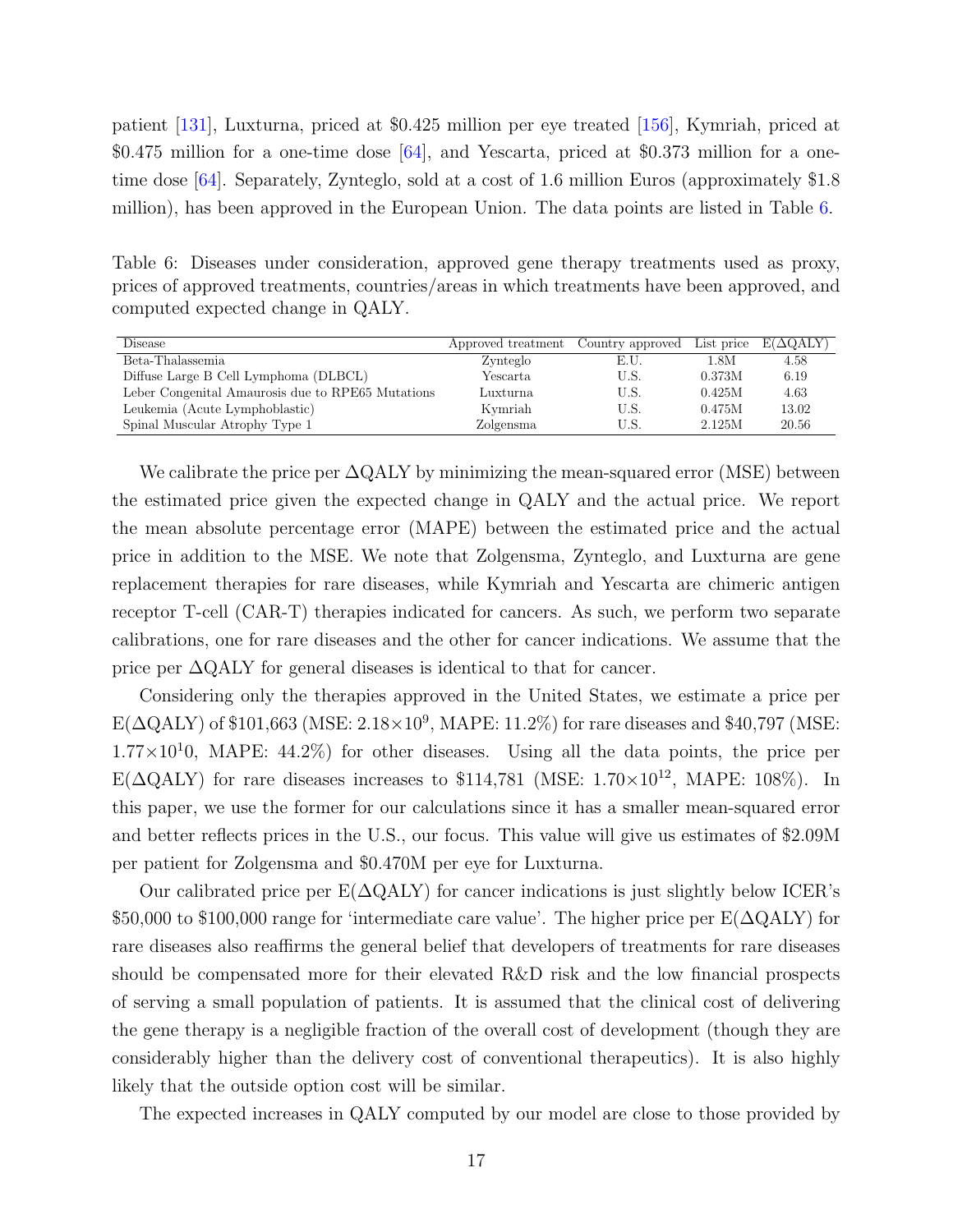the ICER reports for the treatments [\[110,](#page-44-0) [112\]](#page-44-1). For example, we estimate that treatments for Spinal Muscular Atrophy Type 1 and Leber Congenital Amaurosis due to RPE65 Mutations provide 20.56 and 4.63 incremental QALYs, whereas ICER estimates Zolgensma and Luxturna to provide  $12.23$  $12.23$  to  $26.58$  and  $1.3$  to  $2.7$  incremental QALYs<sup>3</sup>, respectively. We have deliberately applied the same methods and assumptions used for the all other diseases to estimate the expected changes in QALY for Spinal Muscular Atrophy Type 1 and Leber Congenital Amaurosis due to RPE65 Mutations even though we could have obtained these numbers directly from ICER reports. By doing so, our price per  $\Delta \text{QALY}$  calibration will correct for potential biases in our data, and our price estimates will be more realistic.

Our estimated change in QALY, the price per unit change in QALY, and the estimated price of therapy for each disease are shown in Table [A6](#page-81-0) in the Supplementary Materials.

## 4 Results

### 4.1 Expected Number of Approvals and Patients

Our simulations, based on the conservative assumptions detailed in the previous section, indicate that the expected number of gene therapies approved between January 2020 and January 2034 is 18.3, with a 90% confidence interval of  $[14.0, 23.0]$  (see Figure [8\)](#page-20-0).

Table [7](#page-21-0) shows the annual number of treated patients over time by age groups. Our simulations expect the number of patients treated to grow from 16,244 in 2020 to 94,696 in 2025 before declining to 65,612 in 2034. The decline can be attributed to the declining stock of existing patients as they are treated, and the fact that we do not consider new development programs launched in the future. The proportions of patients who are children, adults and elderly are 17.9%, 35.4%, and 46.7% respectively.

We show the number of patients treated by month in Figure [9a.](#page-24-0) We can see that our simulations expect the number of patients treated to peak at around 7911 (CI: [3978, 12477]) per month in Jul 2025 before declining to 5424 (CI: [2778, 8350]) by December 2034. The monthly number of existing patients treated exceeds the monthly number of newly-diagnosed patients treated until Sep 2024, when this trend is expected to reverse (see Figure [9b\)](#page-24-0). Only 7% of all patients treated in December 2034 are preexisting patients. Cancer patients are expected to form the biggest group of patients receiving gene therapy treatments, simply due to the number of cancer indications being targeted. We expect the relative proportions of cancer, general disease, and rare disease patients to be 48.0%, 30.0%, and 22.0%, respectively,

<span id="page-19-0"></span><sup>3</sup> ICER provides a range of ∆QALY estimates corresponding to different age groups. We have considered the distribution of ages to produce a weighted average estimate.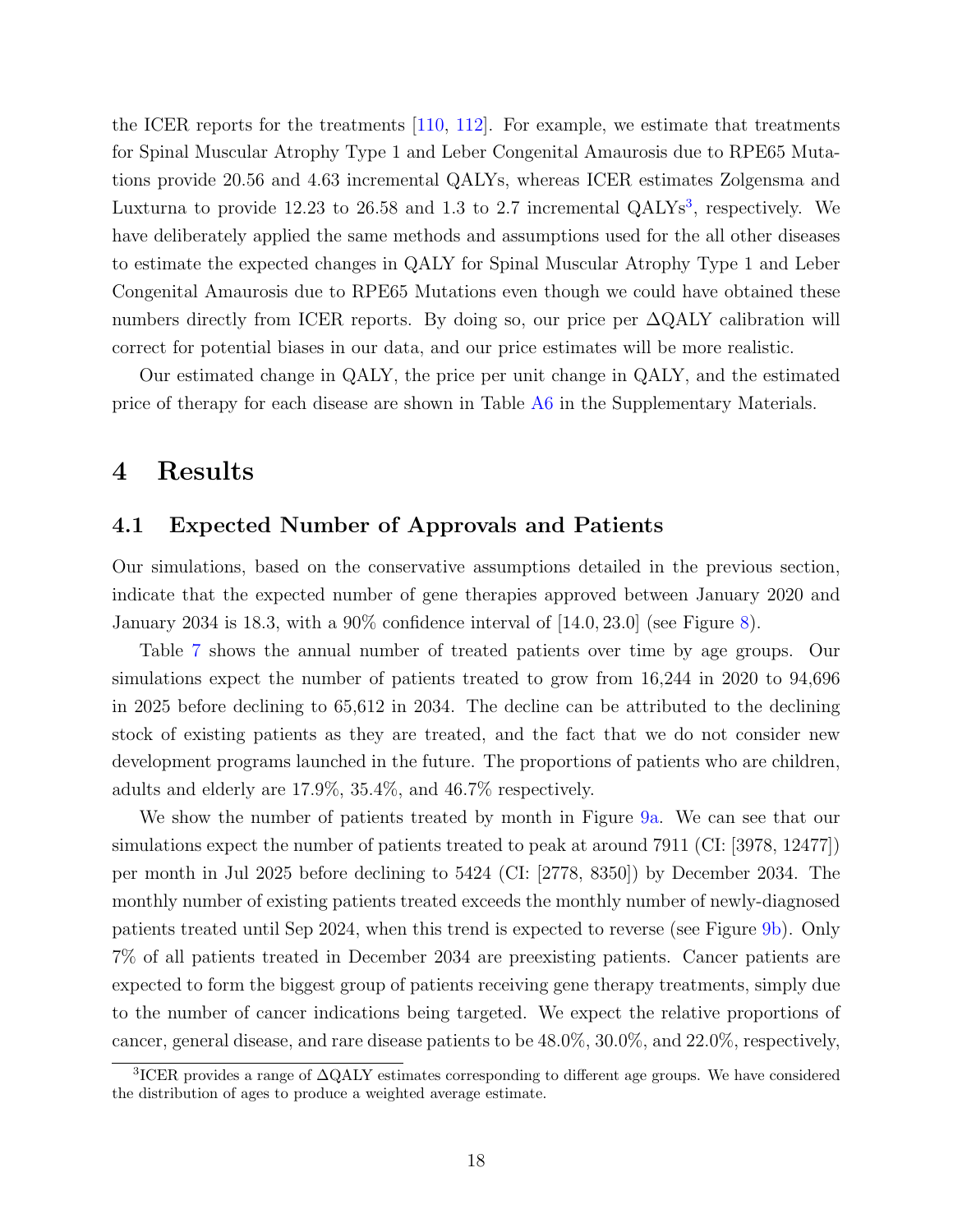<span id="page-20-0"></span>

Figure 8: Cumulative number of approvals between January 2020 and December 2034, obtained from 1,000,000 simulation runs.

in December 2034. The cumulative number of patients to be treated is expected to be 1.09 million (CI:  $[0.595M, 1.66M]$ ) by the end of December 2034 (see Figure [9c\)](#page-24-0).

### 4.2 Expected Spending

We expect an increase in spending up to \$2.11 billion per month (CI: [1.01B, 3.88B]) in Apr 2026, before decreasing slowly to a steady-state rate of \$1.62 billion (CI: [0.624B, 2.9B]) per month (see Figure [10a\)](#page-25-0). We emphasize that the total spending eventually declines because our simulations analyze a fixed stock of innovations, and do not account for new development programs that may be launched in the future. Treating existing cancer patients initially consumes over 45.6% of the total monthly expenditure, but declines to only 0.99% by December 2034. In contrast, the proportion of spending on new patients in the 'general disease' and 'rare disease' groups will increase from 0.0% and 4.26%, respectively, in Feb 2020 to 21.2% and 46.2% by December 2034. The monthly spending on treating existing patients is expected to exceed the monthly spending on treating newly diagnosed patients in Nov 2023. The cumulative discounted spending on treating patients with approved gene therapy products is expected to reach \$241 billion (CI: [123B, 402B]) by December 2034, 15 years after the start of our simulation.

In terms of annual spending on approved gene therapies, we expect that \$5.15 billion will be spent in 2020, increasing to \$25.3B in 2026 before declining to \$21.0B in 2034 (see Table [8\)](#page-22-0). Children, adults and the elderly will consume 43.2%, 26.0%, and 30.9%, respectively, of the total spending.

The expected annual spending by Medicare, Medicaid<sup>[4](#page-20-1)</sup> and private sources respectively may reach \$8.1, \$5.44, and \$12.2 billion (see Table [9\)](#page-23-0). We discuss the implications of these

<span id="page-20-1"></span> $4$ The spending estimates for Medicaid do not take into account the  $23.1\%$  drug rebate that it is expected to receive [\[74\]](#page-41-3).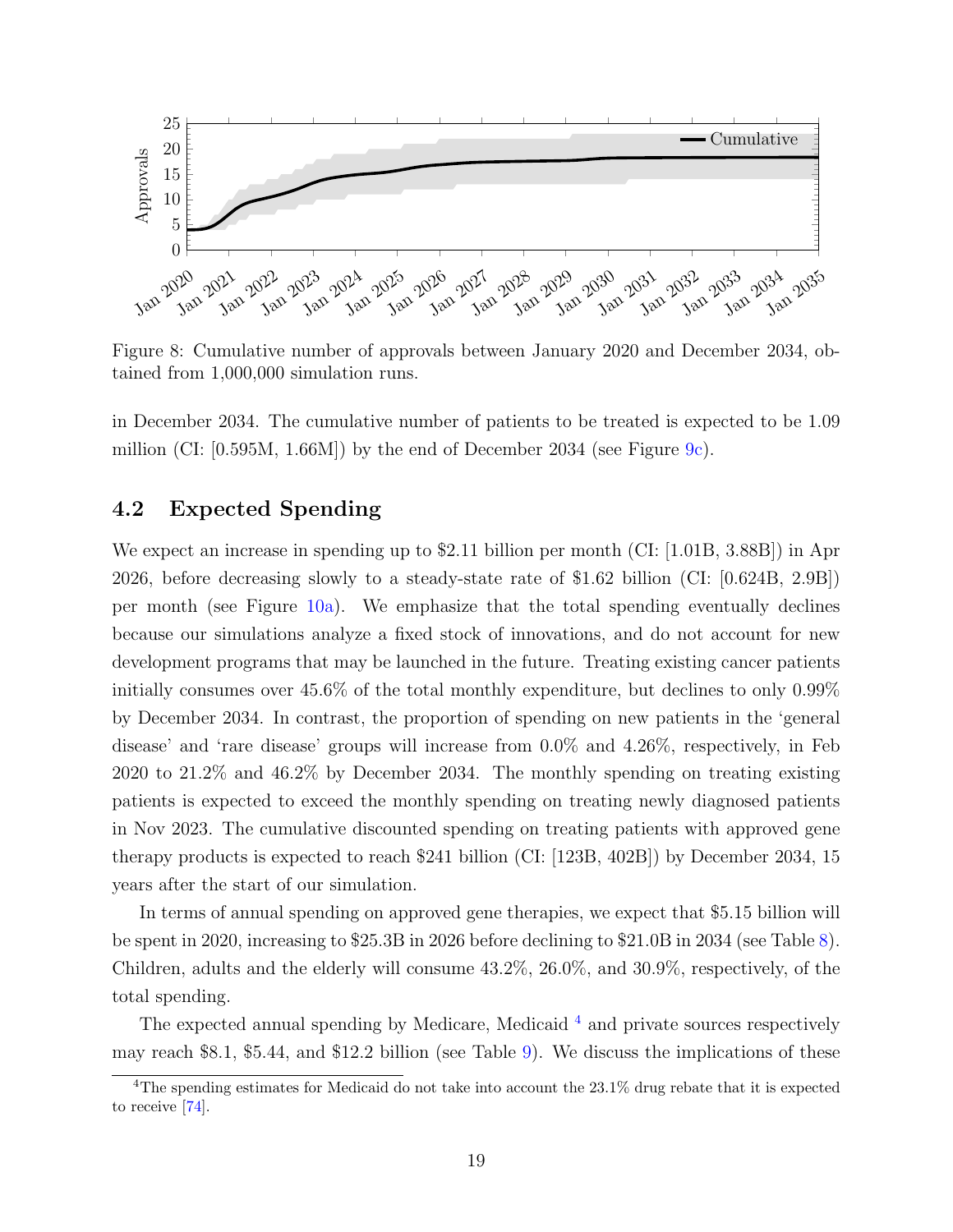estimates in Section [5.](#page-32-0)

The total expected increase in QALY over these 15 years is 5.59 million (see Figure [11\)](#page-26-0), which translates to an average increase of 5.12 years of QALY per patient. This comes at an average 2020 present value cost of \$43,110 per unit change in QALY.

<span id="page-21-0"></span>Table 7: Expected annual number of patients treated by gene therapy between 2020 and 2035, conditioned on the age group and patient type. 'Children', 'adult' and 'elderly' are defined to be 'below the age of 18', 'between the ages of 18 and 62', and 'greater than 62 years old', respectively.

| Year |                 | Children        |                 |                 | Adult              |                    |                 | Elderly          |                    | Total               |
|------|-----------------|-----------------|-----------------|-----------------|--------------------|--------------------|-----------------|------------------|--------------------|---------------------|
|      | Existing        | New             | Subtotal        | Existing        | New                | Subtotal           | Existing        | New              | Subtotal           |                     |
| 2020 | 1.630           | 417             | 2,047           | 3,682           | 1,657              | 5,339              | 6.006           | 2,853            | 8,859              | 16,244              |
|      | (1,283, 1,995)  | (322, 522)      | (1,614, 2,500)  | (2,557, 4,943)  | (1,080, 2,454)     | (3.670, 7.237)     | (3.928, 8.282)  | (1,813, 4,142)   | (5,785, 12,250)    | (11,349, 21,685)    |
| 2021 | 2,833           | 1.294           | 4.127           | 9,921           | 6.399              | 16,320             | 14,278          | 9.540            | 23,818             | 44,265              |
|      | (2,001, 4,357)  | (681, 1.950)    | (2,770, 6,326)  | (5,857, 14,948) | (2.970, 11.725)    | (9,380, 24,834)    | (8.578, 21.422) | (4,783, 17,438)  | (14.050, 36.234)   | (26.876, 65.911)    |
| 2022 | 3.832           | 3,235           | 7.067           | 16,809          | 11,041             | 27.849             | 23,112          | 15,513           | 38,625             | 73,543              |
|      | (2,000, 8,352)  | (947, 14, 178)  | (3,224, 22,601) | (6.965, 31.751) | (4,364, 19,680)    | (12,843, 47,995)   | (9.343, 46.360) | (6.561, 28.346)  | (17,258, 69,494)   | (35,001, 126,974)   |
| 2023 | 4.722           | 5.612           | 10.334          | 19.364          | 13.890             | 33.254             | 25,862          | 19.031           | 44.893             | 88.482              |
|      | (2,001, 11,596) | (1.243, 25.879) | (3.614, 37.353) | (7,340, 36,474) | (5.999, 23.487)    | (15, 161, 56, 955) | (9,222, 52,202) | (8,407, 32,988)  | (19.347, 80.954)   | (41,055, 151,872)   |
| 2024 | 4.922           | 7,734           | 12,656          | 18,580          | 16,230             | 34,810             | 24,122          | 21,781           | 45,902             | 93,371              |
|      | (1.832, 11.745) | (1,490, 29,056) | (3.681, 40.322) | (7,284, 32,906) | (7,683, 26,300)    | (16, 794, 56, 353) | (8.817, 45.862) | (10.261, 36.233) | (21.011, 77.784)   | (45,504, 151,799)   |
| 2025 | 5,235           | 9.621           | 14,856          | 16,570          | 18,159             | 34,728             | 21,115          | 23,994           | 45,110             | 94.696              |
|      | (1.865, 11.736) | (1.741, 30.664) | (3.996, 41.541) | (6.585, 28.364) | (9.026, 28.683)    | (17,320, 54,531)   | (7,795, 38,698) | (11.748, 38.878) | (21, 451, 73, 552) | (47,833, 148,985)   |
| 2026 | 4.998           | 11.086          | 16.085          | 13,653          | 19,350             | 33,003             | 17.220          | 25,370           | 42,592             | 91,682              |
|      | (1.667, 11.079) | (1.918, 31.601) | (3.996, 41.494) | (5.511, 23.012) | (9,839, 30,163)    | (16,868, 50,992)   | (6.444, 30.948) | (12.692, 40.529) | (20.887, 67.946)   | (47, 432, 141, 917) |
| 2027 | 4,246           | 12.120          | 16.366          | 10,687          | 19,915             | 30,604             | 13,402          | 26,032           | 39,433             | 86,401              |
|      | (1.323, 9.859)  | (2,004, 32,129) | (3.676, 40.559) | (4,403, 17,871) | (10.254, 30.847)   | (15,948, 46,843)   | (5,129, 23,798) | (13,206, 41,300) | (19,847, 62,104)   | (45, 218, 132, 708) |
| 2028 | 3.522           | 12,842          | 16,364          | 8,203           | 20,129             | 28,332             | 10,215          | 26,242           | 36,457             | 81,153              |
|      | (1.024, 8.638)  | (2.052, 32.455) | (3,369, 39,508) | (3,402, 13,700) | (10.409, 31.105)   | (14.899, 43.197)   | (3.945, 18.068) | (13.367, 41.550) | (18.583, 57.103)   | (42,510, 124,357)   |
| 2029 | 2,978           | 13.373          | 16,351          | 6,259           | 20,219             | 26.478             | 7.744           | 26,315           | 34,059             | 76,888              |
|      | (851, 7.552)    | (2,114, 32,684) | (3,217, 38,620) | (2.594, 10.485) | (10, 480, 31, 214) | (13,969, 40,339)   | (3.002, 13.682) | (13.432, 41.632) | (17, 475, 53, 231) | (40.221, 117.723)   |
| 2030 | 2,656           | 13,807          | 16,463          | 4.764           | 20,276             | 25,040             | 5.863           | 26,361           | 32,224             | 73,726              |
|      | (712, 6.628)    | (2,222, 32,909) | (3,228, 38,011) | (1.969, 8.027)  | (10.526, 31.277)   | (13,223, 38,155)   | (2,275, 10,366) | (13.473, 41.682) | (16.597, 50.343)   | (38.538, 112.779)   |
| 2031 | 2,116           | 14,039          | 16,154          | 3.620           | 20.313             | 23.933             | 4,434           | 26,391           | 30,826             | 70.914              |
|      | (540, 5,433)    | (2,241, 32,998) | (3.032, 37.097) | (1,490, 6,146)  | (10,558, 31,324)   | (12,635, 36,496)   | (1,720, 7,852)  | (13.501, 41.715) | (15,896, 48,190)   | (36,887, 108,603)   |
| 2032 | 1,654           | 14.185          | 15,840          | 2,746           | 20,338             | 23.084             | 3.349           | 26.411           | 29.759             | 68,684              |
|      | (408, 4,332)    | (2.251, 33.049) | (2.861, 36.273) | (1,125, 4,698)  | (10.577, 31.355)   | (12, 174, 35, 255) | (1.298, 5.938)  | (13.518, 41.736) | (15,350, 46,585)   | (35,539, 105,370)   |
| 2033 | 1,286           | 14,282          | 15,567          | 2,079           | 20,354             | 22,434             | 2,528           | 26,424           | 28,953             | 66,952              |
|      | (308, 3,400)    | (2,257, 33,084) | (2,726, 35,611) | (847, 3,575)    | (10.591, 31.374)   | (11,813, 34,313)   | (978, 4,482)    | (13.529, 41.751) | (14.926, 45.369)   | (34, 479, 102, 883) |
| 2034 | 993             | 14,344          | 15,337          | 1,572           | 20,364             | 21,937             | 1.906           | 26.432           | 28,338             | 65,612              |
|      | (232, 2.644)    | (2,262, 33,106) | (2.619, 35.063) | (638, 2,713)    | (10.601, 31.387)   | (11.533, 33.602)   | (735, 3,379)    | (13.536, 41.761) | (14,597, 44,479)   | (33,666, 100,944)   |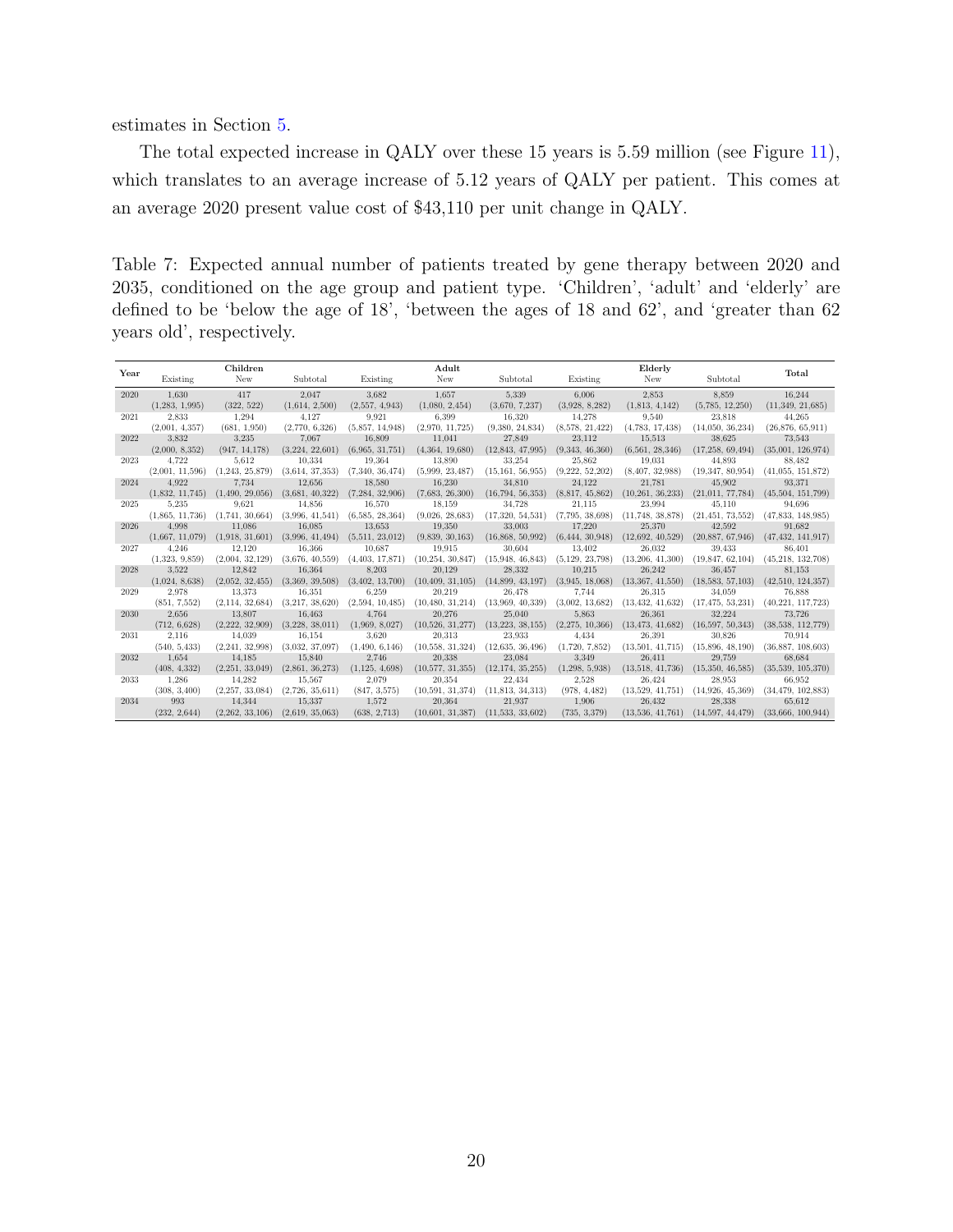<span id="page-22-0"></span>Table 8: Expected annual spending on gene therapy between 2020 and 2035, conditioned on the age group and patient type. 'Children', 'adult' and 'elderly' are defined to be 'below the age of 18', 'between the ages of 18 and 62', and 'greater than 62 years old' respectively. Numbers in billions.

|      |              | Children      |               |              | Adult        |               |              | Elderly      |               |                |
|------|--------------|---------------|---------------|--------------|--------------|---------------|--------------|--------------|---------------|----------------|
| Year | Existing     | New           | Subtotal      | Existing     | New          | Subtotal      | Existing     | New          | Subtotal      | Total          |
| 2020 | 1.77         | 0.32          | 2.10          | 0.91         | 0.37         | 1.29          | 1.20         | 0.57         | 1.77          | 5.15           |
|      | (1.31, 2.25) | (0.25, 0.40)  | (1.55, 2.65)  | (0.67, 1.18) | (0.26, 0.53) | (0.93, 1.69)  | (0.79, 1.65) | (0.36, 0.80) | (1.15, 2.45)  | (4.00, 6.39)   |
| 2021 | 2.23         | 0.72          | 2.94          | 2.19         | 1.31         | 3.51          | 2.76         | 1.80         | 4.56          | 11.01          |
|      | (1.60, 3.19) | (0.42, 0.86)  | (2.03, 4.06)  | (1.43, 3.16) | (0.68, 2.33) | (2.17, 5.31)  | (1.73, 3.98) | (0.96, 3.42) | (2.77, 7.20)  | (7.47, 15.85)  |
| 2022 | 2.37         | 1.79          | 4.16          | 2.91         | 2.09         | 5.01          | 3.52         | 2.70         | 6.22          | 15.38          |
|      | (1.39, 5.76) | (0.50, 9.98)  | (1.97, 15.78) | (1.63, 4.41) | (0.94, 3.70) | (2.72, 7.76)  | (1.92, 5.30) | (1.31, 5.03) | (3.39, 9.99)  | (8.76, 27.15)  |
| 2023 | 2.91         | 3.33          | 6.25          | 3.37         | 2.67         | 6.04          | 3.79         | 3.34         | 7.13          | 19.41          |
|      | (1.26, 8.02) | (0.60, 18.48) | (1.97, 26.43) | (1.80, 5.12) | (1.30, 4.42) | (3.34, 9.10)  | (1.97, 5.77) | (1.71, 5.81) | (3.88, 11.05) | (10.30, 39.86) |
| 2024 | 3.06         | 4.79          | 7.85          | 3.46         | 3.26         | 6.72          | 3.84         | 4.02         | 7.86          | 22.43          |
|      | (1.06, 8.12) | (0.67, 20.70) | (1.84, 28.46) | (1.80, 5.27) | (1.66, 5.17) | (3.75, 9.99)  | (1.94, 5.89) | (2.11, 6.65) | (4.31, 11.92) | (11.27, 44.10) |
| 2025 | 3.50         | 6.11          | 9.61          | 3.18         | 3.76         | 6.94          | 3.51         | 4.59         | 8.10          | 24.65          |
|      | (0.98, 8.37) | (0.77, 21.79) | (1.95, 29.48) | (1.62, 4.88) | (1.96, 5.81) | (3.85, 10.27) | (1.74, 5.43) | (2.42, 7.36) | (4.44, 12.19) | (12.04, 46.08) |
| 2026 | 3.49         | 7.15          | 10.64         | 2.67         | 4.08         | 6.75          | 2.94         | 4.96         | 7.89          | 25.28          |
|      | (0.88, 8.08) | (0.85, 22.43) | (1.94, 29.57) | (1.35, 4.12) | (2.14, 6.25) | (3.74, 10.00) | (1.46, 4.53) | (2.62, 7.84) | (4.33, 11.85) | (11.98, 45.94) |
| 2027 | 2.97         | 7.89          | 10.86         | 2.14         | 4.27         | 6.40          | 2.34         | 5.17         | 7.51          | 24.77          |
|      | (0.70, 7.18) | (0.88, 22.79) | (1.77, 28.88) | (1.08, 3.32) | (2.24, 6.51) | (3.53, 9.49)  | (1.17, 3.59) | (2.74, 8.11) | (4.13, 11.27) | (11.28, 44.52) |
| 2028 | 2.47         | 8.42          | 10.89         | 1.66         | 4.34         | 6.00          | 1.80         | 5.24         | 7.04          | 23.92          |
|      | (0.54, 6.30) | (0.89, 23.01) | (1.62, 28.11) | (0.83, 2.63) | (2.28, 6.61) | (3.29, 8.93)  | (0.90, 2.75) | (2.78, 8.20) | (3.87, 10.61) | (10.48, 42.84) |
| 2029 | 2.25         | 8.86          | 11.10         | 1.28         | 4.36         | 5.64          | 1.37         | 5.26         | 6.63          | 23.37          |
|      | (0.48, 5.71) | (0.95, 23.22) | (1.62, 27.70) | (0.64, 2.07) | (2.30, 6.64) | (3.08, 8.42)  | (0.69, 2.10) | (2.79, 8.22) | (3.64, 10.04) | (10.03, 41.59) |
| 2030 | 2.37         | 9.31          | 11.68         | 0.98         | 4.38         | 5.36          | 1.04         | 5.27         | 6.31          | 23.35          |
|      | (0.39, 5.52) | (1.02, 23.53) | (1.58, 27.89) | (0.48, 1.62) | (2.31, 6.66) | (2.91, 8.02)  | (0.52, 1.60) | (2.80, 8.24) | (3.45, 9.60)  | (9.98, 41.08)  |
| 2031 | 1.90         | 9.49          | 11.39         | 0.75         | 4.39         | 5.14          | 0.79         | 5.28         | 6.07          | 22.59          |
|      | (0.30, 4.51) | (1.03, 23.61) | (1.47, 27.11) | (0.36, 1.26) | (2.32, 6.67) | (2.78, 7.71)  | (0.39, 1.22) | (2.81, 8.25) | (3.31, 9.28)  | (9.47, 39.80)  |
| 2032 | 1.47         | 9.60          | 11.07         | 0.57         | 4.40         | 4.97          | 0.60         | 5.28         | 5.88          | 21.92          |
|      | (0.22, 3.57) | (1.03, 23.64) | (1.38, 26.37) | (0.28, 0.97) | (2.32, 6.68) | (2.68, 7.47)  | (0.30, 0.93) | (2.82, 8.25) | (3.20, 9.03)  | (9.02, 38.69)  |
| 2033 | 1.14         | 9.67          | 10.81         | 0.43         | 4.40         | 4.84          | 0.45         | 5.29         | 5.74          | 21.38          |
|      | (0.17, 2.78) | (1.04, 23.67) | (1.30, 25.78) | (0.21, 0.74) | (2.33, 6.69) | (2.60, 7.29)  | (0.22, 0.70) | (2.82, 8.25) | (3.11, 8.84)  | (8.67, 37.83)  |
| 2034 | 0.87         | 9.72          | 10.59         | 0.33         | 4.41         | 4.73          | 0.34         | 5.29         | 5.63          | 20.95          |
|      | (0.13, 2.15) | (1.04, 23.68) | (1.24, 25.31) | (0.16, 0.57) | (2.33, 6.69) | (2.53, 7.15)  | (0.17, 0.53) | (2.82, 8.26) | (3.04, 8.70)  | (8.40, 37.13)  |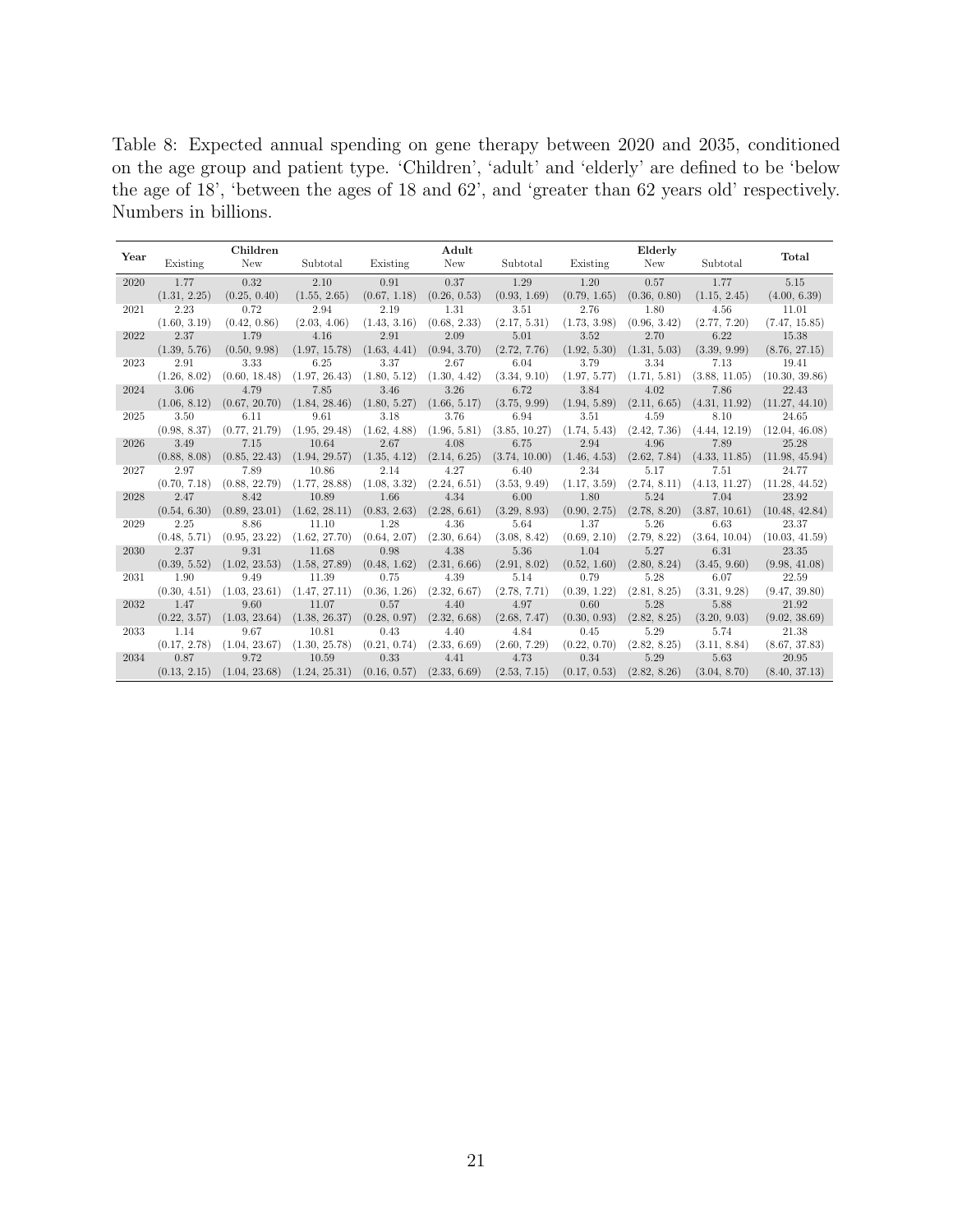|      | Medicare      | Medicaid      | Private       |
|------|---------------|---------------|---------------|
| 2020 | 1.77          | 1.02          | 2.36          |
|      | (1.15, 2.45)  | (0.79, 1.26)  | (1.87, 2.87)  |
| 2021 | 4.56          | 1.68          | 4.77          |
|      | (2.77, 7.20)  | (1.20, 2.28)  | (3.29, 6.78)  |
| 2022 | 6.22          | 2.38          | 6.79          |
|      | (3.39, 9.99)  | (1.27, 7.02)  | (3.79, 13.75) |
| 2023 | 7.13          | 3.36          | 8.92          |
|      | (3.88, 11.05) | (1.40, 11.44) | (4.46, 21.11) |
| 2024 | 7.86          | 4.10          | 10.47         |
|      | (4.31, 11.92) | (1.43, 12.37) | (4.84, 23.19) |
| 2025 | 8.10          | 4.83          | 11.71         |
|      | (4.44, 12.19) | (1.55, 12.82) | (5.22, 24.14) |
| 2026 | 7.89          | 5.22          | 12.17         |
|      | (4.33, 11.85) | (1.55, 12.83) | (5.20, 24.08) |
| 2027 | 7.51          | 5.26          | 12.01         |
|      | (4.13, 11.27) | (1.43, 12.50) | (4.86, 23.37) |
| 2028 | 7.04          | 5.21          | 11.68         |
|      | (3.87, 10.61) | (1.32, 12.14) | (4.50, 22.55) |
| 2029 | 6.63          | 5.25          | 11.50         |
|      | (3.64, 10.04) | (1.28, 11.92) | (4.32, 21.97) |
| 2030 | 6.31          | 5.44          | 11.60         |
|      | (3.45, 9.60)  | (1.26, 11.96) | (4.33, 21.81) |
| 2031 | 6.07          | 5.29          | 11.24         |
|      | (3.31, 9.28)  | (1.19, 11.61) | (4.09, 21.13) |
| 2032 | 5.88          | 5.14          | 10.90         |
|      | (3.20, 9.03)  | (1.13, 11.29) | (3.89, 20.54) |
| 2033 | 5.74          | 5.01          | 10.63         |
|      | (3.11, 8.84)  | (1.08, 11.03) | (3.73, 20.06) |
| 2034 | 5.63          | 4.91          | 10.41         |
|      | (3.04, 8.70)  | (1.04, 10.83) | (3.60, 19.69) |

<span id="page-23-0"></span>Table 9: Expected annual spending on gene therapy between 2020 and 2035 by funding source. Numbers in billions.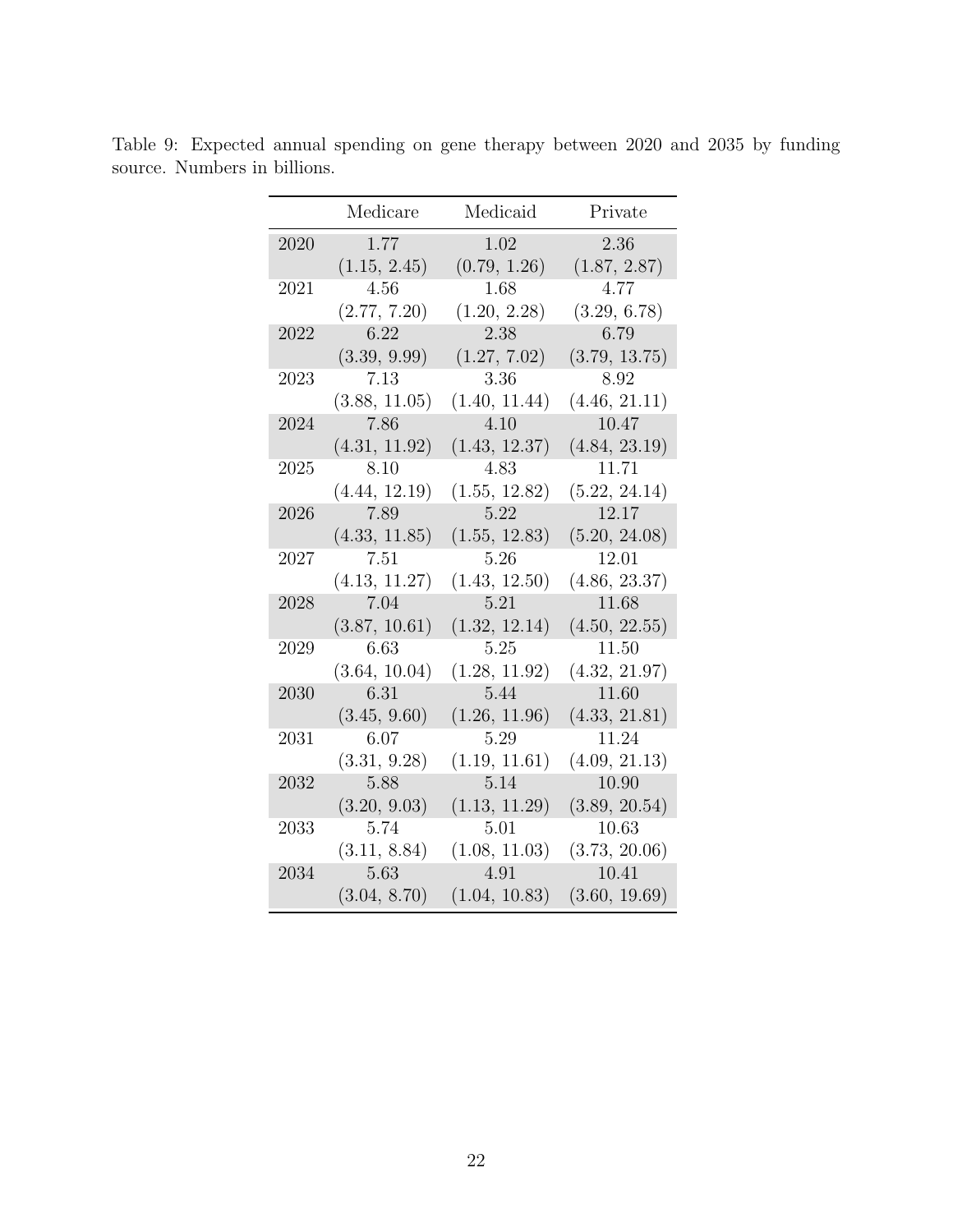<span id="page-24-0"></span>

(a) Monthly number of patients treated with gene therapy across all diseases. The line represents the mean and the shaded region represents the 5th and 95th percentiles of our simulation.



(b) Stacked chart depicting the proportion of existing and new patients treated in that month, by disease category.



(c) Cumulative number of patients treated. The line represents the mean and the shaded region represents the 5th and 95th percentiles of our simulation.

Figure 9: Number of patients treated between January 2020 and December 2034, obtained from 1,000,000 simulation runs. 23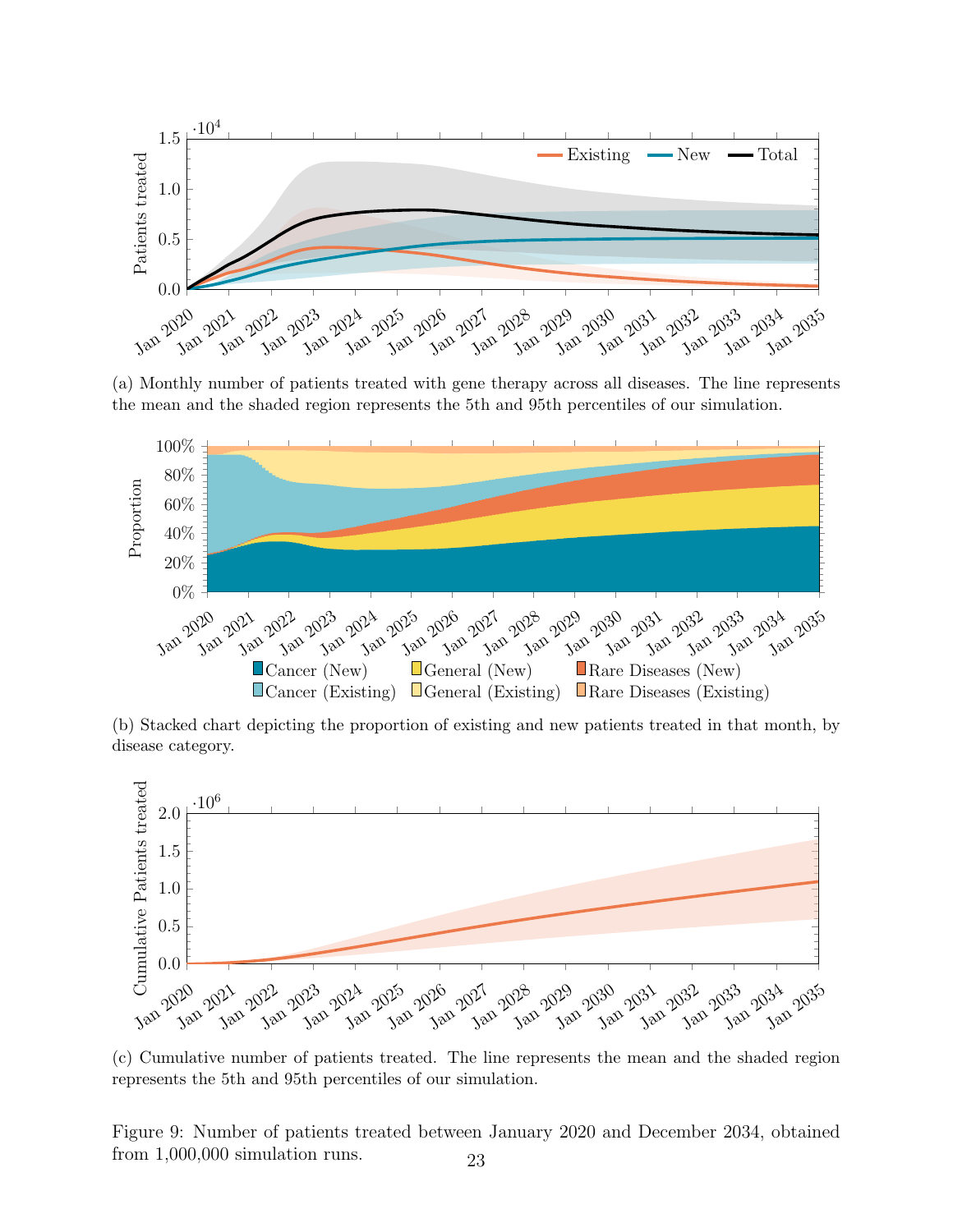<span id="page-25-0"></span>

(a) Monthly spending on treating existing and new patients with gene therapy. The line represents the mean and the shaded region represents the 5th and 95th percentiles from our simulation.



(b) Stacked chart depicting the proportion of spending on treating existing and new patients in that month, by disease category.



(c) Cumulative spending on treating patients with gene therapy. The line represents the mean and the shaded region represents the 5th and 95th percentiles of our simulation.

Figure 10: Spending on gene therapy between January 2020 and December 2034, obtained from 1,000,000 simulation runs.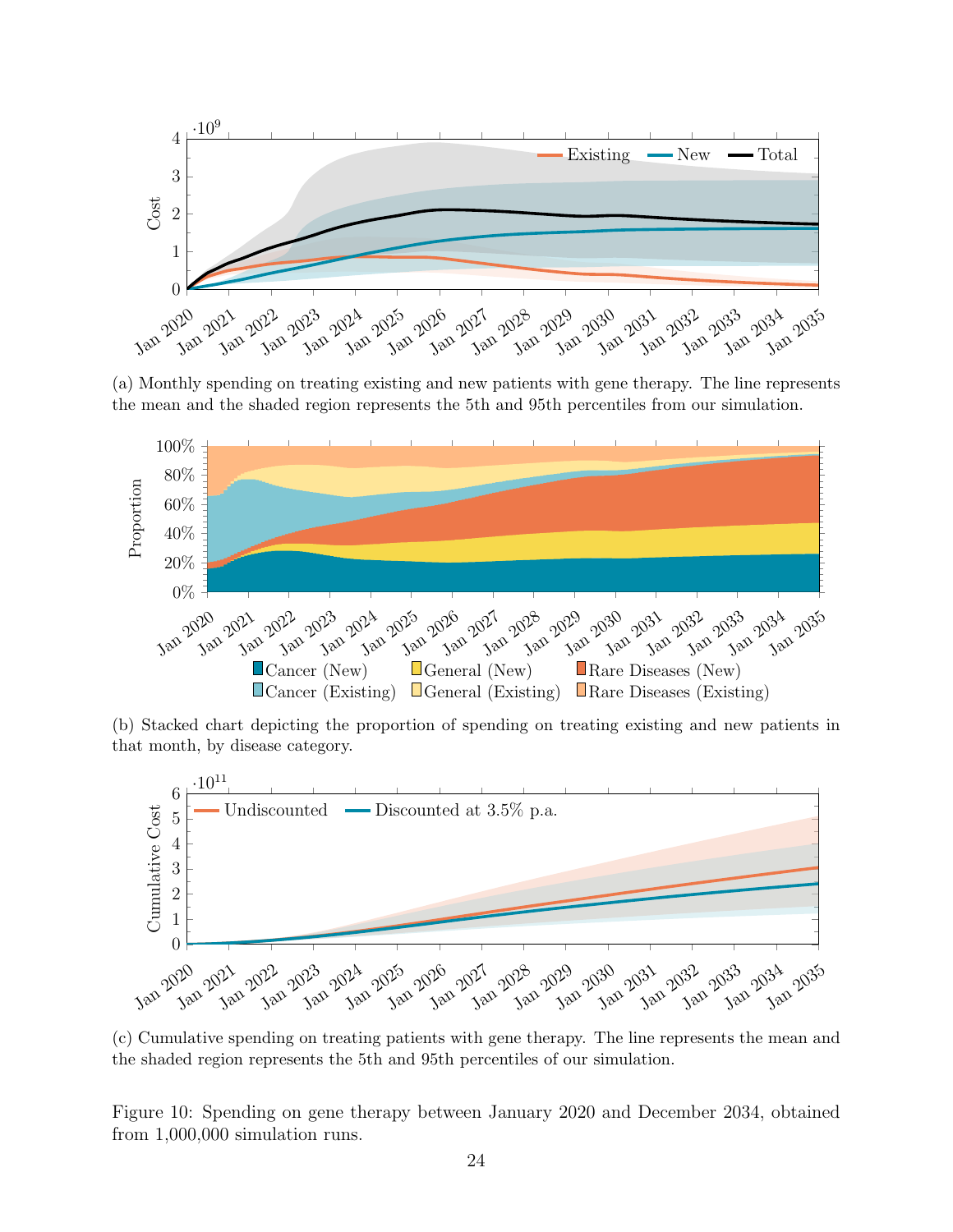<span id="page-26-0"></span>

(a) QALY gained by treating existing and new patients with gene therapy. The line represents the mean and the shaded region represents the 5th and 95th percentiles from our simulation.



(b) Stacked chart depicting the QALY gained by treating existing and new patients in that month, by disease category.



(c) Cumulative QALY gained by treating patients with gene therapy. The line represents the mean and the shaded region represents the 5th and 95th percentiles of our simulation.

Figure 11: Expected ∆QALY made possible by gene therapy treatments between January 2020 and December 2034, obtained from 1,000,000 simulation runs.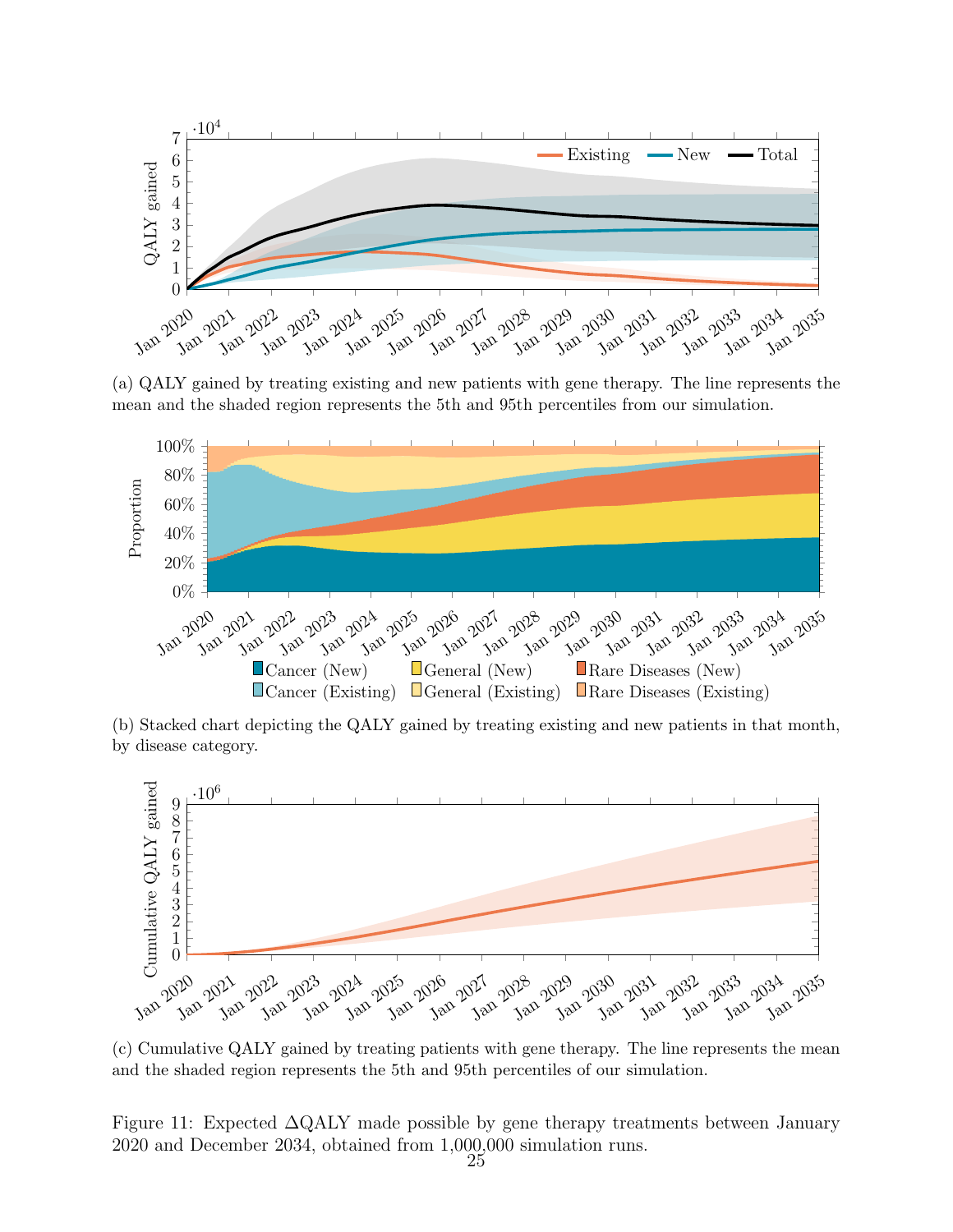### <span id="page-27-0"></span>4.3 Sensitivity Analysis

To test the sensitivity of our results to initial conditions, we simulate  $\pm 20\%$  changes in the following variables, analyzing their impact on our results.

- 1. The maximum penetration rate in the ramp function,  $\Theta_{max}$
- 2. The time to maximum penetration rate in the ramp function,  $T_{max}$
- 3. The amount of QALY gained in each disease
- 4. The price per  $\Delta$ QALY
- 5. The phase-3-to-approval probability of success  $(Pos_{3A})$
- 6. The number of new patients of each disease
- 7. The number of existing patients of each disease
- 8. The time from phase 3 to BLA
- 9. The time from BLA to approval

For each of these factors, we consider its impact on the the peak monthly spending and the cumulative spending from January 2020 to December 2034 of patient treatment. We also look at how the variables change the timing of the peak monthly spending.

As can be seen from Figure [12,](#page-28-0) the percentage change in the discounted cumulative spending and the maximum monthly spending on treating all patients with gene therapy scale linearly with the percentage change in several variables: the maximum penetration rate  $(\Theta_{max})$ , the QALY gained ( $\Delta$ QALY), and the price per  $\Delta$ QALY. Increasing or decreasing the transition probability from phase 3 to approval, or the number of new or existing patients only leads to sublinear increases or decreases in the discounted cumulative spending and the maximum monthly spending. However, changing the time variables, such as the number of days from phase 3 to BLA, from BLA to approval, or the ramp-up period  $(T_{max})$ , induce a small change in the opposite direction.

Introducing perturbations of 20% in the probability of success, the number of new patients, the number of days from Phase 3 to BLA or from BLA to approval, or the time to maximum penetration rate in the ramp function  $(T_{max})$  will change the date of the peak monthly spending in the same direction as the perturbation, by up to 10 months. Increasing or decreasing the number of existing patients, on the other hand, will cause a shift of up to 4 months in the date of peak spending in the opposite direction. Perturbing the maximum penetration rate  $(\Theta_{max})$ , the QALY gained ( $\Delta$ QALY), and the price per  $\Delta$ QALY will not change the date of peak spending.

We also study the effect of changing the correlation between development programs. Changing the correlation from our assumed value of 0.9 to 0 (i.e., perfectly uncorrelated)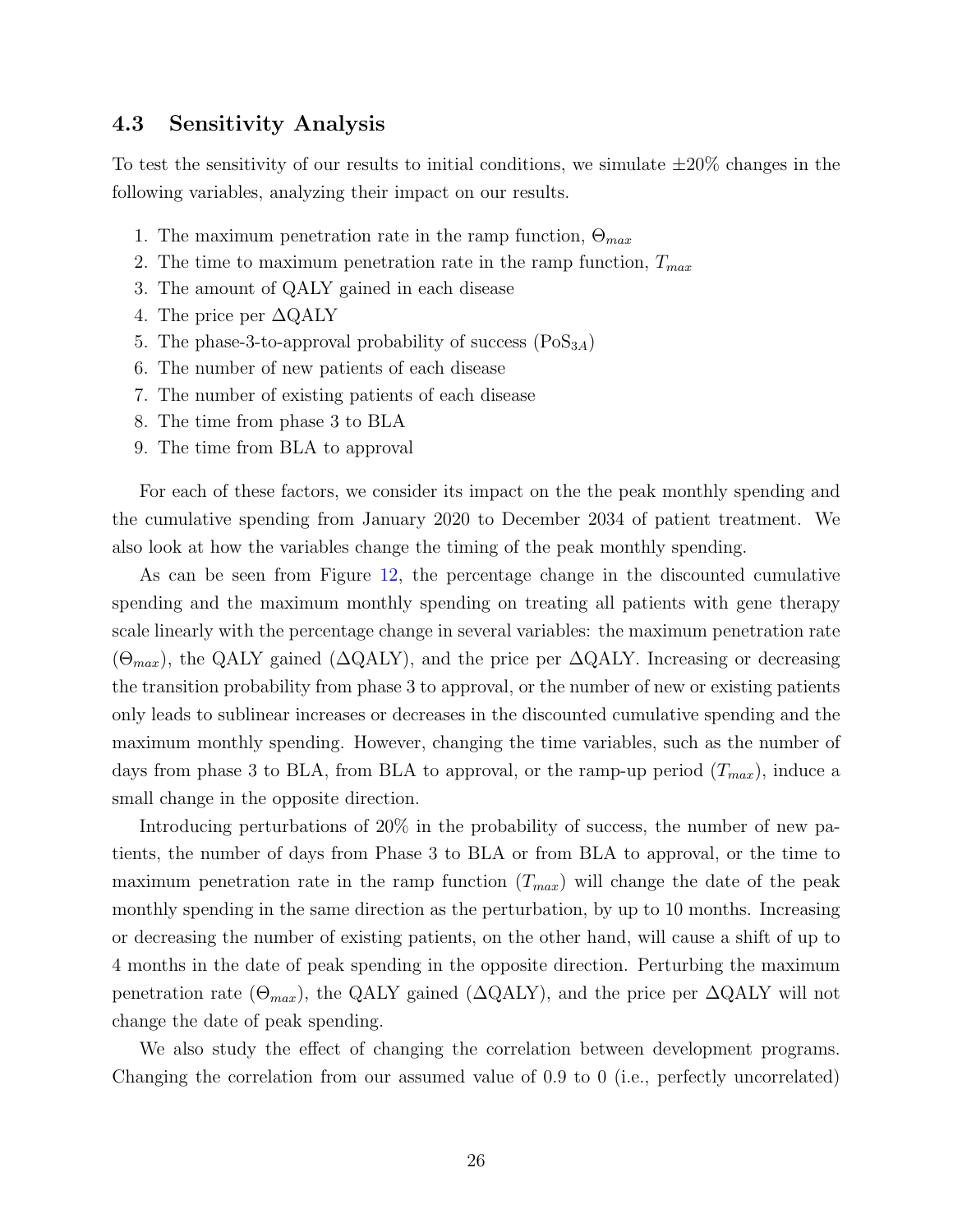<span id="page-28-0"></span>

(a) Tornado chart of the impact of the variables on the peak value.



(b) Tornado chart of the impact of the variables on the cumulative spending (both nominal and discounted).



(c) Tornado chart of the impact of the variables on the date of peak value. Since we compute by calendar month, a small machine precision error may change the results by 1 month.

Figure 12: Tornado charts showing the sensitivity of the variables on the different metrics. The black bars represent the effect of increasing the variable by 20% and the red bars represent the effect of decreasing the variable by 20%.

increases the mean discounted cumulative spending by 3.4%, from \$241 billion to \$245 billion. Increasing the correlation to 1.0 instead will decrease the mean discounted cumulative spending by 0.4% to \$236 billion.

In addition, we vary the proportion of existing patients seeking treatment in the first year—which determines the  $\lambda$  parameter in Equation [3—](#page-10-1)and observe that mean discounted cumulative spending changes by between  $-32\%$  and  $+0.08\%$  (see Figure [13\)](#page-29-0). We can expect the results to differ by less than 5% from the baseline if the proportion of existing patients seeking treatments in the first year is between 8% and 45%.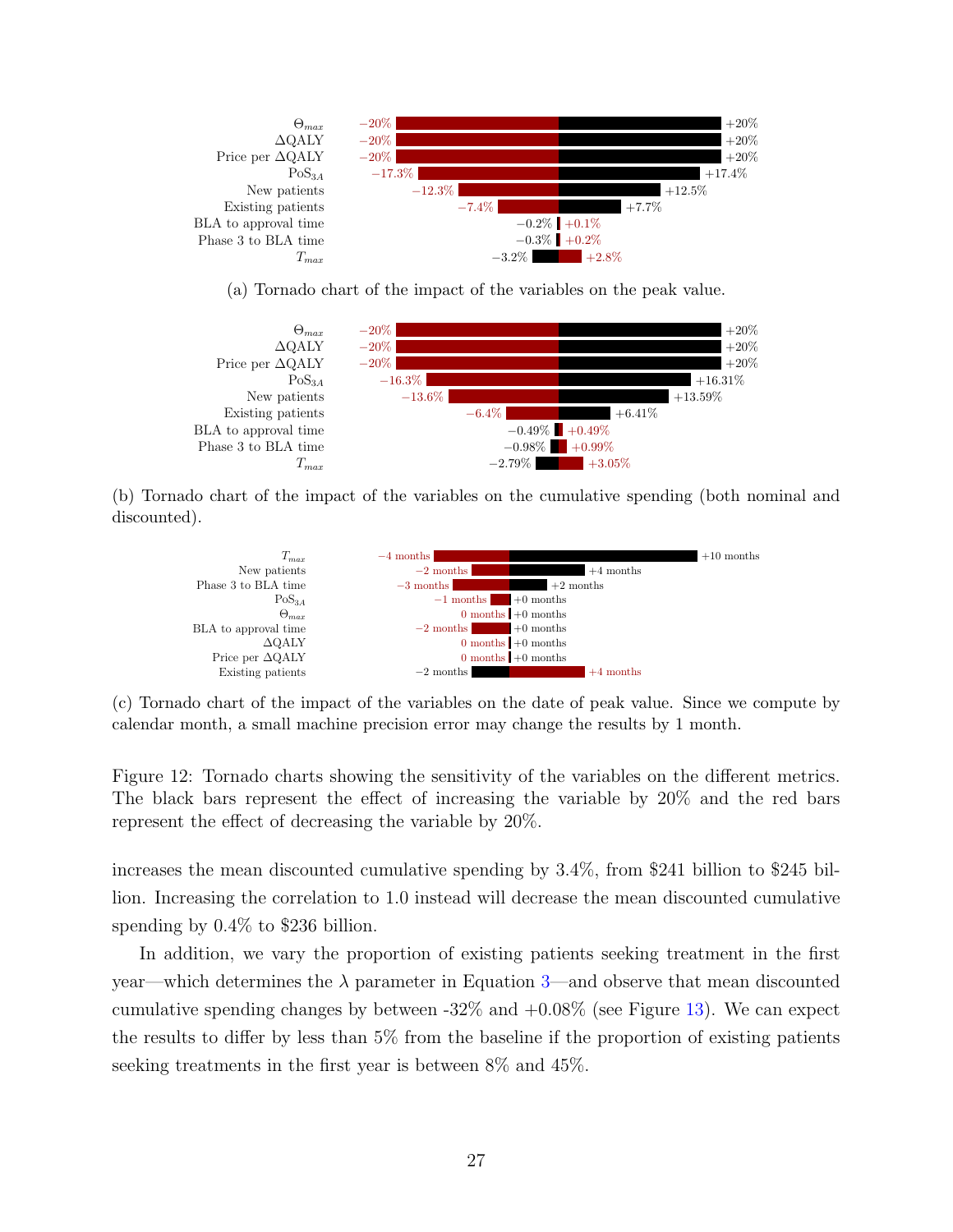<span id="page-29-0"></span>

Figure 13: Percentage change in the discounted cumulative spending compared to the baseline when the proportion of existing patients seeking treatment in the first year changes.

### <span id="page-29-2"></span>4.4 Effect of additional gene therapy programs

In order to prevent boundary conditions from affecting our results, we simulate additional gene therapy programs that may enter the pipeline in the future, and compare the results against our baseline.

In order to do so, we fit a linear function of the number of gene therapy programs initiated in a given year against the date (see Figure [14\)](#page-29-1). We extrapolate the fitted line to obtain the expected number of new gene therapy programs entering the pipeline between 2020 and 2035.

<span id="page-29-1"></span>

Figure 14: A plot of the number of programs initiated over time in our dataset.

We model the occurrence of new gene therapy programs with a Poisson process, with the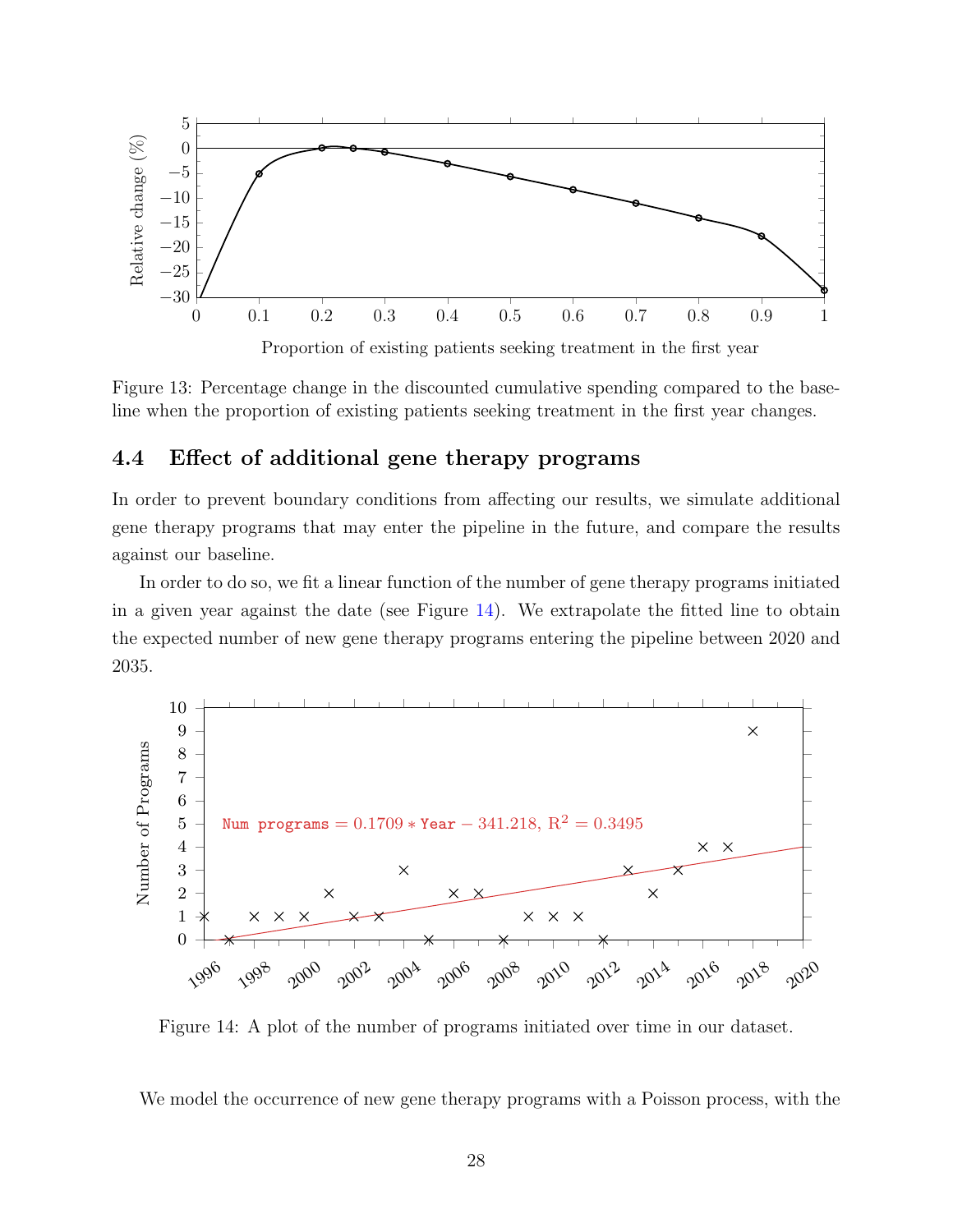time between occurrences following an exponential distribution. More precisely, if  $\kappa$  programs are expected in a year, the time between consecutive events  $(t > 0)$  has a probability density of  $\kappa e^{-\kappa t}$ . For every event, we randomly assign its disease classification before simulating the success of the program, and if successful, its time of approval, the number of patients treated, and spending on the therapy over time. The means of the variables for each disease classification used in our simulations are summarized in Table [10.](#page-30-0)

|                           | General Disease Rare Disease |             | Cancer    |
|---------------------------|------------------------------|-------------|-----------|
| Probability of occurrence | 21.4\%                       | 35.7%       | 42.9%     |
| $PoS_{3A}$                | 47.3%                        | 42.5%       | 28.5%     |
| New patients per year     | 426,100                      | 4,901       | 46,240    |
| Existing patients         | 7,455,134                    | 17,710      | 269,711   |
| $\rm Cost$                | \$254,638                    | \$1,133,568 | \$287,068 |

<span id="page-30-0"></span>Table 10: A summary of the variables used in the simulation of new gene therapy programs entering the pipeline between 2020 and 2035.

As can be seen from Figure [15,](#page-31-0) while introducing new gene therapies into the pipeline increases the cumulative number of approvals by 25.1% from 18.3 to 23.0, the cumulative number of patients increases by only 15.3% from 1.09M to 1.26M. Similarly, the cumulative spending increases by 15.7% from \$306B to \$354B.

### 4.5 Comparison to prior work

Our study is independent of the results by Quinn et al. [\[141\]](#page-47-0), who estimated that 341,775 patients will have been treated with gene therapy by December 2030, increasing by approximately 50,000 per year in the steady state. In contrast, our simulation expects that about 820,425 patients will be treated by the end of December 2030, with a steady-state increase of around 61,170 per year in the long run.

The differences between our estimates and this other report are due to differences in sample inclusion criteria and the use of different data for patient prevalence and incidence of disease. For example, Quinn et al. [\[141\]](#page-47-0) considers "durable" gene therapies under all phases of clinical investigation whereas we consider any therapy with late-stage clinical trial(s). Furthermore, they assume that the 'potentially treatable pool in oncology is entirely incident there is no prevalence'. Another difference arises from our decision to start with the broadest range of patients, and then deflate these numbers through the penetration rate, rather than attempting to estimate the prevalence and incidence for each patient segment. If we removed existing oncology patients from our simulation, the cumulative number of patients treated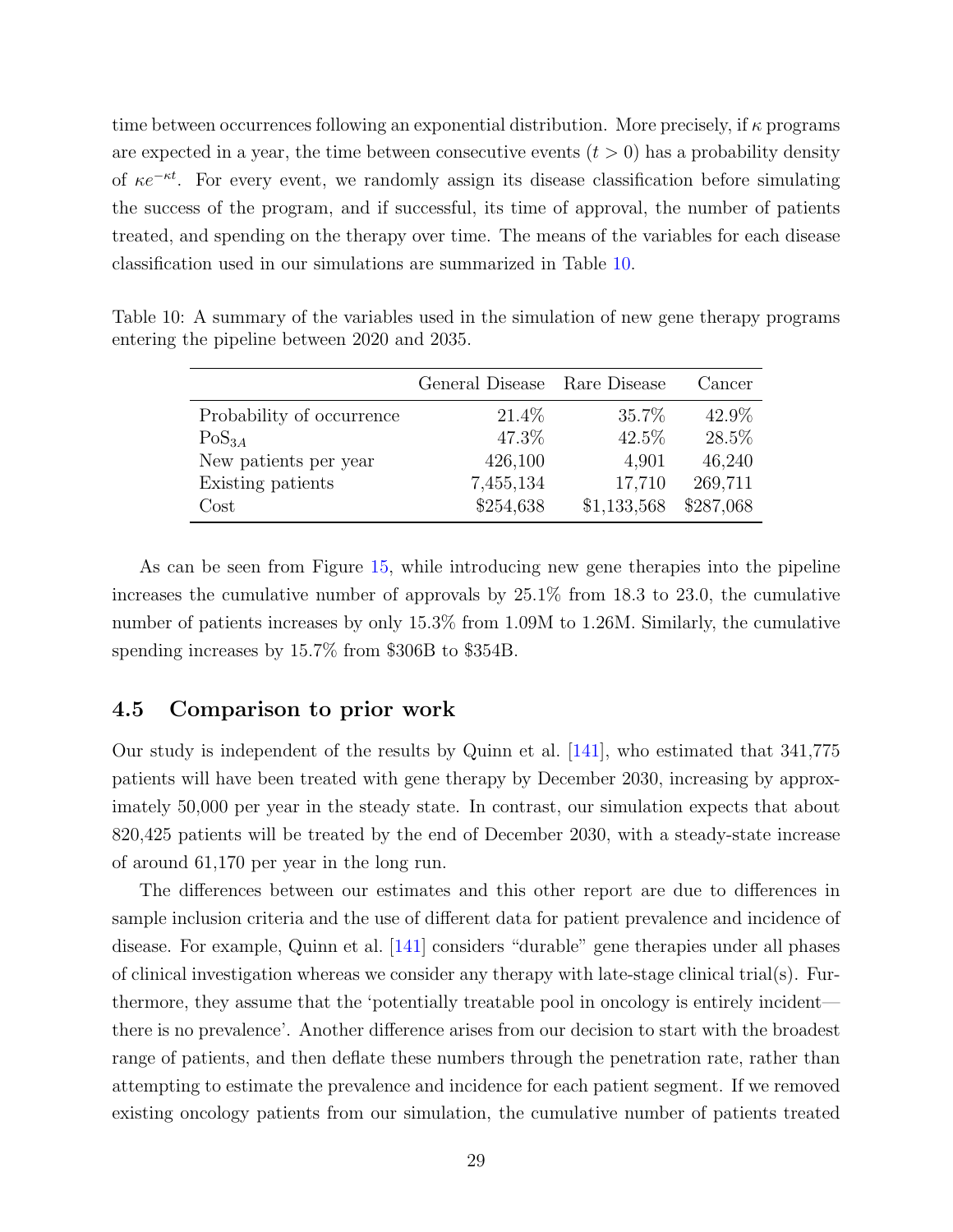<span id="page-31-0"></span>

(c) Cumulative spending on gene therapy.

Figure 15: Comparison between the results with and without assuming additional gene therapy programs entering the pipeline. The line represents the mean and the shaded region represents the 5th and 95th percentiles of our simulation.

by December 2030 becomes 666,895, approximately 1.95 times the estimate in Quinn et al. [\[141\]](#page-47-0). We can obtain similar patient estimates to Quinn et al. [\[141\]](#page-47-0) simply by reducing our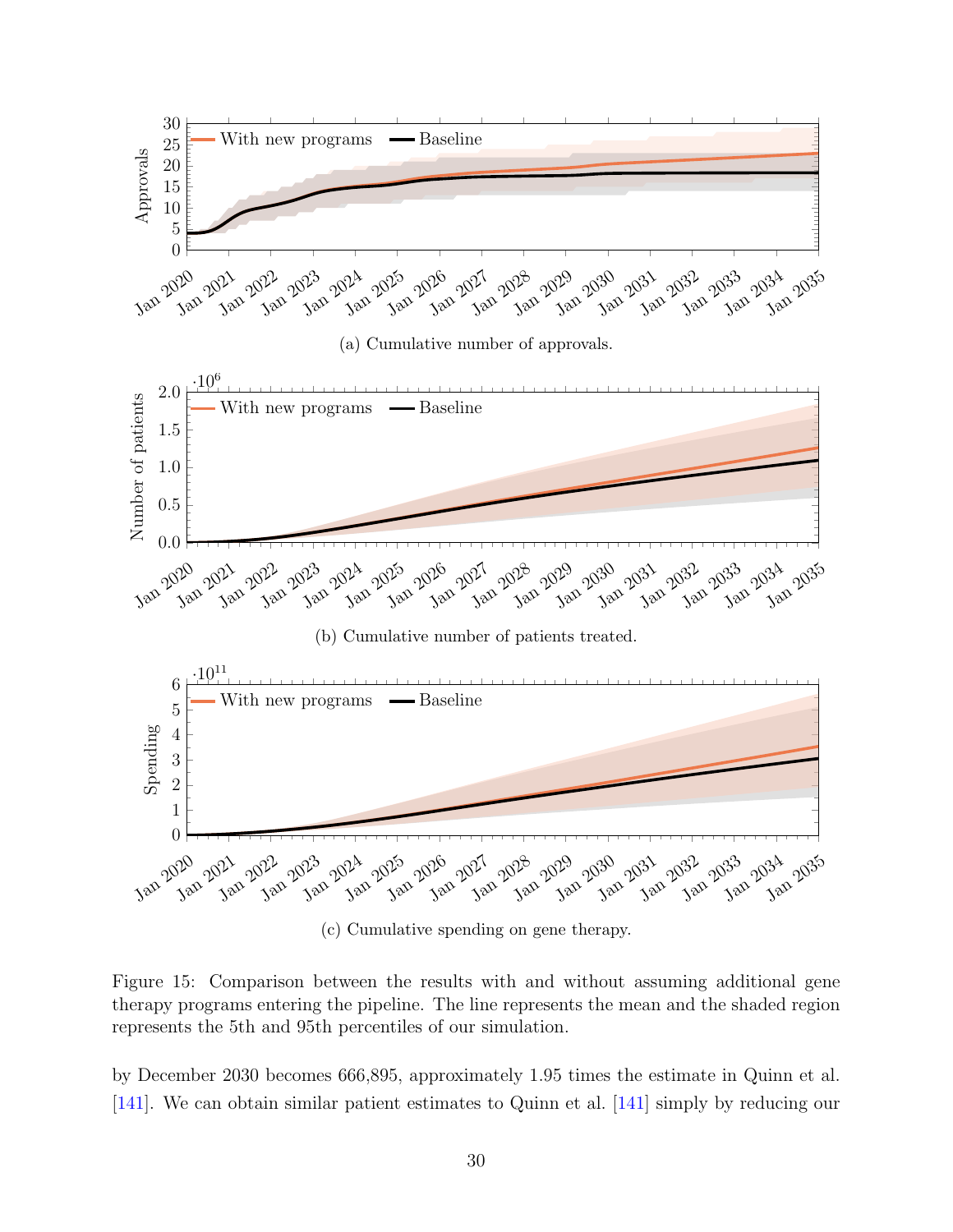penetration rates by 48.8%, which will lower our estimated cumulative spending on gene therapy between January 2020 and December 2034 to \$149 billion.

# <span id="page-32-0"></span>5 Discussion

We estimate that 1.09 million patients will be treated with gene therapy by the end of December 2034, spending up to \$25.3B annually. These estimates are likely to be lower bounds, since our simulation employs conservative assumptions about the speed and volume of gene therapy development. Specifically, we consider only late-stage gene therapy development programs, defined as those already in phase 2/3 or phase 3, and do not account for the possibility that a program in phase 1 or phase 2 may be fast-tracked or granted accelerated approval. As shown in Section [4.4,](#page-29-2) extrapolating past trends in the number of new development programs affects our mean estimated cost and number of patients by less than 16%, although the long-run effects could be much larger.

A potential criticism of our approach is that estimating the cost of gene therapies solely based on the change in QALY will overestimate the aggregate spending in the U.S. For example, we do not take into account the potential cost savings to gene therapies due to avoiding multiple costly therapeutic sessions over time based on the current standard of care, or to the recovery of the opportunity cost of caregivers. While there are cases where gene therapy is predicted to provide net cost-savings in treatment after accounting for the direct medical cost (e.g., valoctocogene roxaparvovec for the management of hemophilia A [\[79\]](#page-42-4)), there is not yet evidence to show that gene therapy will result in net long-term cost savings. In addition, research has shown that new medical technologies generally raise health costs, and that cost-increasing changes in treatments outweigh cost-saving changes the majority of the time [\[95\]](#page-43-1). We also do not consider any markup that happens under the prevalent 'buyand-bill' process in the U.S. For these reasons, our estimates are likely to be lower bounds for realized costs over the next 15 years. Nonetheless, we have taken care to calibrate our price per ∆QALY using actual prices for approved therapeutics and estimating QALYs for those diseases, thereby allowing us to produce price estimates that closely track past data.

Another potential criticism is that we fail to consider the possibility that having multiple gene therapies for the same disease may lower the prices of the therapies. However, there is no analogous evidence that the presence of multiple brand-name drugs in the same class lowers the list prices of the drugs [\[148\]](#page-47-1).

Based on our assumptions, the annual spending on gene therapy will average \$20.4 billion, and may reach \$25.3 billion in 2026. The cumulative spending on all future gene therapies from from January 2020 to January 2034 will be approximately \$306 billion, or \$241 billion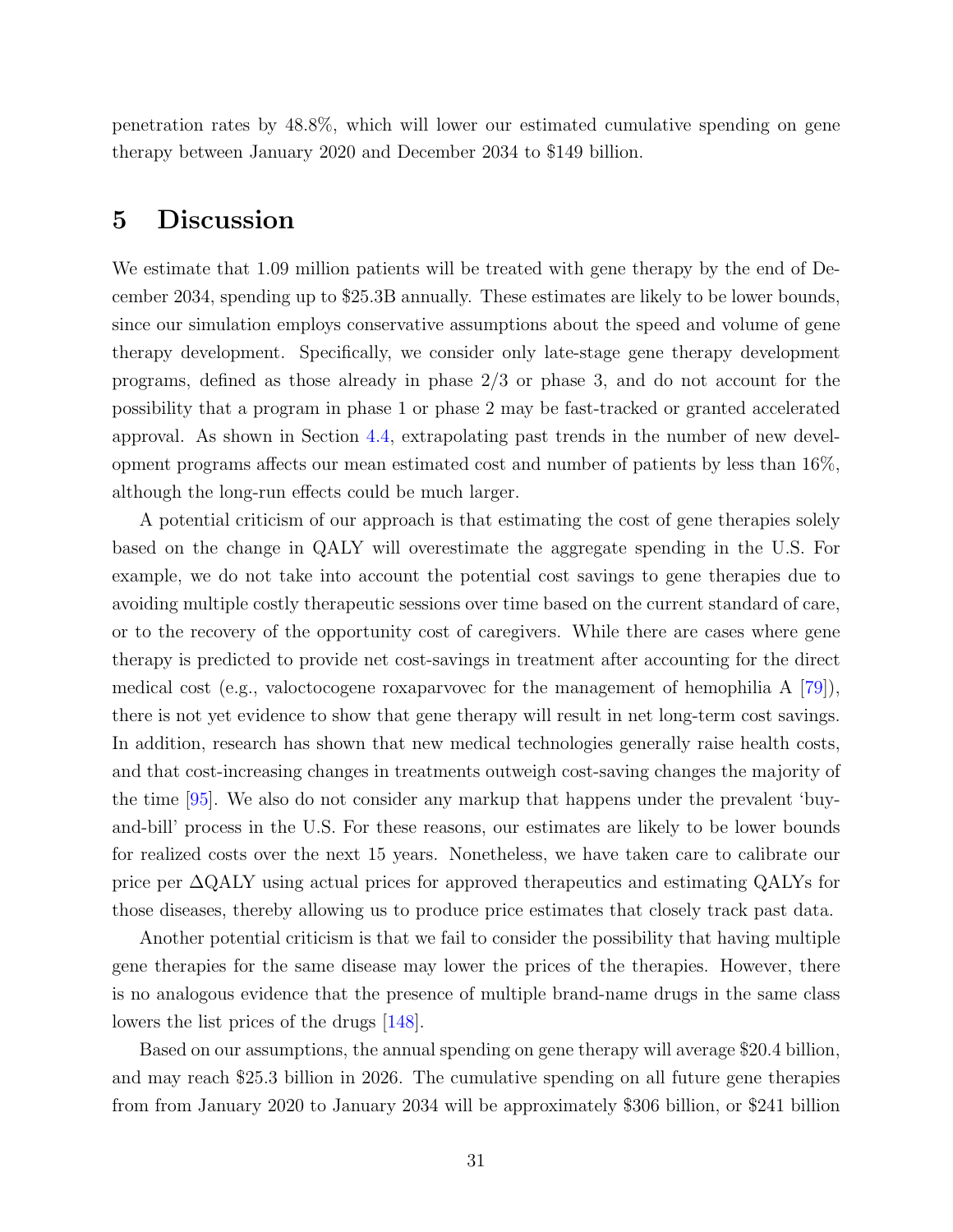when discounted at a cost of capital of 3% per annum over the next 15 years. We estimate the cost of gene therapy to average \$43,110 per unit QALY, several times the average annual expenditure of \$16,346 for American cancer patients between 2010 and 2014 [\[137\]](#page-46-3).

However, when viewed from the broader perspective of aggregate U.S. spending, these figures seem less daunting. In 2018, the U.S. tax revenue was \$3.33 trillion, of which individual income tax and payroll tax revenues were \$1.68 and \$1.17 trillion, respectively [\[78\]](#page-42-5). Fully funding the average spending of \$20.4 billion through income and payroll taxes will require an increase of 0.612%.

Since all elderly patients are covered by Medicare, we estimate that the program would need to increase its annual budget by up to \$7.89 billion, or 1.1% of its 2018 spending of \$750.2 billion [\[73\]](#page-41-4). Funding this increase would require either an increase in payroll taxes or a reduction in other expenditures.

We estimate that annual gene therapy spending by Medicaid may reach \$5.44 billion. This is approximately 0.9% of its 2018 spending of \$597.4 billion [\[73\]](#page-41-4). Since Medicaid must be provided to all eligible Americans without any preset cap, managing this increase will require either raising funds from state and federal governments to pay for these additional costs, or cutting benefits.

Annual spending by children and adults who are ineligible for Medicare or Medicaid—and therefore must rely on private insurers—is predicted to reach \$12.2 billion. This spending poses a significant challenge for insurers and companies, who face annual budgets and competing priorities. In order to manage spending, many insurance policies might choose not to cover spending on gene therapy, or impose restrictive policies to limit the number of potential patients who might be treated [\[155\]](#page-48-0). Many private insurers are already warning they may not be able or willing to absorb the additional spending should a greater number of people become eligible for expensive gene therapy treatments once new ones reach the market [\[158\]](#page-48-1).

Many novel methods to finance gene therapy treatments through the existing healthcare infrastructure have been proposed, such as outcome-based payments, whereby the manufacturers would be paid only if the patients achieve predefined outcomes after treatment [\[68\]](#page-41-5). We note that both Zolgensma and Luxturna have offered outcome-based payment methods to payers. There have also been proposals to allow mortgage-like payments, and performance-based annuity payments, as ways to finance gene therapy treatments [\[133\]](#page-46-4). In September 2019, Cigna, one of the largest U.S. health insurance companies, announced a program called Embarc Benefit Protection in which employers, health plans, and unions pay a monthly per-member premium that provides members with access to the two FDA-approved gene therapies, Luxturna and Zolgensma, with no out-of-pocket costs if their physicians authorize treatment. At the time of writing, however, Luxturna is not provided under Embarc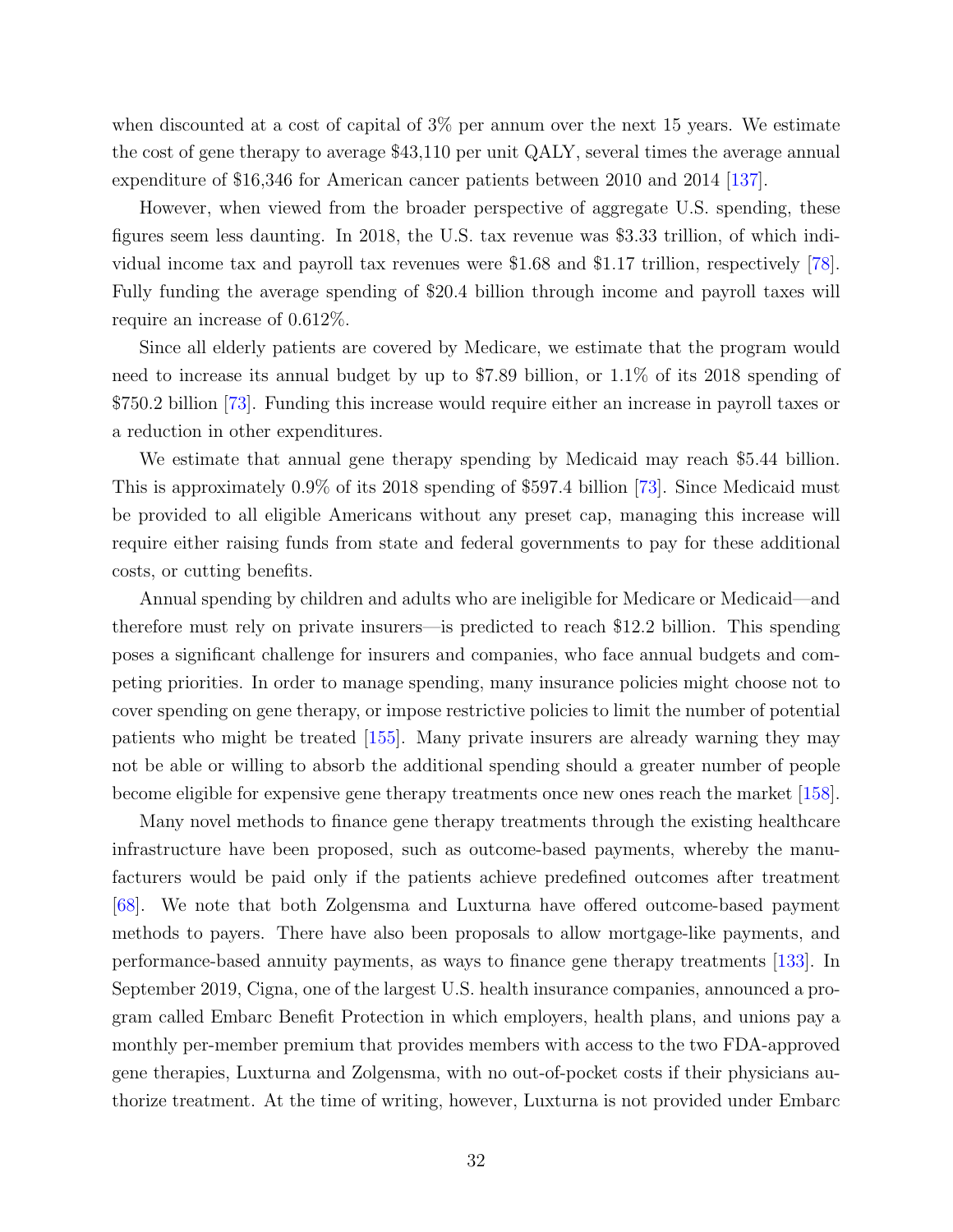Benefit Protection, and it is unclear if the program is still in effect. Cigna hopes to keep the monthly cost of the program to below \$1 per member [\[164\]](#page-49-1), but if our simulations are accurate, this will be financially infeasible.

A more ambitious proposal involves creating a national and possibly international gene therapy reinsurance company that performs a similar function to Embarc, but which serves a large number of primary health insurance providers. By allowing multiple primary insurers to cede the specific risk of gene therapy patients to the reinsurer, these risks could be diversified over a much larger pool members, lowering the cost of capital. The capital required for such a reinsurer could be raised through securitization techniques as described in  $|133|$ , who simulated such a structure, and concluded that the returns to investors would be quite attractive under a broad range of assumptions. However, their simulations were not specifically calibrated for gene therapy, hence our framework may provide a useful complement to their analysis.

Also, it may be more cost-effective for the reinsurer to assume the responsibility of delivering the gene therapies it reinsures through nationally distributed Centers of Excellence (CoEs). This may seem too far afield for a reinsurance company, but the ability to have direct control over the quality of delivery, and to be able to collect data on the performance of these therapies over time, are two compelling reasons for the reinsurer to take this on. The data collected from these centers will be critical, not only for assessing the actuarial risk of reinsurance, but also for implementing performance-related contractual agreements, e.g., if a gene therapy ceases to be effective, then any remaining payments for the therapy will be cancelled.

An additional benefit of a single reinsurer to manage the risk and responsibility of delivering gene therapy is the ability of that reinsurer to avoid the adverse selection problem that often plagues individual insurers [\[67\]](#page-41-6). This problem arises when some insurers are willing to pay for gene therapy treatments while others are not, leading patients who require gene therapies to enroll en masse with those insurers providing coverage. Since these policies will likely have higher premiums to cover the high cost of gene therapy, patients have an incentive to leave the policy after receiving the treatment, leaving the insurers to pay the remaining cost without being able to recover the expenses. If a single reinsurer can aggregate this risk across a large pool of gene therapy patients and coordinate payouts across all the insurers, this adverse selection problem can be greatly mitigated, or altogether avoided. The viability of such a reinsurance vehicle would depend critically on the various parameters of the modules in our simulation, as well as the ability to engage with the largest health insurer of all, the U.S. government.

In this paper, we make multiple assumptions to the best of our knowledge in order to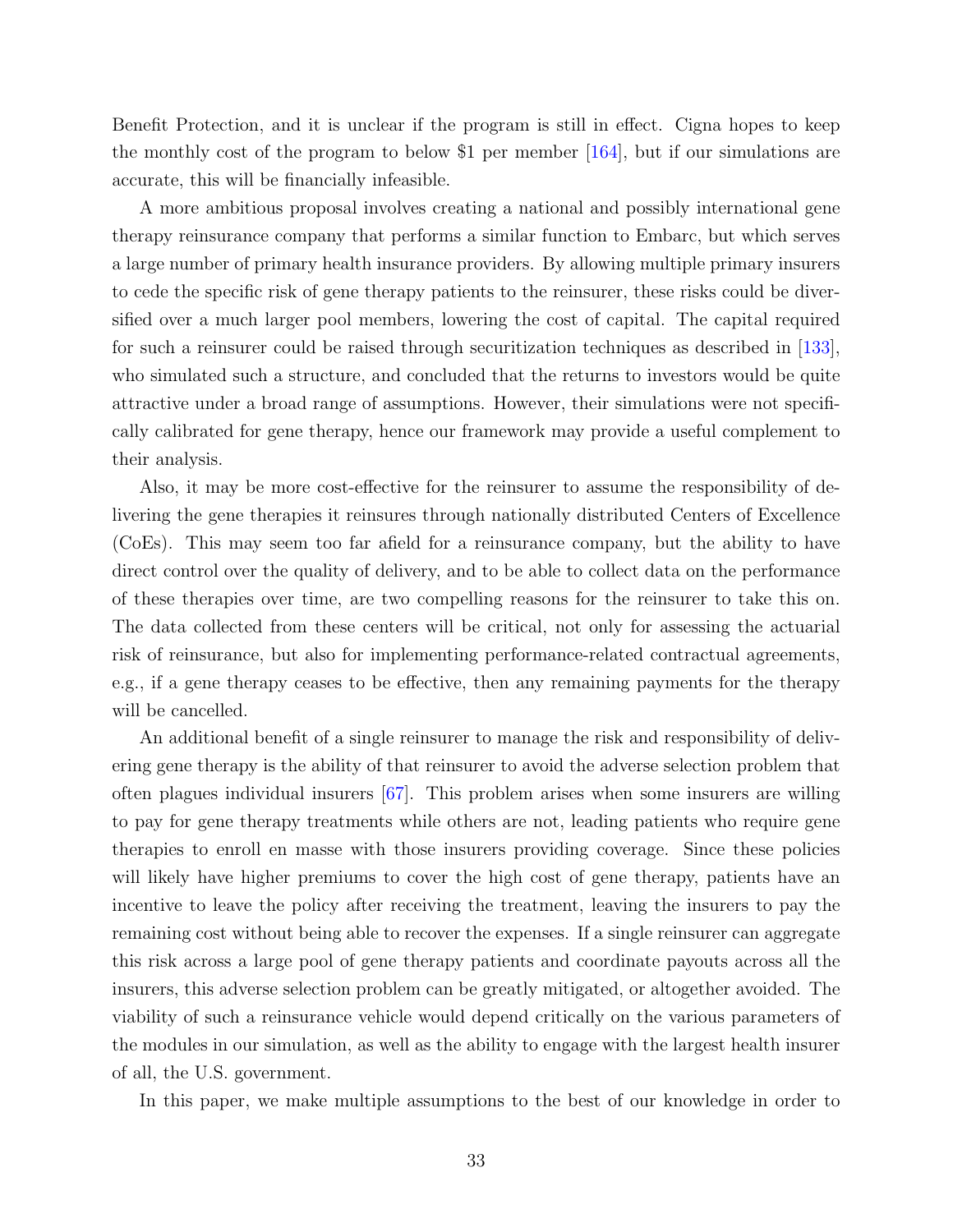simplify data collection and make the computations required by our simulation framework tractable. We emphasize that our model requires many different inputs, some of which are based on scarce or extrapolated data. We also acknowledge that some of the development programs that we considered to be 'in-progress' at the time of analysis have subsequently failed. However, we believe that our simulation framework can accept new data and incorporate new assumptions as the amount of available information improves.

# 6 Conclusion

In this paper, we estimate the number of patients who will be treated by gene therapy between January 2020 and December 2034 using various data sources. We also develop a mathematical model to estimate the cost of these gene therapies, and calibrated the model to yield realistic cost estimates. It is our hope that this study, and our estimates of the potential financial impact of gene therapy in the U.S., will clarify some of the unknowns surrounding the impact of this new class of treatment, and allow policymakers, healthcare providers, insurance companies and patients alike to make more informed financial decisions about the future of this important therapeutic class.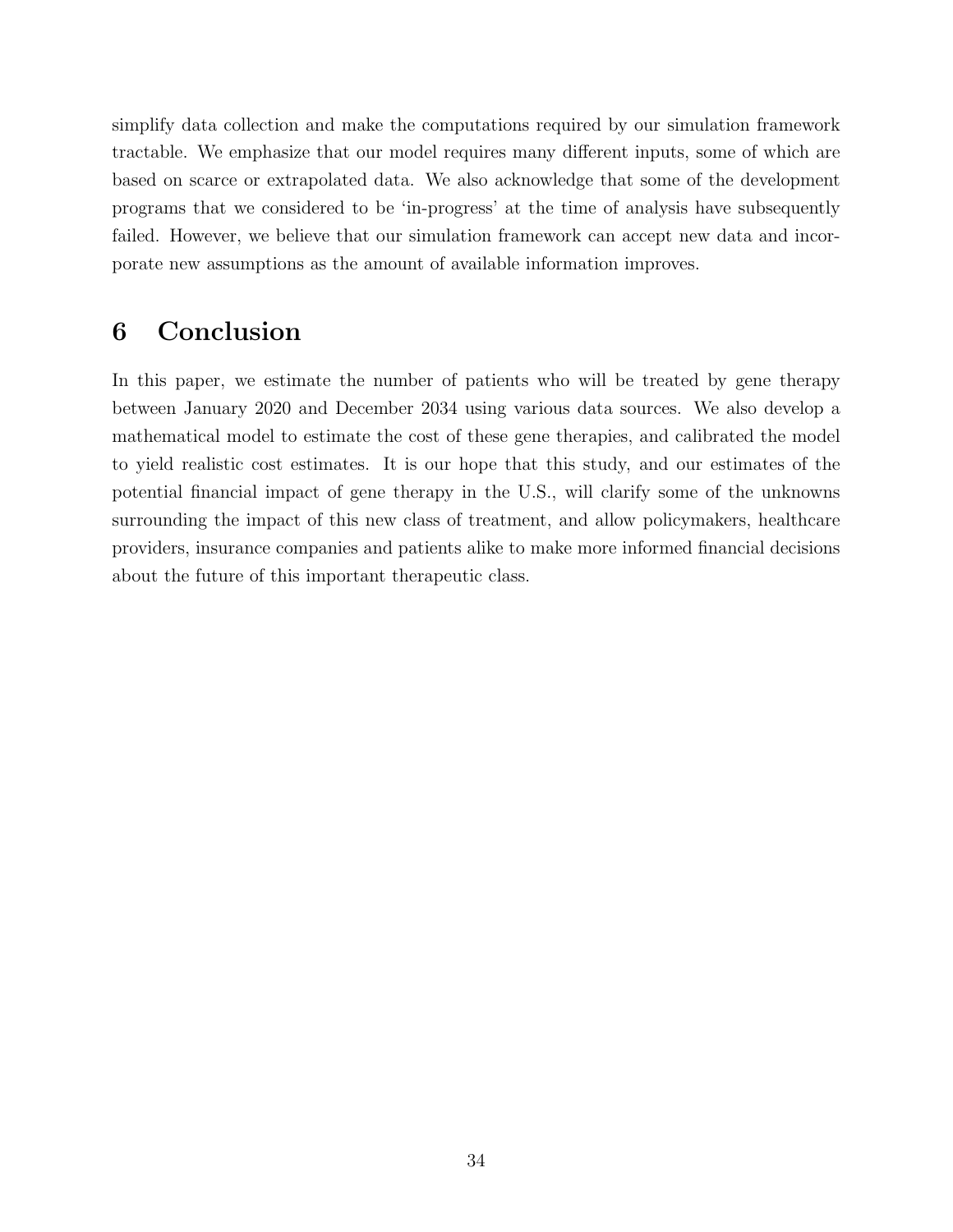# Conflicts of Interest Disclosure

C.W., D.L., and N.W. report no conflicts.

R.M.C. has no conflicts of interest to declare. Her research is funded by grants from the American Cancer Society, the National Cancer Institute, the Leukemia and Lymphoma Society and Arnold Ventures. None of these granting agencies funded her effort on this work. R.M.C. was also a special economic consultant to the US Food and Drug Administration's Office of Generic Drugs and is currently a voting committee member of ICER. None of these organizations had any role in the completion of this project, nor R.M.C.'s effort on this project.

J.G. reports no conflicts. J.G. is a consultant for both the insurer Aetna, Inc and for the biotech company Sarepta, Inc. During the most recent 6 month period JG has received compensation from Aetna, MacMillan publishing, and Access Health, International.

A.L. reports personal investments in private biotech companies, biotech venture capital funds, and mutual funds. A.L. is a co-founder and partner of QLS Advisors, a healthcare analytics and consulting company; an advisor to BrightEdge Ventures; a director of BridgeBio Pharma, Roivant Sciences, and Annual Reviews; chairman emeritus and senior advisor to AlphaSimplex Group; and a member of the Board of Overseers at Beth Israel Deaconess Medical Center and the NIH's National Center for Advancing Translational Sciences Advisory Council and Cures Acceleration Network Review Board. During the most recent six-year period, A.L. has received speaking/consulting fees, honoraria, or other forms of compensation from: AIG, AlphaSimplex Group, BIS, BridgeBio Pharma, Citigroup, Chicago Mercantile Exchange, Financial Times, FONDS Professionell, Harvard University, IMF, National Bank of Belgium, Q Group, Roivant Sciences, Scotia Bank, State Street Bank, University of Chicago, and Yale University.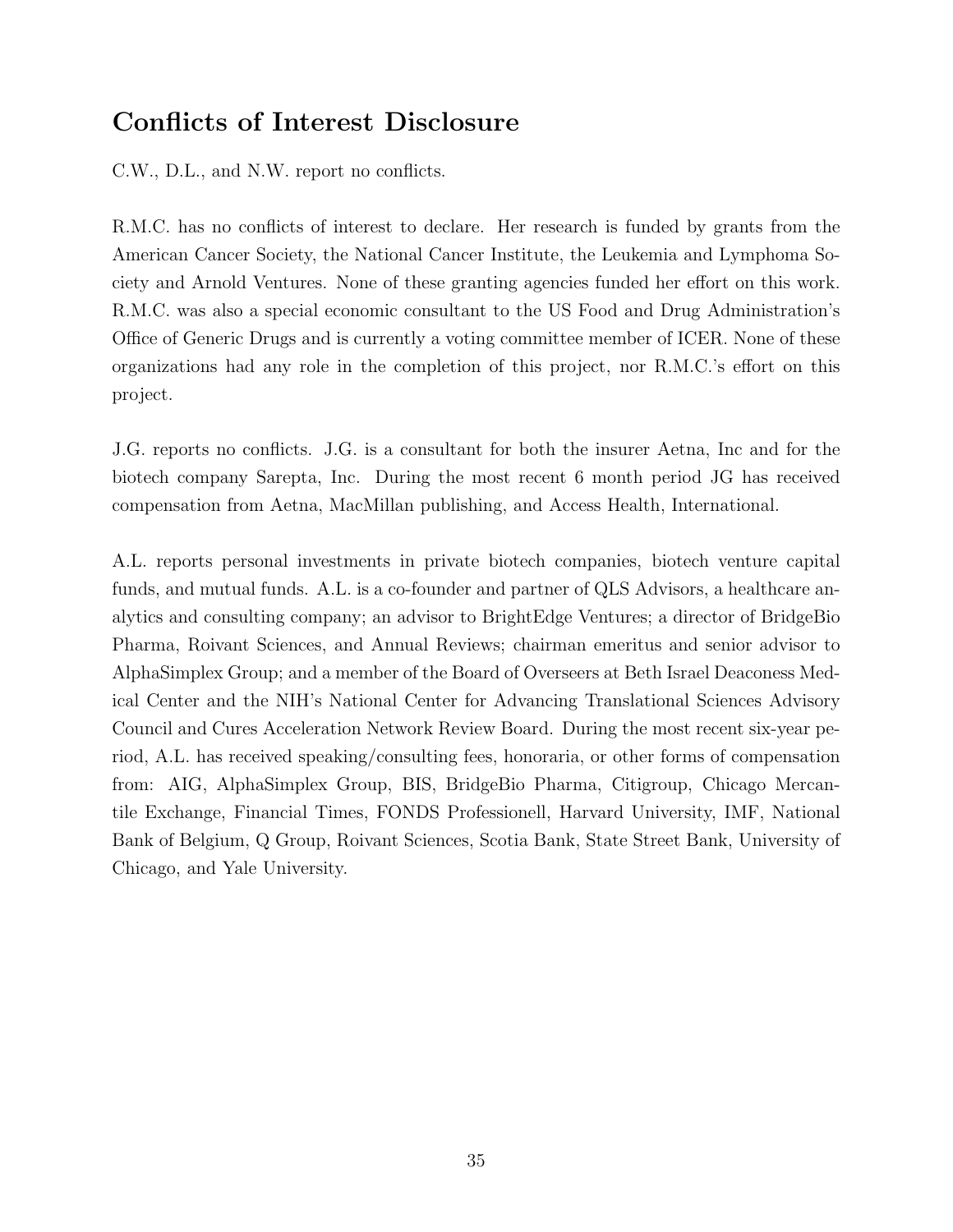## References

- [1] Key statistics for multiple myeloma. URL [https://www.cancer.org/cancer/](https://www.cancer.org/cancer/multiple-myeloma/about/key-statistics.html) [multiple-myeloma/about/key-statistics.html](https://www.cancer.org/cancer/multiple-myeloma/about/key-statistics.html). Accessed: 2020-05-29.
- [2] High grade gliomas. URL [https://www.aboutkidshealth.ca/Article?contentid=](https://www.aboutkidshealth.ca/Article?contentid=1312&language=English) [1312&language=English](https://www.aboutkidshealth.ca/Article?contentid=1312&language=English). Accessed: 2020-04-10.
- [3] Cancer of the Oral Cavity and Pharynx Cancer Stat Facts. URL [https://seer.](https://seer.cancer.gov/statfacts/html/oralcav.html) [cancer.gov/statfacts/html/oralcav.html](https://seer.cancer.gov/statfacts/html/oralcav.html). Accessed: 2020-04-10.
- [4] Heart Failure. URL [https://www.cdc.gov/dhdsp/data\\_statistics/fact\\_sheets/](https://www.cdc.gov/dhdsp/data_statistics/fact_sheets/fs_heart_failure.htm) [fs\\_heart\\_failure.htm](https://www.cdc.gov/dhdsp/data_statistics/fact_sheets/fs_heart_failure.htm). Accessed: 2020-04-10.
- [5] Acute Lymphocytic Leukemia Cancer Stat Facts. URL [https://seer.cancer.gov/](https://seer.cancer.gov/statfacts/html/alyl.html) [statfacts/html/alyl.html](https://seer.cancer.gov/statfacts/html/alyl.html). Accessed: 2020-04-10.
- [6] Acute Myeloid Leukemia Cancer Stat Facts. URL [https://seer.cancer.gov/](https://seer.cancer.gov/statfacts/html/amyl.html) [statfacts/html/amyl.html](https://seer.cancer.gov/statfacts/html/amyl.html). Accessed: 2020-04-10.
- [7] Anaplastic Astrocytoma brain cancer. URL [http://www.orbustherapeutics.com/](http://www.orbustherapeutics.com/anaplastic) [anaplastic](http://www.orbustherapeutics.com/anaplastic). Accessed: 2020-04-10.
- [8] Diffuse Large B-Cell Lymphoma., . URL [https://www.lymphoma.org/](https://www.lymphoma.org/aboutlymphoma/nhl/dlbcl/) [aboutlymphoma/nhl/dlbcl/](https://www.lymphoma.org/aboutlymphoma/nhl/dlbcl/). Accessed: 2020-04-10.
- [9] Non-Hodgkin Lymphoma Cancer Stat Facts., . URL [https://seer.cancer.gov/](https://seer.cancer.gov/statfacts/html/nhl.html) [statfacts/html/nhl.html](https://seer.cancer.gov/statfacts/html/nhl.html). Accessed: 2020-04-10.
- [10] Thalassemia Awareness. URL [https://www.cdc.gov/features/international](https://www.cdc.gov/features/international-thalassemia/index.html)[thalassemia/index.html](https://www.cdc.gov/features/international-thalassemia/index.html). Accessed: 2020-04-10.
- [11] Cancer of the Urinary Bladder Cancer Stat Facts. URL [https://seer.cancer.gov/](https://seer.cancer.gov/statfacts/html/urinb.html) [statfacts/html/urinb.html](https://seer.cancer.gov/statfacts/html/urinb.html). Accessed: 2020-04-10.
- [12] Key Statistics for Ewing Tumors., . URL [https://www.cancer.org/cancer/ewing](https://www.cancer.org/cancer/ewing-tumor/about/key-statistics.html)[tumor/about/key-statistics.html](https://www.cancer.org/cancer/ewing-tumor/about/key-statistics.html). Accessed: 2020-04-10.
- [13] Ewing Sarcoma., . URL [https://rarediseases.org/rare-diseases/ewing](https://rarediseases.org/rare-diseases/ewing-sarcoma/)[sarcoma/](https://rarediseases.org/rare-diseases/ewing-sarcoma/). Accessed: 2020-04-10.
- [14] Hepatocellular Carcinoma. URL [https://rarediseases.org/rare-diseases/](https://rarediseases.org/rare-diseases/hepatocellular-carcinoma/) [hepatocellular-carcinoma/](https://rarediseases.org/rare-diseases/hepatocellular-carcinoma/). Accessed: 2020-04-10.
- [15] Hodgkin lymphoma cancer stat facts. URL [https://seer.cancer.gov/statfacts/](https://seer.cancer.gov/statfacts/html/hodg.html) [html/hodg.html](https://seer.cancer.gov/statfacts/html/hodg.html). Accessed: 2020-04-10.
- [16] Melanoma of the Skin Cancer Stat Facts. URL [https://seer.cancer.gov/](https://seer.cancer.gov/statfacts/html/melan.html) [statfacts/html/melan.html](https://seer.cancer.gov/statfacts/html/melan.html). Accessed: 2020-04-10.
- [17] Cancer of the Prostate Cancer Stat Facts. URL [https://seer.cancer.gov/](https://seer.cancer.gov/statfacts/html/prost.html) [statfacts/html/prost.html](https://seer.cancer.gov/statfacts/html/prost.html). Accessed: 2020-04-10.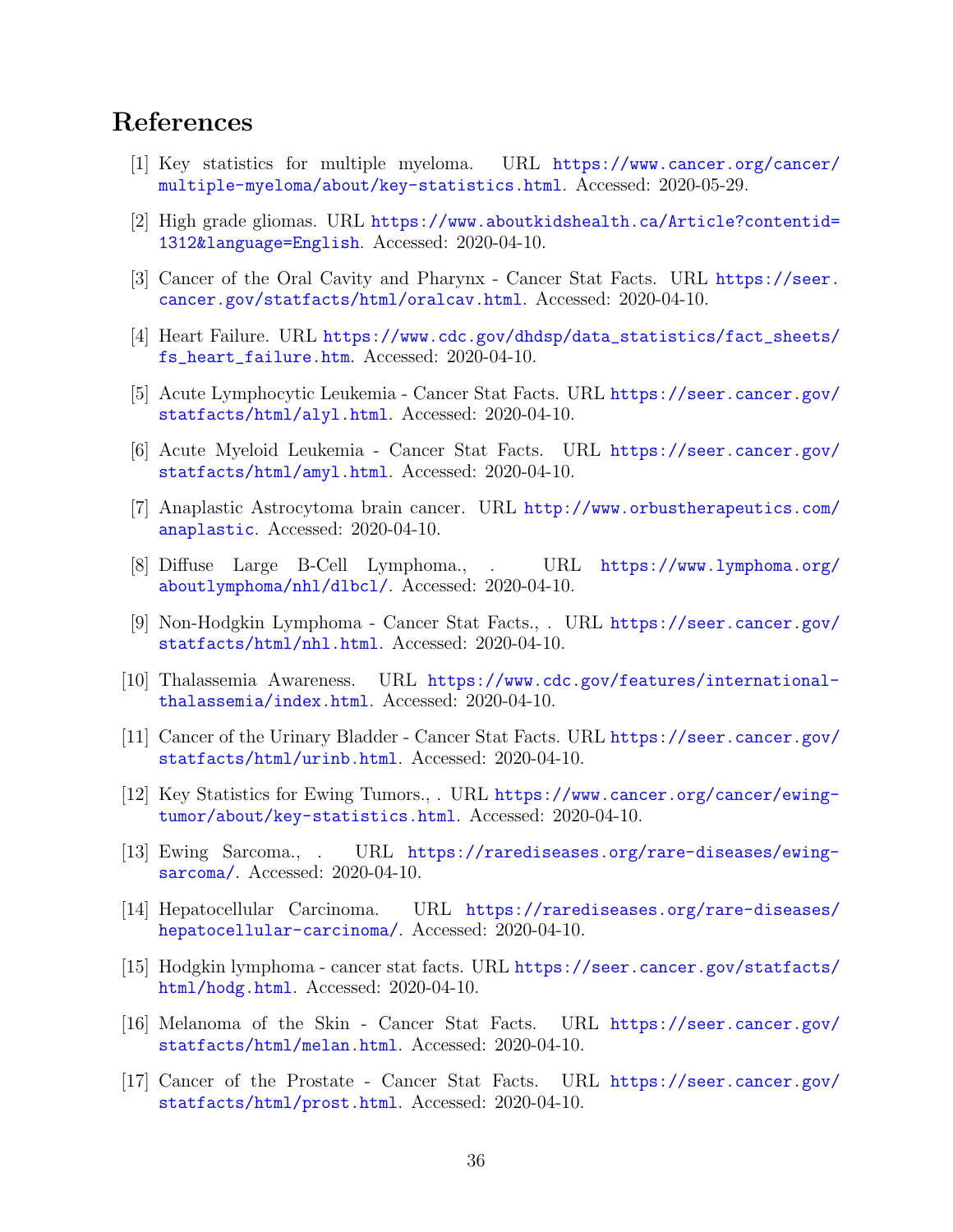- [18] NIH Research Portfolio Online Reporting Tools (RePORT). URL [https://report.](https://report.nih.gov/NIHfactsheets/ViewFactSheet.aspx?csid=109) [nih.gov/NIHfactsheets/ViewFactSheet.aspx?csid=109](https://report.nih.gov/NIHfactsheets/ViewFactSheet.aspx?csid=109). Accessed: 2019-06-10.
- [19] Cancer of the Urinary Bladder Cancer Stat Facts, . URL [https://seer.cancer.](https://seer.cancer.gov/statfacts/html/urinb.html) [gov/statfacts/html/urinb.html](https://seer.cancer.gov/statfacts/html/urinb.html). Accessed: 2020-03-20.
- [20] Cancer of the Oral Cavity and Pharynx Cancer Stat Facts, . URL [https://seer.](https://seer.cancer.gov/statfacts/html/oralcav.html) [cancer.gov/statfacts/html/oralcav.html](https://seer.cancer.gov/statfacts/html/oralcav.html). Accessed: 2020-03-20.
- [21] Cancer of the Ovary Cancer Stat Facts, . URL [https://seer.cancer.gov/](https://seer.cancer.gov/statfacts/html/ovary.html) [statfacts/html/ovary.html](https://seer.cancer.gov/statfacts/html/ovary.html). Accessed: 2020-03-20.
- [22] Cancer of the Pancreas Cancer Stat Facts, . URL [https://seer.cancer.gov/](https://seer.cancer.gov/statfacts/html/pancreas.html) [statfacts/html/pancreas.html](https://seer.cancer.gov/statfacts/html/pancreas.html). Accessed: 2020-03-20.
- [23] Cancer of the Prostate Cancer Stat Facts, . URL [https://seer.cancer.gov/](https://seer.cancer.gov/statfacts/html/prost.html) [statfacts/html/prost.html](https://seer.cancer.gov/statfacts/html/prost.html). Accessed: 2020-03-20.
- [24] Diffuse Large B-Cell Lymphoma Cancer Stat Facts, . URL [https://seer.cancer.](https://seer.cancer.gov/statfacts/html/dlbcl.html) [gov/statfacts/html/dlbcl.html](https://seer.cancer.gov/statfacts/html/dlbcl.html). Accessed: 2020-03-20.
- [25] Leber Hereditary Optic Neuropathy, . URL [https://rarediseases.org/rare](https://rarediseases.org/rare-diseases/leber-hereditary-optic-neuropathy/)[diseases/leber-hereditary-optic-neuropathy/](https://rarediseases.org/rare-diseases/leber-hereditary-optic-neuropathy/). Accessed: 2020-04-10.
- [26] Melanoma of the Skin Cancer Stat Facts, . URL [https://seer.cancer.gov/](https://seer.cancer.gov/statfacts/html/melan.html) [statfacts/html/melan.html](https://seer.cancer.gov/statfacts/html/melan.html). Accessed: 2020-03-20.
- [27] Non-Hodgkin Lymphoma Cancer Stat Facts, . URL [https://seer.cancer.gov/](https://seer.cancer.gov/statfacts/html/nhl.html) [statfacts/html/nhl.html](https://seer.cancer.gov/statfacts/html/nhl.html). Accessed: 2020-03-20.
- [28] Orphanet: Mucopolysaccharidosis type 3, . URL [https://www.orpha.net/consor/](https://www.orpha.net/consor/cgi-bin/OC_Exp.php?Expert=581) [cgi-bin/OC\\_Exp.php?Expert=581](https://www.orpha.net/consor/cgi-bin/OC_Exp.php?Expert=581). Accessed: 2020-02-27.
- [29] Survival Rates and Factors That Affect Prognosis (Outlook) for Non-Hodgkin Lymphoma, . URL [https://www.cancer.org/cancer/non-hodgkin-lymphoma/](https://www.cancer.org/cancer/non-hodgkin-lymphoma/detection-diagnosis-staging/factors-prognosis.html) [detection-diagnosis-staging/factors-prognosis.html](https://www.cancer.org/cancer/non-hodgkin-lymphoma/detection-diagnosis-staging/factors-prognosis.html). Accessed: 2020-03-20.
- [30] Survival Rates for Nasopharyngeal Cancer, . URL [https://www.cancer.org/cancer/](https://www.cancer.org/cancer/nasopharyngeal-cancer/detection-diagnosis-staging/survival-rates.html) [nasopharyngeal-cancer/detection-diagnosis-staging/survival-rates.html](https://www.cancer.org/cancer/nasopharyngeal-cancer/detection-diagnosis-staging/survival-rates.html). Accessed: 2020-03-20.
- [31] Synovial Sarcoma, . URL [https://www.stjude.org/disease/synovial-sarcoma.](https://www.stjude.org/disease/synovial-sarcoma.html) [html](https://www.stjude.org/disease/synovial-sarcoma.html). Accessed: 2020-03-20.
- [32] Non-hodgkin lymphoma cancer stat facts. URL [https://seer.cancer.gov/](https://seer.cancer.gov/statfacts/html/nhl.html) [statfacts/html/nhl.html](https://seer.cancer.gov/statfacts/html/nhl.html). Accessed: 2020-04-10.
- [33] Cancer of the Lung and Bronchus Cancer Stat Facts. URL [https://seer.cancer.](https://seer.cancer.gov/statfacts/html/lungb.html) [gov/statfacts/html/lungb.html](https://seer.cancer.gov/statfacts/html/lungb.html). Accessed: 2020-04-10.
- [34] Ovarian Cancer Statistics Ovarian Cancer Research Alliance., . URL [https://](https://ocrahope.org/patients/about-ovarian-cancer/statistics/) [ocrahope.org/patients/about-ovarian-cancer/statistics/](https://ocrahope.org/patients/about-ovarian-cancer/statistics/). Accessed: 2020-04- 10.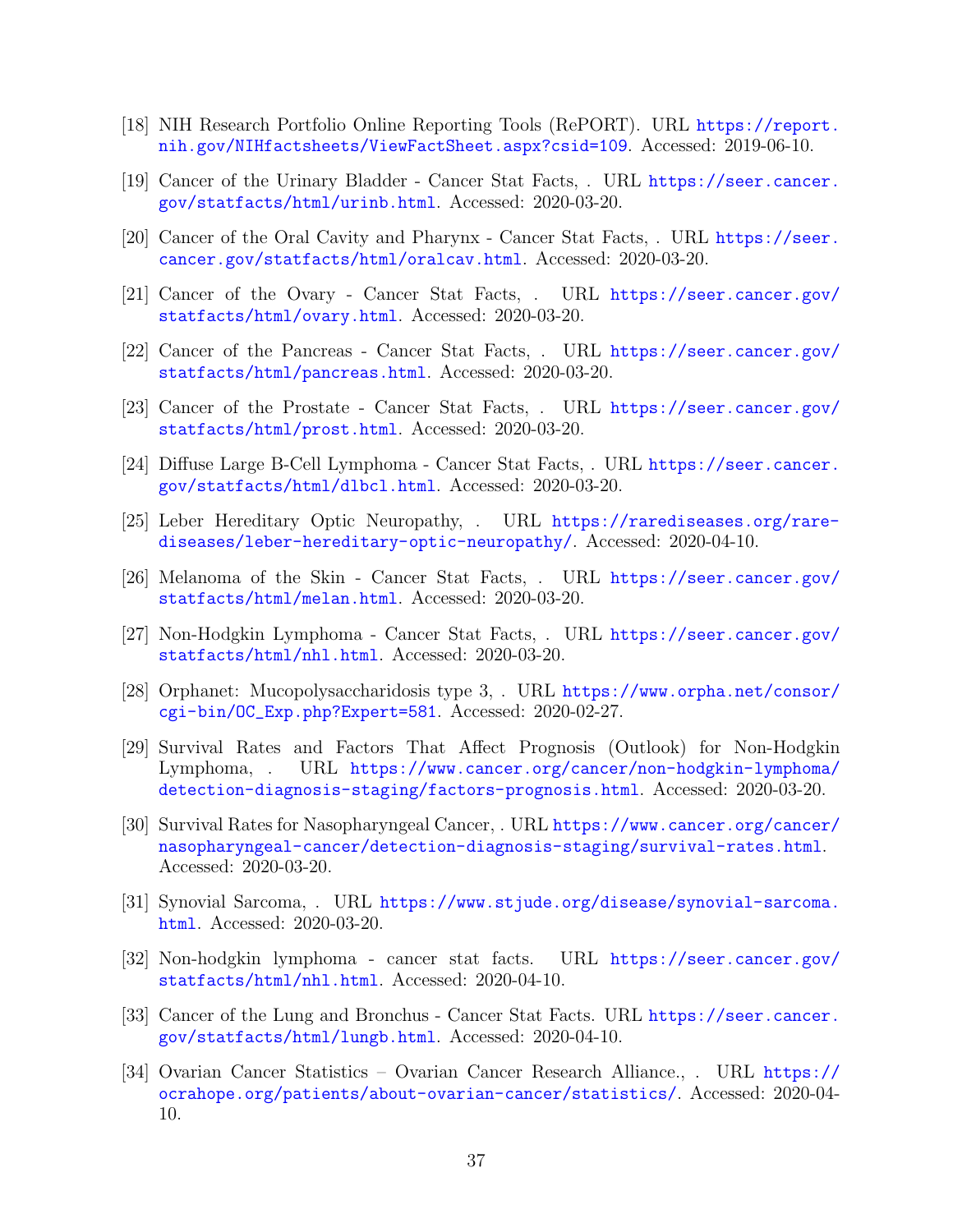- [35] Recurrence and Treatment Ovarian Cancer Research Alliance., . URL [https://](https://ocrahope.org/patients/about-ovarian-cancer/recurrence/) [ocrahope.org/patients/about-ovarian-cancer/recurrence/](https://ocrahope.org/patients/about-ovarian-cancer/recurrence/). Accessed: 2020-04- 10.
- [36] Cancer of the Ovary Cancer Stat Facts., . URL [https://seer.cancer.gov/](https://seer.cancer.gov/statfacts/html/ovary.html) [statfacts/html/ovary.html](https://seer.cancer.gov/statfacts/html/ovary.html). Accessed: 2020-04-10.
- [37] Cancer of the Pancreas Cancer Stat Facts. URL [https://seer.cancer.gov/](https://seer.cancer.gov/statfacts/html/pancreas.html) [statfacts/html/pancreas.html](https://seer.cancer.gov/statfacts/html/pancreas.html). Accessed: 2020-04-10.
- [38] Primary peritoneal cancer: Know the basics. URL [https://www.curetoday.com/](https://www.curetoday.com/publications/cure/2019/womens-cancers/primary-peritoneal-cancer-know-the-basics) [publications/cure/2019/womens-cancers/primary-peritoneal-cancer-know](https://www.curetoday.com/publications/cure/2019/womens-cancers/primary-peritoneal-cancer-know-the-basics)[the-basics](https://www.curetoday.com/publications/cure/2019/womens-cancers/primary-peritoneal-cancer-know-the-basics). Accessed: 2020-04-10.
- [39] Multiple Myeloma Prognosis Multiple Myeloma Survival Rate. URL [https://](https://themmrf.org/multiple-myeloma/prognosis/) [themmrf.org/multiple-myeloma/prognosis/](https://themmrf.org/multiple-myeloma/prognosis/). Accessed: 2020-04-10.
- [40] About SMA. URL <https://smafoundation.org/about-sma/>. Accessed: 2020-04-10.
- [41] Synovial sarcoma. URL [https://rarediseases.info.nih.gov/diseases/7721/](https://rarediseases.info.nih.gov/diseases/7721/synovial-sarcoma) [synovial-sarcoma](https://rarediseases.info.nih.gov/diseases/7721/synovial-sarcoma). Accessed: 2020-04-10.
- [42] Angina by the Numbers Mortality, Incidence, Prevalence, and other Angina Statistics, Dec 2009. URL [https://www.mdmag.com/medical-news/angina\\_statistics](https://www.mdmag.com/medical-news/angina_statistics). Accessed: 2020-04-10.
- [43] Lung Cancer Non-Small Cell Statistics, June 2012. URL [https://www.cancer.](https://www.cancer.net/cancer-types/lung-cancer-non-small-cell/statistics) [net/cancer-types/lung-cancer-non-small-cell/statistics](https://www.cancer.net/cancer-types/lung-cancer-non-small-cell/statistics). Accessed: 2020-03- 20.
- [44] Treatment of Relapsed or Refractory Multiple Myeloma in the Era of Novel Agents, May 2012. URL [https://touchoncology.com/treatment-of-relapsed](https://touchoncology.com/treatment-of-relapsed-or-refractory-multiple-myeloma-in-the-era-of-novel-agents/)[or-refractory-multiple-myeloma-in-the-era-of-novel-agents/](https://touchoncology.com/treatment-of-relapsed-or-refractory-multiple-myeloma-in-the-era-of-novel-agents/). Accessed: 2020-03-20.
- [45] Fast Facts, Jul 2015. URL <https://www.hemophilia.org/About-Us/Fast-Facts>. Accessed: 2020-04-10.
- [46] The Epidemiology of Lysosomal Storage Disorders | DRG Blog, October 2016.<br>URL https://decisionresourcesgroup.com/blog/epidemiology-lysosomal[https://decisionresourcesgroup.com/blog/epidemiology-lysosomal](https://decisionresourcesgroup.com/blog/epidemiology-lysosomal-storage-disorders/)[storage-disorders/](https://decisionresourcesgroup.com/blog/epidemiology-lysosomal-storage-disorders/). Accessed: 2020-04-10.
- [47] Glioblastoma and Malignant Astrocytoma, 2017.
- [48] Cancer Facts & Figures 2017, 2017. URL [https://www.cancer.net/cancer-types/](https://www.cancer.net/cancer-types/oral-and-oropharyngeal-cancer/statistics) [oral-and-oropharyngeal-cancer/statistics](https://www.cancer.net/cancer-types/oral-and-oropharyngeal-cancer/statistics). Accessed: 2020-04-10.
- [49] Brain tumours., Oct 2019. URL [https://www.cancerresearchuk.org/about](https://www.cancerresearchuk.org/about-cancer/brain-tumours/types/glioma-adults)[cancer/brain-tumours/types/glioma-adults](https://www.cancerresearchuk.org/about-cancer/brain-tumours/types/glioma-adults). Accessed: 2020-04-10.
- [50] What is the mortality rate for heart failure?, Nov 2019. URL [https://www.medscape.](https://www.medscape.com/answers/163062-86190/what-is-the-mortality-rate-for-heart-failure) [com/answers/163062-86190/what-is-the-mortality-rate-for-heart-failure](https://www.medscape.com/answers/163062-86190/what-is-the-mortality-rate-for-heart-failure). Accessed: 2020-04-10.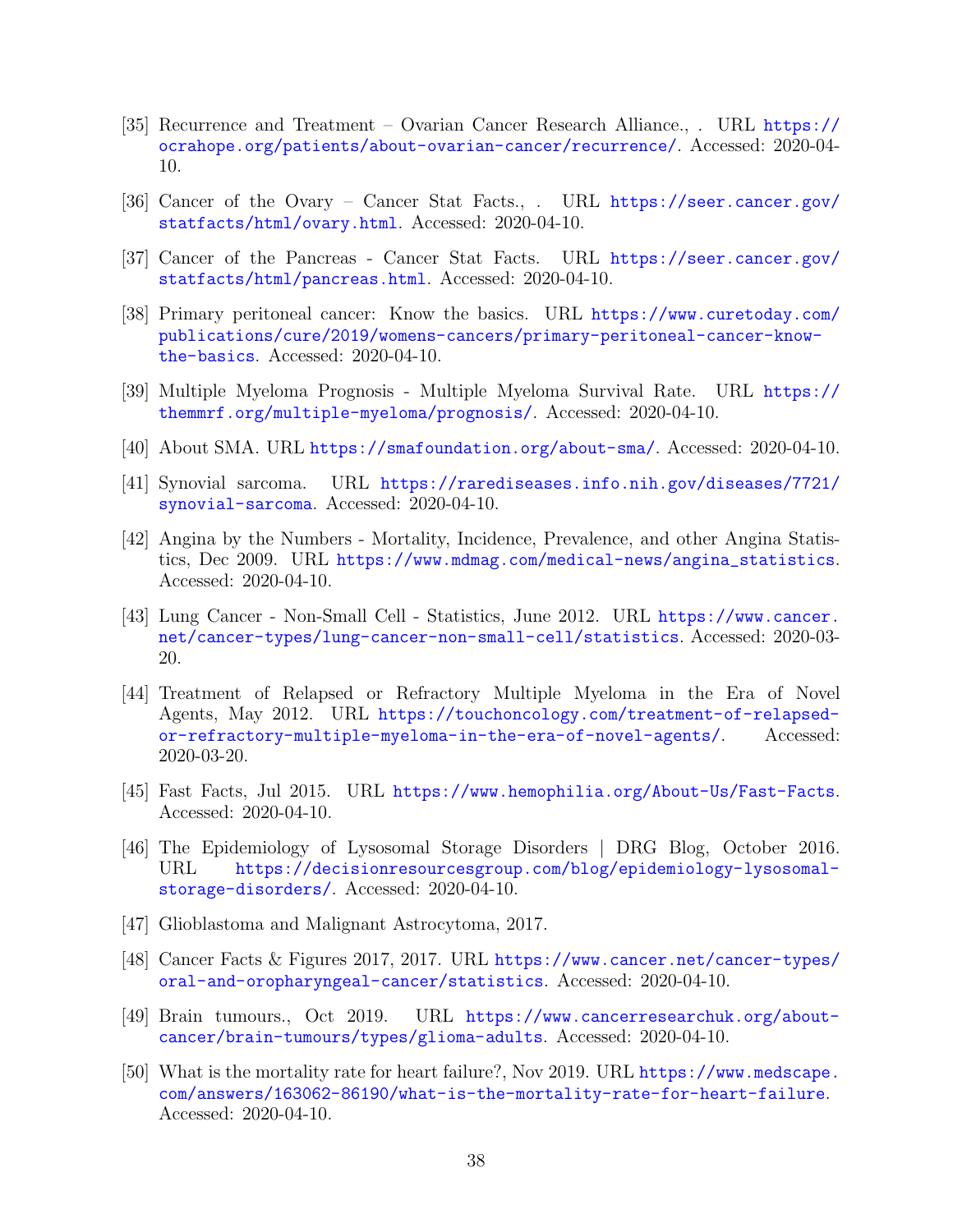- [51] Laryngeal and Hypopharyngeal Cancer Statistics, Aug 2019. URL [https://www.cancer.net/cancer-types/laryngeal-and-hypopharyngeal](https://www.cancer.net/cancer-types/laryngeal-and-hypopharyngeal-cancer/statistics)[cancer/statistics](https://www.cancer.net/cancer-types/laryngeal-and-hypopharyngeal-cancer/statistics). Accessed: 2020-04-10.
- [52] Nasal Cavity and Paranasal Sinus Cancer Statistics, Feb 2019. URL [https://www.cancer.net/cancer-types/nasal-cavity-and-paranasal-sinus](https://www.cancer.net/cancer-types/nasal-cavity-and-paranasal-sinus-cancer/statistics)[cancer/statistics](https://www.cancer.net/cancer-types/nasal-cavity-and-paranasal-sinus-cancer/statistics). Accessed: 2020-04-10.
- [53] Oral and Oropharyngeal Cancer Statistics, Dec 2019. URL [https://www.](https://www.cancer.net/cancer-types/oral-and-oropharyngeal-cancer/statistics) [cancer.net/cancer-types/oral-and-oropharyngeal-cancer/statistics](https://www.cancer.net/cancer-types/oral-and-oropharyngeal-cancer/statistics). Accessed: 2020-04-10.
- [54] Lung Cancer Non-Small Cell Statistics., Mar 2019. URL [https://www.cancer.](https://www.cancer.net/cancer-types/lung-cancer-non-small-cell/statistics) [net/cancer-types/lung-cancer-non-small-cell/statistics](https://www.cancer.net/cancer-types/lung-cancer-non-small-cell/statistics). Accessed: 2020-04- 10.
- [55] Data & Statistics on Sickle Cell Disease, Oct 2019. URL [https://www.cdc.gov/](https://www.cdc.gov/ncbddd/sicklecell/data.html) [ncbddd/sicklecell/data.html](https://www.cdc.gov/ncbddd/sicklecell/data.html). Accessed: 2020-04-10.
- [56] Incidence of Sickle Cell Trait in the US, Oct 2019. URL [https://www.cdc.gov/](https://www.cdc.gov/ncbddd/sicklecell/features/keyfinding-trait.html) [ncbddd/sicklecell/features/keyfinding-trait.html](https://www.cdc.gov/ncbddd/sicklecell/features/keyfinding-trait.html). Accessed: 2020-04-10.
- [57] Multiple myeloma statistics, Mar 2020. URL [https://www.cancer.net/cancer](https://www.cancer.net/cancer-types/multiple-myeloma/statistics)[types/multiple-myeloma/statistics](https://www.cancer.net/cancer-types/multiple-myeloma/statistics). Accessed: 2020-05-29.
- [58] Ewing Sarcoma Childhood and Adolescence Statistics., Feb 2020. URL [https://www.cancer.net/cancer-types/ewing-sarcoma-childhood-and](https://www.cancer.net/cancer-types/ewing-sarcoma-childhood-and-adolescence/statistics)[adolescence/statistics](https://www.cancer.net/cancer-types/ewing-sarcoma-childhood-and-adolescence/statistics). Accessed: 2020-04-10.
- [59] What is the mortality rate for diabetic neuropathy?, Jan 2020. URL [https://www.medscape.com/answers/1170337-4921/what-is-the-mortality](https://www.medscape.com/answers/1170337-4921/what-is-the-mortality-rate-for-diabetic-neuropathy)[rate-for-diabetic-neuropathy](https://www.medscape.com/answers/1170337-4921/what-is-the-mortality-rate-for-diabetic-neuropathy). Accessed: 2020-04-10.
- <span id="page-40-0"></span>[60] Rosa M Abrantes-Metz, Christopher Adams, and Albert D Metz. Pharmaceutical development phases: a duration analysis. Journal of Pharmaceutical Finance, Economics and Policy, 14:19–42, 2005.
- [61] Sarah Acaster, Binny Pinder, Clara Mukuria, and Amanda Copans. Mapping the EQ-5D index from the cystic fibrosis questionnaire-revised using multiple modelling approaches. Health and Quality of Life Outcomes, 13(1):33, 2015.
- [62] Frank J. Accurso. 89 Cystic Fibrosis. In Lee Goldman and Andrew I. Schafer, editors, Goldman's Cecil Medicine (Twenty Fourth Edition), pages 544 – 548. W.B. Saunders, Philadelphia, twenty fourth edition edition, 2012. ISBN 978-1-4377-1604-7. doi: 10.1016/B978-1-4377-1604-7.00089-0. URL [http://www.sciencedirect.com/](http://www.sciencedirect.com/science/article/pii/B9781437716047000890) [science/article/pii/B9781437716047000890](http://www.sciencedirect.com/science/article/pii/B9781437716047000890). Accessed: 2020-04-10.
- [63] MP Adam, HH Ardinger, RA Pagon, SE Wallace, LJH Bean, K Stephens, and A Amemiya. X-Linked Adrenoleukodystrophy–GeneReviews(R).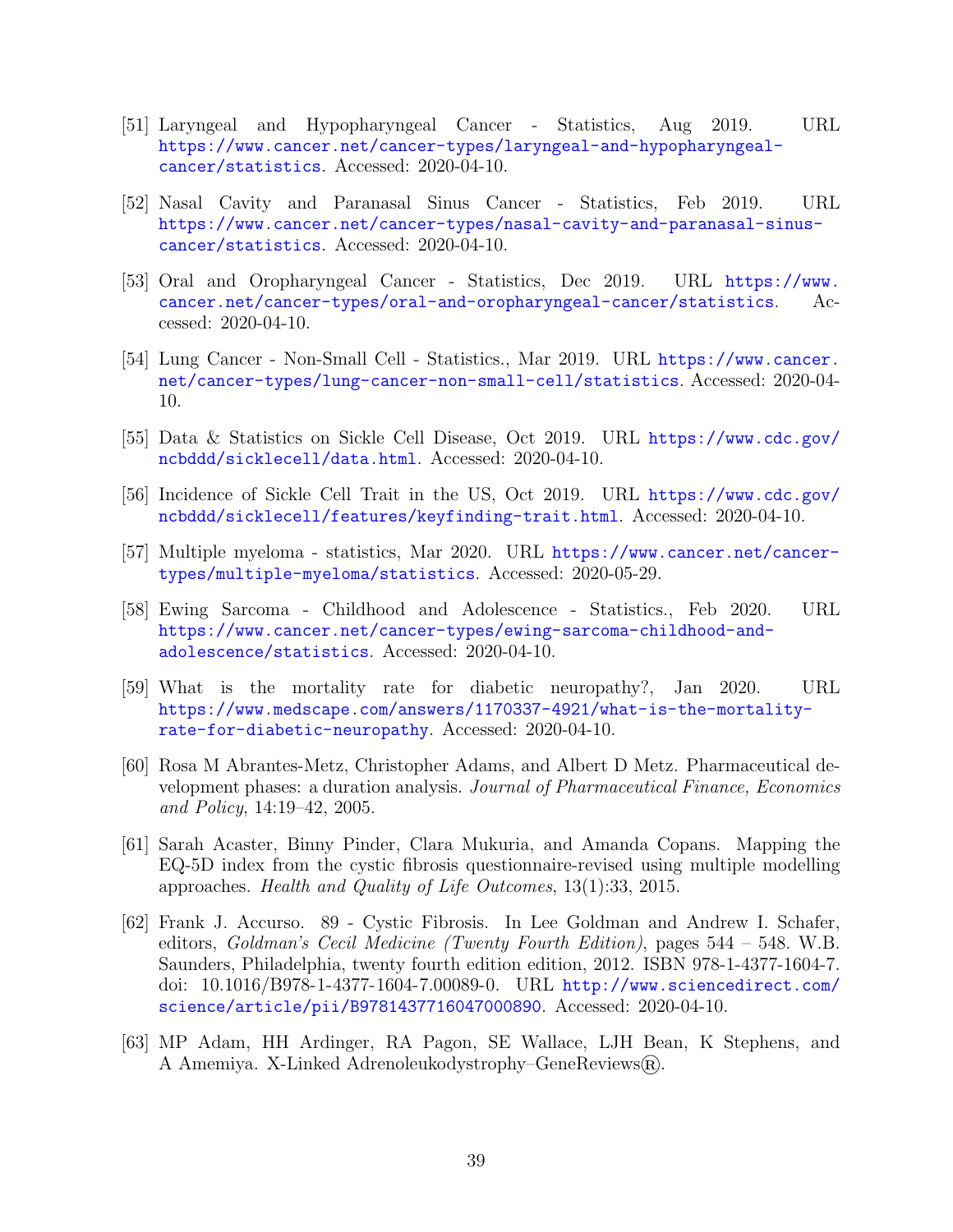- [64] Michelle Andrews. Staggering prices slow insurers' coverage of car-t cancer therapy, Jul 2018. URL [https://khn.org/news/staggering-prices-slow-insurers](https://khn.org/news/staggering-prices-slow-insurers-coverage-of-car-t-cancer-therapy/)[coverage-of-car-t-cancer-therapy/](https://khn.org/news/staggering-prices-slow-insurers-coverage-of-car-t-cancer-therapy/). Accessed: 2020-06-28.
- [65] O'connell Ann Meeker, Abruzzini Anthony F., Hamill Caitilin, and Zakar Jessica. Global approaches to drug development: When ex-us clinical data can support US drug approvals, 2019. URL [https://www.iqvia.com/library/white-papers/global](https://www.iqvia.com/library/white-papers/global-approaches-to-drug-development)[approaches-to-drug-development](https://www.iqvia.com/library/white-papers/global-approaches-to-drug-development). Accessed: 2020-05-20.
- [66] American Diabetes Association. Statistics About Diabetes. URL [http://www.](http://www.diabetes.org/diabetes-basics/statistics/) [diabetes.org/diabetes-basics/statistics/](http://www.diabetes.org/diabetes-basics/statistics/). Accessed: 2020-04-10.
- [67] Jane F Barlow, Mo Yang, and J Russell Teagarden. Are payers ready, willing, and able to provide access to new durable gene therapies? Value in Health, 22(6):642–647, 2019.
- [68] Troyen A Brennan and James M Wilson. The special case of gene therapy pricing. Nature biotechnology, 32(9):874–876, 2014.
- [69] Anh L Bui, Tamara B Horwich, and Gregg C Fonarow. Epidemiology and risk profile of heart failure, Jan 2011. URL [https://www.ncbi.nlm.nih.gov/pmc/articles/](https://www.ncbi.nlm.nih.gov/pmc/articles/PMC3033496/) [PMC3033496/](https://www.ncbi.nlm.nih.gov/pmc/articles/PMC3033496/). Accessed: 2020-04-10.
- [70] John R Burnett. Familial Lipoprotein Lipase Deficiency, Jun 2017. URL [https:](https://www.ncbi.nlm.nih.gov/books/NBK1308/) [//www.ncbi.nlm.nih.gov/books/NBK1308/](https://www.ncbi.nlm.nih.gov/books/NBK1308/). Accessed: 2020-04-10.
- [71] Jaime Caro, Kristen Migliaccio-Walle, Khajak J Ishak, and Irina Proskorovsky. The morbidity and mortality following a diagnosis of peripheral arterial disease: long-term follow-up of a large database. *BMC Cardiovascular Disorders*,  $5(1)$ :14, 2005.
- [72] Liz Carroll, Gary Benson, Jeremy Lambert, Khadra Benmedjahed, Marek Zak, and Xin Ying Lee. Real-world utilities and health-related quality-of-life data in hemophilia patients in France and the United Kingdom. Patient Preference and Adherence, 13: 941, 2019.
- [73] Centers for Medicare & Medicaid Services. NHE Fact Sheet. URL [https://www.cms.gov/Research-Statistics-Data-and-Systems/Statistics-](https://www.cms.gov/Research-Statistics-Data-and-Systems/Statistics-Trends-and-Reports/NationalHealthExpendData/NHE-Fact-Sheet)[Trends-and-Reports/NationalHealthExpendData/NHE-Fact-Sheet](https://www.cms.gov/Research-Statistics-Data-and-Systems/Statistics-Trends-and-Reports/NationalHealthExpendData/NHE-Fact-Sheet). Accessed: 2020-04-10.
- [74] Centers for Medicare & Medicaid Services. Medicaid drug rebate program, Nov 2018. URL [https://www.medicaid.gov/medicaid/prescription-drugs/](https://www.medicaid.gov/medicaid/prescription-drugs/medicaid-drug-rebate-program/index.html) [medicaid-drug-rebate-program/index.html](https://www.medicaid.gov/medicaid/prescription-drugs/medicaid-drug-rebate-program/index.html). Accessed: 2020-09-29.
- [75] James D Chambers, Ari D Panzer, David D Kim, Nikoletta M Margaretos, and Peter J Neumann. Variation in us private health plans' coverage of orphan drugs. Am J Manag Care,  $25(10):508-512$ ,  $2019$ .
- [76] Artur V Cideciyan. Leber congenital amaurosis due to RPE65 mutations and its treatment with gene therapy. Progress in Retinal and Eye Research, 29(5):398–427, 2010.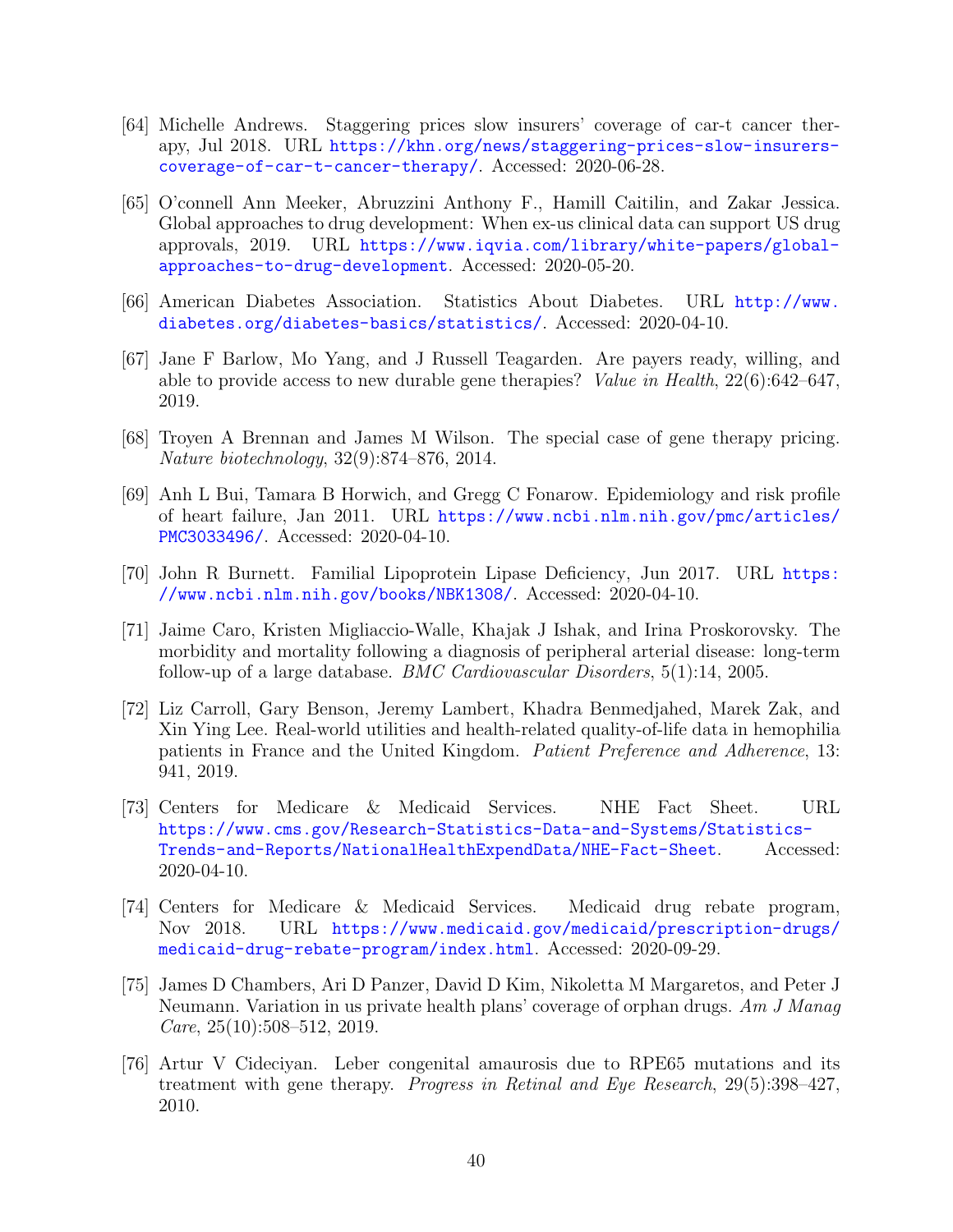- [77] Sara R Collins, Herman K Bhupal, and Michelle M Doty. Health insurance coverage eight years after the aca: Fewer uninsured americans and shorter coverage gaps, but more underinsured. The Commonwealth Fund, Feb 2019. Accessed: 2020-06-27.
- [78] Congressional Budget Office. The budget and economic outlook: 2019 to 2029, 2019.
- [79] Keziah Cook, Shaun P Forbes, Kelly Adamski, Janice J Ma, Anita Chawla, and Louis P Garrison Jr. Assessing the potential cost-effectiveness of a gene therapy for the treatment of hemophilia a. Journal of Medical Economics, 23(5):501–512, 2020.
- [80] RF Cornell and AA Kassim. Evolving paradigms in the treatment of relapsed/refractory multiple myeloma: increased options and increased complexity. Bone marrow transplantation, 51(4):479–491, 2016.
- [81] Adele D'Amico, Eugenio Mercuri, Francesco D Tiziano, and Enrico Bertini. Spinal muscular atrophy. *Orphanet journal of rare diseases*,  $6(1):1-10$ , 2011.
- <span id="page-42-0"></span>[82] Joseph A DiMasi, Henry G Grabowski, and Ronald W Hansen. Innovation in the pharmaceutical industry: new estimates of r&d costs. Journal of health economics, 47: 20–33, 2016.
- [83] Anahita Dua and Cheong J. Lee. Epidemiology of Peripheral Arterial Disease and Critical Limb Ischemia. Techniques in Vascular and Interventional Radiology, 19(2): 91–95, 2016. doi: 10.1053/j.tvir.2016.04.001.
- [84] Steve Duff, Michael S Mafilios, Prajakta Bhounsule, and James T Hasegawa. The burden of critical limb ischemia: a review of recent literature. Vascular health and risk management, 15:187, 2019.
- [85] Xiaojing Fan, Duolao Wang, Bruce Hellman, Mathieu F Janssen, Gerben Bakker, Rupert Coghlan, Amelia Hursey, Helen Matthews, and Ian Whetstone. Assessment of Health-Related Quality of Life between People with Parkinson's Disease and Non-Parkinson's: Using Data Drawn from the '100 for Parkinson's' Smartphone-Based Prospective Study. International Journal of Environmental Research and Public Health, 15(11):2538, 2018.
- [86] FDA. Expanded access information for industry, May 2019. URL [https://www.fda.gov/news-events/expanded-access/expanded-access](https://www.fda.gov/news-events/expanded-access/expanded-access-information-industry)[information-industry](https://www.fda.gov/news-events/expanded-access/expanded-access-information-industry). Accessed: 2020-04-10.
- [87] Andrea Ferrari and Paola Collini. What is synovial sarcoma? URL [http://](http://sarcomahelp.org/synovial-sarcoma.html) [sarcomahelp.org/synovial-sarcoma.html](http://sarcomahelp.org/synovial-sarcoma.html). Accessed: 2020-04-10.
- [88] U.S. Food and Drug Administration. Step 4: Fda drug review, Apr 2018. URL [https://www.fda.gov/patients/drug-development-process/step-4](https://www.fda.gov/patients/drug-development-process/step-4-fda-drug-review) [fda-drug-review](https://www.fda.gov/patients/drug-development-process/step-4-fda-drug-review). Accessed: 2020-04-10.
- [89] U.S. Food and Drug Administration. CFR Code of Federal Regulations Title 21, Apr 2019. URL [https://www.accessdata.fda.gov/scripts/cdrh/cfdocs/cfcfr/](https://www.accessdata.fda.gov/scripts/cdrh/cfdocs/cfcfr/CFRSearch.cfm?fr=314.101) [CFRSearch.cfm?fr=314.101](https://www.accessdata.fda.gov/scripts/cdrh/cfdocs/cfcfr/CFRSearch.cfm?fr=314.101). Accessed: 2020-05-04.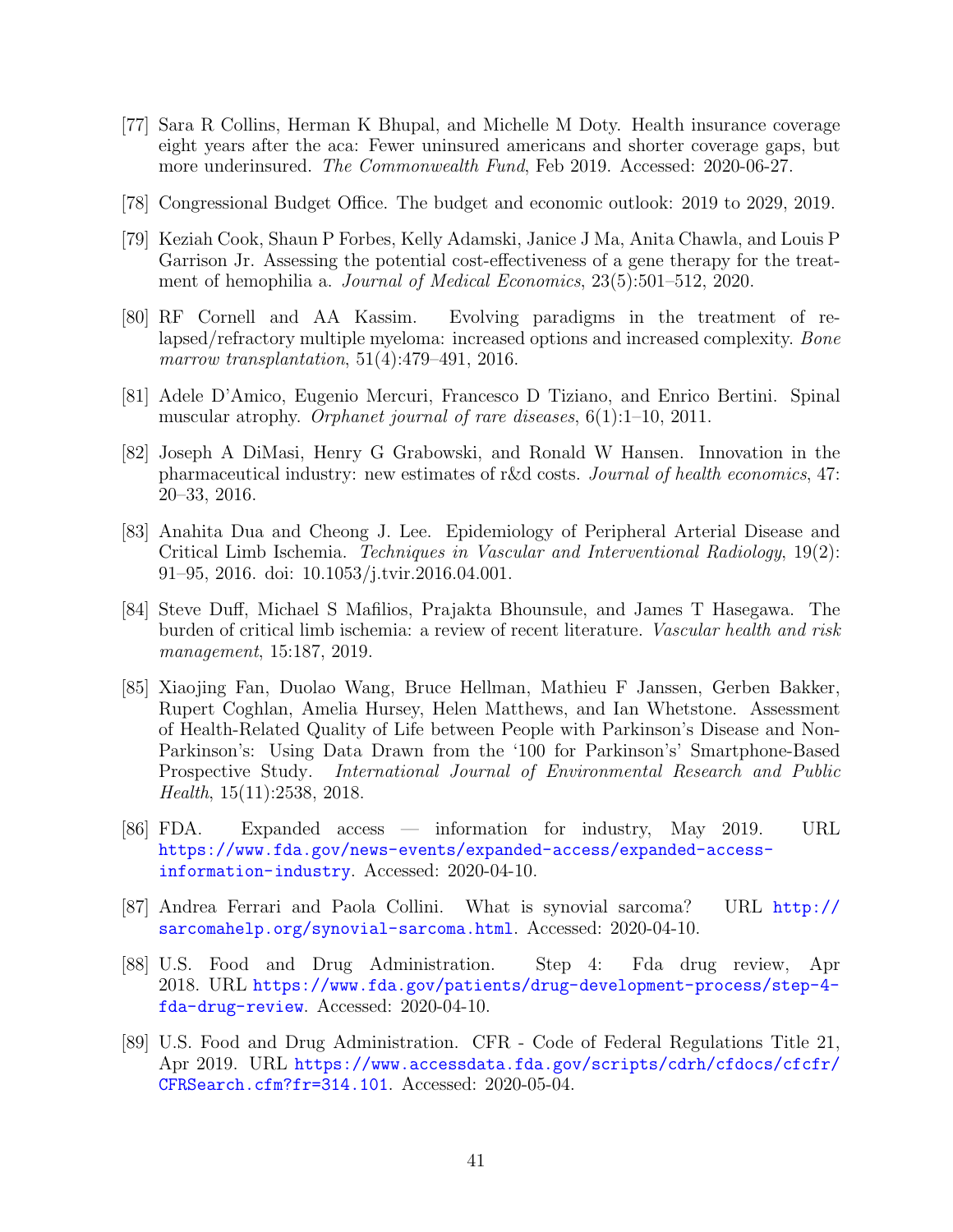- [90] Centre for Clinical Practice at NICE (UK et al. Sickle Cell Acute Painful Episode: Management of an Acute Painful Sickle Cell Episode in Hospital. 2012.
- [91] Centers for Disease Control and Prevention. Peripheral arterial disease (PAD). URL <https://www.cdc.gov/heartdisease/PAD.htm>. Accessed: 2020-04-10.
- [92] Centers for Disease Control and Prevention. Diabetes Quick Facts, Aug 2019. URL <https://www.cdc.gov/diabetes/basics/quick-facts.html>. Accessed: 2020-04-10.
- [93] Michael L Ganz, Sean Stern, Alex Ward, Luba Nalysnyk, Martin Selzer, Alaa Hamed, and Neal Weinreb. A new framework for evaluating the health impacts of treatment for Gaucher disease type 1. Orphanet Journal of Rare Diseases, 12(1):38, 2017.
- [94] Kate Gardner, Abdel Douiri, Emma Drasar, Marlene Allman, Anne Mwirigi, Moji Awogbade, and Swee Lay Thein. Survival in adults with sickle cell disease in a highincome setting. Blood, The Journal of the American Society of Hematology, 128(10): 1436–1438, 2016.
- [95] Annetine C Gelijns, Ethan A Halm, et al. The diffusion of new technology: Costs and benefits to health care. In The Changing Economics of Medical Technology. National Academies Press (US), 1991.
- [96] Yezaz Ahmed Ghouri, Idrees Mian, and Julie H Rowe. Review of hepatocellular carcinoma: Epidemiology, etiology, and carcinogenesis. Journal of carcinogenesis, 16, 2017.
- [97] Guzman Gloria. New data show income increased in 14 states and 10 of the largest metros, Sept 2019. URL [https://www.census.gov/library/stories/2019/09/us](https://www.census.gov/library/stories/2019/09/us-median-household-income-up-in-2018-from-2017.html)[median-household-income-up-in-2018-from-2017.html](https://www.census.gov/library/stories/2019/09/us-median-household-income-up-in-2018-from-2017.html). Accessed: 2020-06-27.
- [98] Pegah Golabi, Sofie Fazel, Munkhzul Otgonsuren, Mehmet Sayiner, Cameron T Locklear, and Zobair M Younossi. Mortality assessment of patients with hepatocellular carcinoma according to underlying disease and treatment modalities. Medicine, 96(9), 2017.
- [99] Kimberley A Goldsmith, Matthew T Dyer, Peter M Schofield, Martin J Buxton, and Linda D Sharples. Relationship between the EQ-5D index and measures of clinical outcomes in selected studies of cardiovascular interventions. Health and quality of life outcomes, 7(1):96, 2009.
- [100] Luis Henrique Wolff Gowdak. Prevalence of refractory angina in clinical practice. Heart Metabolism, (72):9–12, 2017.
- [101] Mohit Gupta. Developments in the Management of BCG-Unresponsive NMIBC, Jan 2019. URL [https://www.renalandurologynews.com/home/news/urology/](https://www.renalandurologynews.com/home/news/urology/bladder-cancer/developments-in-the-management-of-bcg-unresponsive-nmibc/) [bladder-cancer/developments-in-the-management-of-bcg-unresponsive](https://www.renalandurologynews.com/home/news/urology/bladder-cancer/developments-in-the-management-of-bcg-unresponsive-nmibc/)[nmibc/](https://www.renalandurologynews.com/home/news/urology/bladder-cancer/developments-in-the-management-of-bcg-unresponsive-nmibc/). Accessed: 2020-04-10.
- [102] Christian J Hendriksz, Kenneth I Berger, Christina Lampe, Susanne G Kircher, Paul J Orchard, Rebecca Southall, Sarah Long, Stephen Sande, and Jeffrey I Gold. Healthrelated quality of life in mucopolysaccharidosis: looking beyond biomedical issues. Orphanet Journal of Rare Diseases, 11(1):119, 2016.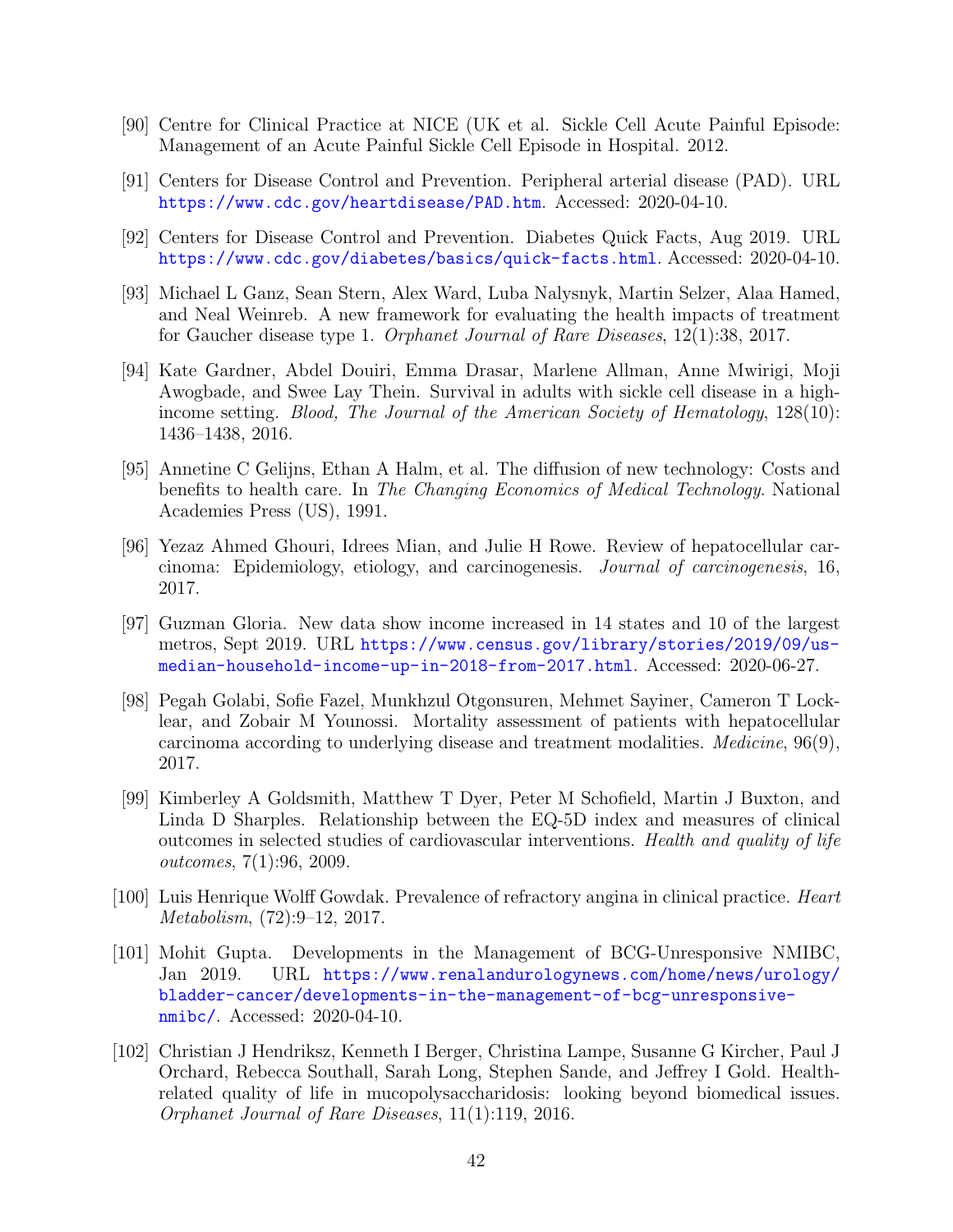- [103] Timothy D Henry, Daniel Satran, James S Hodges, Randall K Johnson, Anil K Poulose, Alex R Campbell, Ross F Garberich, Bradley A Bart, Rachel E Olson, Charlene R Boisjolie, et al. Long-term survival in patients with refractory angina. European heart journal, 34(34):2683–2688, 2013.
- [104] Paul Hjemdahl, Sven V Eriksson, Claes Held, Lennart Forslund, Per Näsman, and Nina Rehnqvist. Favourable long term prognosis in stable angina pectoris: an extended follow up of the angina prognosis study in stockholm (apsis). Heart,  $92(2):177-182$ , 2006.
- [105] Sarah Houben-Wilke, Rudolf A Joerres, Robert Bals, Frits ME Franssen, Sven Gläser, Rolf Holle, Annika Karch, Armin Koch, Helgo Magnussen, Anne Obst, et al. Peripheral artery disease and its clinical relevance in patients with chronic obstructive pulmonary disease in the COPD and Systemic Consequences–Comorbidities Network Study. American Journal of Respiratory and Critical Care Medicine, 195(2):189–197, 2017.
- [106] Mohammad Houshyari, Farzaneh Hajalikhani, Afshin Rakhsha, and Parastoo Hajian. A comparative study of survival rate in high grade glioma tumors being treated by radiotherapy alone versus chemoradiation with nitrosourea. Global journal of health science, 7(6):33, 2015.
- [107] Inserm. Orphanet: Recessive dystrophic epidermolysis bullosa inversa. URL [https:](https://www.orpha.net/consor/cgi-bin/OC_Exp.php?Lng=GB&Expert=79409) [//www.orpha.net/consor/cgi-bin/OC\\_Exp.php?Lng=GB&Expert=79409](https://www.orpha.net/consor/cgi-bin/OC_Exp.php?Lng=GB&Expert=79409). Accessed: 2020-04-10.
- [108] National Cancer Institute. Diffuse large b-cell lymphoma cancer stat facts. URL <https://seer.cancer.gov/statfacts/html/dlbcl.html>. Accessed: 2020-04-10.
- [109] National Cancer Institute. Nasopharyngeal cancer: Statistics, January 2019. URL [https://www.cancer.net/cancer-types/nasopharyngeal-cancer/](https://www.cancer.net/cancer-types/nasopharyngeal-cancer/statistics) [statistics](https://www.cancer.net/cancer-types/nasopharyngeal-cancer/statistics). Accessed: 2020-04-10.
- [110] Institute for Clinical and Economic Review. Voretigene Neparvovec for Biallelic RPE65-Mediated Retinal Disease: Effectiveness and Value. Feb 2018.
- [111] Institute for Clinical and Economic Review. Spinraza $\mathbb{R}$  and Zolgensma $\mathbb{R}$ for Spinal Muscular Atrophy: Effectiveness and Value. 2019.
- [112] Institute for Clinical and Economic Review. Spinraza $\mathbb{R}$  and zolgensma $\mathbb{R}$  for spinal muscular atrophy: effectiveness and value: final evidence report. 2019.
- [113] Institute for Clinical and Economic Review. Adapted Value Assessment Methods for High-Impact "Single and Short-Term Therapies" (SSTs), Nov 2020. URL [https://icer-review.org/wp-content/uploads/2019/01/ICER\\_SST\\_](https://icer-review.org/wp-content/uploads/2019/01/ICER_SST_FinalAdaptations_111219.pdf) [FinalAdaptations\\_111219.pdf](https://icer-review.org/wp-content/uploads/2019/01/ICER_SST_FinalAdaptations_111219.pdf).
- [114] Jonathan P Jarow, Steven Lemery, Kevin Bugin, Sean Khozin, and Richard Moscicki. Expanded access of investigational drugs: the experience of the center of drug evaluation and research over a 10-year period. Therapeutic innovation  $\mathcal{B}'$  regulatory science, 50(6):705–709, 2016.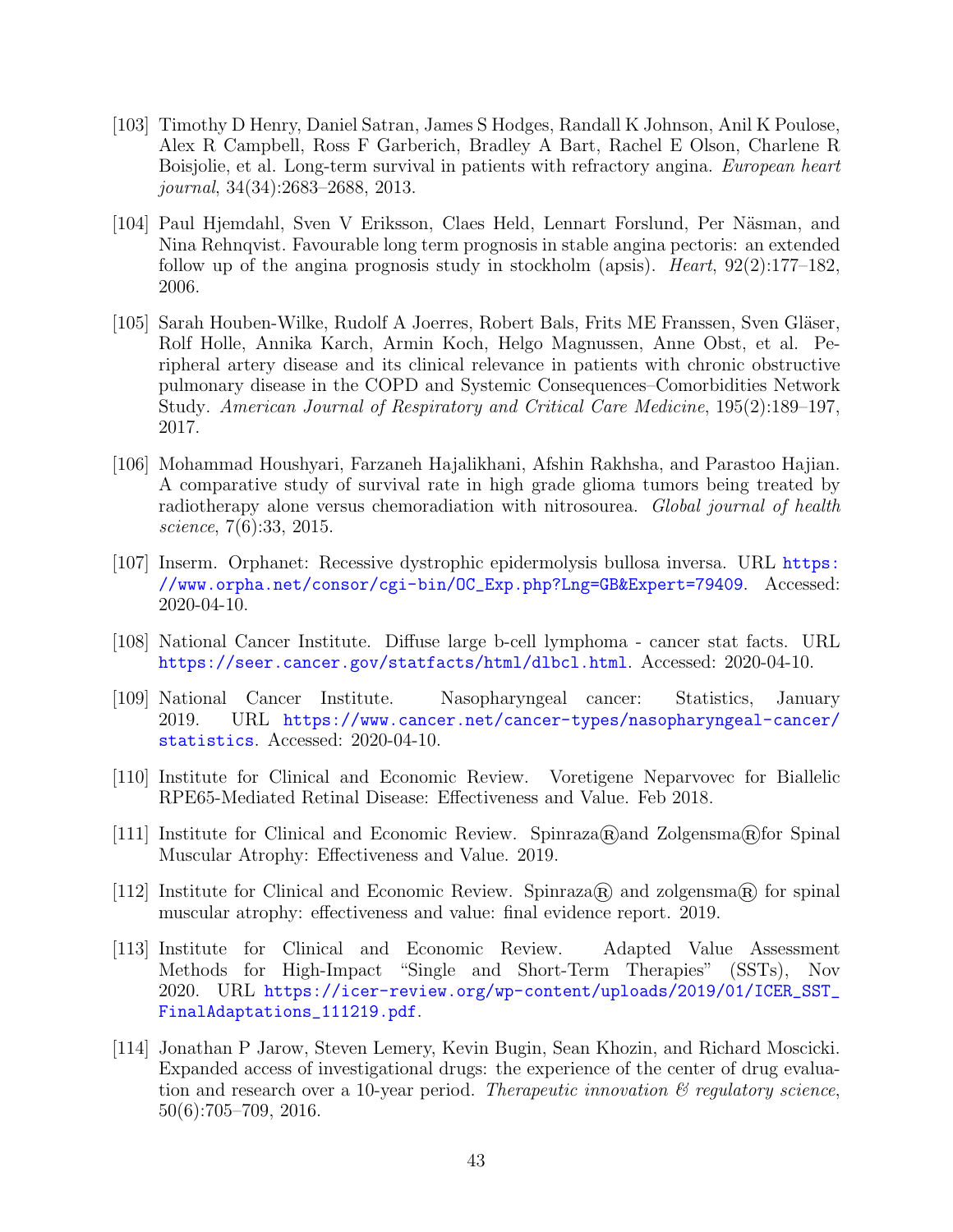- [115] Tolbert Jennifer, Orgera Kendal, and Anthony Damico. Key facts about the uninsured population, Dec 2019. URL [https://www.kff.org/uninsured/issue-brief/key](https://www.kff.org/uninsured/issue-brief/key-facts-about-the-uninsured-population/)[facts-about-the-uninsured-population/](https://www.kff.org/uninsured/issue-brief/key-facts-about-the-uninsured-population/). Accessed: 2020-06-27.
- [116] In Kyung Jeon, Hye Rang On, and Soo-Chan Kim. Quality of life and economic burden in recessive dystrophic epidermolysis bullosa. Annals of Dermatology, 28(1):6–14, 2016.
- [117] de Jong, Joep J., Hendricksen, Kees, Hugh, and Joost L. Hyperthermic Intravesical Chemotherapy for BCG Unresponsive Non-Muscle Invasive Bladder Cancer Patients, Jan 2018. URL [https://content.iospress.com/articles/bladder](https://content.iospress.com/articles/bladder-cancer/blc180191)[cancer/blc180191](https://content.iospress.com/articles/bladder-cancer/blc180191). Accessed: 2020-04-10.
- [118] Kaiser Family Foundation. Medicaid state fact sheets, May 2020. URL [https://www.](https://www.kff.org/interactive/medicaid-state-fact-sheets/) [kff.org/interactive/medicaid-state-fact-sheets/](https://www.kff.org/interactive/medicaid-state-fact-sheets/). Accessed: 2020-08-09.
- [119] Ashish M Kamat, Marc Colombel, Debasish Sundi, Donald Lamm, Andreas Boehle, Maurizio Brausi, Roger Buckley, Raj Persad, Joan Palou, Mark Soloway, et al. BCGunresponsive non-muscle-invasive bladder cancer: recommendations from the IBCG. Nature Reviews Urology, 14(4):244–255, 2017.
- [120] Eitan Kerem, Joseph Reisman, Mary Corey, Gerard J Canny, and Henry Levison. Prediction of mortality in patients with cystic fibrosis. New England Journal of Medicine, 326(18):1187–1191, 1992.
- [121] Christine G Kohn, Matthew W Parker, Brendan L Limone, and Craig I Coleman. Impact of angina frequency on health utility values of patients with chronic stable angina. Health and quality of life outcomes,  $12(1):39$ ,  $2014$ .
- [122] Michel Lacroix, Dima Abi-Said, Daryl R Fourney, Ziya L Gokaslan, Weiming Shi, Franco DeMonte, Frederick F Lang, Ian E McCutcheon, Samuel J Hassenbusch, Eric Holland, et al. A multivariate analysis of 416 patients with glioblastoma multiforme: prognosis, extent of resection, and survival. Journal of neurosurgery, 95(2):190–198, 2001.
- [123] Cathy Lally, Cynthia Jones, Wildon Farwell, Sandra P Reyna, Suzanne F Cook, and W Dana Flanders. Indirect estimation of the prevalence of spinal muscular atrophy type i, ii, and iii in the United States. Orphanet journal of rare diseases,  $12(1):175$ , 2017.
- [124] Christine Lavery, Chris J Hendriksz, and Simon A Jones. Mortality in patients with sanfilippo syndrome. Orphanet journal of rare diseases, 12(1):168, 2017.
- [125] Richard Leong. Average U.S. mortgage size hits record-high \$354,500 mba, Mar 2019. URL [https://www.reuters.com/article/us-usa-mortgages/average-u-s](https://www.reuters.com/article/us-usa-mortgages/average-u-s-mortgage-size-hits-record-high-354500-mba-idUSKBN1QU1VA)[mortgage-size-hits-record-high-354500-mba-idUSKBN1QU1VA](https://www.reuters.com/article/us-usa-mortgages/average-u-s-mortgage-size-hits-record-high-354500-mba-idUSKBN1QU1VA). Accessed: 2020- 04-10.
- [126] Ian M MacDonald, Natalia Binczyk, Alina Radziwon, and Ioannis Dimopoulos. Choroideremia. In Hereditary Chorioretinal Disorders, pages 99–106. Springer, 2020.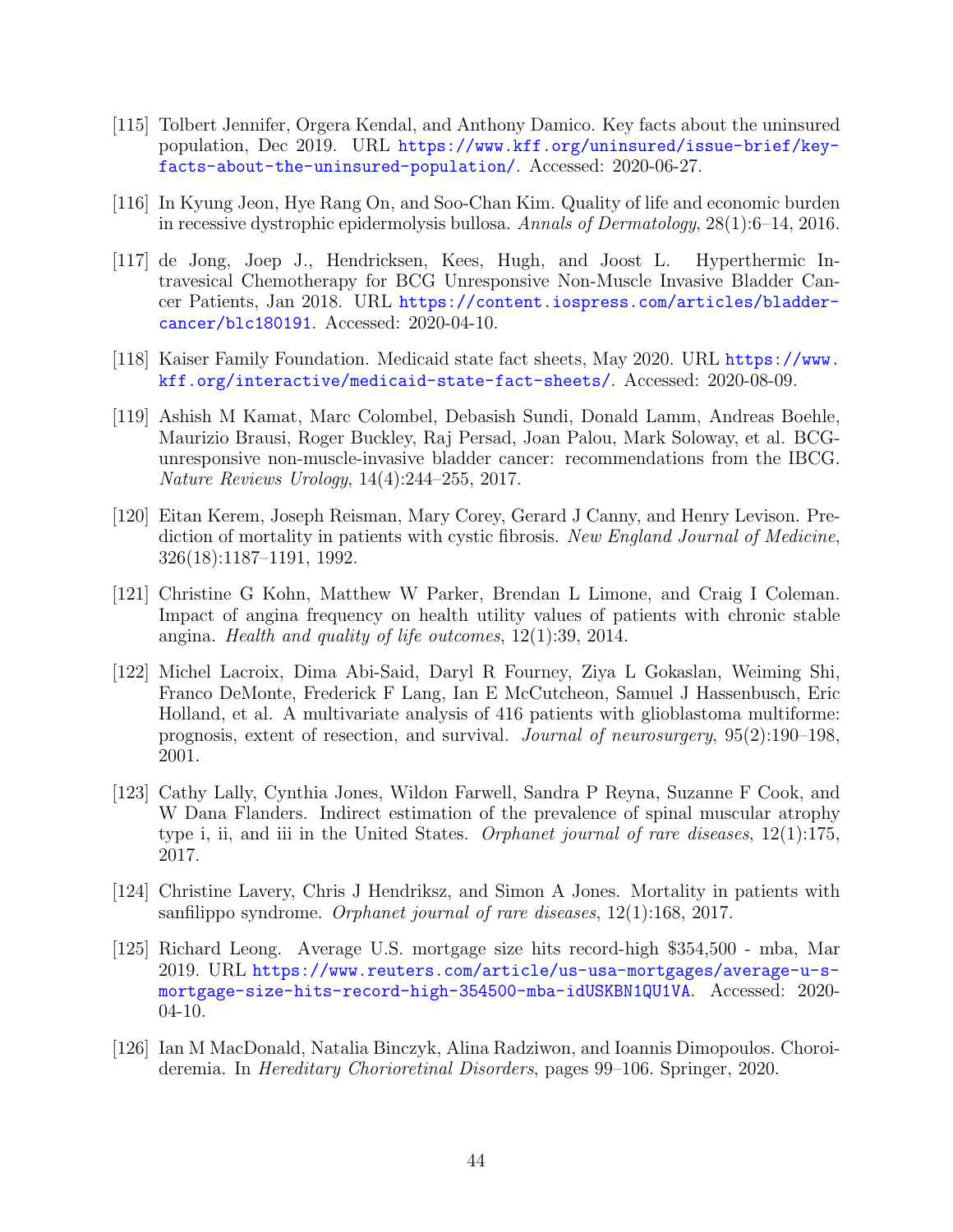- [127] Asif Mahmood, Jay Berry, David A Wenger, Maria Escolar, Magdi Sobeih, Gerald Raymond, and Florian S Eichler. Metachromatic leukodystrophy: a case of triplets with the late infantile variant and a systematic review of the literature. *Journal of* child neurology, 25(5):572–580, 2010.
- [128] David J Margolis, D Scot Malay, Ole J Hoffstad, Charles E Leonard, Thomas MaCurdy, Karla López de Nava, Yang Tan, Teresa Molina, and Karen L Siegel. Incidence of diabetic foot ulcer and lower extremity amputation among Medicare beneficiaries, 2006 to 2008. In *Data Points Publication Series [Internet]*. Agency for Healthcare Research and Quality (US), 2011.
- [129] David J Margolis, D Scot Malay, Ole J Hoffstad, Charles E Leonard, Thomas MaCurdy, Karla López de Nava, Yang Tan, Teresa Molina, and Karen L Siegel. Prevalence of diabetes, diabetic foot ulcer, and lower extremity amputation among Medicare beneficiaries, 2006 to 2008. In *Data Points Publication Series [Internet]*. Agency for Healthcare Research and Quality (US), 2011.
- [130] Benjamin J Miller, Charles F Lynch, and Joseph A Buckwalter. Conditional survival is greater than overall survival at diagnosis in patients with osteosarcoma and ewing's sarcoma. Clinical Orthopaedics and Related Research $\hat{R}$ , 471(11):3398–3404, 2013.
- [131] John Miller and Caroline Humer. Novartis \$2 million gene therapy for rare disorder is world's most expensive drug, May 2019. URL [https://www.reuters.com/](https://www.reuters.com/article/us-novartis-genetherapy/novartis-2-million-gene-therapy-for-rare-disorder-is-worlds-most-expensive-drug-idUSKCN1SU1ZP) [article/us-novartis-genetherapy/novartis-2-million-gene-therapy-for](https://www.reuters.com/article/us-novartis-genetherapy/novartis-2-million-gene-therapy-for-rare-disorder-is-worlds-most-expensive-drug-idUSKCN1SU1ZP)[rare-disorder-is-worlds-most-expensive-drug-idUSKCN1SU1ZP](https://www.reuters.com/article/us-novartis-genetherapy/novartis-2-million-gene-therapy-for-rare-disorder-is-worlds-most-expensive-drug-idUSKCN1SU1ZP). Accessed: 2020-06-28.
- [132] MIT Laboratory for Financial Engineering. Estimates of Clinical Trial Probabilities of Success (PoS), Feb 2019. URL <https://projectalpha.mit.edu/pos/>. Accessed: 2020-04-10.
- [133] Vahid Montazerhodjat, David Weinstock, and Andrew W. Lo. Buying Cures vs. Renting Health: Financing Healthcare via Consumer Loans. Science Translational Medicine, 8:327ps6, 2016.
- [134] S Muraki, T Akune, H Oka, Y En-Yo, M Yoshida, A Saika, T Suzuki, H Yoshida, H Ishibashi, F Tokimura, et al. Association of radiographic and symptomatic knee osteoarthritis with health-related quality of life in a population-based cohort study in Japan: the ROAD study. Osteoarthritis and Cartilage, 18(9):1227–1234, 2010.
- [135] P. J. Neumann, J. T. Cohen, and M. C. Weinstein. Updating cost-effectiveness—the curious resilience of the \$50,000-per-qaly threshold. New England Journal of Medicine, 371(9):796–797, 2014. URL <https://doi.org/10.1056/NEJMp1405158>.
- [136] Orphanet. Beta thalassemia major. URL [https://www.orpha.net/consor/cgi-bin/](https://www.orpha.net/consor/cgi-bin/OC_Exp.php?Lng=EN&Expert=231214) [OC\\_Exp.php?Lng=EN&Expert=231214](https://www.orpha.net/consor/cgi-bin/OC_Exp.php?Lng=EN&Expert=231214). Accessed: 2020-05-04.
- [137] Joohyun Park and Kevin A Look. Health care expenditure burden of cancer care in the United States. INQUIRY: The Journal of Health Care Organization, Provision, and Financing, 56:0046958019880696, 2019.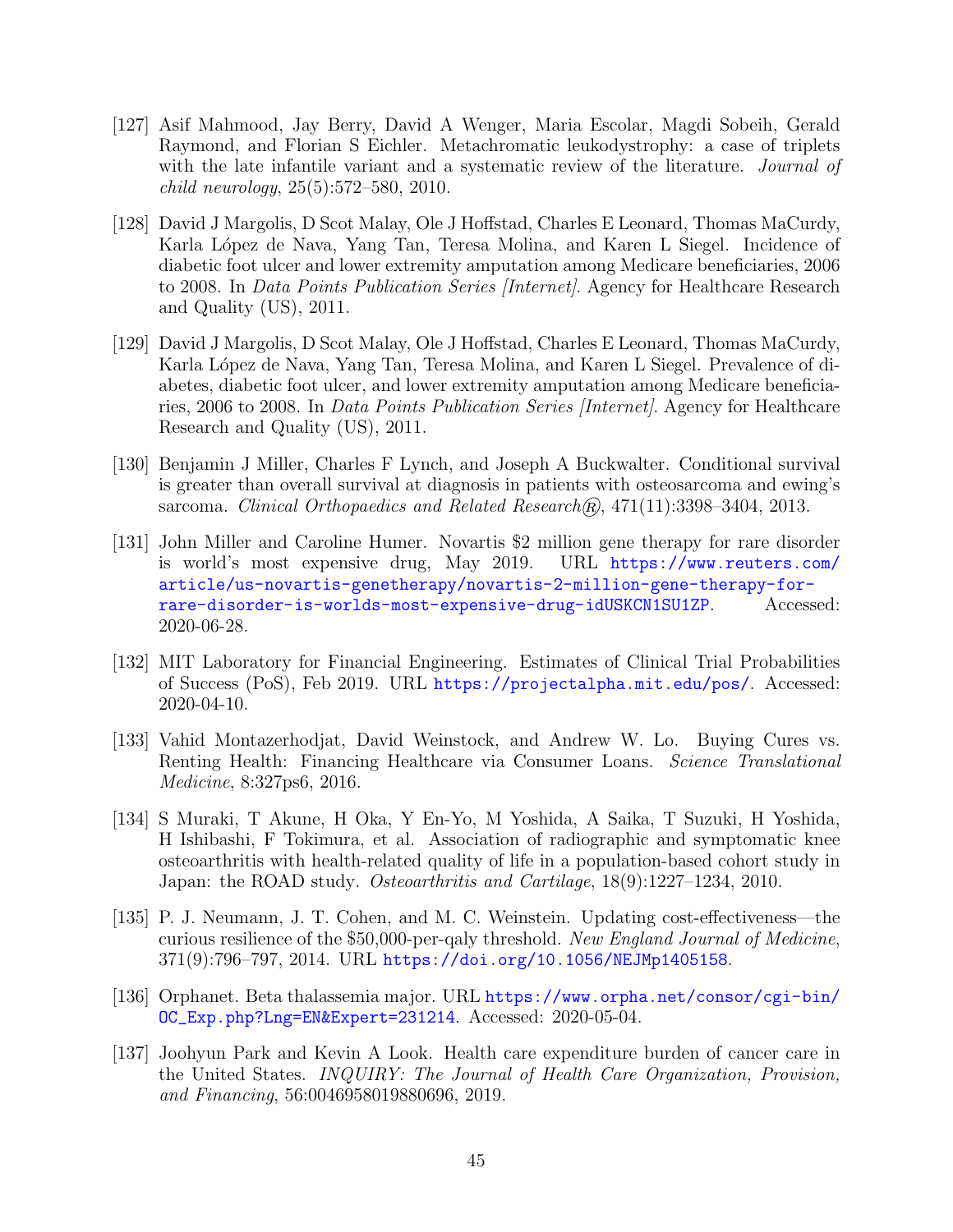- [138] Rui Pinto, Carla Caseiro, Manuela Lemos, Lurdes Lopes, Augusta Fontes, Helena Ribeiro, Eug´enia Pinto, Elisabete Silva, Sonia Rocha, Ana Marcao, et al. Prevalence of lysosomal storage diseases in Portugal. European Journal of Human Genetics, 12 (2):87–92, 2004.
- [139] Iris Plug, JG Van Der Bom, Marjolein Peters, EP Mauser-Bunschoten, Arja DE GOEDE-BOLDER, Lily Heijnen, Cees Smit, José Willemse, and FR Rosendaal. Mortality and causes of death in patients with hemophilia, 1992–2001: a prospective cohort study 1. Journal of Thrombosis and Haemostasis, 4(3):510–516, 2006.
- [140] Mariano Provencio, Dolores Isla, Antonio Sánchez, and Blanca Cantos. Inoperable stage iii non-small cell lung cancer: Current treatment and role of vinorelbine. Journal of thoracic disease, 3(3):197, 2011.
- [141] Casey Quinn, Colin Young, Jonathan Thomas, Mark Trusheim, et al. Estimating the clinical pipeline of cell and gene therapies and their potential economic impact on the US healthcare system. Value in Health, 22(6):621–626, 2019.
- [142] Gerald V Raymond, Patrick Aubourg, Asif Paker, Maria Escolar, Alain Fischer, Stephane Blanche, André Baruchel, Jean-Hugues Dalle, Gérard Michel, Vinod Prasad, et al. Survival and functional outcomes in boys with cerebral adrenoleukodystrophy with and without hematopoietic stem cell transplantation. Biology of Blood and Marrow Transplantation, 25(3):538–548, 2019.
- [143] Genetics Home Reference. Retinitis pigmentosa. URL [https://ghr.nlm.nih.gov/](https://ghr.nlm.nih.gov/condition/retinitis-pigmentosa) [condition/retinitis-pigmentosa](https://ghr.nlm.nih.gov/condition/retinitis-pigmentosa). Accessed: 2020-04-10.
- [144] Peter Reichardt, Michael Leahy, Xavier Garcia del Muro, Stefano Ferrari, Javier Martin, Hans Gelderblom, Jingshu Wang, Arun Krishna, Jennifer Eriksson, Arthur Staddon, et al. Quality of life and utility in patients with metastatic soft tissue and bone sarcoma: the sarcoma treatment and burden of illness in North America and Europe (SABINE) study. Sarcoma, 2012, 2012.
- [145] Jeffrey M Robbins, Gerald Strauss, David Aron, Jodi Long, Jennifer Kuba, and Yelena Kaplan. Mortality rates and diabetic foot ulcers: is it time to communicate mortality risk to patients with diabetic foot ulceration? Journal of the American Podiatric Medical Association, 98(6):489–493, 2008.
- [146] Sanjoy Roy, Debarshi Lahiri, Tapas Maji, and Jaydip Biswas. Recurrent glioblastoma: where we stand. South Asian journal of cancer,  $4(4)$ :163, 2015.
- [147] Alette Ruarus, Laurien Vroomen, Robbert Puijk, Hester Scheffer, and Martijn Meijerink. Locally Advanced Pancreatic Cancer: A Review of Local Ablative Therapies, Jan 2018. URL <https://www.ncbi.nlm.nih.gov/pmc/articles/PMC5789366/>. Accessed: 2020-04-10.
- [148] Ameet Sarpatwari, Jonathan DiBello, Marie Zakarian, Mehdi Najafzadeh, and Aaron S Kesselheim. Competition and price among brand-name drugs in the same class: A systematic review of the evidence. *PLoS medicine*, 16(7):e1002872, 2019.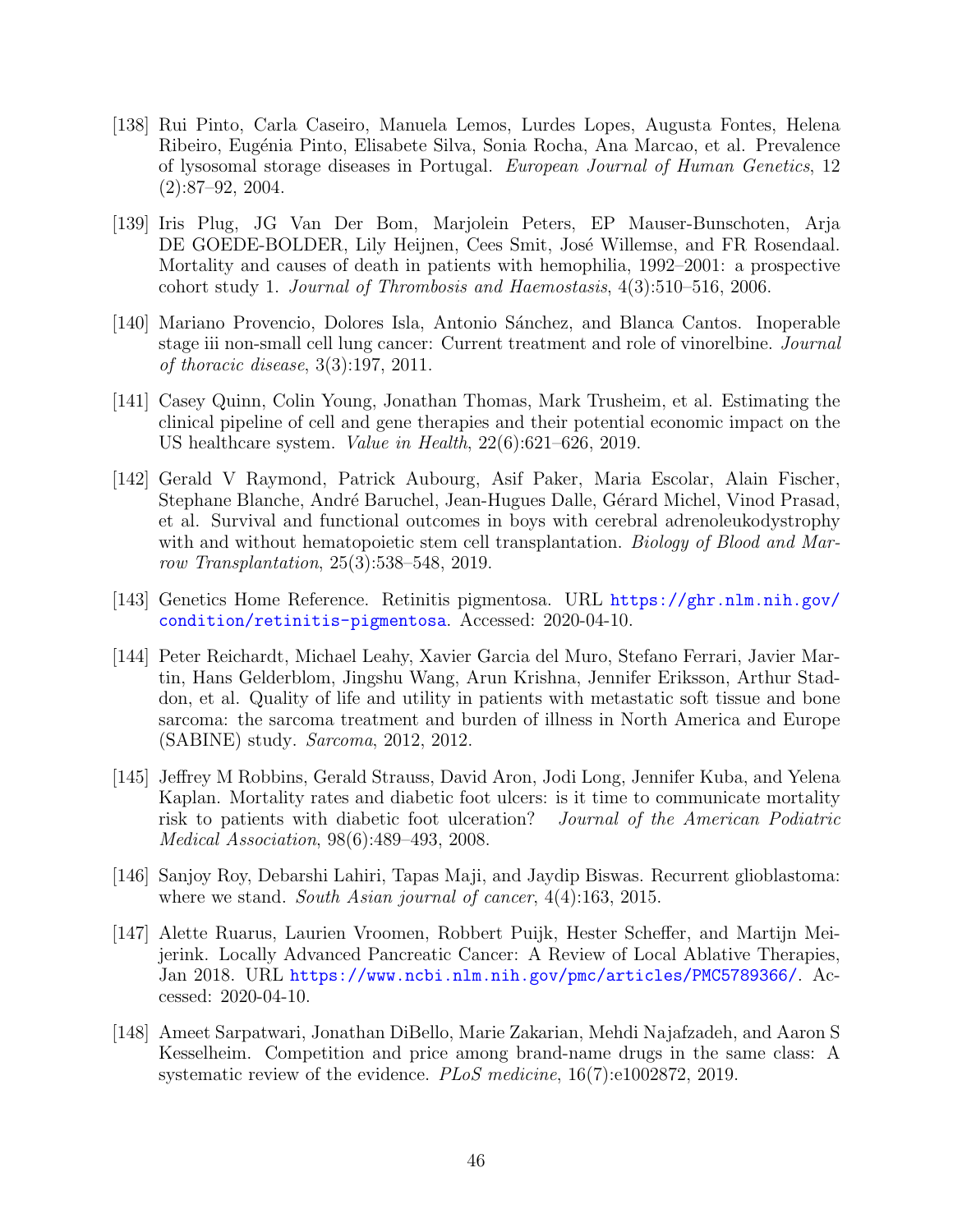- [149] Bjoern Schwander. Early health economic evaluation of the future potential of next generation artificial vision systems for treating blindness in Germany. Health Economics Review, 4(1):27, 2014.
- [150] Meysam Seyedifar, Farid Abedin Dorkoosh, Amir Ali Hamidieh, Majid Naderi, Hossein Karami, Mehran Karimi, Masoomeh Fadaiyrayeny, Masoumeh Musavi, Sanaz Safaei, Mohammad Mahdi Ahmadian-Attari, et al. Health-related quality of life and health utility values in beta thalassemia major patients receiving different types of iron chelators in Iran. International Journal of Hematology-Oncology and Stem Cell Research, 10(4):224, 2016.
- [151] James Shearer, Colin Green, Carl E Counsell, and John P Zajicek. The impact of motor and non motor symptoms on health state values in newly diagnosed idiopathic Parkinson's disease. Journal of Neurology, 259(3):462–468, 2012.
- [152] Jayne Smith-Palmer, Jay P Bae, Kristina S Boye, Kirsi Norrbacka, Barnaby Hunt, and William J Valentine. Evaluating health-related quality of life in type 1 diabetes: a systematic literature review of utilities for adults with type 1 diabetes. ClinicoEconomics and outcomes research: CEOR, 8:559, 2016.
- [153] Jin Sothornwit, Gulapar Srisawasdi, Atchara Suwannakin, and Apiradee Sriwijitkamol. Decreased health-related quality of life in patients with diabetic foot problems. Diabetes, Metabolic Syndrome and Obesity: Targets and Therapy, 11:35, 2018.
- [154] J Richard Steadman, Karen K Briggs, Lauren M Matheny, and Henry B Ellis. Tenyear survivorship after knee arthroscopy in patients with kellgren-lawrence grade 3 and grade 4 osteoarthritis of the knee. Arthroscopy: The Journal of Arthroscopic  $\mathcal{C}$  Related Surgery, 29(2):220–225, 2013.
- [155] Sullivan Thomas. How are insurers treating the \$2m drug, zolgensma?, Oct 2019. URL [https://www.policymed.com/2019/10/how-are-insurers-treating](https://www.policymed.com/2019/10/how-are-insurers-treating-the-2m-drug-zolgensma.html)[the-2m-drug-zolgensma.html](https://www.policymed.com/2019/10/how-are-insurers-treating-the-2m-drug-zolgensma.html). Accessed: 2020-06-27.
- [156] Meg Tirrell. A US drugmaker offers to cure rare blindness for \$850,000, Jan 2019. URL [https://www.cnbc.com/2018/01/03/spark-therapeutics-luxturna](https://www.cnbc.com/2018/01/03/spark-therapeutics-luxturna-gene-therapy-will-cost-about-850000.html)[gene-therapy-will-cost-about-850000.html](https://www.cnbc.com/2018/01/03/spark-therapeutics-luxturna-gene-therapy-will-cost-about-850000.html). Accessed: 2020-06-28.
- [157] Soili Törmälehto, Mika E Mononen, Emma Aarnio, Jari PA Arokoski, Rami K Korhonen, and Janne Martikainen. Health-related quality of life in relation to symptomatic and radiographic definitions of knee osteoarthritis: data from Osteoarthritis Initiative (OAI) 4-year follow-up study. Health and Quality of Life Outcomes, 16(1):154, 2018.
- [158] John Tozzi. Employers fear squeeze from genetic cures that cost millions, September 2019. URL [https://www.bloomberg.com/news/articles/2019-09-11/employers](https://www.bloomberg.com/news/articles/2019-09-11/employers-fear-squeeze-from-genetic-cures-that-cost-millions)[fear-squeeze-from-genetic-cures-that-cost-millions](https://www.bloomberg.com/news/articles/2019-09-11/employers-fear-squeeze-from-genetic-cures-that-cost-millions). Accessed: 2020-04-10.
- [159] Vascular Surgery Unit. Atherosclerosis obliterans of the lower extremities in thai patients. J Med Assoc Thai, 89(10):1612–20, 2006.
- [160] U.S. Census Bureau. U.S. Census Bureau QuickFacts: United States, Jan 2019. URL <https://www.census.gov/quickfacts/fact/table/US/PST045219>. Accessed: 2020- 05-22.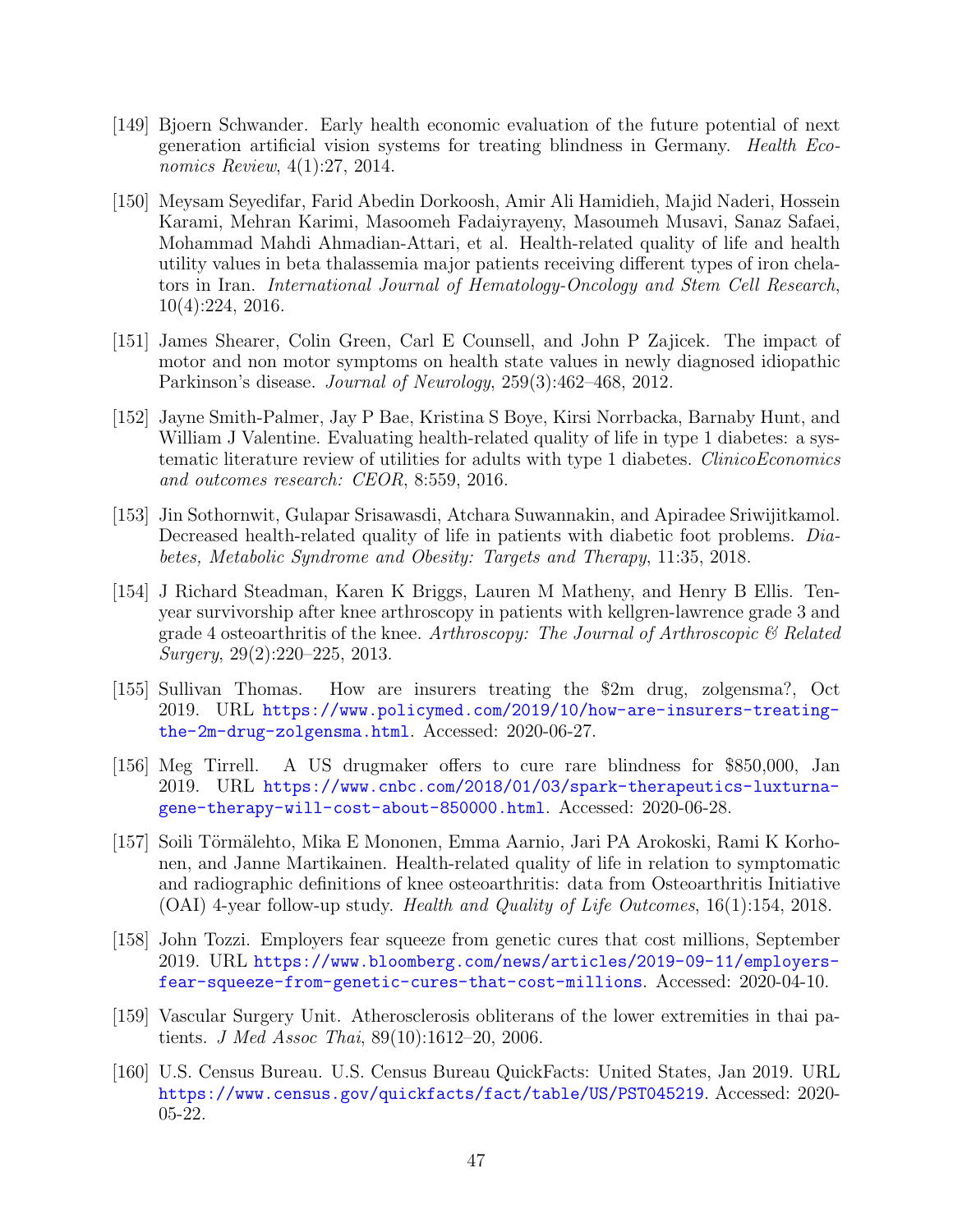- [161] U.S. Department of Health and Human Services. NIH Research Portfolio Online Reporting Tools (RePORT). URL [https://report.nih.gov/nihfactsheets/](https://report.nih.gov/nihfactsheets/viewfactsheet.aspx?csid=55) [viewfactsheet.aspx?csid=55](https://report.nih.gov/nihfactsheets/viewfactsheet.aspx?csid=55). Accessed: 2019-06-10.
- [162] Belinda van Zyl, Denise Tang, and Nikola A Bowden. Biomarkers of platinum resistance in ovarian cancer: what can we use to improve treatment. *Endocrine-related* cancer, 25(5):R303–R318, 2018.
- [163] Peter Vorlat, Guy Putzeys, Dominique Cottenie, Tom Van Isacker, Nicole Pouliart, Frank Handelberg, Pierre-Paul Casteleyn, Filip Gheysen, and René Verdonk. The oxford unicompartmental knee prosthesis: an independent 10-year survival analysis. Knee Surgery, Sports Traumatology, Arthroscopy, 14(1):40–45, 2006.
- [164] Joseph Walker and Anna Wilde Mathews. Insurers Pitch New Ways to Pay for Million-Dollar Therapies, Sep 2019. URL [https://www.wsj.com/articles/insurers](https://www.wsj.com/articles/insurers-pitch-new-ways-to-pay-for-million-dollar-therapies-11567677600)[pitch-new-ways-to-pay-for-million-dollar-therapies-11567677600](https://www.wsj.com/articles/insurers-pitch-new-ways-to-pay-for-million-dollar-therapies-11567677600). Accessed: 2020-05-04.
- [165] Allison W Willis, Mario Schootman, Nathan Kung, Bradley A Evanoff, Joel S Perlmutter, and Brad A Racette. Predictors of survival in patients with parkinson disease. Archives of neurology, 69(5):601–607, 2012.
- <span id="page-49-0"></span>[166] Chi Heem Wong, Kien Wei Siah, and Andrew W Lo. Estimation of clinical trial success rates and related parameters. Biostatistics, 20(2):273–286, 2019.
- [167] Jing Wu, Yuerong Han, Judy Xu, Yang Lu, Hongliang Cong, Junyi Zheng, and He Sun. Chronic stable angina is associated with lower health-related quality of life: evidence from Chinese patients. PLoS One, 9(5), 2014.
- [168] M. J. Young, A. J. M. Boulton, A. F. Macleod, D. R. R. Williams, and P. H. Sonksen. A multicentre study of the prevalence of diabetic peripheral neuropathy in the United Kingdom hospital clinic population. Diabetologia, 36(2):150–154, 1993. doi: 10.1007/ bf00400697.
- [169] Reza Zamani, Salman Khazaei, and Shahab Rezaeian. Survival analysis and its associated factors of beta thalassemia major in hamadan province. *Iranian journal of* medical sciences, 40(3):233, 2015.
- [170] Klaus Zerres and Sabine Rudnik-Schöneborn. Natural history in proximal spinal muscular atrophy: clinical analysis of 445 patients and suggestions for a modification of existing classifications. Archives of neurology, 52(5):518–523, 1995.
- [171] Santiago Zuluaga-Sanchez, Megan Teynor, Christopher Knight, Robin Thompson, Thomas Lundqvist, Mats Ekelund, Annabelle Forsmark, Adrian D Vickers, and Andrew Lloyd. Cost effectiveness of nusinersen in the treatment of patients with infantileonset and later-onset spinal muscular atrophy in Sweden. *PharmacoEconomics*,  $37(6)$ : 845–865, 2019.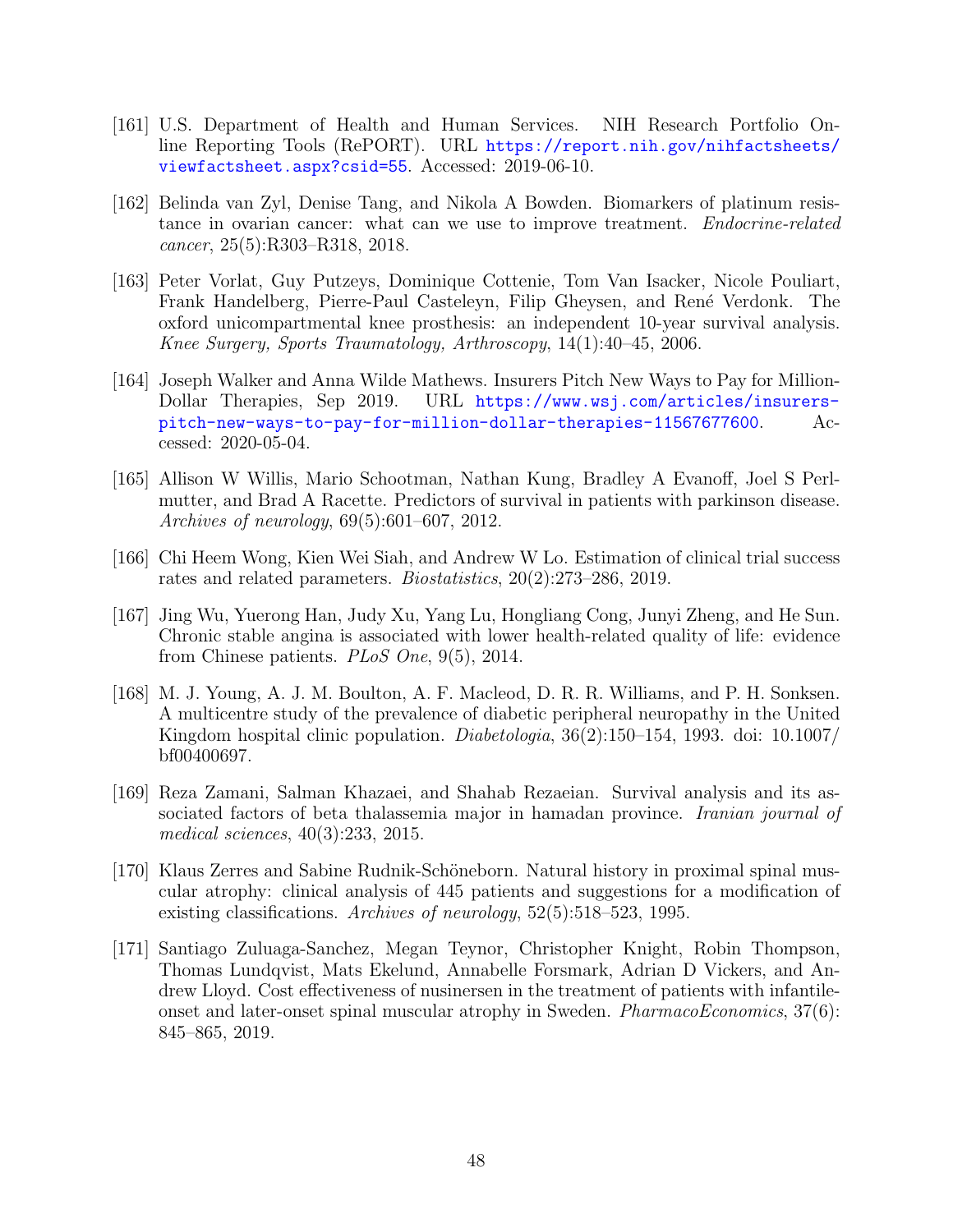# Supplementary Materials

# A1 The Drug Development Process

Since the passing of the Food, Drug, and Cosmetic Act in 1938, pharmaceuticals developed by companies have to be reviewed by the Food and Drug Administration (FDA) for safety and efficacy before they can be marketed in the U.S. The application for marketing approval differs slightly by the type of therapy: New Drug Applications (NDAs) are for small molecules, and Biologics License Applications (BLAs) are for biologics. Gene therapy is considered a biologic product, hence the BLA designation applies.

Clinical investigations in human subjects typically take place in three phases—phases 1, 2 and 3—before marketing approvals are sought. Phase 1 trials are designed to investigate the dosage and safety of the treatment, while phase 2 trials attempt to detect early signs of efficacy and possible side effects in a relatively small sample of patients. Phase 3 trials are intended to demonstrate a statistically significant treatment effect when compared to the best standard of care in a broader population of patients. Some clinical trials combine multiple phases into a single design, with the phase numbers separated by a slash. For example, a phase 2/3 trial combines elements of phase 2 and phase 3 investigations into a single trial design in order to reduce the overall development time and cost, and maximize the participation of subjects with orphan disease willing to participate in trials. The clinical development of therapeutics is a tedious and costly process that may span decades and cost billions of dollars, with the bulk of the cost and time spent conducting phase 3 clinical trials [\[60,](#page-40-0) [82\]](#page-42-0). The process is also very risky, with only 13.8% of therapeutic development programs entering phase 1 reaching approval [\[166\]](#page-49-0).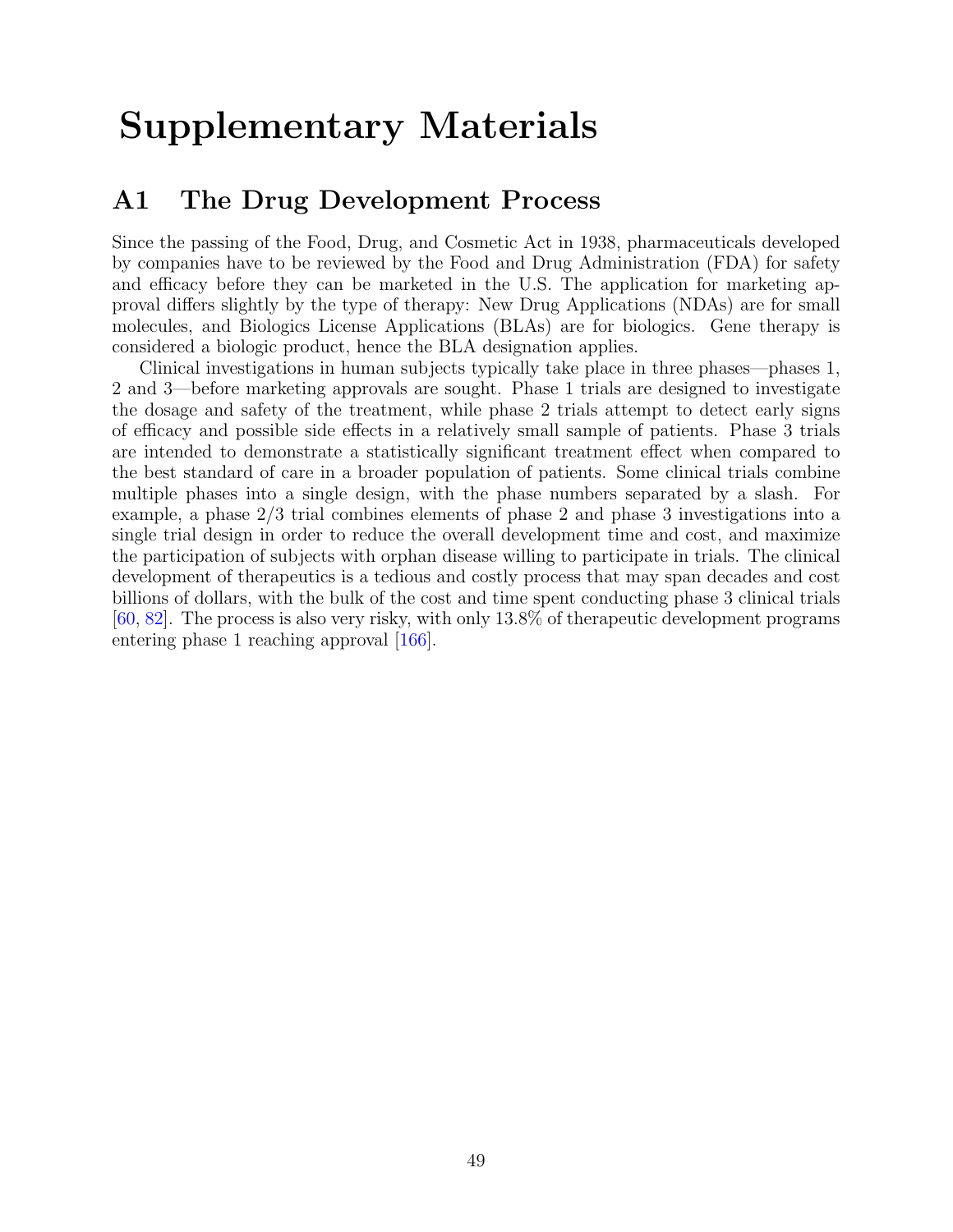# A2 Pseudo-Code and Implementation Details

#### Pseudo-code

We perform a Monte Carlo simulation to determine the total number of patients undergoing gene therapy and the cost of these gene therapies at specific points in time. The sequence of computations for each iteration of the simulation is detailed in Algorithm [1.](#page-51-0)

```
Input : \mathbb{D}: A list of diseases
Output: Arrays of [1 \times T], where T is the number of time steps.
           P: Number of patients over time
           C: Total cost over time
\mathbb{P} \leftarrow 1 \times T array of zeros
\mathbb{C} \leftarrow 1 \times T array of zeros
for d in \mathbb D do
   p \leftarrow getPoS(d) // Get probability of success
   if random.uniform(0,1) < p then
       // If the disease gets an approval...
       existing \leftarrow getExistingPatients(d) ; // Get existing patients (1 \timesT)
      new \leftarrow getNewPatients(d) // Get new patients (1 \times T)
       \rho \leftarrow getRampFunction(d) // Get penetration ramp (1 \times T)
        \texttt{price} \gets \texttt{getPrice(d)} \textit{ // Get price of GT (scalar)}\mathbb{P}+ = (existing + new)\otimes \rho // Store number of patients
        \mathbb{C}+=\mathbb{P}\times price // Store cost of treatment
   end
end
return \mathbb{P}, \mathbb{C}
```
Algorithm 1: Pseudocode for one iteration of the simulation.

#### Implementation

All the equations are discretized for computation from their continuous forms. When solving the integrals using the trapezoidal rule to obtain ∆QALY, we use strip widths of 1 year across a range from 0 to 110 years old, the resolution offered by the life tables. When simulating the number of patients and the cost over time, we use steps of 1 month.

Our codes are implemented on Python 3.6 backed by Numpy. Our vectorized implementation averages 6.120ms per iteration over 1,000,000 runs on a single thread of an Intel Xeon Gold 5120, clocked at 2.20GHz with 20GB of RAM. We attempted to use PyTorch to speed up the computations using a GPU, but it ran more slowly than a single-threaded CPU. We determined this took place for two reasons. First, generating random numbers must be sequential, since PyTorch delegates it solely to the CPU, which limits the amount of parallelization that can be achieved, as dictated by Amdahl's law. Second, because our computations require a large amount of data from different sources, they must be batched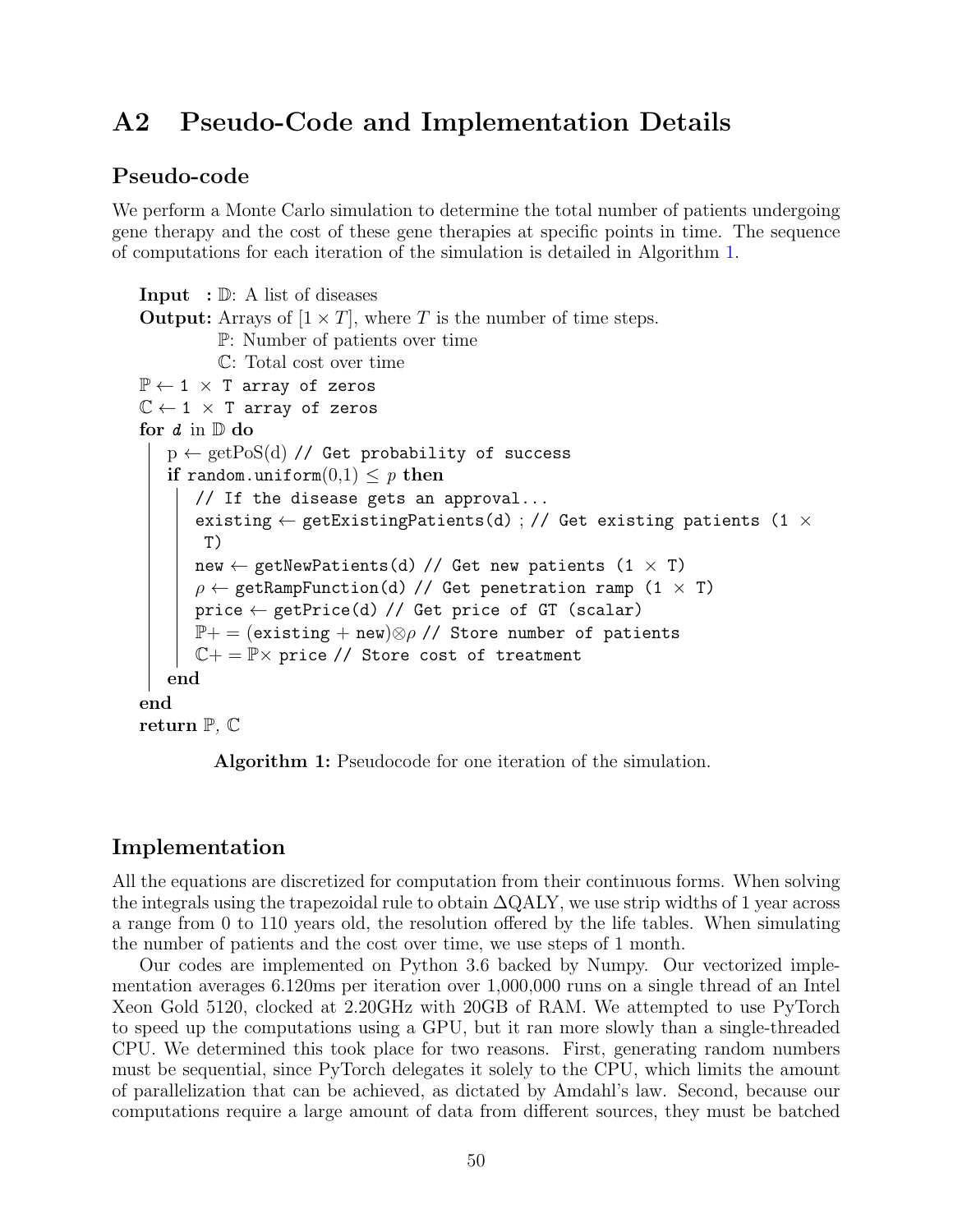due to the GPU's limited RAM. The constant movement of data through the PCIe bridge, however, turns out to be a massive bottleneck to the overall speed.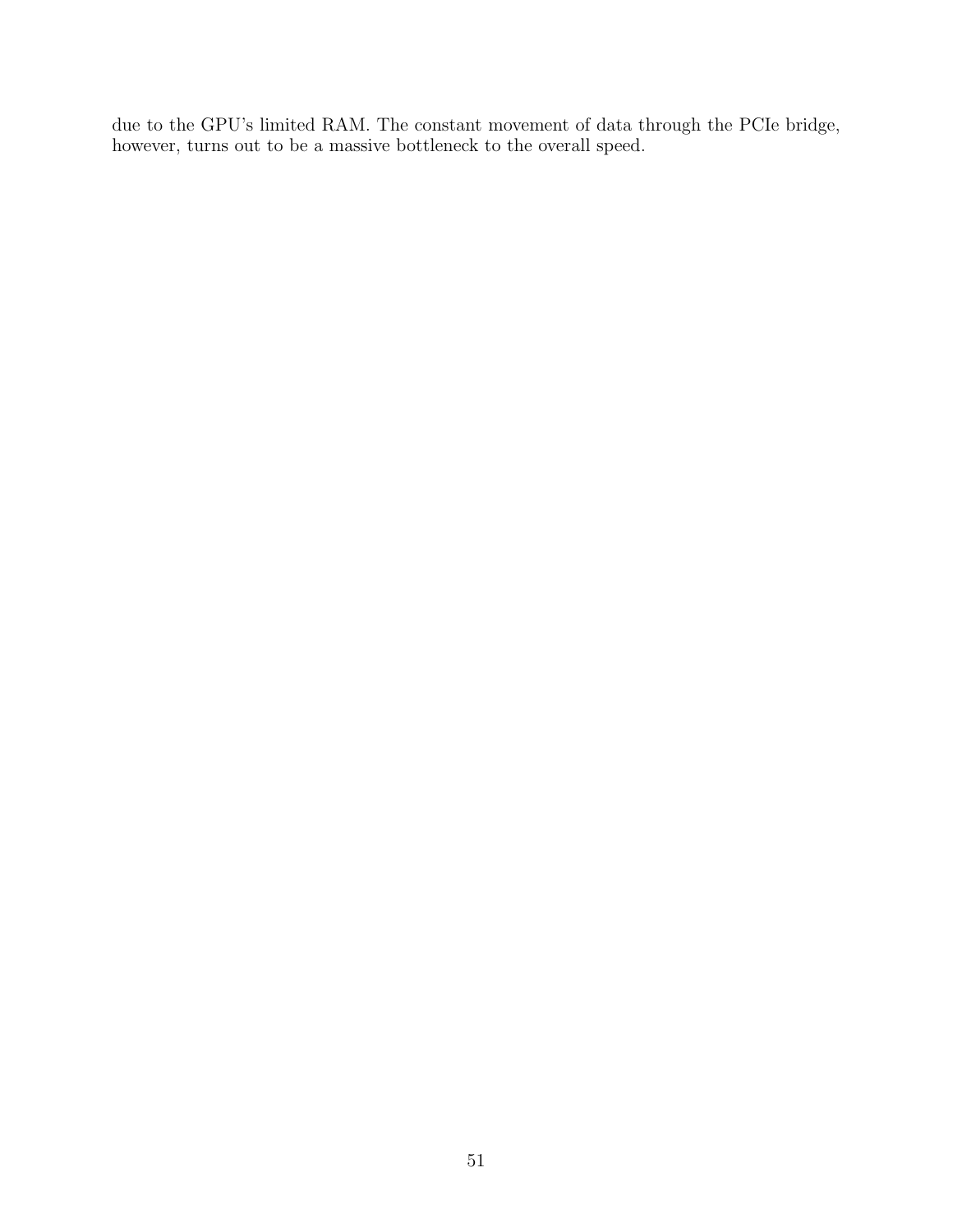## A3 Simulation Convergence Criteria

Let  $X_k$  be the results of the k-th simulation.  $X_k$  has a true mean of  $\mu$  and variance  $\sigma^2$ . Let the mean of the Monte Carlo simulations over *n* runs be  $\hat{\mu}_n = \frac{1}{n}$  $\frac{1}{n}\sum_{k}^{n}X_{k}$ . Then, by Lindeberg–Lévy's Central Limit Theorem,  $\hat{\mu}_n$  converges in distribution to a normal distribution with mean  $\mu$  and variance of  $n\sigma^2$ . The 95 percent confidence interval for  $\mu$  is given by:

$$
\hat{\mu}_n \pm \frac{1.96s_n}{\sqrt{n}}\tag{27}
$$

where  $s_n$  is the sample variance of  $\{X_1, \dots, X_n\}$ .

Since we are using 1-by-T vectors, we investigated the error in our simulation by dividing the half-range of the confidence interval in each time-step by  $\hat{\mu}_n$  before taking the maximum across the time series. As can be seen from Figure  $A1$ , we should expect the simulated mean to be within 1.89% of the true mean 95% of the time with 1,000,000 iterations.

<span id="page-53-0"></span>

Figure A1: Plot of  $\frac{1.96s_n}{\mu\sqrt{n}}$  against the number of iterations of simulations of the cost.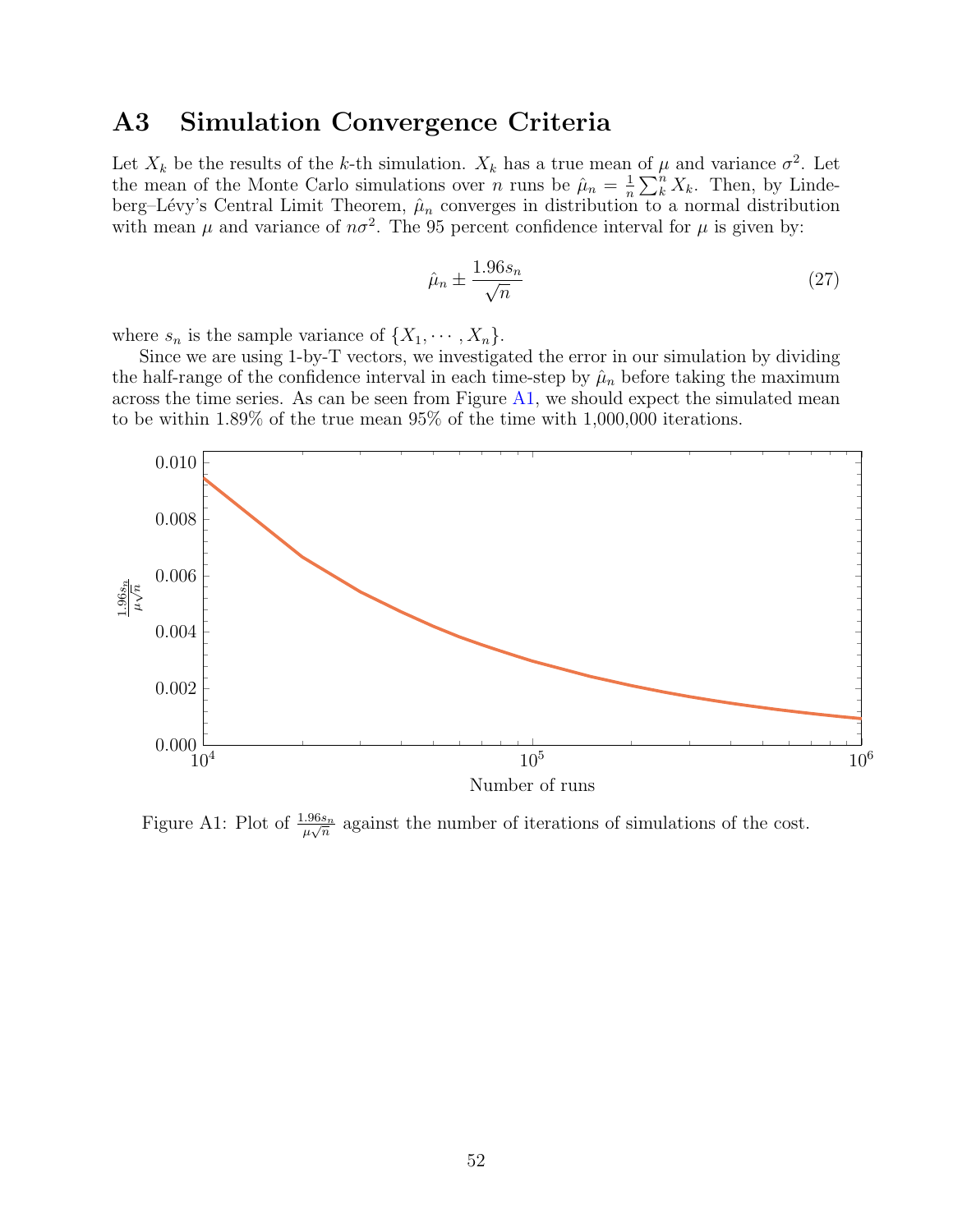#### $\mathbf{A4}$ Current Gene Therapy Clinical Trials

As mentioned in the main paper, we list the clinical trials that are used in this study in the following table.

Table A1: List of clinical trials used in this study. 'TT' and 'CT' indicates 'TrialTrove' and '*clinicaltrials.gov*' respectively.

| <b>Trial Title</b>                                                      | <b>Disease</b>          | <b>Sponsors</b>         | Source    |
|-------------------------------------------------------------------------|-------------------------|-------------------------|-----------|
| Randomized, double-blind, placebo-controlled study of                   | Arteriosclerosis        | AnGes                   | TT        |
| AMG0(HGF plasmid) for patients with arteriosclerosis                    | Obliterans              |                         |           |
| obliterans                                                              |                         |                         |           |
| Tisagenlecleucel Versus Standard of Care in Adult Pa-                   | B-Cell Non-Hodgkin's    | <b>Novartis</b>         | <b>TT</b> |
| tients With Relapsed or Refractory Aggressive B-cell                    | Lymphoma                |                         |           |
| Non-Hodgkin Lymphoma: A Randomized, Open Label,                         |                         |                         |           |
| Phase III Trial (BELINDA)                                               |                         |                         |           |
| A Global Randomized Multicenter Phase III Trial of B-Cell Non-Hodgkin's |                         | Celgene                 | TT        |
| JCAR017 Compared to Standard of Care in Adult Sub-                      | Lymphoma                |                         |           |
| jects With High-risk, Second-line, Transplant-eligible                  |                         |                         |           |
| Relapsed or Refractory Aggressive B-cell Non-Hodgkin                    |                         |                         |           |
| Lymphomas (TRANSFORM).                                                  |                         |                         |           |
| A Phase III, Open Label Study to Evaluate the Safety                    | <b>BCG</b> Unresponsive | <b>FKD</b> Therapeutics | TТ        |
| and Efficacy of INSTILADRIN (rAd-IFN)/Syn3) Ad-                         | <b>NMIBC</b>            |                         |           |
| ministered Intravesically to Patients With High Grade,                  |                         |                         |           |
| BCG Unresponsive Non-Muscle Invasive Bladder Can-                       |                         |                         |           |
| cer(NMIBC)                                                              |                         |                         |           |
| A Phase III Study of BC-819 in Patients with Bladder                    | <b>BCG</b> Unresponsive | Anchiano Therapeutics   | <b>TT</b> |
| Cancer who Failed Initial Treatment of BCG                              | <b>NMIBC</b>            |                         |           |
|                                                                         |                         | Continued on next page  |           |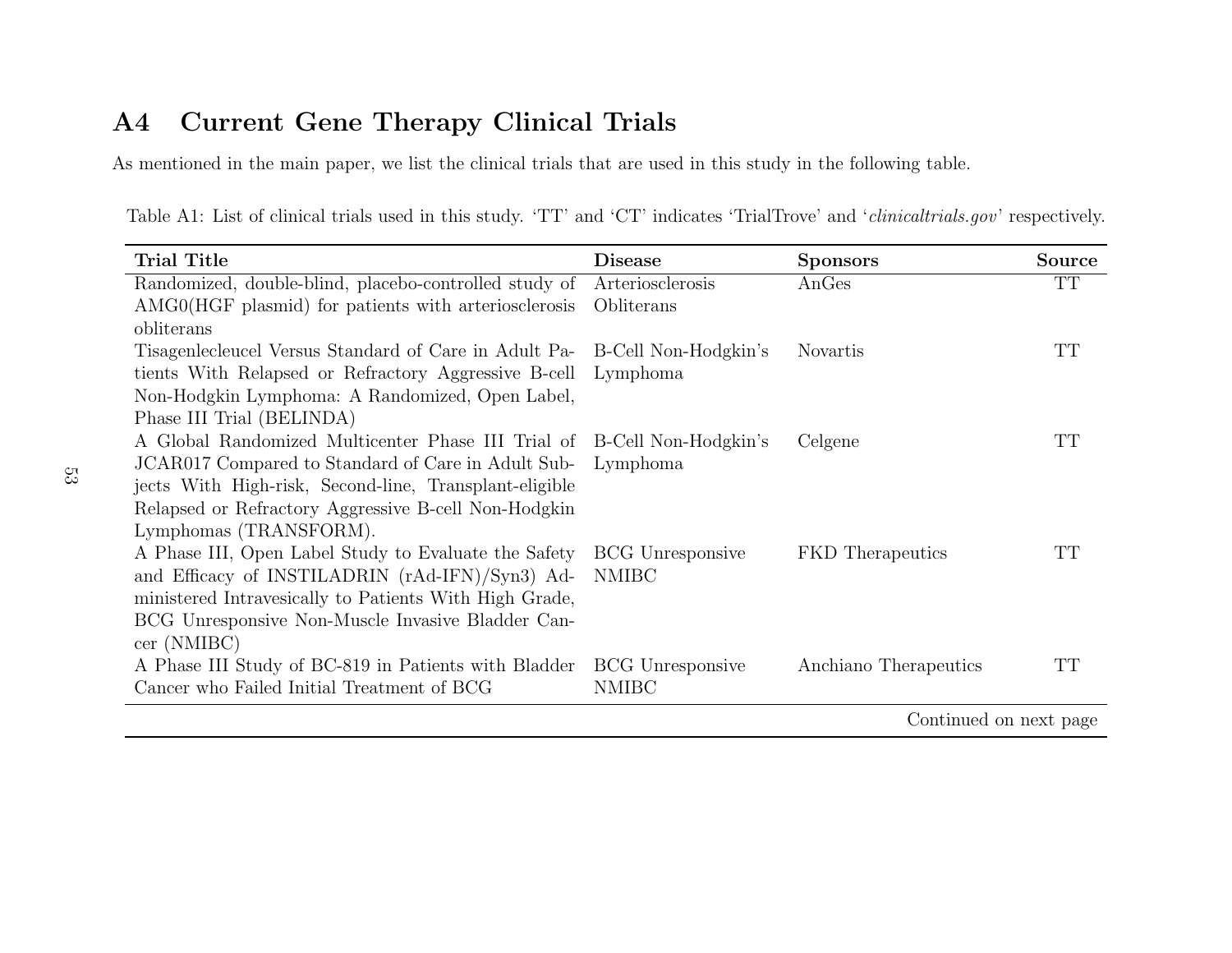| <b>Trial Title</b>                                                                                                                                                                                                                                                                                                                                                     | <b>Disease</b>                                                              | <b>Sponsors</b>        | Source    |
|------------------------------------------------------------------------------------------------------------------------------------------------------------------------------------------------------------------------------------------------------------------------------------------------------------------------------------------------------------------------|-----------------------------------------------------------------------------|------------------------|-----------|
| A Phase 3 Single Arm Study Evaluating the Effi-<br>cacy and Safety of Gene Therapy in Subjects With<br>Transfusion-dependent beta-Thalassemia, Who do Not<br>Have a beta0/beta0 Genotype, by Transplantation of<br>Autologous CD34+ Stem Cells Transduced Ex Vivo<br>With a Lentiviral betaA-T87Q-Globin Vector in Sub-<br>jects $\langle$ or = 50 Years of Age        | Beta-Thalassemia                                                            | bluebird bio           | <b>TT</b> |
| A Phase 3 Single Arm Study Evaluating the Efficacy and Beta-Thalassemia<br>Safety of Gene Therapy in Subjects With Transfusion-<br>dependent beta-Thalassemia, Who Have a beta0/beta0<br>Genotype, by Transplantation of Autologous CD34+<br>Stem Cells Transduced Ex Vivo With a Lentiviral<br>betaA-T87Q-Globin Vector in Subjects $\langle$ or = 50 Years<br>of Age |                                                                             | bluebird bio           | TT        |
| An Integrated Phase II/III, Open Label, Randomized<br>and Controlled Study of the Safety and Efficacy of<br>CG0070 Adenovirus Vector Expressing GM-CSF in Pa-<br>tients With Non-Muscle Invasive Bladder Cancer With<br>Carcinoma In Situ Disease Who Have Failed BCG Blad-<br>der Oncolytic virus for Non-muscle invasive bladder can-<br>cer Disease (BOND)          | Bladder Cancer, in situ Cold Genesys<br>concurrent with<br>Papillary Tumors |                        | TT        |
| A Phase 2/3 Study of the Efficacy and Safety of<br>Hematopoietic Stem Cells Transduced With Lenti-<br>D Lentiviral Vector for the Treatment of Cerebral<br>Adrenoleukodystrophy (CALD)                                                                                                                                                                                 | Cerebral<br>Adrenoleukodystrophy<br>(CALD)                                  | bluebird bio           | CT        |
| Efficacy and Safety of AAV2-REP1 for the Treatment<br>of Choroideremia                                                                                                                                                                                                                                                                                                 | Choroideremia                                                               | Nightstar Therapeutics | CT        |

Table A1 – continued from previous page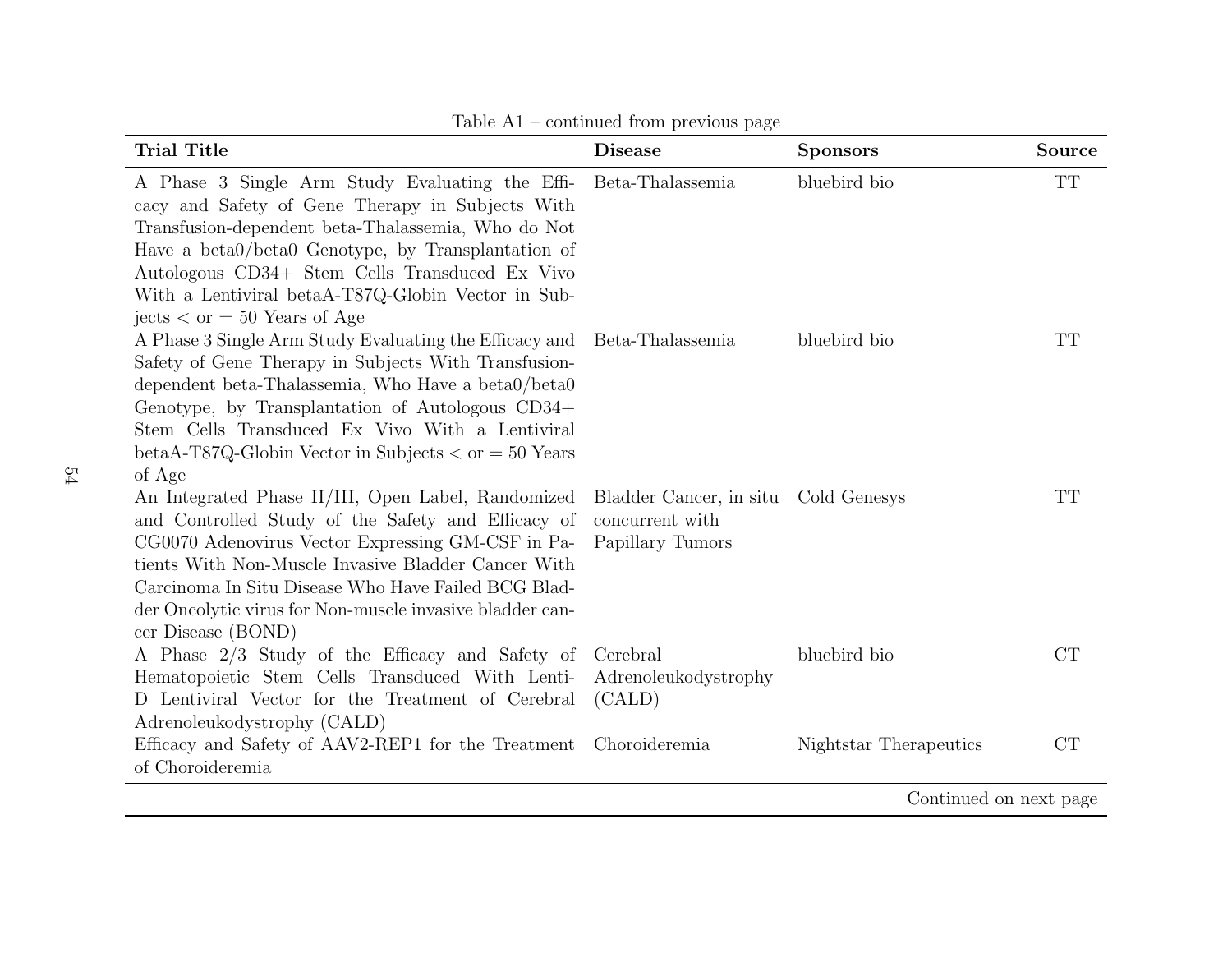| <b>Trial Title</b>                                                                                                                                                                                                                                    | <b>Disease</b>                           | <b>Sponsors</b>                                                                 | Source    |
|-------------------------------------------------------------------------------------------------------------------------------------------------------------------------------------------------------------------------------------------------------|------------------------------------------|---------------------------------------------------------------------------------|-----------|
| A Phase 3 Double-Blind, Randomized, Placebo-<br>Controlled Study to Evaluate the Safety and Efficacy<br>of AMG0 in Subjects With Critical Limb Ischemia Ef-<br>ficacy and Safety of AMG0 in Subjects With Critical<br>Limb Ischemia (AGILITY)         | Critical Limb Ischemia                   | AnGes                                                                           | <b>TT</b> |
| Safety and Efficacy of Recombinant Adeno-Associated Cystic Fibrosis<br>Virus Containing the CFTR Gene in the Treatment of<br>Cystic Fibrosis                                                                                                          |                                          | Targeted Genetics<br>Corporation/ Cystic<br>Fibrosis Foundation<br>Therapeutics | CT        |
| A Placebo Controlled, Double-blind, Randomized,<br>Parallel-group, Multi-center Phase III study to deter-<br>mine the Efficacy and Safety of TisssueGene-C in Pa-<br>tients with Degenerative Arthritis                                               | Degenerative Arthritis                   | Kolon Life Science                                                              | TT        |
| Safety and Efficacy Study of Pl-VEGF165 to Treat Di-<br>abetic Foot Syndrome                                                                                                                                                                          | Diabetic Foot<br>Syndrome                | Human Stem Cells<br>Institute                                                   | <b>TT</b> |
| A Phase III, Double-blind, Randomized, Placebo-<br>controlled, Multicenter Study to Asses the Safety and<br>Efficacy of VM202 to Treat Chronic Nonhealing Foot<br>Ulcers in Diabetic Patients With Concomitant Periph-<br>eral Arterial Disease (PAD) | Diabetic Foot Ulcers                     | Helixmith                                                                       | <b>TT</b> |
| A Phase III, Double-Blind, Randomized, Placebo-<br>Controlled, Multicenter Study to Assess the Safety and<br>Efficacy of VM202 in Subjects With Painful Diabetic<br>Peripheral Neuropathy                                                             | Diabetic Peripheral<br>Neuropathy        | Helixmith                                                                       | <b>TT</b> |
| A Phase III, Randomized, Open-Label Study Evaluat-<br>ing Efficacy of Axicabtagene Ciloleucel Versus Standard<br>of Care Therapy in Subjects With Relapsed/Refractory<br>Diffuse Large B Cell Lymphoma                                                | Diffuse Large B Cell<br>Lymphoma (DLBCL) | Gilead Sciences/Kite<br>Pharma                                                  | <b>TT</b> |
|                                                                                                                                                                                                                                                       |                                          | Continued on next page                                                          |           |

Table A1 – continued from previous page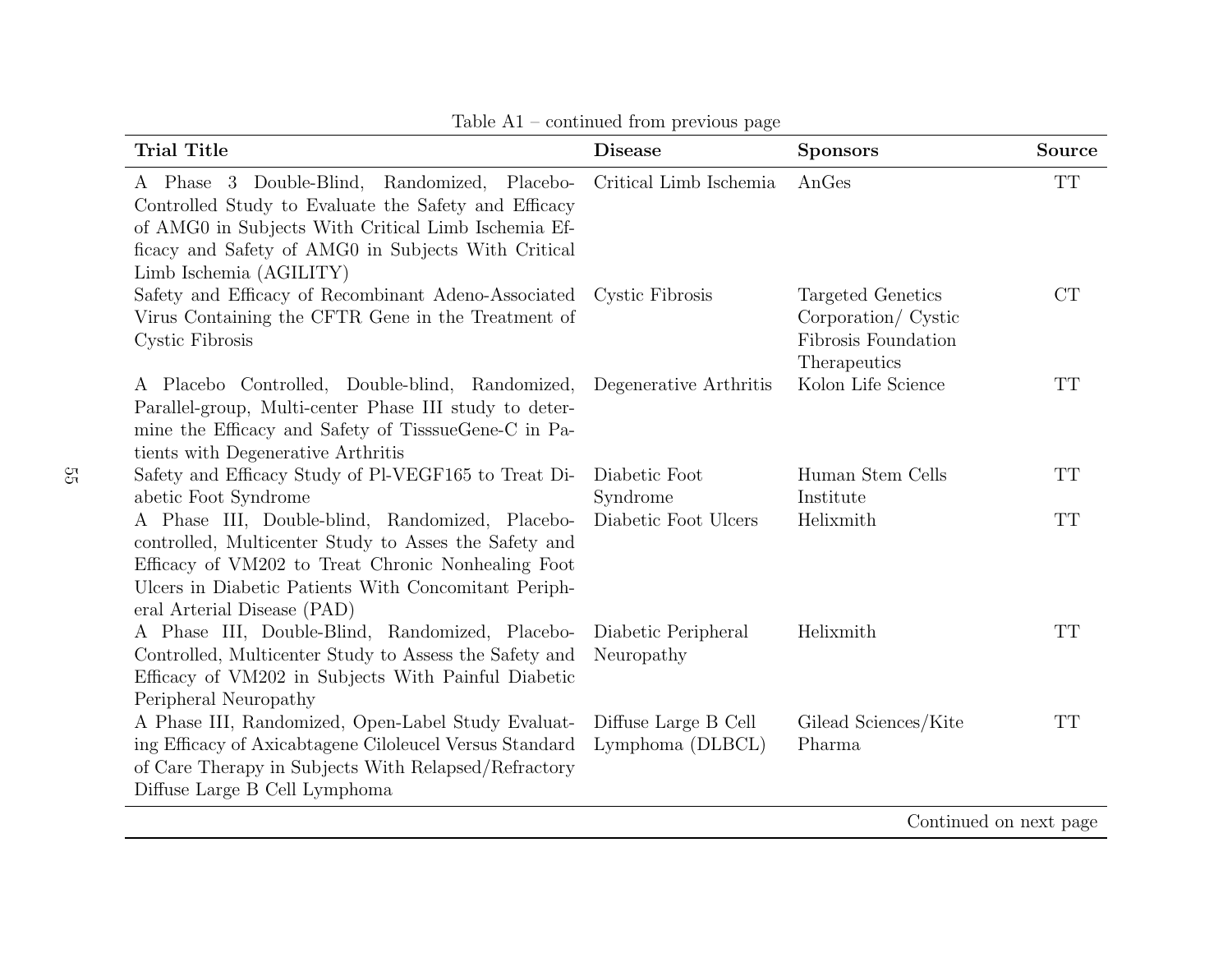| <b>Trial Title</b>                                                                                                                                                                                                                                                                                                                                                                                             | <b>Disease</b>  | <b>Sponsors</b>                     | <b>Source</b>            |
|----------------------------------------------------------------------------------------------------------------------------------------------------------------------------------------------------------------------------------------------------------------------------------------------------------------------------------------------------------------------------------------------------------------|-----------------|-------------------------------------|--------------------------|
| A Multi-center Phase III, Randomized, Open-Label<br>Trial of Vigil (Bi-shRNAfurin and GMCSF Augmented<br>Autologous Tumor Cell Immunotherapy) in Combina-<br>tion With Irinotecan and Temozolomide as a Second-<br>Line Regimen for Ewing's Sarcoma                                                                                                                                                            | Ewing's Sarcoma | Gradalis                            | $\mathcal{T}\mathcal{T}$ |
| A Phase III Study of INGN 241 in Combination with Head and Neck Cancer<br>Radiation Therapy in Patients with Advanced Solid Tu-<br>mors and Head and neck cancer.                                                                                                                                                                                                                                              |                 | Introgen Therapeutics               | TT                       |
| An Open-Label, Randomized, Multi-Center Phase III Head and Neck Cancer Marsala Biotech<br>Clinical Trial Comparing E10A Plus Chemotherapy And<br>Chemotherapy Alone For Treatment Of Head And Neck<br>Cancer                                                                                                                                                                                                   |                 |                                     | TT                       |
| A Randomized, Open-label, Multi-center Phase III Head and Neck Cancer<br>Study Designed to Evaluate the Safety and Efficacy of<br>E10A in Patients With Recurrent/Unresectable Squa-<br>mous Cell Carcinoma of the Head and Neck Region                                                                                                                                                                        |                 | Guangzhou Double<br>Bioproducts Co. | TT                       |
| A Phase III, Pivotal, Randomized, Placebo-controlled,<br>Double-Blind, Multicenter Study to Evaluate RT-100<br>AC6 Gene Transfer in Patients with Heart Failure and<br>Reduced Left Ventricular Ejection Fraction; Heart Fail-<br>ure with Reduced Left Ventricular Ejection Fraction:<br>One-time Gene Transfer Using RT-100 Intracoronary<br>Administration of Adenovirus 5 encoding Human AC6<br>(FLOURISH) | Heart Failure   | Renova Therapeutics                 | $\rm TT$                 |
|                                                                                                                                                                                                                                                                                                                                                                                                                |                 | $\cap$ $\cdots$ $\qquad$ $\Box$     |                          |

Table A1 – continued from previous page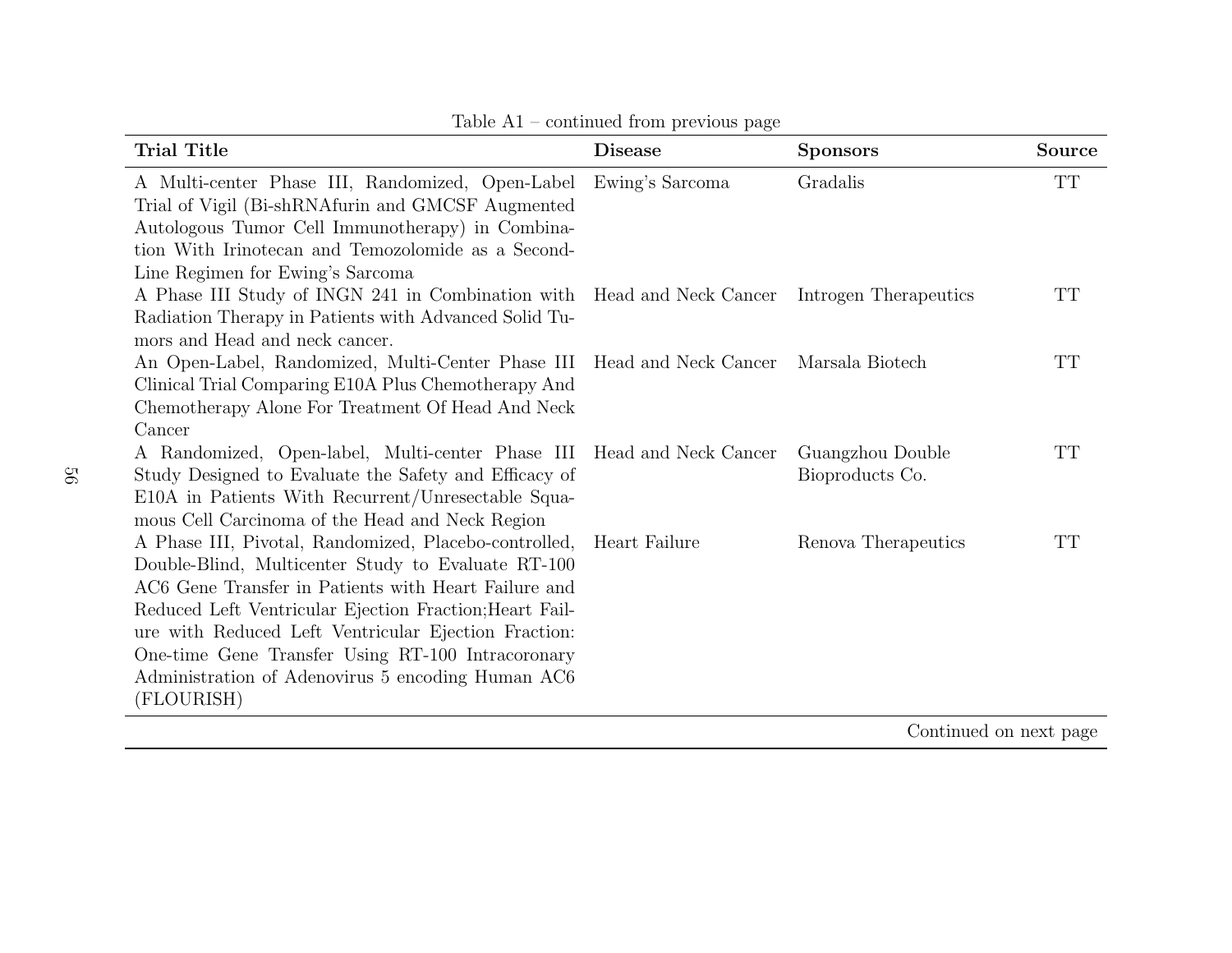| <b>Trial Title</b>                                                                                                                                                                                                                                                                                                                                                                                                                                                                                                                                                                                                           | <b>Disease</b> | <b>Sponsors</b>          | <b>Source</b>            |
|------------------------------------------------------------------------------------------------------------------------------------------------------------------------------------------------------------------------------------------------------------------------------------------------------------------------------------------------------------------------------------------------------------------------------------------------------------------------------------------------------------------------------------------------------------------------------------------------------------------------------|----------------|--------------------------|--------------------------|
| A Phase 3 Open-Label, Single-Arm Study To Evalu- Hemophilia A<br>ate The Efficacy and Safety of BMN 270, an Adeno-<br>Associated Virus Vector-Mediated Gene Transfer of Hu-<br>man Factor VIII in Hemophilia A Patients With Resid-<br>ual FVIII Levels $= 1$ IU/dL Receiving Prophylactic<br><b>FVIII</b> Infusions                                                                                                                                                                                                                                                                                                         |                | BioMarin                 | $\mathcal{T}\mathcal{T}$ |
| Phase 3 Study To Evaluate Efficacy/Safety of Val- Hemophilia A<br>octocogene Roxaparvovec an AAV Vector-Mediated<br>Gene Transfer of hFVIII at a Dose of $4E13vg/kg$ in<br>Hemophilia A Patients With Residual FVIII Levels <<br>or $= 1\text{IU}/\text{dL}$ Receiving Prophylactic FVIII Infusions                                                                                                                                                                                                                                                                                                                          |                | BioMarin                 | TT                       |
| A Phase III Run In trial to Evaluate SPK-8011 in Pa- Hemophilia A<br>tients with Hemophilia A                                                                                                                                                                                                                                                                                                                                                                                                                                                                                                                                |                | Roche/Spark Therapeutics | TT                       |
| An open-label, single-dose, multi-center, multi-national, Hemophilia B<br>Phase III pivotal trial to investigate efficacy and safety<br>of AMT-061 in severe or moderately severe hemophilia<br>B; HOPE-B: Trial of AMT-061 in Severe or Moderately<br>Severe Hemophilia B Patients; Phase III, Open-label,<br>Single-dose, Multi-center, Multinational Trial Investi-<br>gating a Serotype 5 Adeno-associated Viral Vector Con-<br>taining the Padua Variant of a Codon-optimized Human<br>Factor IX Gene (AAV5-hFIXco-Padua, AMT-061) Ad-<br>ministered to Adult Subjects With Severe or Moderately<br>Severe Hemophilia B |                | uniQure                  | TT                       |

Table A1 – continued from previous page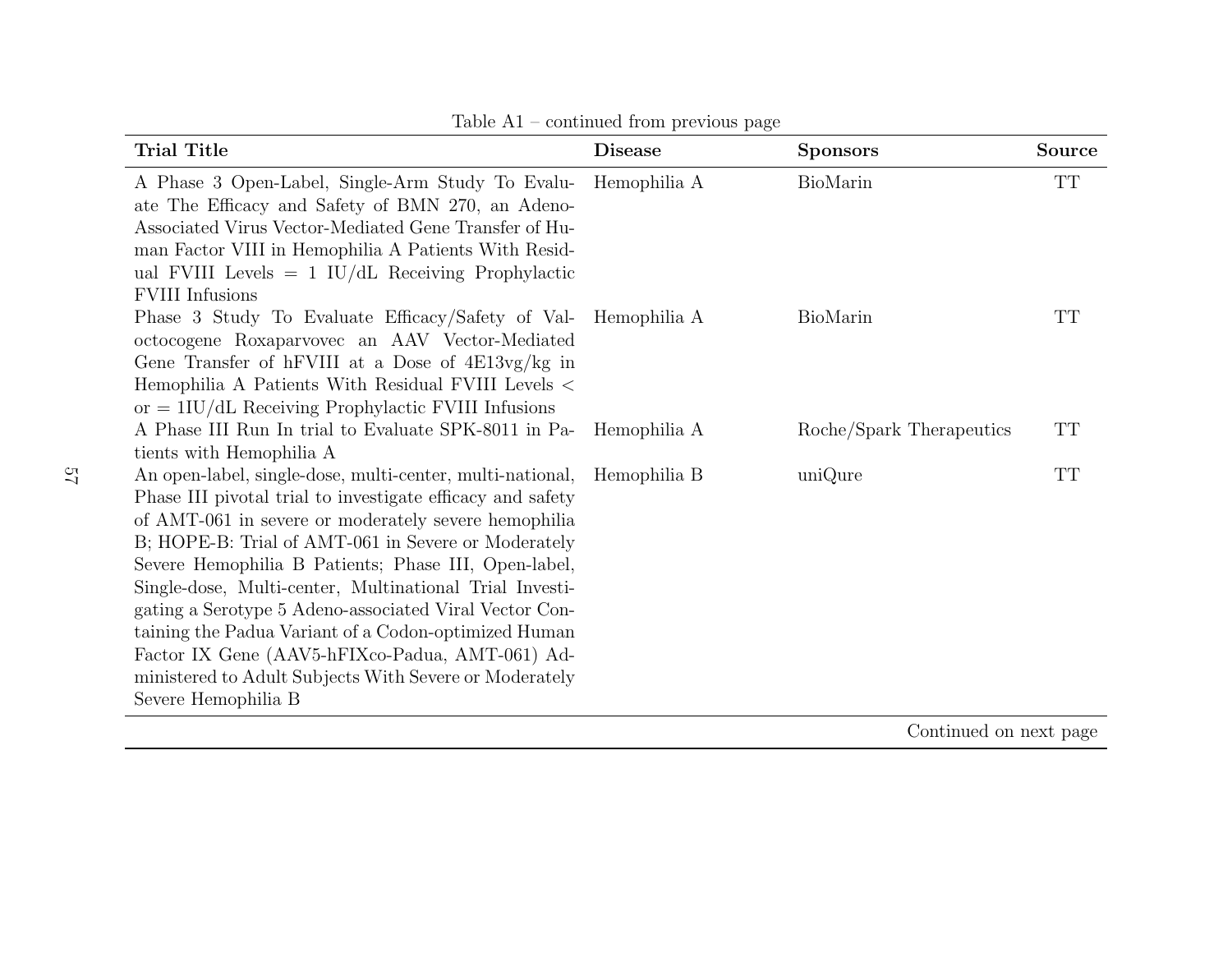| <b>Trial Title</b>                                                                                                                                                                                                                                                                                                                                                                                           | <b>Disease</b>              | <b>Sponsors</b>                                                                              | Source    |
|--------------------------------------------------------------------------------------------------------------------------------------------------------------------------------------------------------------------------------------------------------------------------------------------------------------------------------------------------------------------------------------------------------------|-----------------------------|----------------------------------------------------------------------------------------------|-----------|
| A Pivotal Phase III Study of PF-06838435 in Pa-<br>tients with Hemophilia B; Phase 3, Open Label, Sin-<br>gle Arm Study To Evaluate Efficacy And Safety Of Fix                                                                                                                                                                                                                                               | Hemophilia B                | Pfizer                                                                                       | <b>TT</b> |
| Gene Transfer With Pf-06838435 (Raav-Spark100-Hfix-<br>Padua) In Adult Male Participants With Moderately<br>Severe To Severe Hemophilia B (Fix: $C < \text{or } =2\%)$ )                                                                                                                                                                                                                                     |                             |                                                                                              |           |
| A Pivotal Phase III Study to Evalaute AMT-060 in Pa-<br>tients with Hemophilia B                                                                                                                                                                                                                                                                                                                             | Hemophilia B                | uniQure                                                                                      | TT        |
| Randomized<br>Multicenter<br>Controlled<br>Trial<br>of<br>Adenovirus-mediated Adjuvant Gene Therapy Im-<br>proving Outcome of Liver Transplantation in Patients<br>With Advanced Hepatocellular Carcinoma                                                                                                                                                                                                    | Hepatocellular<br>Carcinoma | Wuhan Tiandakang<br>Bio-Tech Engineering Co./<br>Shenzhen Tiandakang Gene<br>Engineering Co. | <b>TT</b> |
| A Phase III Randomized, Open-Label Study Compar-<br>ing Pexa Vec (Vaccinia GM CSF / Thymidine Kinase-<br>Deactivated Virus) Followed by Sorafenib Versus So-<br>rafenib in Patients With Advanced Hepatocellular Car-<br>cinoma (HCC) Without Prior Systemic Therapy                                                                                                                                         | Hepatocellular<br>Carcinoma | Transgene/ Sillajen<br>Biotherapeutics /Jennerex/<br>Lees Pharmaceutical                     | TT        |
| Phase III Prospective, Open-Label, Parallel-Group,<br>Randomized, Multicenter Trial Comparing the Efficacy<br>of Surgery, Radiation, and Injection of Murine Cells Pro-<br>ducing Herpes Simplex Thymidine Kinase Vector Fol-<br>lowed by Intravenous Ganciclovir Against the Efficacy<br>of Surgery and Radiation in the Treatment of Newly<br>Diagnosed, Previously Untreated Glioblastoma Multi-<br>forme | High-Grade Glioma           | Novartis/Sandoz                                                                              | TT        |
|                                                                                                                                                                                                                                                                                                                                                                                                              |                             | $\bigcap_{i=1}^{n}$ $i = 1, 1, \ldots, n$                                                    |           |

Table A1 – continued from previous page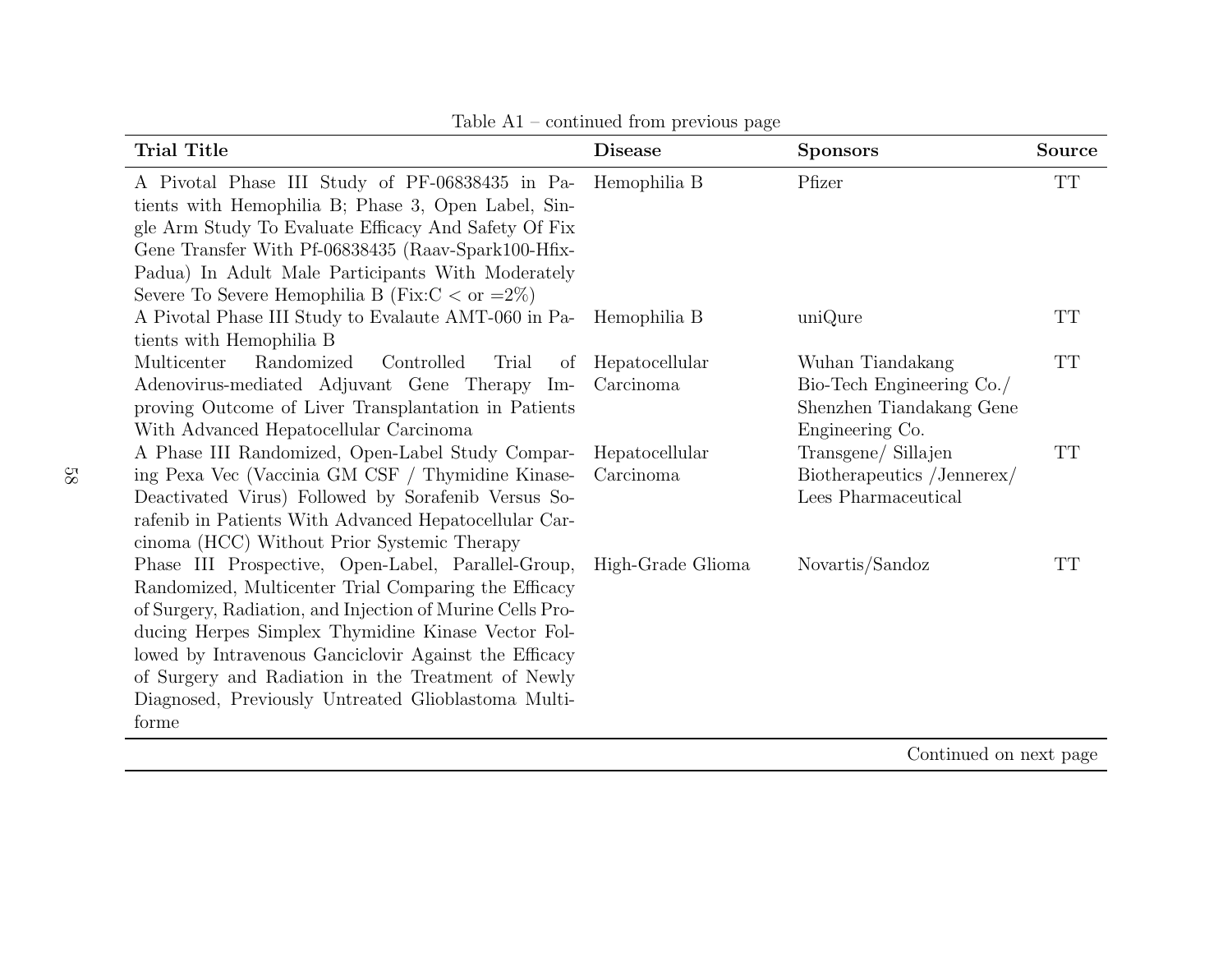| <b>Trial Title</b>                                                                                                                                                                                                                                       | <b>Disease</b>                                                     | <b>Sponsors</b>    | Source    |  |
|----------------------------------------------------------------------------------------------------------------------------------------------------------------------------------------------------------------------------------------------------------|--------------------------------------------------------------------|--------------------|-----------|--|
| A Controlled, Randomised, Parallel Group Study Of<br>The Efficacy And Safety Of Herpes Simplex Virus<br>Thymidine Kinase Gene Therapy (Cerepro) with Subse-<br>quent Ganciclovir For The Treatment Of Patients With<br>Operable High-Grade Glioma.       | High-Grade Glioma                                                  | Trizell            | <b>TT</b> |  |
| A Randomized, Double-Blind, Placebo-Controlled,<br>Multi-Center, Phase 3 Study to Determine the Efficacy<br>of TG-C in Subjects With Kellgren and Lawrence Grade<br>(KLG) 2 or 3 Osteoarthritis of the Knee                                              | Knee Osteoarthritis<br>with Kellgren $\&$<br>Lawrence Grade 2 or 3 | Kolon TissueGene   | TT        |  |
| A Multicenter, Randomized, Placebo Controlled,<br>Double-blind, Parallel, Phase III Clinical Trial to Eval-<br>uate the Efficacy and Safety of Invossa K Injection in<br>Patients Diagnosed as Knee Osteoarthritis With Kell-<br>gren & Lawrence Grade 2 | Knee Osteoarthritis<br>with Kellgren $\&$<br>Lawrence Grade 2 or 3 | Kolon Life Science | <b>TT</b> |  |
| Safety and Efficacy Study in Subjects With Leber Con-<br>genital Amaurosis                                                                                                                                                                               | Leber Congenital<br>Amaurosis due to<br>RPE65 Mutations            | Spark Therapeutics | <b>CT</b> |  |
| Efficacy Study of GS010 for Treatment of Vision Loss<br>From 7 Months to 1 Year From Onset in LHON Due to<br>the ND4 Mutation                                                                                                                            | Leber Hereditary<br>Optic Neuropathy                               | GenSight Biologics | CT        |  |
| Efficacy Study of GS010 for the Treatment of Vision<br>Loss up to 6 Months From Onset in LHON Due to the<br>ND4 Mutation                                                                                                                                 | Leber Hereditary<br><b>Optic Neuropathy</b>                        | GenSight Biologics | CT        |  |
| Efficacy and Safety Study of Bilateral Intravitreal Injec-<br>tion of GS010 for the Treatment of Vision Loss up to 1<br>Year From Onset in LHON Due to the ND4 Mutation                                                                                  | Leber Hereditary<br><b>Optic Neuropathy</b>                        | GenSight Biologics | <b>CT</b> |  |
| Continued on next page                                                                                                                                                                                                                                   |                                                                    |                    |           |  |

Table A1 – continued from previous page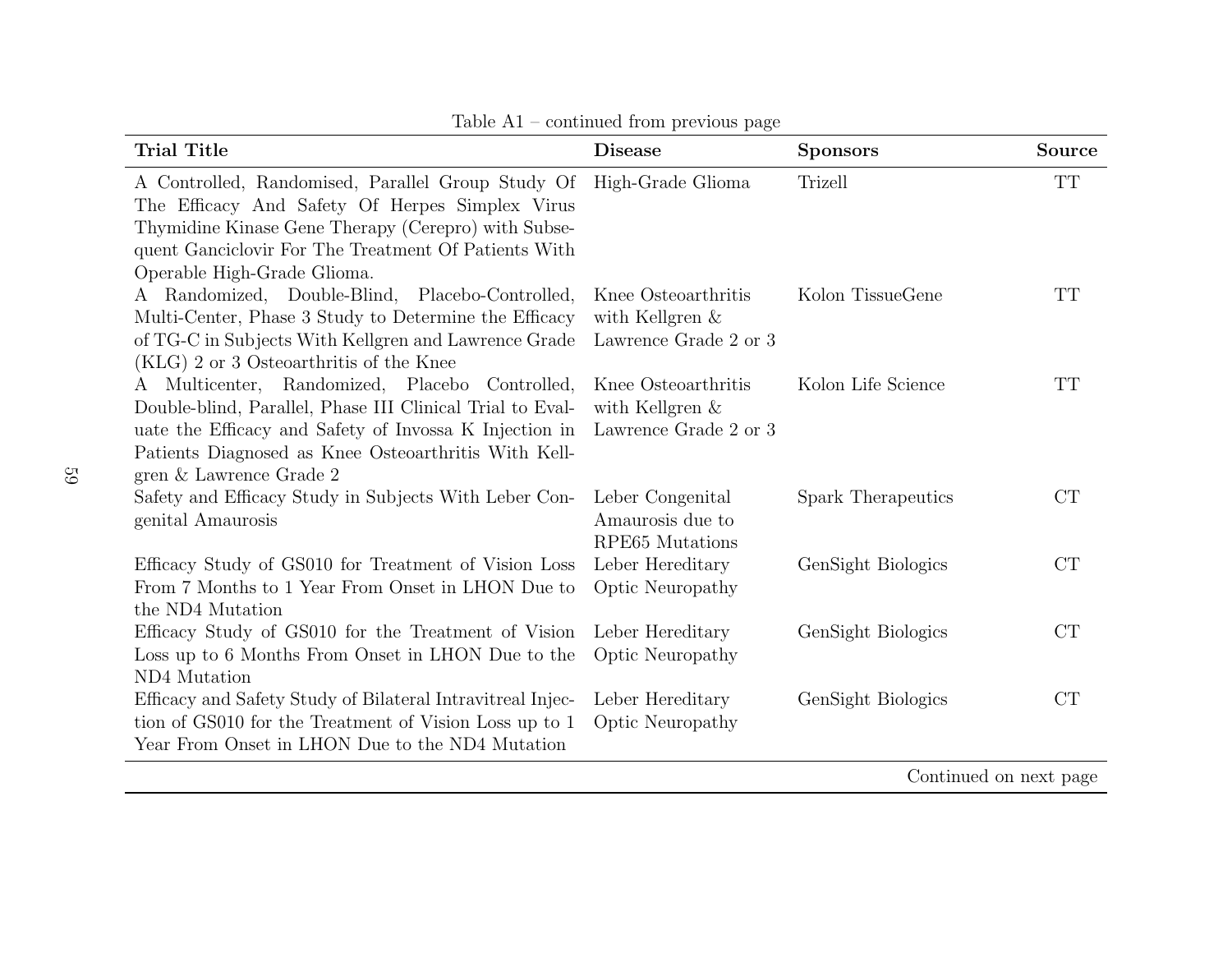| <b>Trial Title</b>                                                                                                                                                                                                                                                        | <b>Disease</b>                          | <b>Sponsors</b>                       | <b>Source</b> |
|---------------------------------------------------------------------------------------------------------------------------------------------------------------------------------------------------------------------------------------------------------------------------|-----------------------------------------|---------------------------------------|---------------|
| Tisagenlecleucel Versus Blinatumomab or Inotuzumab<br>for Adult Patients With Relapsed/Refractory B-cell<br>Precursor Acute Lymphoblastic Leukemia: A Random-<br>ized Open Label, Multicenter, Phase III Trial                                                            | Leukemia (Acute<br>Lymphoblastic)       | Novartis                              | TT            |
| Phase IIIb Study for Relapsed/Refractory Pedi-<br>atric/Young Adult Acute Lymphoblastic Leukemia Pa-<br>tients to be Treated With CTL019                                                                                                                                  | Leukemia (Acute<br>Lymphoblastic)       | <b>Novartis</b>                       | <b>TT</b>     |
| A Phase II/III Prospective, Open Label Study to Evalu-<br>ate Safety and Efficacy of Intravenous Autologous CD19<br>CAR-T Cells for Relapsed/ Refractory B-Acute Lym-<br>phoblastic Leukemia                                                                              | Leukemia (Acute<br>Lymphoblastic)       | Gaia Science                          | <b>TT</b>     |
| A Randomized Phase II/III Study of $\alpha\beta$ T Cell-<br>Depleted, Related, Haploidentical Hematopoietic Stem<br>Cell Transplant (Haplo-HSCT) Plus Rivogenlecleucel<br>Haplo-HSCT Plus Post-Transplant Cyclophos-<br>VS.<br>phamide (PTCy) in Patients With AML or MDS | Leukemia (Acute<br>Myelogenous)         | <b>Bellicum</b> Pharmaceuticals       | <b>TT</b>     |
| Randomized, Registrational, Controlled Study of BPX-<br>501 with Allogeneic Hematopoietic Stem Cells (Allo-<br>HSCT) in Patients with Acute Myelogenous Leukemia                                                                                                          | Leukemia (Acute<br>Myelogenous)         | <b>Bellicum</b> Pharmaceuticals       | <b>TT</b>     |
| TK008: Randomized Phase III Trial of Haploidentical<br>HCT With or Without an Add Back Strategy of HSV-<br>Tk Donor Lymphocytes in Patients With High Risk<br>Acute Leukemia                                                                                              | Leukemia (Acute<br>Myelogenous)         | Molmed                                | <b>TT</b>     |
| A Phase IIb/III Study of AST-VAC1 in Patients with<br>Acute Myelogenous Leukemia (AML)                                                                                                                                                                                    | Leukemia (Acute<br>Myelogenous)         | Asterias/Lineage Cell<br>Therapeutics | <b>TT</b>     |
| A Study of Glybera for the Treatment of Lipoprotein<br>Lipase (LPL) Deficiency                                                                                                                                                                                            | Lipoprotein Lipase<br>Deficiency (LPLD) | uniQure                               | <b>TT</b>     |
|                                                                                                                                                                                                                                                                           |                                         | Continued on next page                |               |

Table A1 – continued from previous page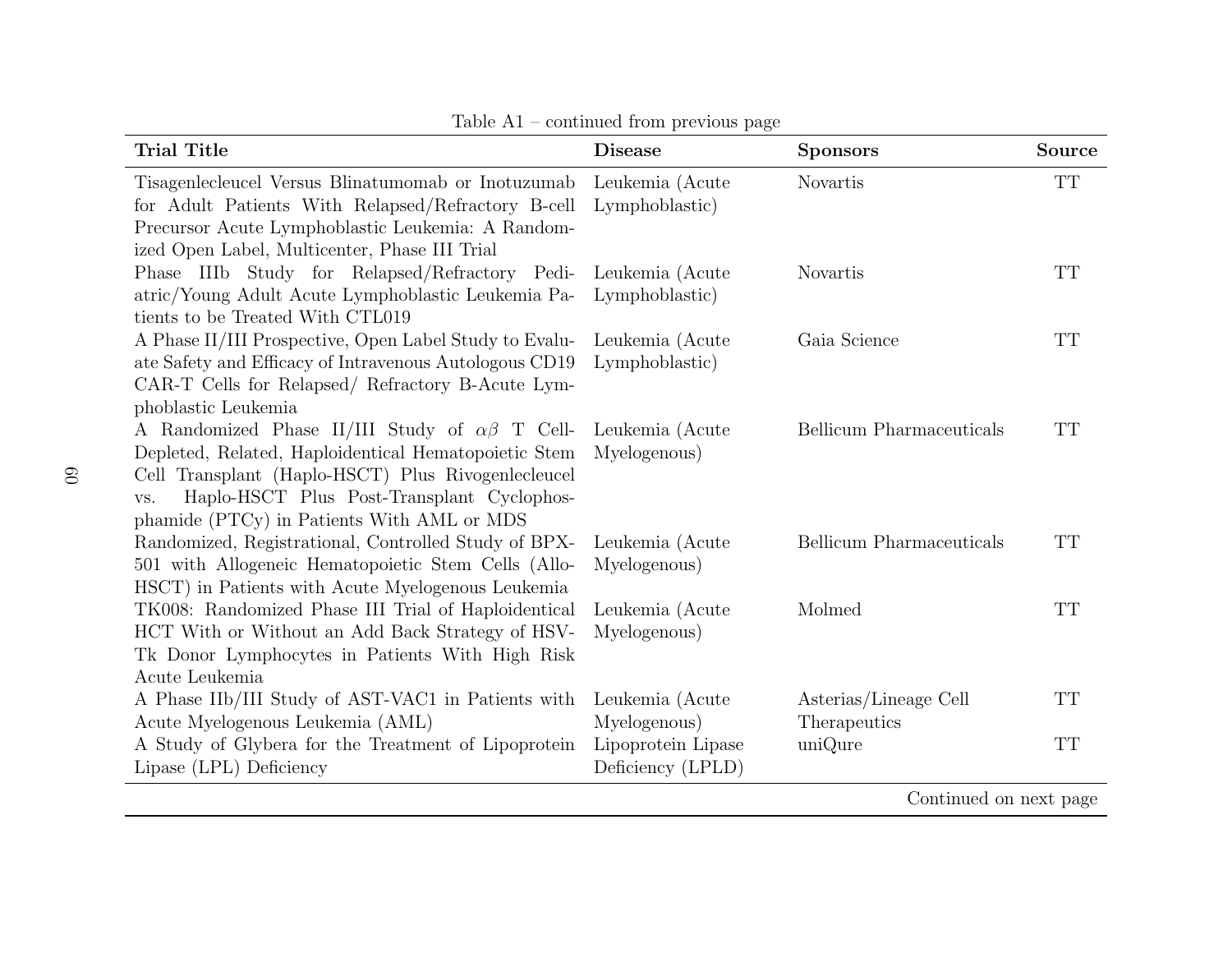| <b>Trial Title</b>                                                                                                                                                                                                                         | <b>Disease</b>                           | <b>Sponsors</b>                                           | Source    |
|--------------------------------------------------------------------------------------------------------------------------------------------------------------------------------------------------------------------------------------------|------------------------------------------|-----------------------------------------------------------|-----------|
| A Study to Determine the Safety and Efficacy<br>in Lipoprotein Lipase-Deficient Subjects After Intra-<br>muscular Administration of AMT-011, an Adeno-<br>Associated Viral Vector Expressing Human Lipoprotein<br>LipaseS447X.             | Lipoprotein Lipase<br>Deficiency (LPLD)  | uniQure                                                   | <b>TT</b> |
| An Open-label Study to Assess the Efficacy and Safety<br>of Alipogene Tiparvovec (AMT-011), Human LPL<br>[S447X], Expressed by an Adeno-Associated Viral Vec-<br>tor After Intramuscular Administration in LPL-deficient<br>Adult Subjects | Lipoprotein Lipase<br>Deficiency (LPLD)  | uniQure                                                   | TT        |
| A Study of AMT-011 in Patients With LPL Deficiency                                                                                                                                                                                         | Lipoprotein Lipase<br>Deficiency (LPLD)  | uniQure                                                   | <b>TT</b> |
| A Phase III Trial of Glybera for Dyslipidemia                                                                                                                                                                                              | Lipoprotein Lipase<br>Deficiency (LPLD)  | uniQure                                                   | <b>TT</b> |
| Phase II/III study of Ad-IFNg in Cutaneous T-cell lym-<br>phoma                                                                                                                                                                            | Lymphoma                                 | Transgene                                                 | <b>TT</b> |
| A Safety and Efficacy Study of Cryopreserved<br>GSK2696274<br>for<br>Treatment<br>Metachromatic<br>of<br>Leukodystrophy (MLD)                                                                                                              | Metachromatic<br>Leukodystrophy          | GlaxoSmithKline                                           | CT        |
| PV-10 Intralesional Injection vs Systemic Chemother-<br>apy or Oncolytic Viral Therapy for Treatment of Locally<br>Advanced Cutaneous Melanoma                                                                                             | Melanoma (Locally<br>Advanced Cutaneous) | Provectus<br>Biopharmaceuticals                           | <b>TT</b> |
| A Phase Ib/III, Multicenter, Trial of Talimogene<br>Laherparepvec in Combination With Pembrolizumab<br>(MK-3475) for Treatment of Unresectable Stage IIIB<br>to IVM1c Melanoma (MASTERKEY-265/KEYNOTE-<br>(034)                            | Melanoma<br>(Metastatic)                 | Amgen/ Merck $&$<br>$Co./$ Merck Sharp $&$ Dohme<br>(MSD) | <b>TT</b> |

Table A1 – continued from previous page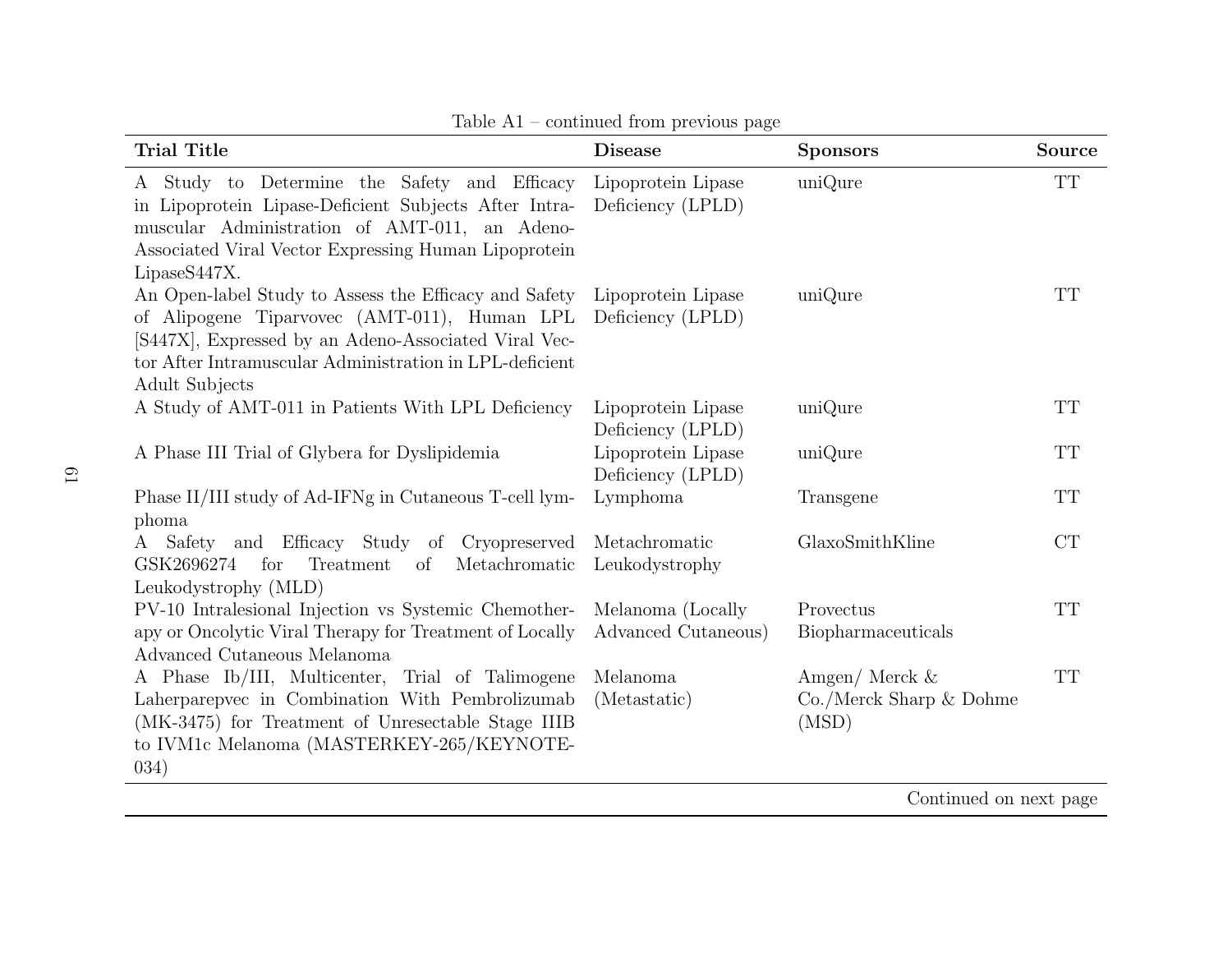| <b>Trial Title</b>                                                                                                                                                                                                                                                                                  | <b>Disease</b>                     | <b>Sponsors</b>         | <b>Source</b> |
|-----------------------------------------------------------------------------------------------------------------------------------------------------------------------------------------------------------------------------------------------------------------------------------------------------|------------------------------------|-------------------------|---------------|
| A Phase III Clinical Trial to Evaluate the Safety<br>and Efficacy of Treatment With 2 mg Intralesional<br>Allovectin-7 Compared to Dacarbazine (DTIC) or<br>Temozolomide (TMZ) in Subjects With Recurrent<br>Metastatic Melanoma; Allovectin-7 Immunotherapeutic<br>for Metastatic Melanoma (AIMM). | Melanoma<br>(Metastatic)           | Brickell Biotech, AnGes | <b>TT</b>     |
| A Randomized Phase III Clinical Trial to Evaluate the<br>Efficacy and Safety of Treatment With OncoVEXGM-<br>CSF Compared to Subcutaneously Administered GM-<br>CSF in Melanoma Patients With Unresectable Stage<br>IIIb, IIIc and IV Disease                                                       | Melanoma<br>(Metastatic)           | Amgen                   | TT            |
| An Extension Protocol to Evaluate the Efficacy and<br>Safety of Extended Use Treatment With OncoVEXGM-<br>CSF for Eligible Melanoma Patients Participating in<br>Study 005/05                                                                                                                       | Melanoma<br>(Metastatic)           | Amgen                   | TT            |
| A Controlled, Randomized Phase III Trial Compar-<br>ing the Response to Dacarbazine With and Without<br>Allovectin-7 in Patients With Metastatic Melanoma.                                                                                                                                          | Melanoma<br>(Metastatic)           | <b>Brickell Biotech</b> | <b>TT</b>     |
| Open-label, Single-arm, Multi-center Study of Intracere-<br>bral Administration of Adeno-associated Viral (AAV)<br>Serotype rh.10 Carrying Human N-sulfoglucosamine<br>Sulfohydrolase (SGSH) cDNA for Treatment of Mu-<br>copolysaccharidosis Type IIIA                                             | Mucopolysaccharidosis<br>Type IIIa | <b>LYSOGENE</b>         | TT            |
|                                                                                                                                                                                                                                                                                                     |                                    | Continued on nort page  |               |

Table A1 – continued from previous page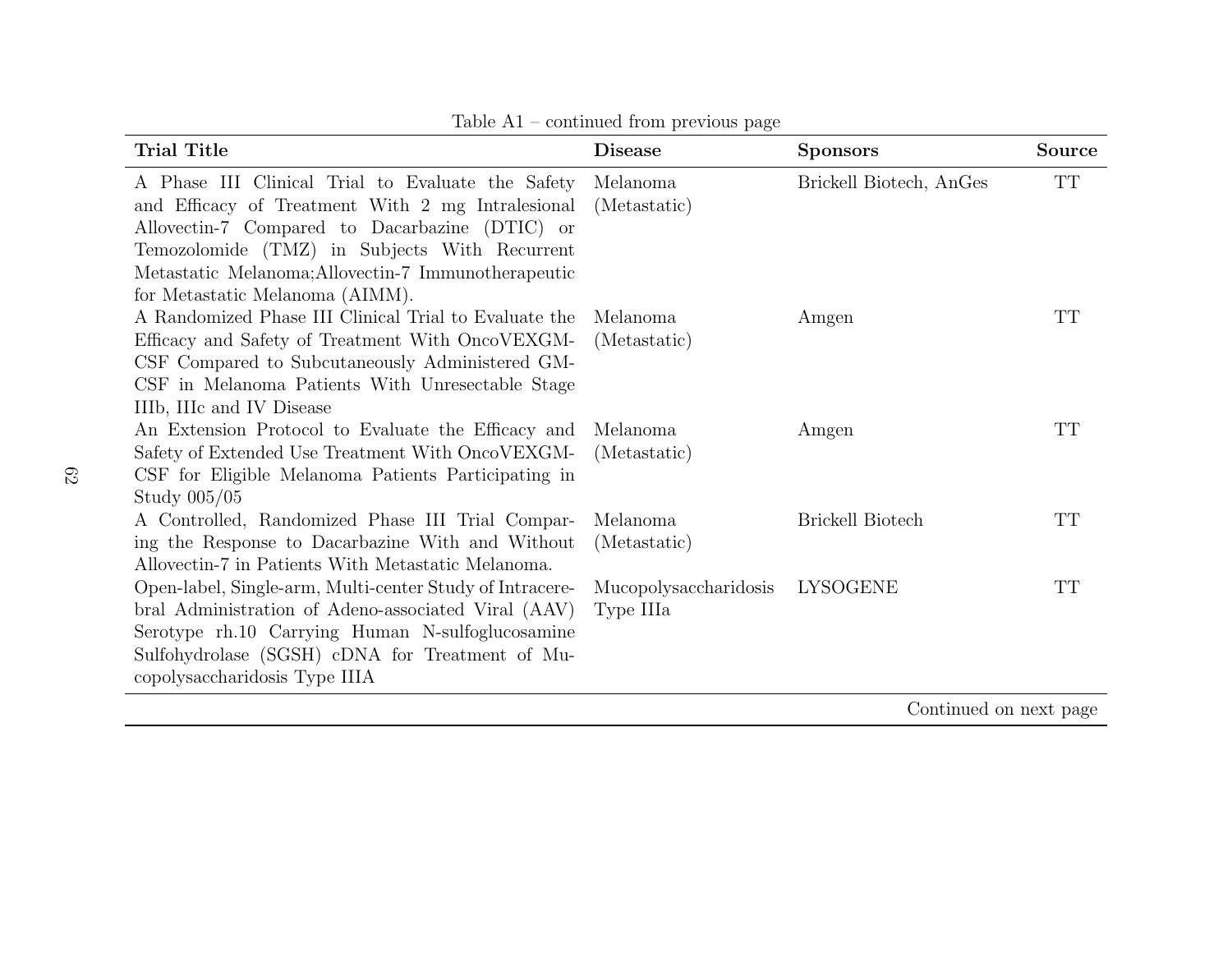| <b>Trial Title</b>                                                                                                                                                                                                                                                                                                                                                                | <b>Disease</b>                        | <b>Sponsors</b>                         | <b>Source</b>            |
|-----------------------------------------------------------------------------------------------------------------------------------------------------------------------------------------------------------------------------------------------------------------------------------------------------------------------------------------------------------------------------------|---------------------------------------|-----------------------------------------|--------------------------|
| A Phase III, Single Arm, Multi-Center Study to As-<br>sess the Efficacy and Safety of Clarithromycin(Biaxin)-<br>Lenalidomide-Low-Dose-Dexamethasone (BiRd) Com-<br>bined With B-cell Muturation Antigen (BCMA)-<br>Directed Chimeric Antigen Receptor (CAR) T-cell<br>Therapy in Patients With Newly Diagnosed Multiple<br>Myeloma                                               | Multiple Myeloma<br>(Newly Diagnosed) | Shanghai Unicar-Therapy<br>Bio-medicine | $\mathcal{T}\mathcal{T}$ |
| Clinical Trial of Recombinant Adenovirus-p53 (Gen-<br>dicine) Combined with Radiotherapy in Nasopharyngeal<br>Carcinoma Patients.;                                                                                                                                                                                                                                                | Nasopharyngeal<br>Carcinoma           | Shenzhen SiBiono<br>GeneTech Co.        | TT                       |
| A Phase II/III, Multi-Center, Open-Label, Randomized<br>Study to Compare the Effectiveness and Safety of In-<br>tralesional Administration of RPR/INGN 201 in Com-<br>bination with Taxotere and Carboplatin and Radiother-<br>apy Versus Taxotere and Carboplatin and Radiotherapy<br>Alone in Patients with Locally Advanced Unresectable<br>Non-Small Cell Lung Cancer (NSCLC) | NSCLC                                 | Introgen Therapeutics                   | <b>TT</b>                |
| A Phase IIB/III Randomized, Double-blind, Placebo<br>Controlled Study Comparing First Line Therapy With<br>or Without TG4010 Immunotherapy Product in Pa-<br>tients With Stage IV Non-Small Cell Lung Cancer<br>(NSCLC)                                                                                                                                                           | NSCLC                                 | Transgene                               | <b>TT</b>                |
| Phase III multi-center, open, randomized clinical trial of NSCLC<br>percutaneous intratumoral injection of genetically engi-<br>neered adenovirus (injection of H101), IL-2, TB hyper-<br>thermia and systemic chemotherapy in the treatment of<br>advanced non-small cell lung cancer                                                                                            |                                       | Shanghai Sunway Biotech                 | <b>TT</b>                |

Table A1 – continued from previous page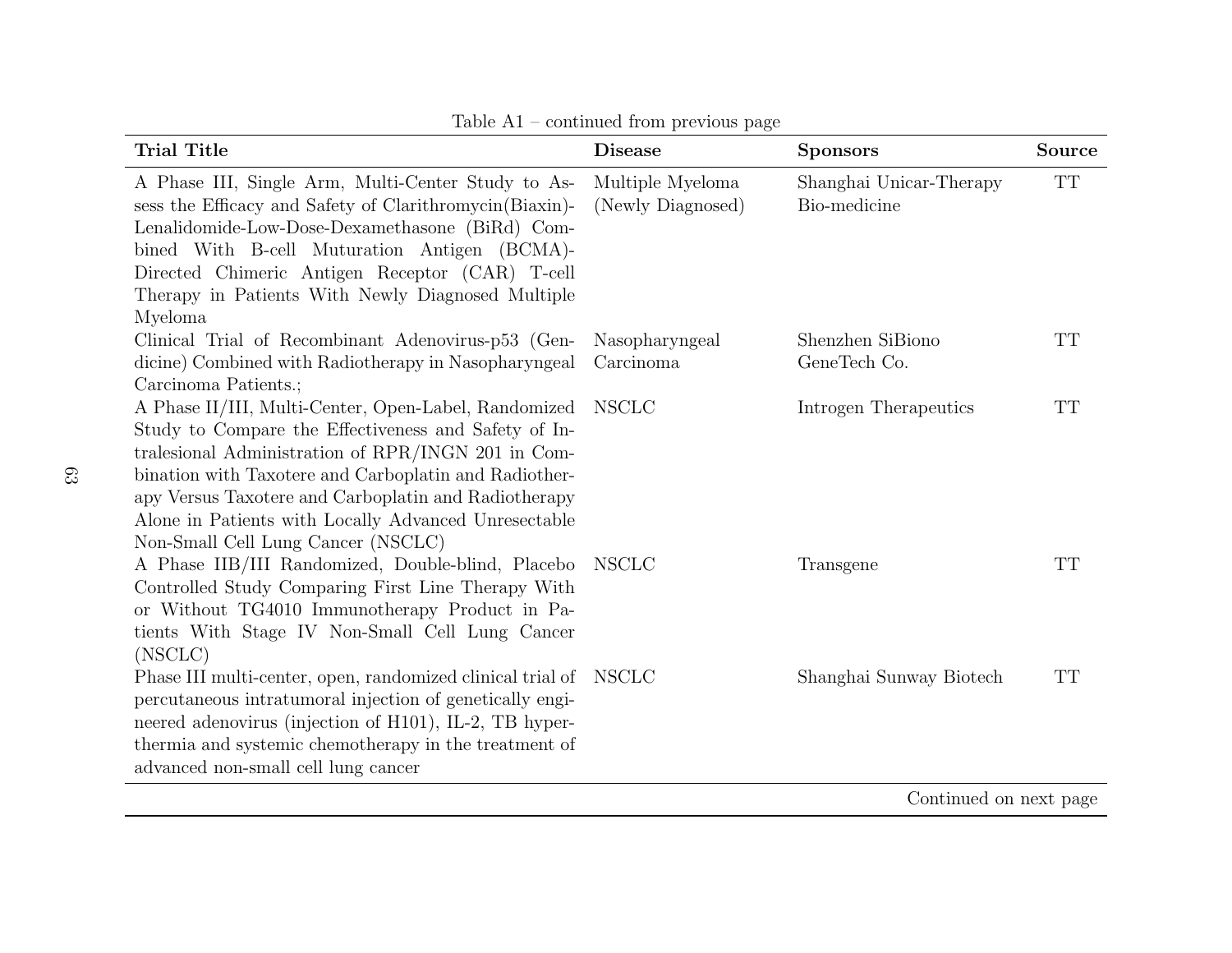| <b>Trial Title</b>                                                                                                                                                                                                                                                                                                                                                                                                                                          | <b>Disease</b>                                         | <b>Sponsors</b>                                          | <b>Source</b> |
|-------------------------------------------------------------------------------------------------------------------------------------------------------------------------------------------------------------------------------------------------------------------------------------------------------------------------------------------------------------------------------------------------------------------------------------------------------------|--------------------------------------------------------|----------------------------------------------------------|---------------|
| Phase III Study of Lucanix (Belagenpumatucel-L)<br>in Advanced Non-small Cell Lung Cancer: An In-<br>ternational Multicenter, Randomized, Double-blinded,<br>Placebo-controlled Study of Lucanix Maintenance Ther-<br>apy for Stages III/IV NSCLC Subjects Who Have<br>Responded to or Have Stable Disease Following One<br>Regimen of Front-line, Platinum-based Combination<br>Chemotherapy; Survival, Tumor-free, Overall and<br>Progression-free (STOP) | NSCLC Stage 3                                          | Activate Immunotherapy                                   | <b>TT</b>     |
| rAd-p53 Combined Chemotherapy Via Selective Arte-<br>rial Cannula in The Treatment of Advanced Oral Can-<br>cer, A Randomized Controlled Trial                                                                                                                                                                                                                                                                                                              | Oral Cancer<br>(Advanced)                              | Shenzhen SiBiono<br>GeneTech Co.                         | TT            |
| A Randomized, Controlled, Double-Arm, Open-Label,<br>Multi-Center Study of Ofranergene Obadenovec (VB-<br>111) Combined With Paclitaxel vs.<br>Paclitaxel<br>Monotherapy for the Treatment of Recurrent Platinum-<br>Resistant Ovarian Cancer                                                                                                                                                                                                               | Ovarian Cancer<br>(Platinum-Resistant)                 | Gynecologic Oncology<br>Group (GOG)/ VBL<br>Therapeutics | <b>TT</b>     |
| A Phase II/III Trial of Chemotherapy Alone Versus<br>Chemotherapy Plus SCH 58500 in Newly Diagnosed<br>Stage III Ovarian and Primary Peritoneal Cancer Pa-<br>tients With Greater Than or Equal to 0.5 cm and Less<br>Than or Equal to 2 cm Residual Disease Following<br>Surgery                                                                                                                                                                           | Ovarian Cancer,<br>Primary Peritoneal<br>Cavity Cancer | Merck $& Co./Merck Sharp$<br>$&$ Dohme (MSD)             | <b>TT</b>     |
| A Randomized, Phase II/III, Study of TNFerade Bio-<br>logic With 5-FU and Radiation Therapy for First-Line<br>Treatment of Unresectable Locally Advanced Pancreatic<br>Cancer                                                                                                                                                                                                                                                                               | Pancreatic Cancer<br>(Locally Advanced)                | Precigen                                                 | <b>TT</b>     |

Table A1 – continued from previous page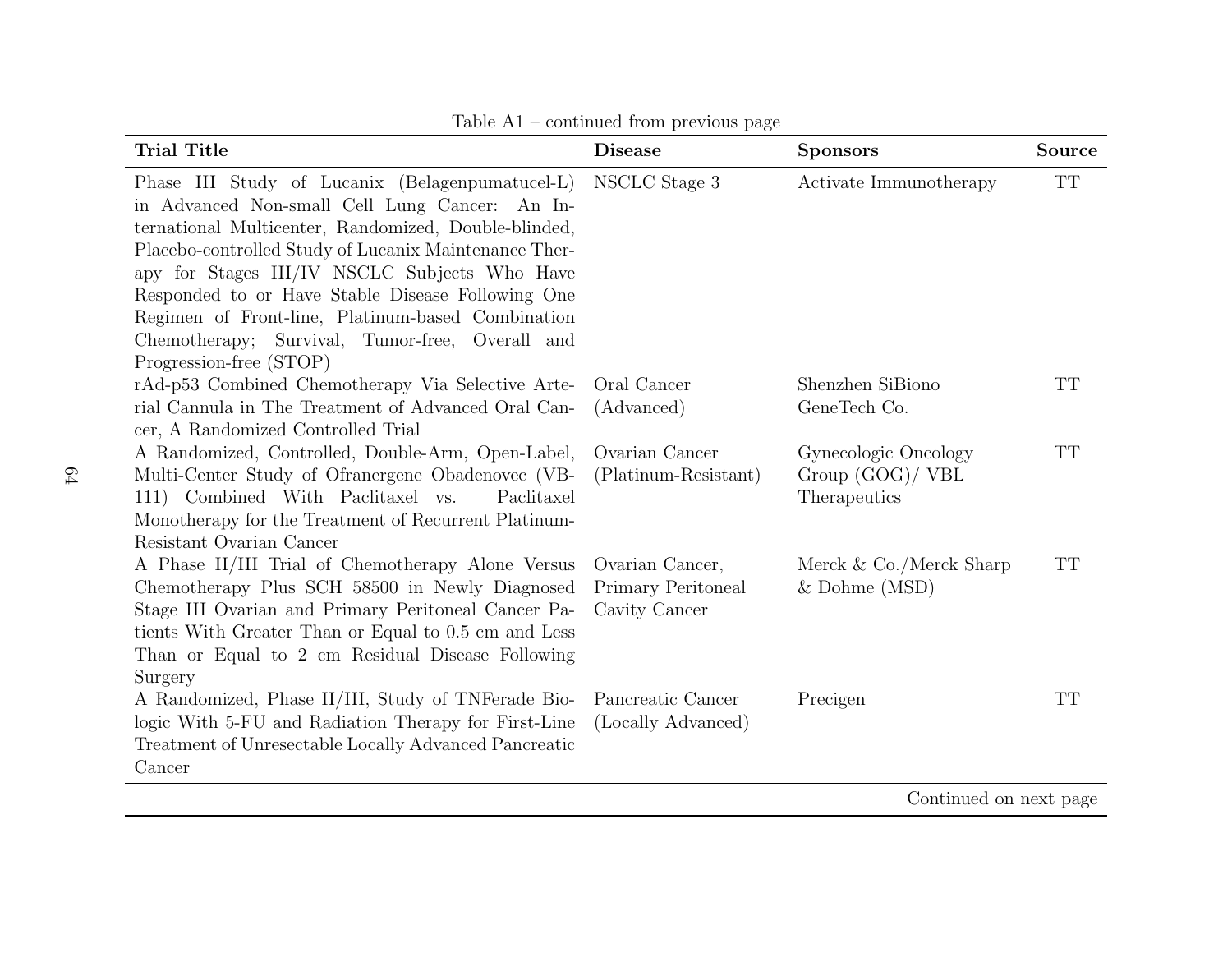| <b>Trial Title</b>                                                                                                                                                                                                                                          | <b>Disease</b>                      | <b>Sponsors</b>                                | <b>Source</b> |
|-------------------------------------------------------------------------------------------------------------------------------------------------------------------------------------------------------------------------------------------------------------|-------------------------------------|------------------------------------------------|---------------|
| Phase II/III Study of ProSavin for the Treatment of<br>Parkinson's Disease                                                                                                                                                                                  | Parkinson's Disease                 | Oxford BioMedica                               | <b>TT</b>     |
| Phase III Trial of CERE-120 for Parkinson's Disease                                                                                                                                                                                                         | Parkinson's Disease                 | Sanofi/Sanofi Genzyme,<br>Sangamo Therapeutics | <b>TT</b>     |
| A Randomized, Placebo-controlled Phase IIIa Pivotal<br>Confirmatory Study to Evaluate Safety and Efficacy of<br>VY-AADC in Patients with Parkinson's Disease                                                                                                | Parkinson's Disease                 | Neurocrine Biosciences                         | <b>TT</b>     |
| A Randomized Double-Blind Placebo-Controlled Par-<br>allel Group Study of the Efficacy and Safety of<br>XRP0038/NV1FGF on Amputation or Any Death in<br>Critical Limb Ischemia Patients With Skin Lesions                                                   | Peripheral Artery<br><b>Disease</b> | Sanofi                                         | TT            |
| Efficiency, Safety and Portability of Neovasculgen                                                                                                                                                                                                          | Peripheral Artery<br><b>Disease</b> | Human Stem Cell<br>Institute, Russia           | CT            |
| Gene Therapy using Intramuscular Administration of<br>AMG0001 in Patients with Peripheral Arterial Disease;                                                                                                                                                 | Peripheral Artery<br><b>Disease</b> | AnGes                                          | <b>TT</b>     |
| Hepatocyte Growth Factor to Improve Functioning in<br>Peripheral Artery Disease: The HI-PAD Study;                                                                                                                                                          | Peripheral Artery<br><b>Disease</b> | Helixmith                                      | <b>TT</b>     |
| A phase III study of HGF Plasmid in Peripheral Arterial<br>Disease (PAD) in the US                                                                                                                                                                          | Peripheral Artery<br><b>Disease</b> | AnGes                                          | <b>TT</b>     |
| Phase 3 Study of Efficiency, Safety and Portability of<br>Gene Therapy Drug Neovasculgen (DNA Encoding the<br>165-amino-acid Isoform of Human Vascular Endothelial<br>Growth Factor (pCMV - VEGF165) for Peripheral Ar-<br>terial Disease Complex Treatment | Peripheral Artery<br><b>Disease</b> | Human Stem Cells<br>Institute                  | <b>TT</b>     |
| Provenge (Sipuleucel-T) Active Cellular Immunother- Prostate Cancer<br>apy Treatment of Metastatic Prostate Cancer After Fail-<br>ing Hormone Therapy                                                                                                       |                                     | Dendreon                                       | CT            |
| Continued on next page                                                                                                                                                                                                                                      |                                     |                                                |               |

Table A1 – continued from previous page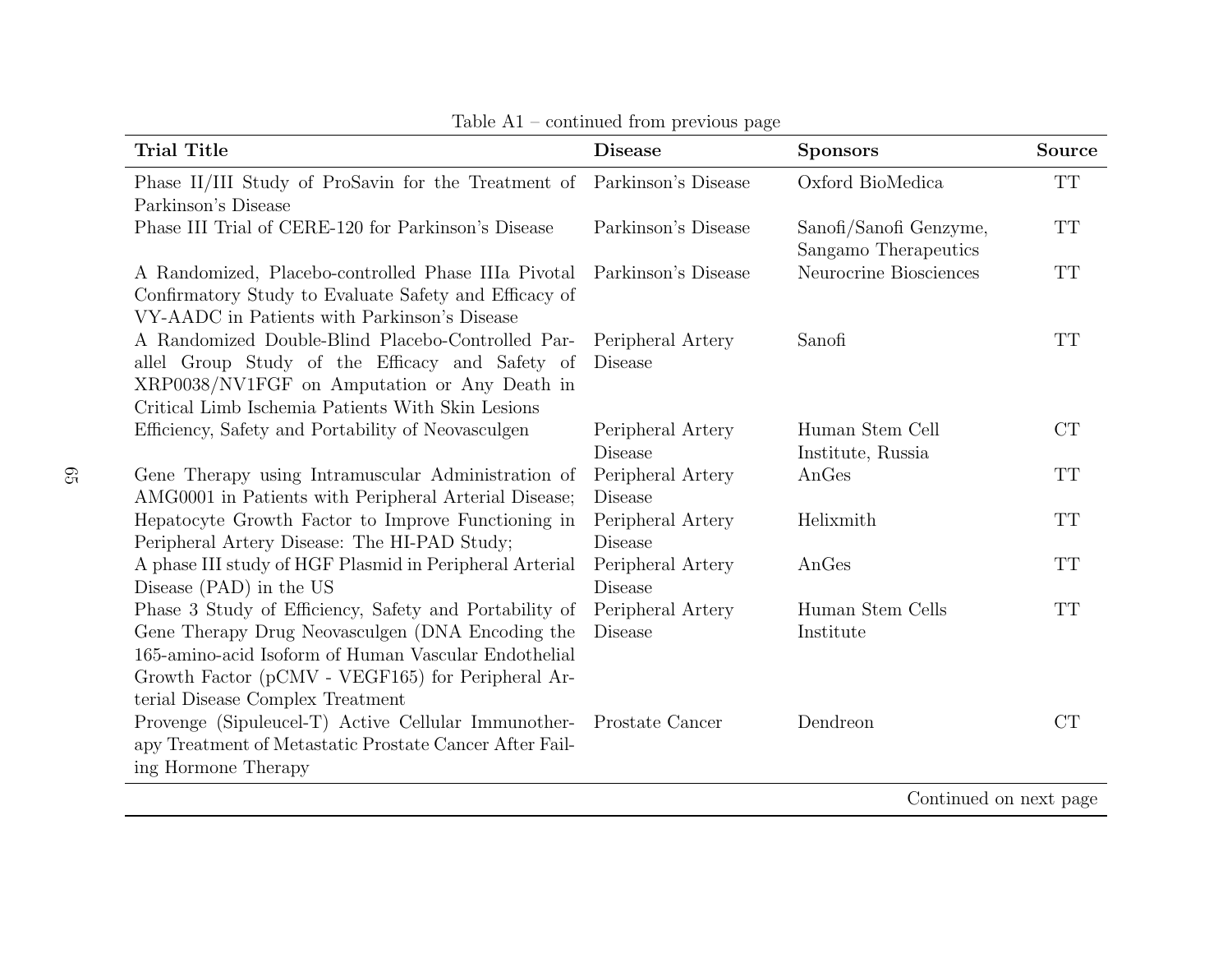| <b>Trial Title</b>                                                                                                                                                                                                                                    | <b>Disease</b>                                                | <b>Sponsors</b>                              | Source    |
|-------------------------------------------------------------------------------------------------------------------------------------------------------------------------------------------------------------------------------------------------------|---------------------------------------------------------------|----------------------------------------------|-----------|
| Controlled Trial of Replication-<br>Randomized,<br>A<br>Competent Adenovirus-Mediated Suicide Gene Therapy<br>in Combination With IMRT Versus IMRT Alone for the<br>Treatment of Newly-Diagnosed Prostate Cancer With<br>an Intermediate Risk Profile | Prostate Cancer<br>(Localized)                                | Henry Ford Health System                     | <b>TT</b> |
| A Randomized Controlled Trial of ProstAtak as Ad-<br>juvant to Up-front Radiation Therapy For Localized<br>Prostate Cancer                                                                                                                            | Prostate Cancer<br>(Localized)                                | Candel Therapeutics                          | <b>TT</b> |
| A Phase III Randomized, Open-Label Study of CG1940<br>and CG8711 Versus Docetaxel and Estramustine in<br>Patients with Metastatic Hormone-Refractory Prostate<br>Cancer Who are Chemotherapy-Naive.                                                   | Prostate Cancer<br><i>(Metastatic)</i><br>Hormone-Refractory) | ANI Pharmaceuticals,<br>Takeda               | TT        |
| A Phase III Randomized, Open-Label Study of CG1940<br>and CG8711 Versus Docetaxel and Prednisone in Pa-<br>tients With Metastatic Hormone-Refractory Prostate<br>Cancer Who Are Chemotherapy-Naive.                                                   | Prostate Cancer<br><i>(Metastatic)</i><br>Hormone-Refractory) | ANI Pharmaceuticals,<br>Takeda               | <b>TT</b> |
| A Phase III Randomized, Open-Label Study of Doc-<br>etaxel in Combination With CG1940 and CG8711 Ver-<br>sus Docetaxel and Prednisone in Taxane-Nave Patients<br>With Metastatic Hormone-Refractory Prostate Cancer<br>With Pain.                     | Prostate Cancer<br><i>(Metastatic)</i><br>Hormone-Refractory) | ANI Pharmaceuticals,<br>Takeda               | <b>TT</b> |
| A Randomized Controlled Trial Of AdV-tk + Vala-<br>cyclovir Administered During Active Surveillance For<br>Newly Diagnosed Prostate Cancer                                                                                                            | Prostate Cancer<br>(Newly Diagnosed)                          | Candel Therapeutics                          | TT        |
| An Open label, Randomized, Multi-Centered, Intra-<br>Patient Controlled Phase III Study of FCX-007 in Pa-<br>tients with Recessive Dystrophic Epidermolysis Bullosa<br>(RDEB)                                                                         | Recessive Dystrophic<br>Epidermolysis Bullosa                 | Fibrocell Science<br>$Ooptimal$ on nort name | TT        |

Table A1 – continued from previous page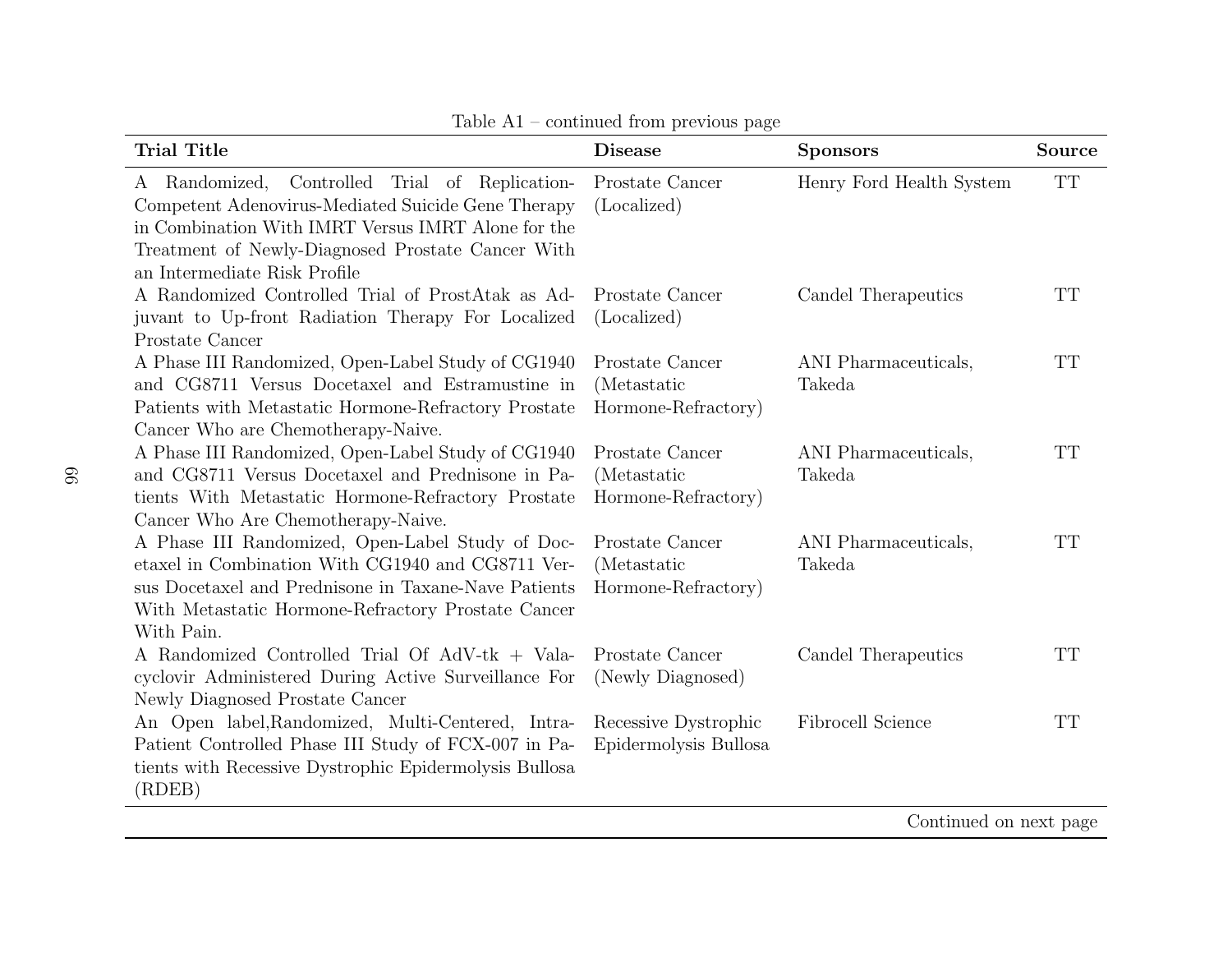| <b>Trial Title</b>                                                                                                                                                                                                                                                                                           | <b>Disease</b>                                              | <b>Sponsors</b>                                              | Source    |
|--------------------------------------------------------------------------------------------------------------------------------------------------------------------------------------------------------------------------------------------------------------------------------------------------------------|-------------------------------------------------------------|--------------------------------------------------------------|-----------|
| VITAL: A Pivotal Phase 3 Study of EB-101 for the<br>Treatment of Recessive Dystrophic Epidermolysis Bul-<br>losa (RDEB) (GENE TRANSFER)                                                                                                                                                                      | Recessive Dystrophic<br>Epidermolysis Bullosa               | Stanford University<br>Medical Center/Abeona<br>Therapeutics | <b>TT</b> |
| A Phase III, Randomized, Controlled, Double-Arm,<br>Open-Label, Multi-center Study of VB-111 Combined<br>With Bevacizumab vs. Bevacizumab Monotherapy in<br>Patients With Recurrent Glioblastoma                                                                                                             | Recurrent<br>Glioblastoma                                   | <b>VBL</b> Therapeutics                                      | <b>TT</b> |
| A Phase II/III Randomized, Open-Label Study of Toca<br>511, a Retroviral Replicating Vector, Combined With<br>Toca FC Versus Standard of Care in Subjects Under-<br>going Planned Resection for Recurrent Glioblastoma or<br>Anaplastic Astrocytoma                                                          | Recurrent<br>Glioblastoma                                   | Tocagen                                                      | <b>TT</b> |
| A Randomized, Double-Blind, Placebo-Controlled, Par-<br>allel Group, Multicenter, Phase 3 Study to Evaluate the<br>Safety and Efficacy of Ad5FGF-4 in Patients With Re-<br>fractory Angina Due to Myocardial Ischemia; Ad5FGF-4<br>In Patients With Refractory Angina Due to Myocardial<br>Ischemia (AFFIRM) | Refractory Angina due<br>to Myocardial<br>Ischemia (AFFIRM) | Gene Biotherapeu-<br>tics/Angionetics                        | <b>TT</b> |
| A Phase III, Multicenter, Randomized, Open-label<br>Study to Compare the Efficacy and Safety of bb2121<br>Versus Standard Triplet Regimens in Subjects With<br>Relapsed and Refractory Multiple Myeloma (RRMM)<br>$(KarMMa-3)$                                                                               | Relapsed and<br>Refractory Multiple<br>Myeloma (RRMM)       | Celgene                                                      | <b>TT</b> |
| A Single Global Phase 3 trial of RST-001 in Patients<br>With Retinitis Pigmentosa (RP)                                                                                                                                                                                                                       | Retinitis Pigmentosa                                        | Abbyie/Allergan                                              | <b>TT</b> |
| A Phase II/III Expansion Study to Evaluate Safety and<br>Efficacy of NSR-RPGR in Patients with a Diagnosis of X<br>- Linked Retinitis Pigmentosa due to RPGR mutations                                                                                                                                       | Retinitis Pigmentosa                                        | NightstaRx                                                   | <b>TT</b> |
|                                                                                                                                                                                                                                                                                                              |                                                             | Continued on next page                                       |           |

Table A1 – continued from previous page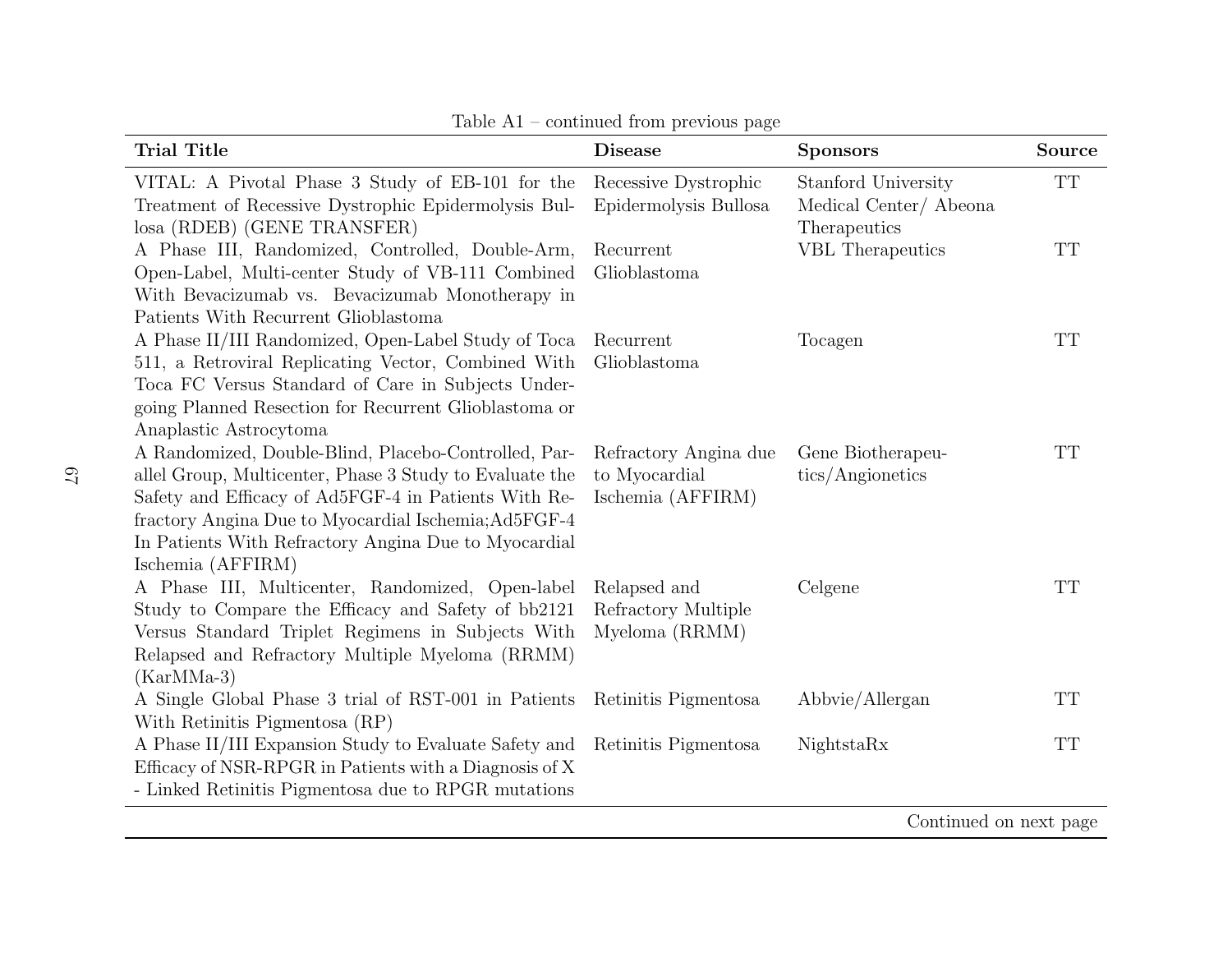| <b>Trial Title</b>                                                                                                                                                                                                                       | <b>Disease</b>                                           | <b>Sponsors</b>                                            | <b>Source</b> |
|------------------------------------------------------------------------------------------------------------------------------------------------------------------------------------------------------------------------------------------|----------------------------------------------------------|------------------------------------------------------------|---------------|
| Phase 3 HGB-210 study of LentiGlobin in patients with<br><b>SCD</b>                                                                                                                                                                      | Sickle Cell Anemia                                       | bluebird bio                                               | <b>TT</b>     |
| Open-label, historical controlled study of AVXS-101 for<br>treatment of spinal muscular atrophy                                                                                                                                          | Spinal Muscular<br>Atrophy                               | Novartis/AveXis                                            | <b>TT</b>     |
| A Multi-National Study of a One-Time Intrathecal Dose<br>of AVXS-101 in Patients with Spinal Muscular Atrophy<br>Types 1, 2, 3                                                                                                           | Spinal Muscular<br>Atrophy                               | Novartis/AveXis                                            | <b>TT</b>     |
| A Global Study of a Single, One-Time Dose of AVXS-<br>101 Delivered to Infants With Genetically Diagnosed<br>and Pre-symptomatic Spinal Muscular Atrophy With<br>Multiple Copies of SMN2                                                 | Spinal Muscular<br>Atrophy Type 1                        | Novartis/AveXis                                            | <b>TT</b>     |
| European, Phase 3, Open-Label, Single-Arm, Single-<br>Dose Gene Replacement Therapy Clinical Trial for Pa-<br>tients With Spinal Muscular Atrophy Type 1 With One<br>or Two SMN2 Copies Delivering AVXS-101 by Intra-<br>venous Infusion | Spinal Muscular<br>Atrophy Type 1                        | Novartis/AveXis                                            | <b>TT</b>     |
| Phase 3, Open-Label, Single-Arm, Single-Dose Gene<br>Replacement Therapy Clinical Trial for Patients With<br>Spinal Muscular Atrophy Type 1 With One or Two<br>SMN2 Copies Delivering AVXS-101 by Intravenous In-<br>fusion              | Spinal Muscular<br>Atrophy Type 1                        | Novartis/AveXis                                            | <b>TT</b>     |
| A Phase Ib/III Multicenter, Randomized, Trial of Tal-<br>imogene Laherparepvec in Combination With Pem-<br>brolizumab for the Treatment of Subjects With Re-<br>current or Metastatic Squamous Cell Carcinoma of the<br>Head and Neck    | Squamous Cell Cancer<br>of Head and Neck or<br>Esophagus | Amgen/ Merck $\&$<br>$Co./$ Merck Sharp $&$ Dohme<br>(MSD) | TT            |

Table A1 – continued from previous page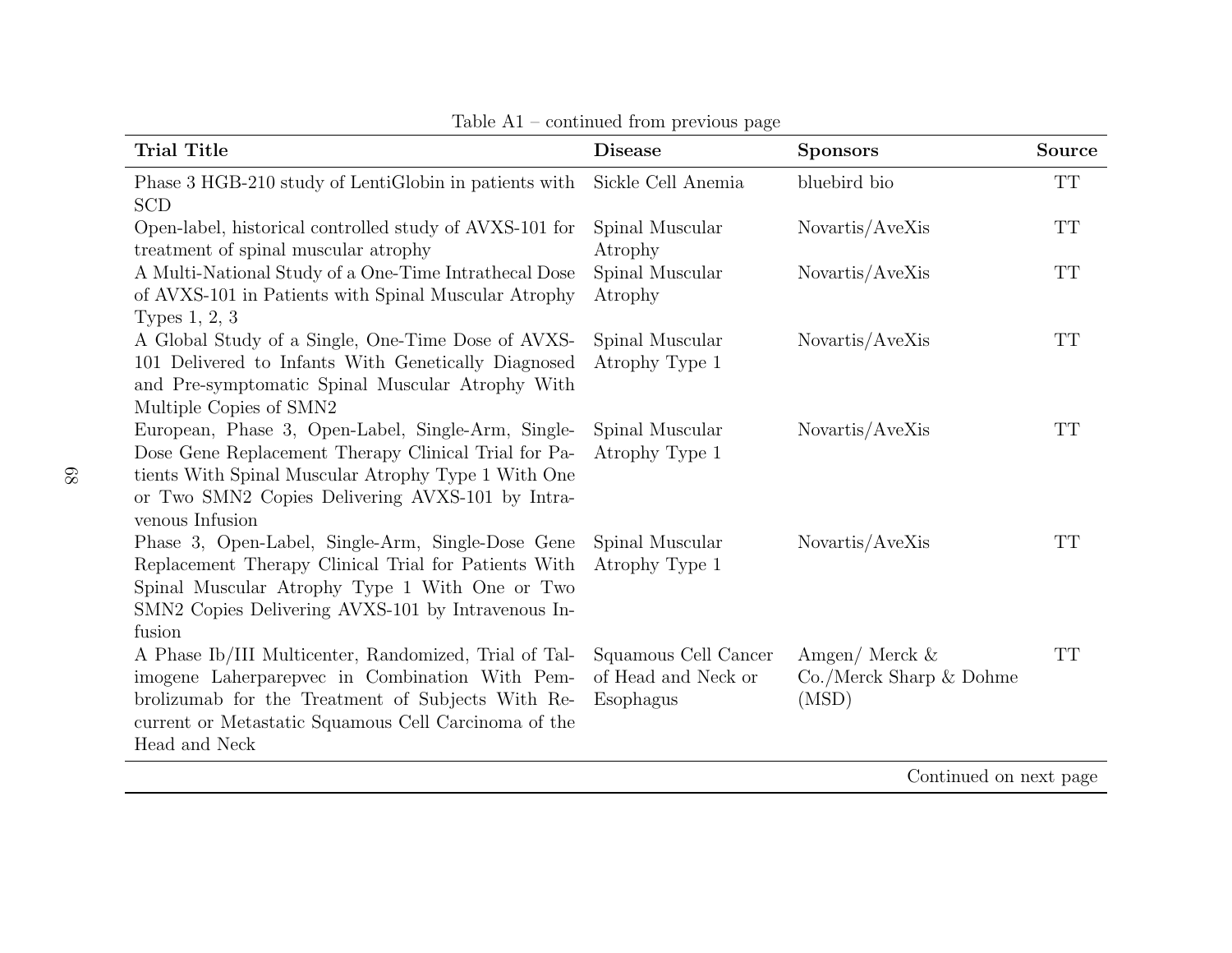| <b>Trial Title</b>                                                                                                                                                                                                                                                                                                                                | <b>Disease</b>                                           | <b>Sponsors</b>                                                      | <b>Source</b> |
|---------------------------------------------------------------------------------------------------------------------------------------------------------------------------------------------------------------------------------------------------------------------------------------------------------------------------------------------------|----------------------------------------------------------|----------------------------------------------------------------------|---------------|
| Phase III randomized clinical trial of intratumoral in-<br>jection of E1B gene-deleted adenovirus (H101) combined<br>with cisplatin-based chemotherapy in treating squamous<br>cell cancer of head and neck or esophagus.                                                                                                                         | Squamous Cell Cancer<br>of Head and Neck or<br>Esophagus | Shanghai Sunway Biotech                                              | TT            |
| Phase III Randomized Study of Ad5CMV-p53 Gene<br>Therapy (INGN 201) Versus Methotrexate in Patients<br>With Refractory Squamous Cell Carcinoma of the Head<br>and Neck $(T301)$ .                                                                                                                                                                 | Squamous Cell Cancer<br>of Head and Neck or<br>Esophagus | Sanofi, Introgen<br>Therapeutics                                     | TТ            |
| A Phase III, Multi-Center, Open-Label, Randomized<br>Study to Compare the Effectiveness and Safety of Intra-<br>tumoral Administration of INGN 201 in Combination<br>with Chemotherapy Versus Chemotherapy Alone in Pa-<br>tients with Squamous Cell Carcinoma of the Head and<br>Neck (SCCHN)                                                    | Squamous Cell Cancer<br>of Head and Neck or<br>Esophagus | Introgen Therapeutics                                                | TТ            |
| A Randomized, Controlled, Parallel Group, Multicenter<br>Phase 3 Study to Evaluate the Efficacy and Safety of<br>Ad5FGF-4 Using SPECT Myocardial Perfusion Imaging<br>in Patients With Stable Angina Pectoris                                                                                                                                     | Stable Angina                                            | Gene Biotherapeutics/<br>Angionetics/ Gene<br><b>Biotherapeutics</b> | TT            |
| A Randomized, Double Blind, Placebo Controlled, Par-<br>allel Group, Multicenter Study to Evaluate the Efficacy<br>and Safety of Ad5FGF-4 in Female Patients With Stable<br>Angina Pectoris Who Are Not Candidates for Revascu-<br>larization; Angiogenesis in Women with Angina pectoris<br>who are not candidates for Revascularization [AWARE] | Stable Angina                                            | Gene Biotherapeutics/<br>Angionetics/ Gene<br>Biotherapeutics        | $\rm TT$      |

Table A1 – continued from previous page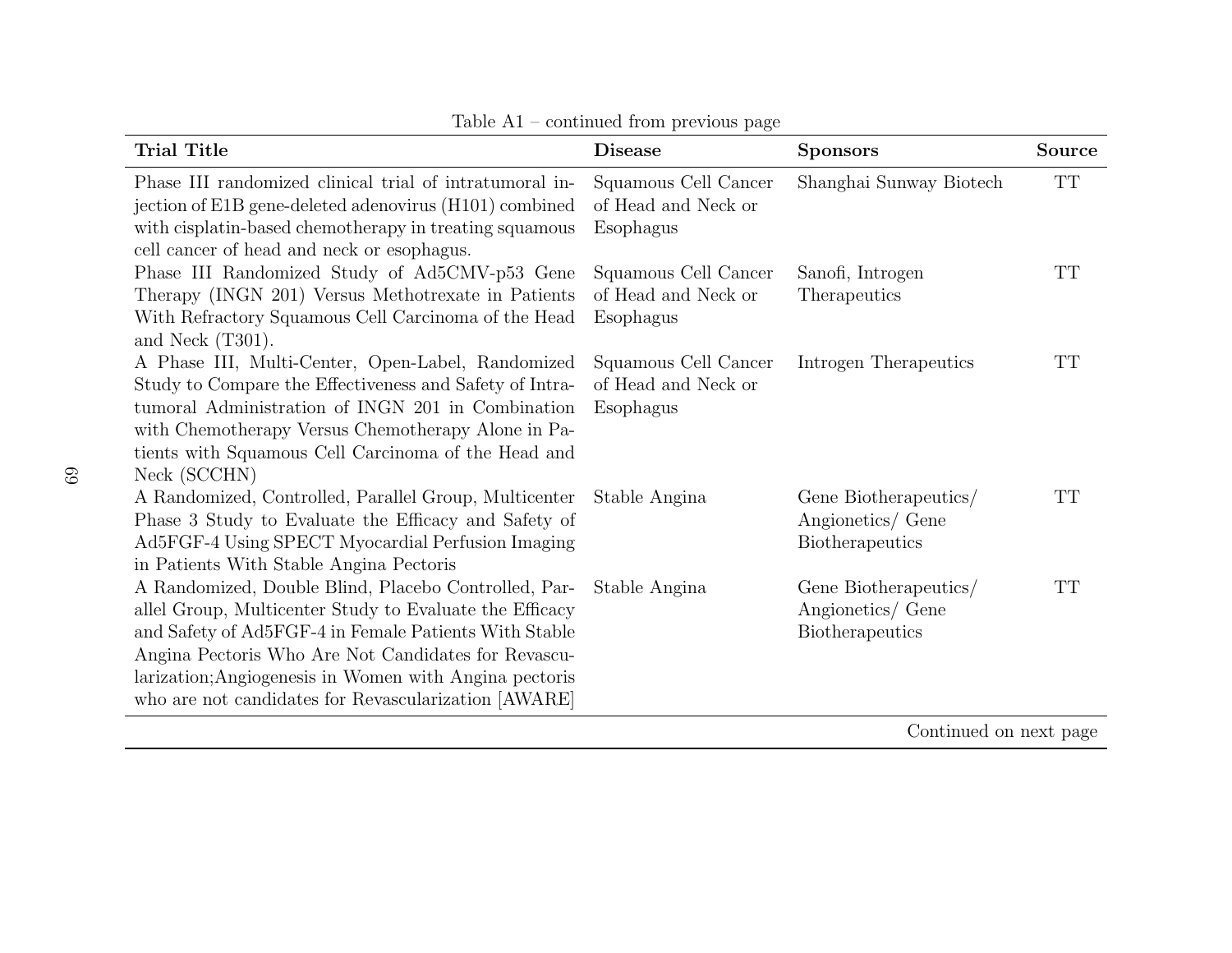| <b>Trial Title</b>                                                     | <b>Disease</b> | <b>Sponsors</b>        | <b>Source</b> |
|------------------------------------------------------------------------|----------------|------------------------|---------------|
| A Multinational Multicenter, Randomized, Double Stable Angina          |                | Bayer AG/Bayer         | <b>TT</b>     |
| Blind, Placebo Controlled Study to Evaluate the Ef-                    |                | HealthCare, Gene       |               |
| ficacy and Safety of Ad5FGF-4 in Patients With Sta-                    |                | <b>Biotherapeutics</b> |               |
| ble Angina; (The Angiogenic Gene Therapy Trial - 4                     |                |                        |               |
| $[AGENT 4]$ .                                                          |                |                        |               |
| A Multicenter, Randomized, Double-Blind, Placebo Stable Angina         |                | Bayer AG/Bayer         | TT            |
| Controlled Study to Evaluate the Efficacy and Safety                   |                | HealthCare, Gene       |               |
| of Ad5FGF-4 in Patients With Stable Angina (The An-                    |                | <b>Biotherapeutics</b> |               |
| giogeneic Gene Therapy Trial - 3 [AGENT 3])                            |                |                        |               |
| Multicentre, Randomized, Double Blind, Placebo Stable Angina           |                | Johnson $&$ Johnson    | TT            |
| Controlled Trial of Myocardial Angiogenesis Using                      |                |                        |               |
| VEGF165, Intramyocardial Gene Delivery in Patients                     |                |                        |               |
| With Severe Angina Pectoris                                            |                |                        |               |
| A Pivotal Study of NY-ESO-1 in Patients with Synovial Synovial Sarcoma |                | GlaxoSmithKline/       | TT            |
| Sarcoma including Myxoid Round Cell Liposarcoma                        |                | AdaptImmune            |               |

Table A1 – continued from previous page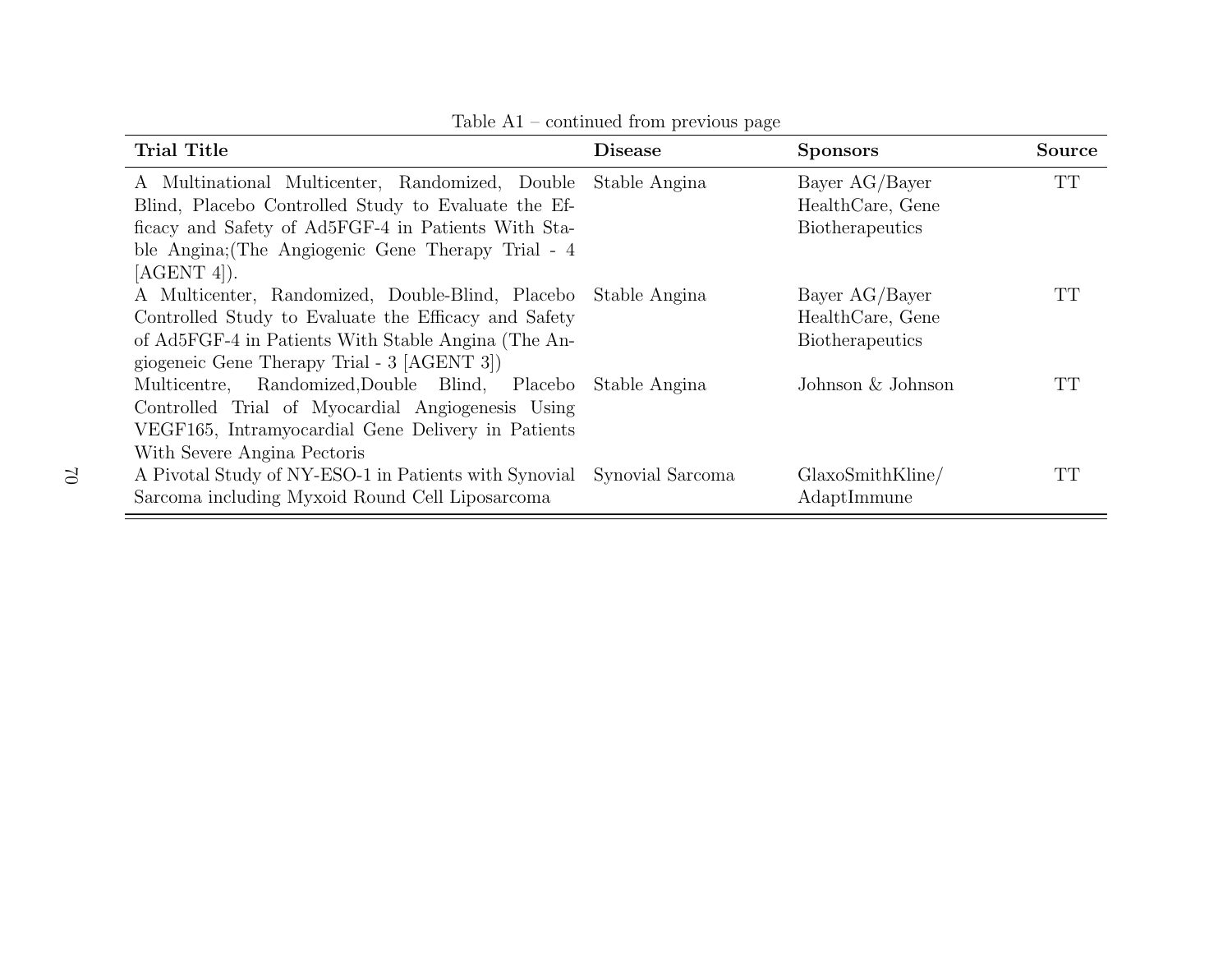# A5 Disease-to-Therapeutic Area Mapping

As mentioned in the main paper, we show how the diseases are related to the therapeutic areas in the table below.

|  |  |  |  |  |  |  |  |  |  | Table A2: Diseases with ongoing gene therapy trials and their associated therapeutic areas. |  |
|--|--|--|--|--|--|--|--|--|--|---------------------------------------------------------------------------------------------|--|
|--|--|--|--|--|--|--|--|--|--|---------------------------------------------------------------------------------------------|--|

| <b>Disease</b>                                           | Therapeutic Area        |
|----------------------------------------------------------|-------------------------|
| - General Conditions -                                   |                         |
| Arteriosclerosis Obliterans                              | Cardiovascular          |
| Critical Limb Ischemia                                   | Cardiovascular          |
| Degenerative Arthritis                                   | Autoimmune/Inflammation |
| Diabetic Foot Symptoms                                   | Metabolic/Endocrinology |
| Diabetic Foot Ulcers                                     | Metabolic/Endocrinology |
| Diabetic Peripheral Neuropathy                           | Metabolic/Endocrinology |
| Heart Failure                                            | Cardiovascular          |
| Knee Osteoarthritis with Kellgren & Lawrence Grade 3     | Autoimmune/Inflammation |
| Parkinson's Disease                                      | <b>CNS</b>              |
| Peripheral Artery Disease                                | Cardiovascular          |
| Refractory Angina due to Myocardial Ischemia (AFFIRM)    | Cardiovascular          |
| Stable Angina                                            | Cardiovascular          |
| - Rare Diseases -                                        |                         |
| Beta-Thalassemia                                         | Metabolic/Endocrinology |
| Cerebral Adrenoleukodystrophy (CALD)                     | <b>CNS</b>              |
| Choroideremia                                            | Ophthalmology           |
| Cystic Fibrosis                                          | Cardiovascular          |
| Ewing's Sarcoma                                          | Oncology                |
| Hemophilia A                                             | Metabolic/Endocrinology |
| Hemophilia B                                             | Metabolic/Endocrinology |
| Leber Congenital Amaurosis due to RPE65 Mutations        | Ophthalmology           |
| Leber Hereditary Optic Neuropathy                        | Ophthalmology           |
| Lipoprotein Lipase Deficiency (LPLD)                     | Metabolic/Endocrinology |
| Metachromatic Leukodystrophy                             | Metabolic/Endocrinology |
| Mucopolysaccharidosis Type IIIa                          | <b>CNS</b>              |
| Recessive Dystrophic Epidermolysis Bullosa               | Autoimmune/Inflammation |
| Retinitis Pigmentosa                                     | Ophthalmology           |
| Sickle Cell Anemia                                       | Metabolic/Endocrinology |
| Spinal Muscular Atrophy                                  | <b>CNS</b>              |
| Spinal Muscular Atrophy Type 1                           | <b>CNS</b>              |
| $-$ Cancer $-$                                           |                         |
| B-Cell Non-Hodgkin's Lymphoma                            | Oncology                |
| <b>BCG Unresponsive NMIBC</b>                            | Oncology                |
| Bladder Cancer, in situ concurrent with Papillary Tumors | Oncology                |
|                                                          | Continued on next page  |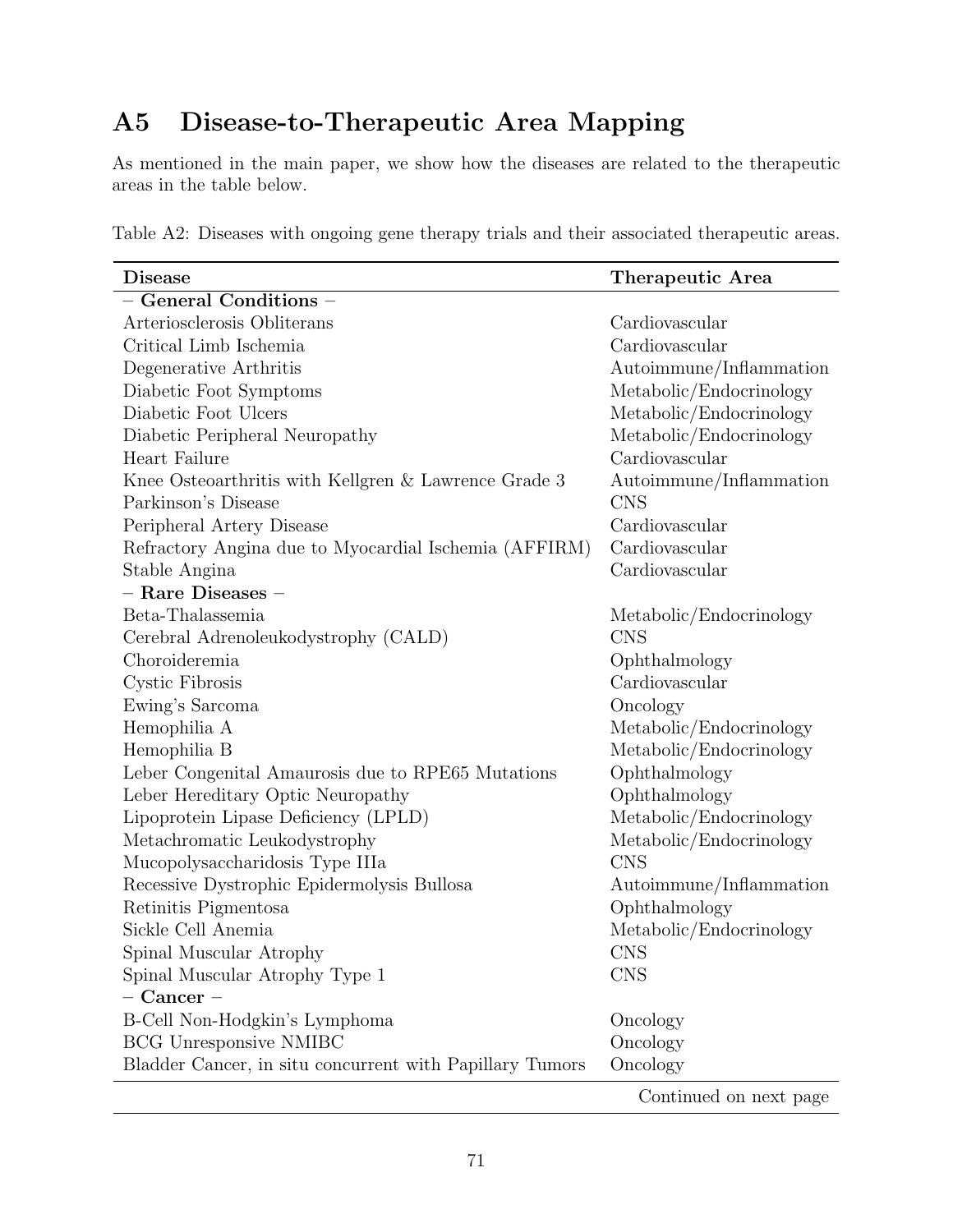| <b>Disease</b>                                     | Therapeutic Area |
|----------------------------------------------------|------------------|
| Diffuse Large B Cell Lymphoma (DLBCL)              | Oncology         |
| Head and Neck Cancer                               | Oncology         |
| Hepatocellular Carcinoma                           | Oncology         |
| High-Grade Glioma                                  | Oncology         |
| Leukemia (Acute Lymphoblastic)                     | Oncology         |
| Leukemia (Acute Myelogenous)                       | Oncology         |
| Lymphoma                                           | Oncology         |
| Melanoma (Locally Advanced Cutaneous)              | Oncology         |
| Melanoma (Metastatic)                              | Oncology         |
| Multiple Myeloma (Newly Diagnosed)                 | Oncology         |
| Nasopharyngeal Carcinoma                           | Oncology         |
| <b>NSCLC</b>                                       | Oncology         |
| NSCLC Stage 3                                      | Oncology         |
| Oral Cancer (Advanced)                             | Oncology         |
| Ovarian Cancer (Platinum-Resistant)                | Oncology         |
| Ovarian Cancer, Primary Peritoneal Cavity Cancer   | Oncology         |
| Pancreatic Cancer (Locally Advanced)               | Oncology         |
| Prostate Cancer                                    | Oncology         |
| Prostate Cancer (Localized)                        | Oncology         |
| Prostate Cancer (Metastatic Hormone-Refractory)    | Oncology         |
| Prostate Cancer (Newly Diagnosed)                  | Oncology         |
| Recurrent Glioblastoma                             | Oncology         |
| Relapsed and Refractory Multiple Myeloma (RRMM)    | Oncology         |
| Squamous Cell Cancer of Head and Neck or Esophagus | Oncology         |
| Synovial Sarcoma                                   | Oncology         |

Table  $\rm{A2}$  – continued from previous page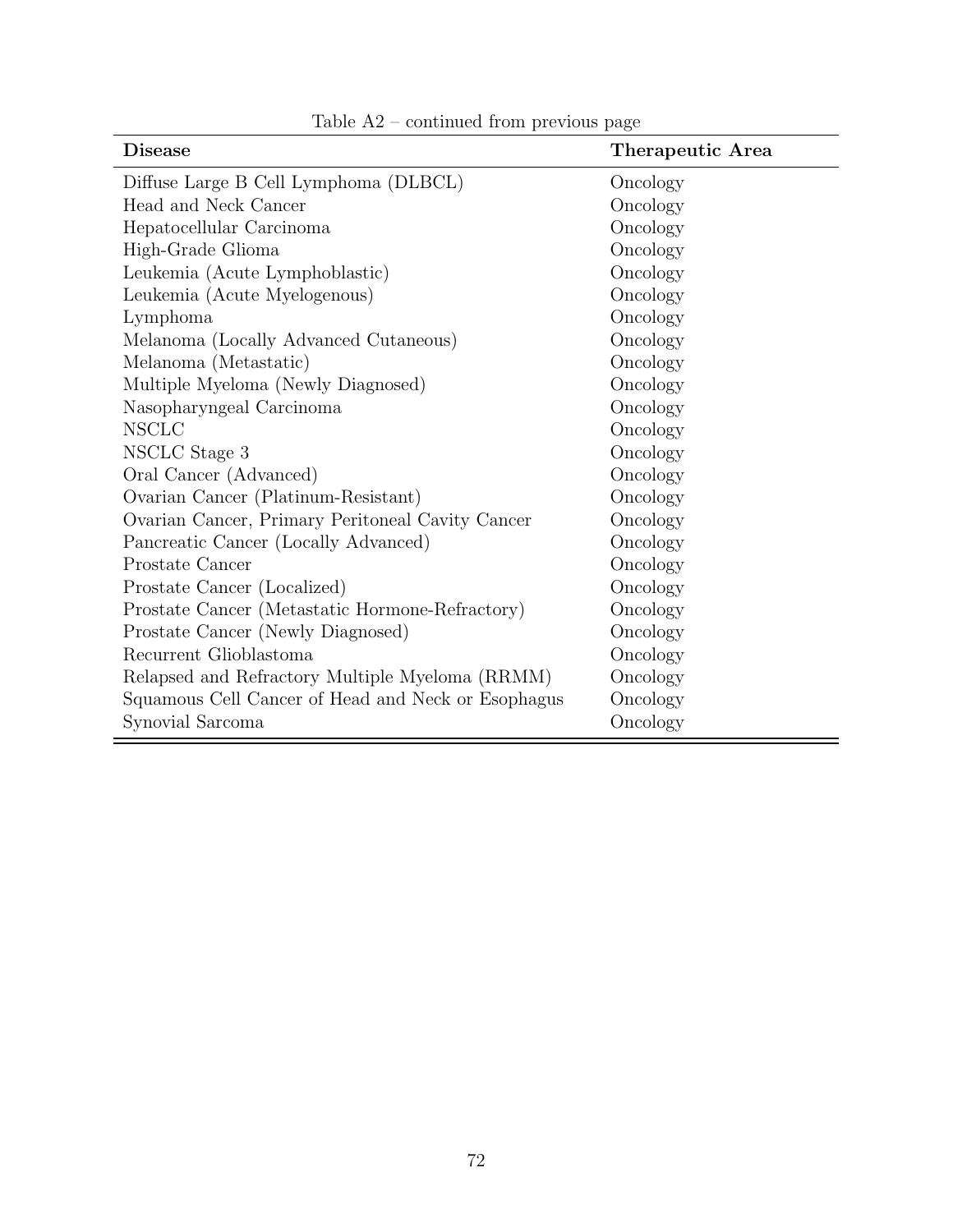## A6 Patient Population Estimation

We source the patient prevalence and incidence of the diseases from different sources. When necessary, we compute the prevalence from the incidence using Equation [1,](#page-9-0) or vice versa, using Equation [2.](#page-9-1) Our results are shown in Table [A3.](#page-74-0) These numbers do not reflect the adjustments we make to NSC lung cancer, prostrate cancer and spinal muscular atrophy in order to minimize overlapping patient groups.

<span id="page-74-0"></span>Table A3: Number of current patients and annual new patients for each disease. An asterisk (∗) indicates that either the prevalence is computed from the incidence using Equation [1,](#page-9-0) or vice versa, using Equation [2.](#page-9-1)

| <b>Disease</b>                                    | Current                 | New patients            |  |  |  |  |
|---------------------------------------------------|-------------------------|-------------------------|--|--|--|--|
|                                                   | patients                | per year                |  |  |  |  |
| - General Conditions -                            |                         |                         |  |  |  |  |
| Arteriosclerosis Obliterans                       | [91]8500000             | $*192100$               |  |  |  |  |
| Critical Limb Ischemia                            | [83]975000              | [83]300000              |  |  |  |  |
| Degenerative Arthritis                            | [161]27000000           | *486000                 |  |  |  |  |
| Diabetic Foot Ulcers                              | [129]2250000            | $^{[128]}112500$        |  |  |  |  |
| Diabetic Peripheral Neuropathy                    | $^{[66,92,168]}9441480$ | $^{[66,92,168]}467400$  |  |  |  |  |
| Heart Failure                                     | $^{\rm [100]}5800000$   | $^{\rm [100]}812000$    |  |  |  |  |
| Knee Osteoarthritis with Kellgren & Lawrence      | *2929730                | $^{[161]}542000$        |  |  |  |  |
| Grade 2 or/and 3                                  |                         |                         |  |  |  |  |
| Parkinson's Disease                               | $[18]$ 500000           | $[18]$ 50000            |  |  |  |  |
| Peripheral Artery Disease                         | $^{\text{[91]}}8500000$ | $*564400$               |  |  |  |  |
| Refractory Angina due to Myocardial Ischemia (AF- | [4]8200000              | $^{[4,69]}565000$       |  |  |  |  |
| FIRM)                                             |                         |                         |  |  |  |  |
| Stable Angina                                     | $[42]$ 10000000         | $[42]$ 500000           |  |  |  |  |
| $-$ Rare Diseases $-$                             |                         |                         |  |  |  |  |
| Beta-Thalassemia                                  | [10]1000                | $[136]$ 3277            |  |  |  |  |
| Cerebral Adrenoleukodystrophy (CALD)              | $^{[63]}411$            | [63]37                  |  |  |  |  |
| Choroideremia                                     | $[126]$ 6554            | [126] 77                |  |  |  |  |
| Cystic Fibrosis                                   | [62]30000               | [62]1000                |  |  |  |  |
| Ewing's Sarcoma                                   | $[12, 13, 58]$ 15003    | $[12, 13, 58]$ 200      |  |  |  |  |
| Hemophilia A                                      | [45]16000               | $\left[45\right]360$    |  |  |  |  |
| Hemophilia B                                      | [45]4000                | [45]90                  |  |  |  |  |
| Leber Congenital Amaurosis due to RPE65 Muta-     | $[76]$ 187              | $\left[76\right]19$     |  |  |  |  |
| tions                                             |                         |                         |  |  |  |  |
| Leber Hereditary Optic Neuropathy                 | [25]6540                | $\phantom{a}^{[25]}654$ |  |  |  |  |
| Lipoprotein Lipase Deficiency (LPLD)              | [70]328                 | $*33$                   |  |  |  |  |
| Metachromatic Leukodystrophy                      | [46, 138] 9333          | $[46, 138]$ 771         |  |  |  |  |
| Mucopolysaccharidosis Type IIIa                   | [28]1638                | [28]39                  |  |  |  |  |
| Recessive Dystrophic Epidermolysis Bullosa        | [107]100                | $^{\ast}10$             |  |  |  |  |
| Continued on next page                            |                         |                         |  |  |  |  |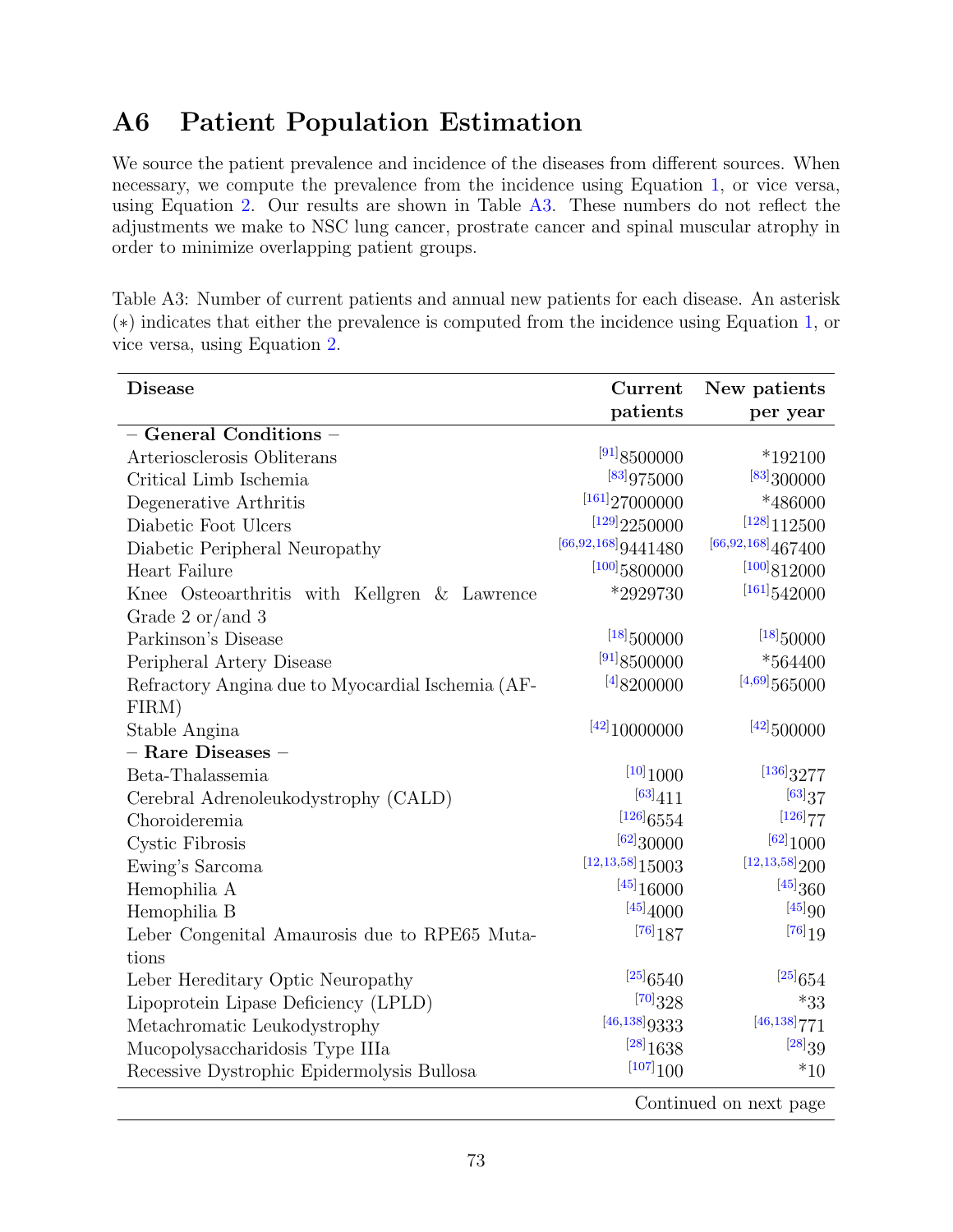| <b>Disease</b>                                                 | Current                                | New patients                                        |
|----------------------------------------------------------------|----------------------------------------|-----------------------------------------------------|
|                                                                | patients                               | per year                                            |
| Retinitis Pigmentosa                                           | [143]87387                             | [143]8739                                           |
| Sickle Cell Anemia                                             | [55]100000                             | $[56]$ 58745                                        |
| Spinal Muscular Atrophy                                        | $\left[123\right]8526$                 | [123]290                                            |
| Spinal Muscular Atrophy Type 1                                 | $[40]$ 17500                           | $[111]$ $500$                                       |
| $-$ Cancer $-$                                                 |                                        |                                                     |
| B-Cell Non-Hodgkin's Lymphoma                                  | $[8,9]$ 694704                         | [8,9]74200                                          |
| <b>BCG</b> Unresponsive NMIBC                                  |                                        | $^{[11,101,117,119]}371933^{[11,101,117,119]}42625$ |
| Bladder Cancer, in situ concurrent with Papillary              | [11]356720                             | [11]41040                                           |
| Tumors                                                         |                                        |                                                     |
| Diffuse Large B Cell Lymphoma (DLBCL)                          | [108]257                               | $^{\left[108\right]}18351$                          |
| Head and Neck Cancer                                           | $\left[48,51,52,53\right]134337$       | $\left[48,51,52,53\right]75275$                     |
| Hepatocellular Carcinoma                                       | $[14,96,98]$ $11287$                   | [14,96,98]2032                                      |
| High-Grade Glioma                                              | $[2,7,47,49,146]$ 87540                | $[2,7,47,49,146]$ 16334                             |
| Leukemia (Acute Lymphoblastic)                                 | [5]95764                               | [5]5930                                             |
| Leukemia (Acute Myelogenous)                                   | $^{[6]}61048$                          | $[6]$ 21450                                         |
| Lymphoma                                                       | $^{[15,32]}905678$                     | $\left[ 15,32\right] 82310$                         |
| Melanoma (Locally Advanced Cutaneous)                          | $^{[16]}107605$                        | [16]8683                                            |
| Melanoma (Metastatic)                                          | [16]47824                              | [16]3859                                            |
| Multiple Myeloma (Newly Diagnosed)                             |                                        | $[1]$ 32270                                         |
| Nasopharyngeal Carcinoma                                       | $^{\left[109\right]}5390$              | [109]327                                            |
| NSC Lung Cancer                                                | $\left[^{33,54}\right]454469$          | $^{[54]}$ 191646                                    |
| NSC Lung Cancer Stage 3                                        | $^{[33,54,140]}151490$                 | $\,{}^{[54,140]}63882$                              |
| Oral Cancer (Advanced)                                         | [3]250000                              | $^{[3]}$ 53000                                      |
| Ovarian Cancer (Platinum-Resistant)                            | $^{[34,35,36]}141150$                  | $^{[34,35,36]}13956$                                |
| Ovarian Cancer, Primary Peritoneal Cavity Cancer               | [38]2290                               | [38]240                                             |
| Pancreatic Cancer (Locally Advanced)                           | $^{[37,147]}22066$                     | $^{[37,147]}17031$                                  |
| Prostate Cancer                                                | [17]3110403                            | $^{[17]}$ 174650                                    |
| Prostate Cancer (Localized)                                    | $\left[ \text{^{17}\!}\right] 2395010$ | $\left[ \text{^{17}\right] }134481$                 |
| Prostate Cancer (Metastatic Hormone-Refractory)                | [17]186624                             | [17]10479                                           |
| Prostate Cancer (Newly Diagnosed)                              | $\theta$                               | [17]174650                                          |
| Recurrent Glioblastoma                                         | $[7,47,49,146]$ 64127                  | $[7,47,49,146]$ <sub>12120</sub>                    |
| Relapsed<br>Refractory<br>and<br>Multiple<br>Myeloma<br>(RRMM) | $[39,80]$ 48840                        | $[39,80]$ 16280                                     |
| Squamous Cell Cancer of Head and Neck or Esoph-                | $[48,51,52,53]$ 120903                 | $[48, 51, 52, 53]$ 67747                            |
| agus                                                           |                                        |                                                     |
| Synovial Sarcoma                                               | $[41,87]$ 7282                         | $^{[87]}$ 655                                       |

### Table A3 – continued from previous page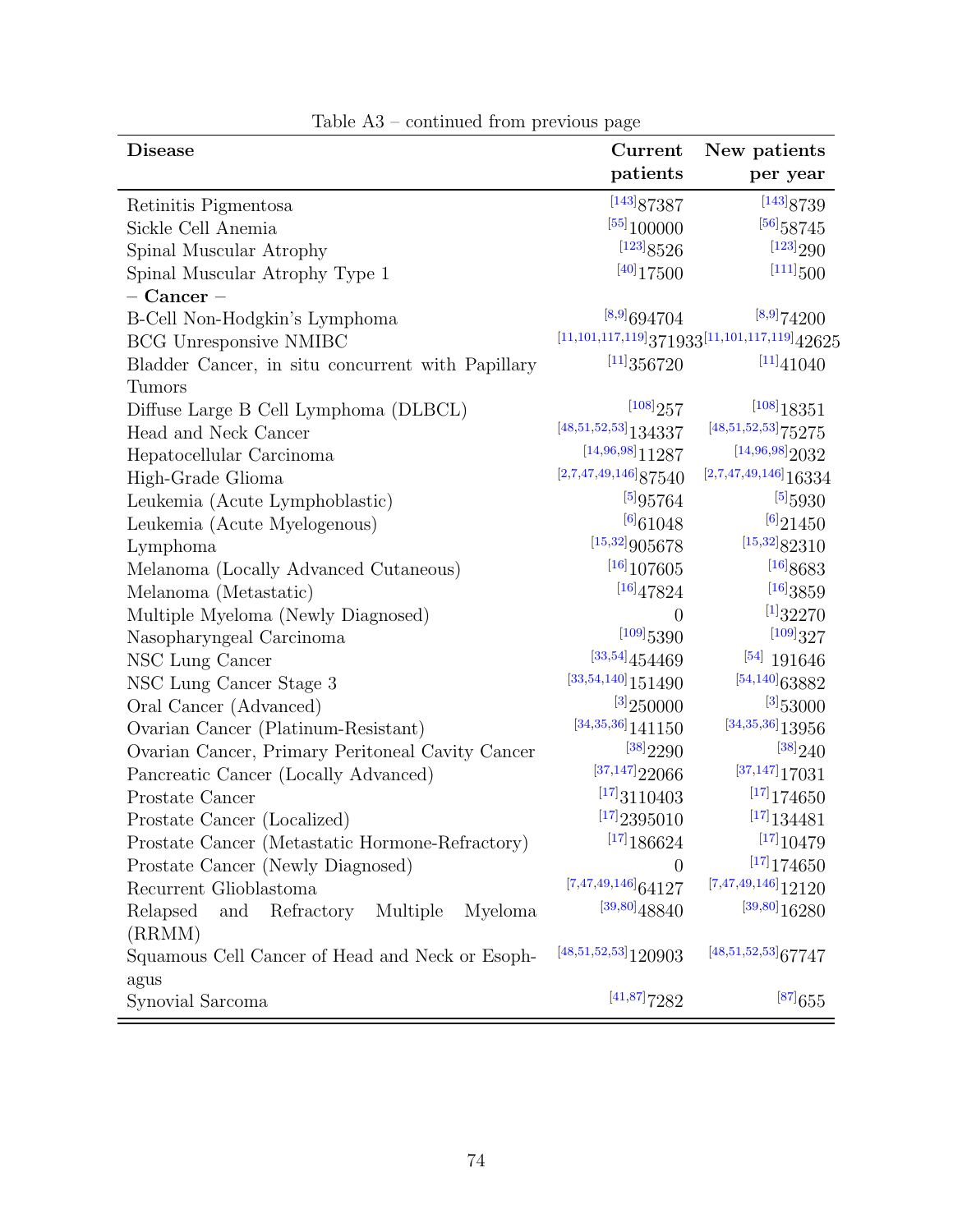#### A77 Calibration of Survival Functions  $D_{alt}(x - a)$

We source either the survival or mortality rate from literature and use them to compute  $\lambda$ , the time parameter in the exponential survival function. We show our result in the table below.

Table A4: List of survival rate or mortality rate and  $\lambda$ , for each disease. An asterisk (\*) under  $\lambda$  denotes that the disease does not affect mortality directly.

| Disease                                              | $k$ years survival rate |           | $k$ years mortality rate |                        |                  | $\lambda$ |  |  |  |
|------------------------------------------------------|-------------------------|-----------|--------------------------|------------------------|------------------|-----------|--|--|--|
|                                                      | $k=5$                   | $k=10$    | $k=1$                    |                        | $k = 5$ $k = 10$ |           |  |  |  |
| Arteriosclerosis Obliterans                          |                         |           |                          | $\overline{[159]}11.3$ |                  | 0.024     |  |  |  |
| Critical Limb Ischemia                               |                         |           |                          | $[84]_{50}$            |                  | 0.139     |  |  |  |
| Degenerative Arthritis                               |                         | [163]82   |                          |                        |                  | 0.020     |  |  |  |
| Diabetic Foot Ulcers                                 |                         |           |                          | [145]49                |                  | 0.135     |  |  |  |
| Diabetic Peripheral Neuropathy                       |                         |           |                          |                        | $[59]_5$         | 0.005     |  |  |  |
| Heart Failure                                        |                         |           |                          | [50]42.3               |                  | 0.110     |  |  |  |
| Knee Osteoarthritis with Kellgren & Lawrence Grade 2 | [154]7.5                |           |                          |                        |                  | 0.518     |  |  |  |
| Knee Osteoarthritis with Kellgren & Lawrence Grade 3 | $[154]$ 7.5             |           |                          |                        |                  | 0.518     |  |  |  |
| Parkinson's Disease                                  | [165]40                 |           |                          |                        |                  | 0.174     |  |  |  |
| Peripheral Artery Disease                            |                         |           |                          | $^{[71]}33.2$          |                  | 0.081     |  |  |  |
| Refractory Angina due to Myocardial Ischemia (AF-    |                         |           | [103]3.9                 |                        |                  | 0.040     |  |  |  |
| FIRM)                                                |                         |           |                          |                        |                  |           |  |  |  |
| Stable Angina                                        | [104]90                 |           |                          |                        |                  | 0.021     |  |  |  |
| Beta-Thalassemia                                     |                         | [169]98.3 |                          |                        |                  | 0.002     |  |  |  |
| Cerebral Adrenoleukodystrophy (CALD)                 | $[142]_{55}$            |           |                          |                        |                  | 0.120     |  |  |  |
| Choroideremia                                        |                         |           |                          |                        |                  | $\ast$    |  |  |  |
| Cystic Fibrosis                                      |                         |           |                          |                        | [120]28          | 0.033     |  |  |  |
| Ewing's Sarcoma                                      | $[130]$ 70              |           |                          |                        |                  | 0.071     |  |  |  |
| Hemophilia A                                         |                         |           |                          |                        | [139]9.7         | 0.010     |  |  |  |
| Hemophilia B                                         |                         |           |                          |                        | [139]9.7         | 0.010     |  |  |  |
| Leber Congenital Amaurosis due to RPE65 Mutations    |                         |           |                          |                        |                  | $\ast$    |  |  |  |
| Continued on next page                               |                         |           |                          |                        |                  |           |  |  |  |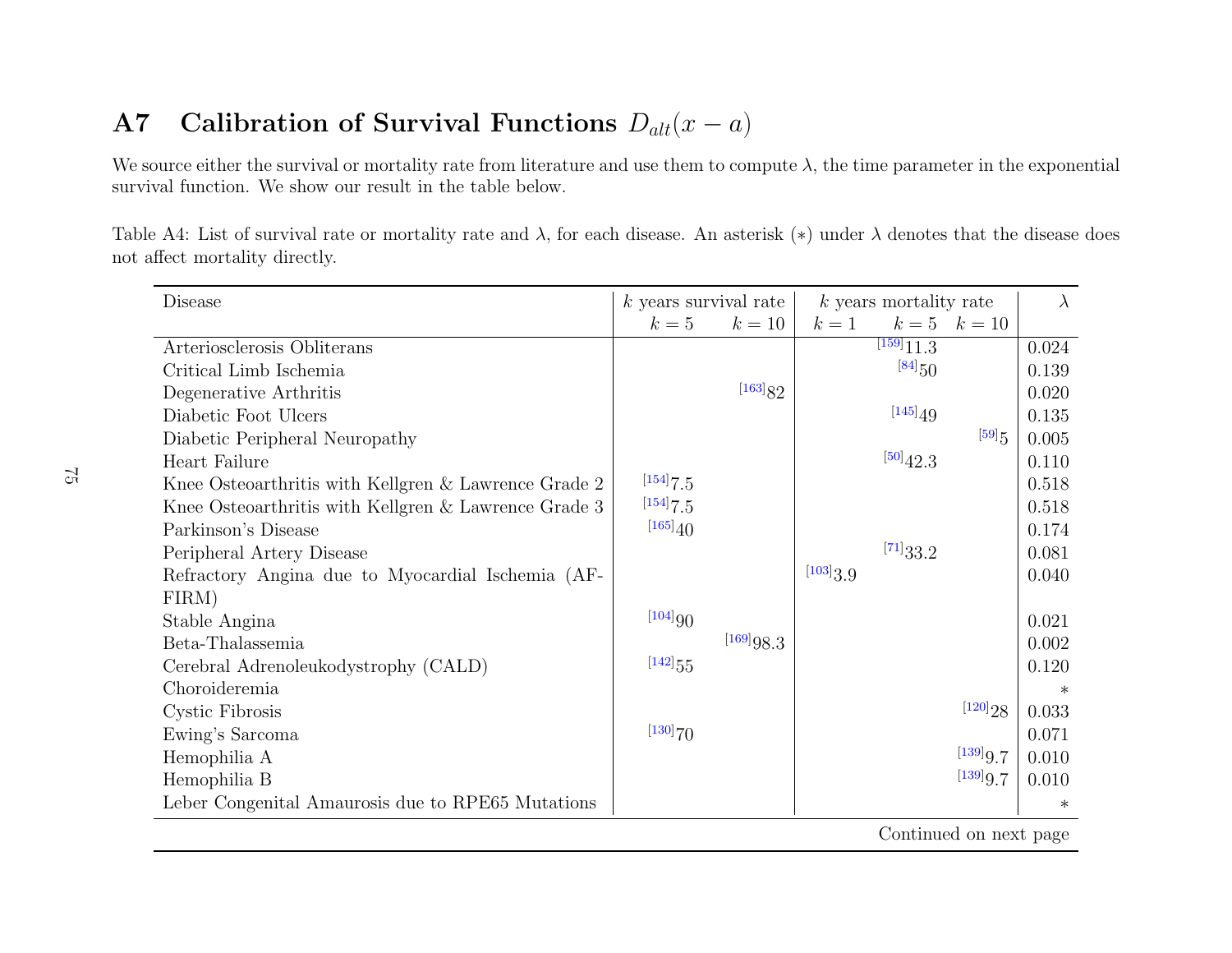| Disease                                           | $k$ years survival rate |         |       | $k$ years mortality rate |                  | $\lambda$ |
|---------------------------------------------------|-------------------------|---------|-------|--------------------------|------------------|-----------|
|                                                   | $k=5$                   | $k=10$  | $k=1$ |                          | $k = 5$ $k = 10$ |           |
| Leber Hereditary Optic Neuropathy                 |                         |         |       |                          |                  | $\ast$    |
| Lipoprotein Lipase Deficiency (LPLD)              |                         |         |       |                          |                  | $\ast$    |
| Metachromatic Leukodystrophy                      | $[127]_{52}$            |         |       |                          |                  | 0.131     |
| Mucopolysaccharidosis Type III                    |                         | [124]60 |       |                          |                  | 0.051     |
| Recessive Dystrophic Epidermolysis Bullosa        |                         |         |       |                          |                  | $\ast$    |
| Retinitis Pigmentosa                              |                         |         |       |                          |                  | $\ast$    |
| Sickle Cell Anemia                                |                         | [94]96  |       |                          |                  | 0.004     |
| Spinal Muscular Atrophy                           | [81]40                  |         |       |                          |                  | 0.183     |
| Spinal Muscular Atrophy Type 1                    | [170]10.13              |         |       |                          |                  | 0.458     |
| B-Cell Non-Hodgkin's Lymphoma                     | [29]72                  |         |       |                          |                  | 0.066     |
| BCG Unresponsive Non-Muscle Invasive Bladder Can- | [119]78                 |         |       |                          |                  | 0.050     |
| cer                                               |                         |         |       |                          |                  |           |
| Bladder Cancer, Transitional Cell Carcinoma       | [19]95.8                |         |       |                          |                  | 0.009     |
| Diffuse Large B-Cell Lymphoma (DLBCL)             | $[24]_{63.2}$           |         |       |                          |                  | 0.092     |
| Head and Neck Cancer                              | $[20]$ 64               |         |       |                          |                  | 0.089     |
| Hepatocellular Carcinoma                          | [98]10                  |         |       |                          |                  | 0.461     |
| High-Grade Glioma                                 | [106]9.87               |         |       |                          |                  | 0.463     |
| Leukemia (Acute Lymphoblastic)                    | $^{[5]}68.8$            |         |       |                          |                  | 0.075     |
| Leukemia (Acute Myelogenous)                      | $^{[6]}28.7$            |         |       |                          |                  | 0.250     |
| Lymphoma                                          | [27]72                  |         |       |                          |                  | 0.066     |
| Melanoma (Locally Advanced Cutaneous)             | $[26]$ 64               |         |       |                          |                  | 0.089     |
| Melanoma (Metastatic)                             | [26]23                  |         |       |                          |                  | 0.294     |
| Multiple Myeloma (Newly Diagnosed)                | $^{[57]}52$             |         |       |                          |                  | 0.131     |
| Nasopharyngeal Carcinoma                          | [30]72                  |         |       |                          |                  | 0.066     |
| <b>NSCLC</b>                                      | [43]23                  |         |       |                          |                  | 0.294     |
| NSCLC (Stage 3)                                   | [43]33                  |         |       |                          |                  | 0.222     |
| Oral Cancer (Advanced)                            | [20]39.1                |         |       |                          |                  | 0.188     |

Table A4 – continued from previous page

Continued on next page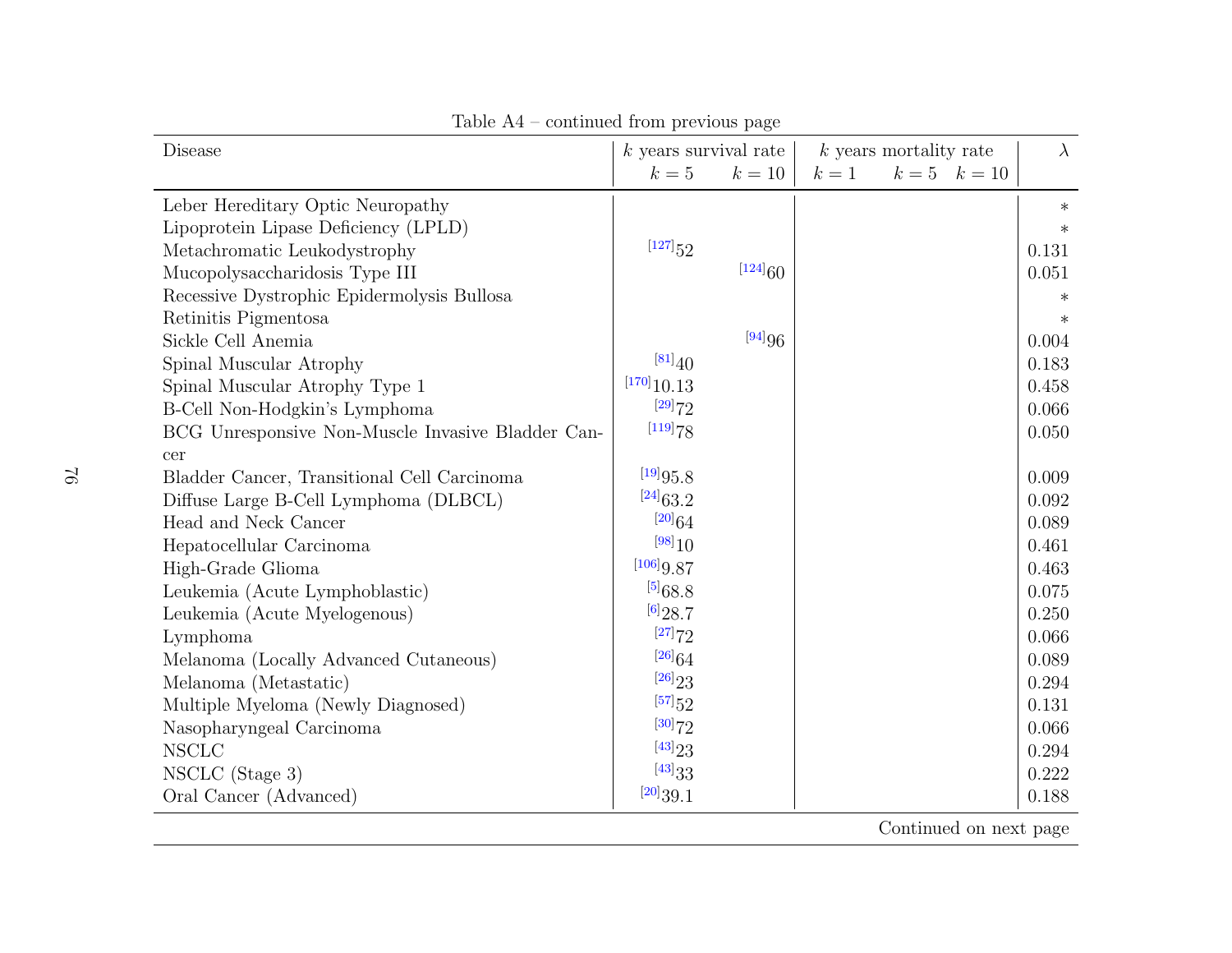| <b>Disease</b>                                     | $k$ years survival rate |        | $k$ years mortality rate |                          |  | $\lambda$ |
|----------------------------------------------------|-------------------------|--------|--------------------------|--------------------------|--|-----------|
|                                                    | $k=5$                   | $k=10$ |                          | $k = 1$ $k = 5$ $k = 10$ |  |           |
| Ovarian Cancer (Platinum-Resistant)                | $[162]$ 1 9             |        |                          |                          |  | 0.793     |
| Ovarian Cancer, Primary Peritoneal Cavity Cancer   | $[21]$ 47.6             |        |                          |                          |  | 0.148     |
| Pancreatic Cancer (Locally Advanced)               | $[22]$ 12.4             |        |                          |                          |  | 0.417     |
| Prostate Cancer                                    | $[23]_{98}$             |        |                          |                          |  | 0.004     |
| Prostate Cancer (Localized)                        | $[23]_{98}$             |        |                          |                          |  | 0.004     |
| Prostate Cancer (Metastatic Hormone Refractory)    | $^{[23]}30.5$           |        |                          |                          |  | 0.237     |
| Prostate Cancer (Newly Diagnosed)                  | $^{[23]}95.1$           |        |                          |                          |  | 0.010     |
| Recurrent Glioblastoma                             | $[122]_1$               |        |                          |                          |  | 0.461     |
| Relapsed and Refractory Multiple Myeloma (RRMM)    | [44]9.92                |        |                          |                          |  | 0.462     |
| Squamous Cell Cancer of Head and Neck or Esophagus | $[20]$ 64               |        |                          |                          |  | 0.089     |
| Synovial Sarcoma                                   | $[31]_{55}$             |        |                          |                          |  | 0.120     |

Table A4 – continued from previous page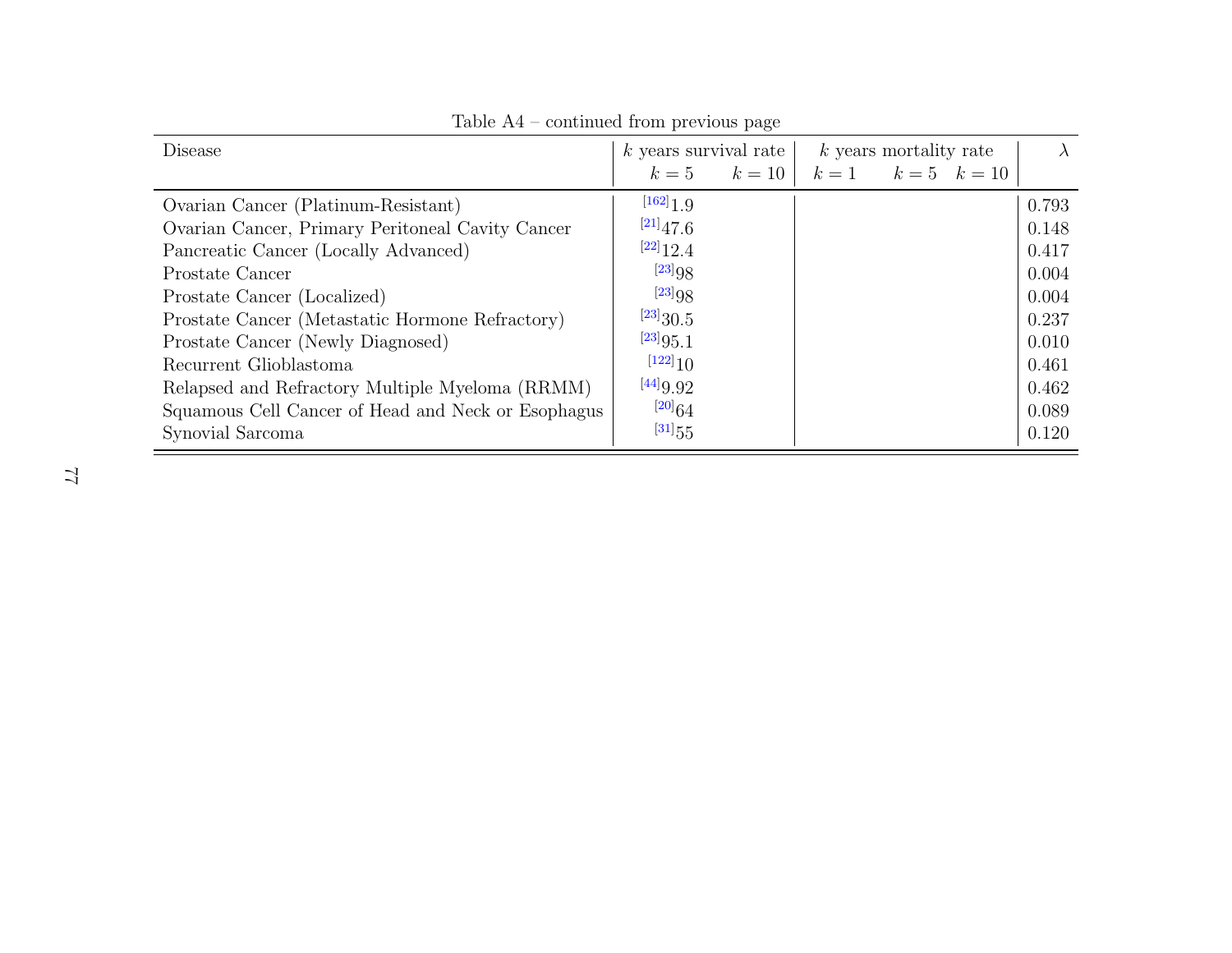## A8 Calibration of Age Distribution  $A(x)$

As mentioned in the main paper, our optimization program produces triangular age distributions that conforms to data, have wider support compared to fitting uniform distributions and, avoids sharp changes in the probability density. We illustrate some examples that compare triangle distributions with the uniform distributions with the same average age.



(a) Comparative probability distribu-(b) Comparative probability distributions when  $\mu_{age} = 10$ tions when  $\mu_{age} = 30$ 



tions when  $\mu_{age} = 50$ 

tions when  $\mu_{age} = 80$ 

Figure A2: Age distributions given various mean ages,  $\mu_{age}$ . The red triangles represent the solutions obtained by our optimization program, while the blue rectangles represent the solutions given by an uniform distribution. The distributions from the optimization program have a wider base of support and avoid sharp changes in density.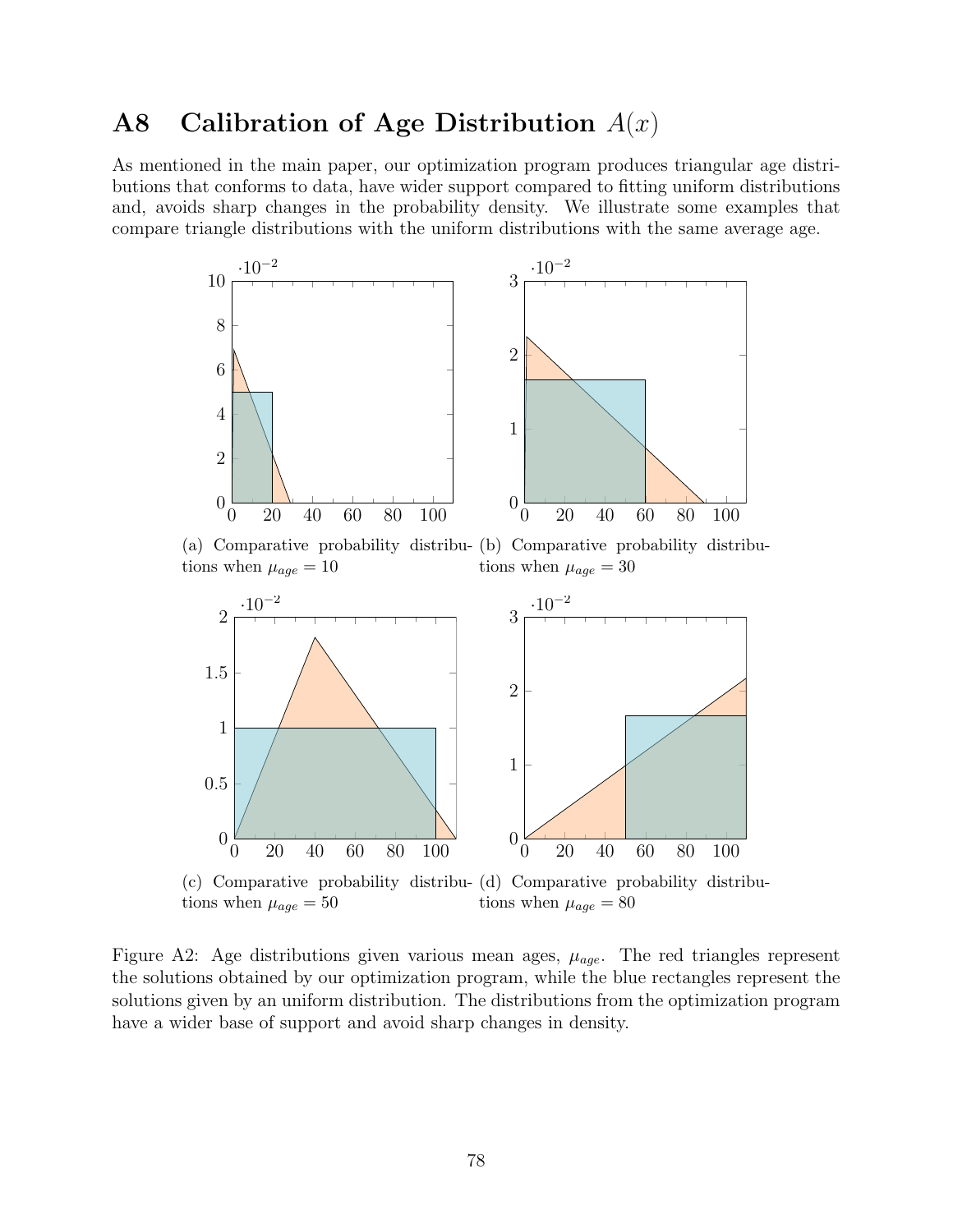### A9 Quality of Life Estimation

The results of our literature search and estimation for the change in QoL for each disease is shown in the table below.

Table A5: Table of disease scores  $(\zeta)$ , estimated quality of life values before treatment  $\hat{f}_h(s_{alt})$ , after treatment  $\hat{f}_h(s_{gt})$ , and the change in quality of life ( $\Delta \text{QoL}$ ). Asterisks (\*) indicate that the values are interpolated. Cancers are not included, as we assume that the gains in survival dominate the gains in QoL.

| <b>Non-Cancer Disease</b>                        | $\zeta$        | $\hat{\mathbf{f}}_{\mathbf{h}}(\mathbf{s}_{\mathbf{alt}})$ | $\Delta \mathbf{Q}$ o $\mathbf{L}$ | $\ddot{\mathbf{f}}_{\mathbf{h}}(\mathbf{s}_{\mathbf{gt}})$ |
|--------------------------------------------------|----------------|------------------------------------------------------------|------------------------------------|------------------------------------------------------------|
| Arteriosclerosis Obliterans                      | $\overline{1}$ | $*0.775$                                                   | $*0.075$                           | $*0.850$                                                   |
| Beta-Thalassemia                                 | 3              | [150] 0.870                                                | $*0.166$                           | $*1.000$                                                   |
| Cerebral Adrenoleukodystrophy (CALD)             | $\overline{5}$ | $*0.654$                                                   | $*0.257$                           | $*0.911$                                                   |
| Choroideremia                                    | 3              | $*0.715$                                                   | $*0.166$                           | $*0.881$                                                   |
| Critical Limb Ischemia                           | $\overline{4}$ | $*0.684$                                                   | $*0.212$                           | $*0.896$                                                   |
| Cystic Fibrosis                                  | 3              | [61] 0.671                                                 | $*0.166$                           | $*0.837$                                                   |
| Degenerative Arthritis                           | $\mathfrak{Z}$ | $*0.715$                                                   | $*0.166$                           | $*0.881$                                                   |
| Diabetic Foot Ulcers                             | 3              | [153] 0.703                                                | [153] 0.258                        | [153] 0.961                                                |
| Diabetic Peripheral Neuropathy                   | $\overline{2}$ | $^{[152]}0.630$                                            | [152] 0.180                        | [152] 0.810                                                |
| Ewing's Sarcoma                                  | $\overline{2}$ | [144] 0.690                                                | $*0.121$                           | $*0.811$                                                   |
| Heart Failure                                    | $\overline{4}$ | $*0.684$                                                   | $*0.212$                           | $*0.896$                                                   |
| Hemophilia A                                     | $\overline{5}$ | $^{[72]}0.750$                                             | $*0.257$                           | $*1.000$                                                   |
| Hemophilia B                                     | $\overline{5}$ | $^{[72]}0.700$                                             | $*0.257$                           | $*0.957$                                                   |
| Knee Osteoarthritis, Kellgren & Lawrence Grade 2 | $\overline{2}$ | [134] 0.900                                                | [134] 0.042                        | $*0.942$                                                   |
| Knee Osteoarthritis, Kellgren & Lawrence Grade 3 | $\overline{2}$ | [134] 0.900                                                | [134] 0.048                        | $*0.948$                                                   |
| Leber Congenital Amaurosis (RPE65 Mutations)     | 3              | $*0.715$                                                   | $*0.166$                           | $*0.881$                                                   |
| Leber Hereditary Optic Neuropathy                | 3              | $*0.715$                                                   | $*0.166$                           | $*0.881$                                                   |
| Lipoprotein Lipase Deficiency                    | $\overline{4}$ | $*0.684$                                                   | $*0.212$                           | $*0.896$                                                   |
| Lysosomal Storage Disease                        | $\overline{5}$ | $^{[93]}0.640$                                             | $*0.257$                           | $*0.897$                                                   |
| Mucopolysaccharidosis Type IIIa                  | $\overline{2}$ | [102] 0.582                                                | [102] 0.264                        | [102] 0.846                                                |
| Osteoarthritis                                   | $\overline{2}$ | [157] 0.900                                                | [157] 0.040                        | $*0.940$                                                   |
| Parkinson's Disease                              | $\overline{4}$ | [85, 151] 0.700                                            | [85] 0.150                         | $^{[85]}0.850$                                             |
| Peripheral Artery Disease                        | $\overline{2}$ | [105] 0.660                                                | [105] 0.060                        | [105] 0.720                                                |
| Recessive Dystrophic Epidermolysis Bullosa       | $\overline{4}$ | [116] 0.590                                                | $*0.212$                           | $*0.802$                                                   |
| Refractory Angina due to Myocardial Ischemia     | $\sqrt{2}$     | $^{[99]}0.600$                                             | $*0.121$                           | $*0.721$                                                   |
| Retinitis Pigmentosa                             | 3              | [149] 0.770                                                | $*0.166$                           | $*0.936$                                                   |
| Sickle Cell Anemia                               | 3              | [90] 0.732                                                 | [90] 0.198                         | [90] 0.930                                                 |
| Spinal Muscular Atrophy <sup>5</sup>             | $\overline{5}$ | 0.520                                                      | $*0.257$                           | $*0.777$                                                   |
| Spinal Muscular Atrophy Type 1                   | $\bf 5$        | [171] 0.520                                                | $*0.257$                           | $*0.777$                                                   |
| Stable Angina                                    | $\overline{2}$ | [121, 167] 0.750                                           | [167] 0.150                        | [167] 0.900                                                |

<span id="page-80-0"></span><sup>5</sup>We are unable to find QoL values for SMA only and assume that they are the same as SMA Type 1.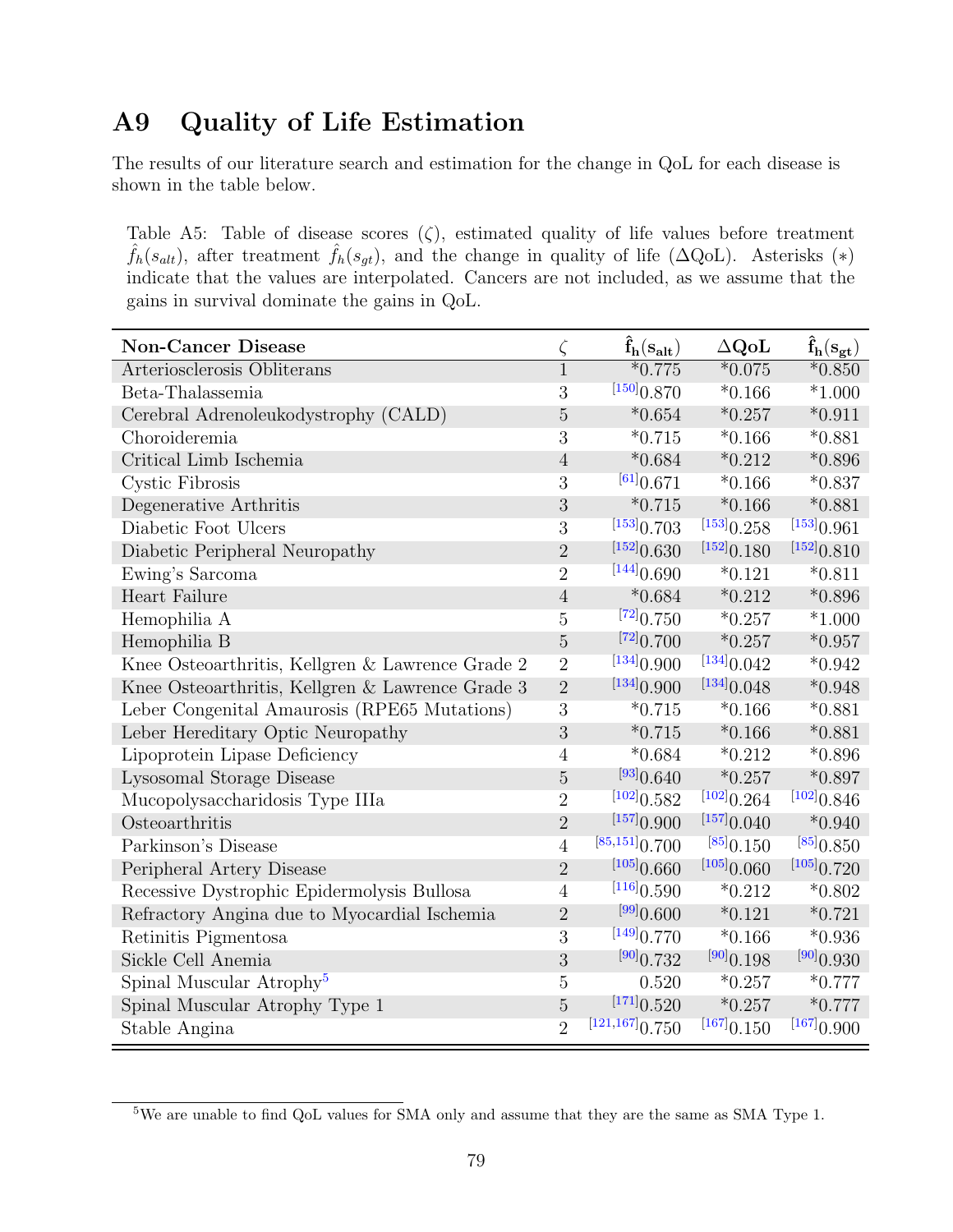| <b>Disease</b>                                                     | $\overline{\Delta \rm QALY} \; \frac{\rm Cost}{\Delta \rm QALY}$ | $(\$\)$ | Price $(\$)$ |
|--------------------------------------------------------------------|------------------------------------------------------------------|---------|--------------|
| <b>General Diseases:</b>                                           |                                                                  |         |              |
| Arteriosclerosis Obliterans                                        | 2.96                                                             | 41K     | 121K         |
| Critical Limb Ischemia                                             | 7.32                                                             | 41K     | 299K         |
| Degenerative Arthritis                                             | 3.53                                                             | 41K     | 144K         |
| Diabetic Foot Ulcers                                               | 7.92                                                             | 41K     | 323K         |
| Diabetic Peripheral Neuropathy                                     | 3.95                                                             | 41K     | 161K         |
| Heart Failure                                                      | 6.92                                                             | 41K     | 282K         |
| Knee Osteoarthritis with Kellgren & Lawrence                       | 10.62                                                            | 41K     | 433K         |
| Grade 3                                                            |                                                                  |         |              |
| Parkinson's Disease                                                | 8.26                                                             | 41K     | 337K         |
| Peripheral Artery Disease                                          | 4.52                                                             | 41K     | 184K         |
| Refractory Angina due to Myocardial Ischemia                       | 3.80                                                             | 41K     | 155K         |
| (AFFIRM)                                                           |                                                                  |         |              |
| Stable Angina                                                      | 3.85                                                             | 41K     | 157K         |
| <b>Rare Diseases:</b>                                              |                                                                  |         |              |
| Beta-Thalassemia                                                   | 4.58                                                             | 102K    | 466K         |
| Cerebral Adrenoleukodystrophy (CALD)                               | 20.33                                                            | 102K    | 2.07M        |
| Choroideremia                                                      | 4.24                                                             | 102K    | 431K         |
| Cystic Fibrosis                                                    | 13.20                                                            | 102K    | 1.34M        |
| Ewing's Sarcoma                                                    | 14.04                                                            | 102K    | 1.43M        |
| Hemophilia A                                                       | 11.18                                                            | 102K    | 1.14M        |
| Hemophilia B                                                       | 10.63                                                            | 102K    | 1.08M        |
| Leber Congenital Amaurosis due to RPE65                            | 4.63                                                             | 102K    | 470K         |
| Mutations                                                          |                                                                  |         |              |
| Leber Hereditary Optic Neuropathy                                  | 3.97                                                             | 102K    | 404K         |
| Lipoprotein Lipase Deficiency (LPLD)                               | 5.74                                                             | 102K    | 584K         |
| Metachromatic Leukodystrophy                                       | 21.06                                                            | 102K    | 2.14M        |
| Mucopolysaccharidosis Type IIIa                                    | 16.27                                                            | 102K    | 1.65M        |
| Recessive Dystrophic Epidermolysis Bullosa                         | 5.89                                                             | 102K    | 599K         |
| Retinitis Pigmentosa                                               | 3.28                                                             | 102K    | 333K         |
| Sickle Cell Anemia                                                 | 7.36                                                             | 102K    | 748K         |
| Spinal Muscular Atrophy                                            | 19.23                                                            | 102K    | 1.96M        |
| Spinal Muscular Atrophy Type 1                                     | 20.56                                                            | 102K    | 2.09M        |
| Cancer:                                                            |                                                                  |         |              |
| B-Cell Non-Hodgkin's Lymphoma                                      | 4.90                                                             | 41K     | 200K         |
| <b>BCG Unresponsive NMIBC</b>                                      | 2.86                                                             | 41K     | 117K         |
| Bladder Cancer, in situ concurrent with Papillary<br><b>Tumors</b> | 0.66                                                             | 41K     | 26.9K        |

Table A6: Estimated ∆QALY, assumed price per ∆QALY and estimated price of gene therapies per disease. Prices are given to 3 significant figures for display in this table.

Continued on next page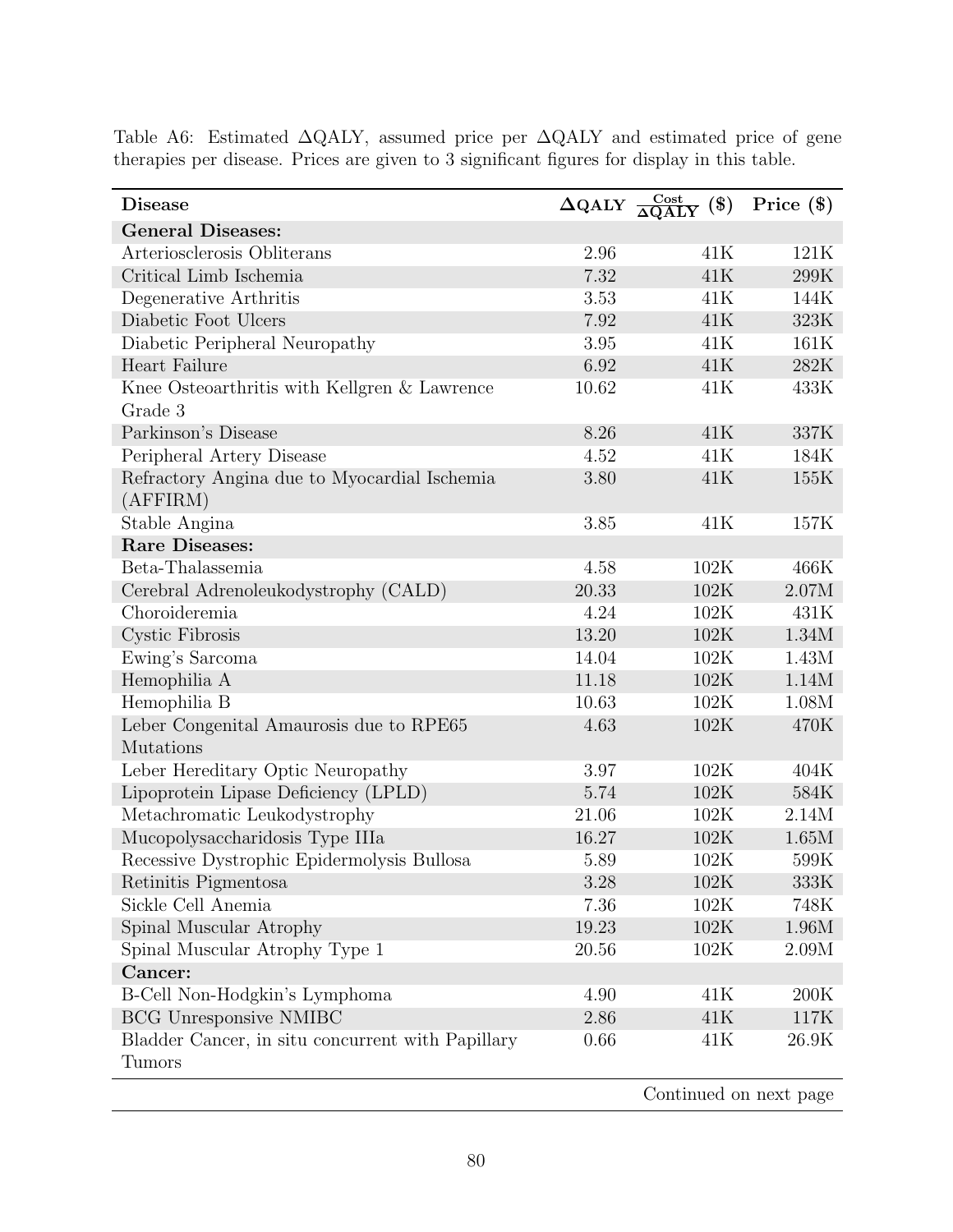| <b>Disease</b>                                   | $\Delta \text{QALY}$ | $\frac{\text{Cost}}{\Delta\text{QALY}}$<br>$(\$\)$ | Price $(\$)$ |
|--------------------------------------------------|----------------------|----------------------------------------------------|--------------|
| Diffuse Large B Cell Lymphoma (DLBCL)            | 6.19                 | 41K                                                | 253K         |
| Head and Neck Cancer                             | 6.13                 | 41K                                                | $250K$       |
| Hepatocellular Carcinoma                         | 9.30                 | 41K                                                | 380K         |
| High-Grade Glioma                                | 12.56                | 41K                                                | 512K         |
| Leukemia (Acute Lymphoblastic)                   | 13.04                | 41K                                                | 532K         |
| Leukemia (Acute Myelogenous)                     | 8.55                 | 41K                                                | 349K         |
| Lymphoma                                         | 4.90                 | 41K                                                | 200K         |
| Melanoma (Locally Advanced Cutaneous)            | 6.23                 | 41K                                                | 254K         |
| Melanoma (Metastatic)                            | 9.22                 | 41K                                                | 376K         |
| Multiple Myeloma (Newly Diagnosed)               | 5.90                 | 41K                                                | 241K         |
| Nasopharyngeal Carcinoma                         | 5.20                 | 41K                                                | 212K         |
| NSC Lung Cancer                                  | 7.04                 | 41K                                                | 287K         |
| NSC Lung Cancer Stage 3                          | 6.52                 | 41K                                                | 266K         |
| Oral Cancer (Advanced)                           | 8.21                 | 41K                                                | 335K         |
| Ovarian Cancer (Platinum-Resistant)              | 10.83                | 41K                                                | 442K         |
| Ovarian Cancer, Primary Peritoneal Cavity Cancer | 7.93                 | 41K                                                | 324K         |
| Pancreatic Cancer (Locally Advanced)             | 7.64                 | 41K                                                | 312K         |
| Prostate Cancer                                  | 0.42                 | 41K                                                | 17.1K        |
| Prostate Cancer (Localized)                      | 0.42                 | 41K                                                | 17.1K        |
| Prostate Cancer (Metastatic Hormone-Refractory)  | 7.75                 | 41K                                                | 316K         |
| Prostate Cancer (Newly Diagnosed)                | 0.99                 | 41K                                                | 40.4K        |
| Recurrent Glioblastoma                           | 12.55                | 41K                                                | 512K         |
| Relapsed and Refractory Multiple Myeloma         | 8.33                 | 41K                                                | 340K         |
| (RRMM)                                           |                      |                                                    |              |
| Squamous Cell Cancer of Head and Neck or         | 5.51                 | 41K                                                | 225K         |
| Esophagus                                        |                      |                                                    |              |
| Synovial Sarcoma                                 | 8.65                 | 41K                                                | 353K         |

Table A6 – continued from previous page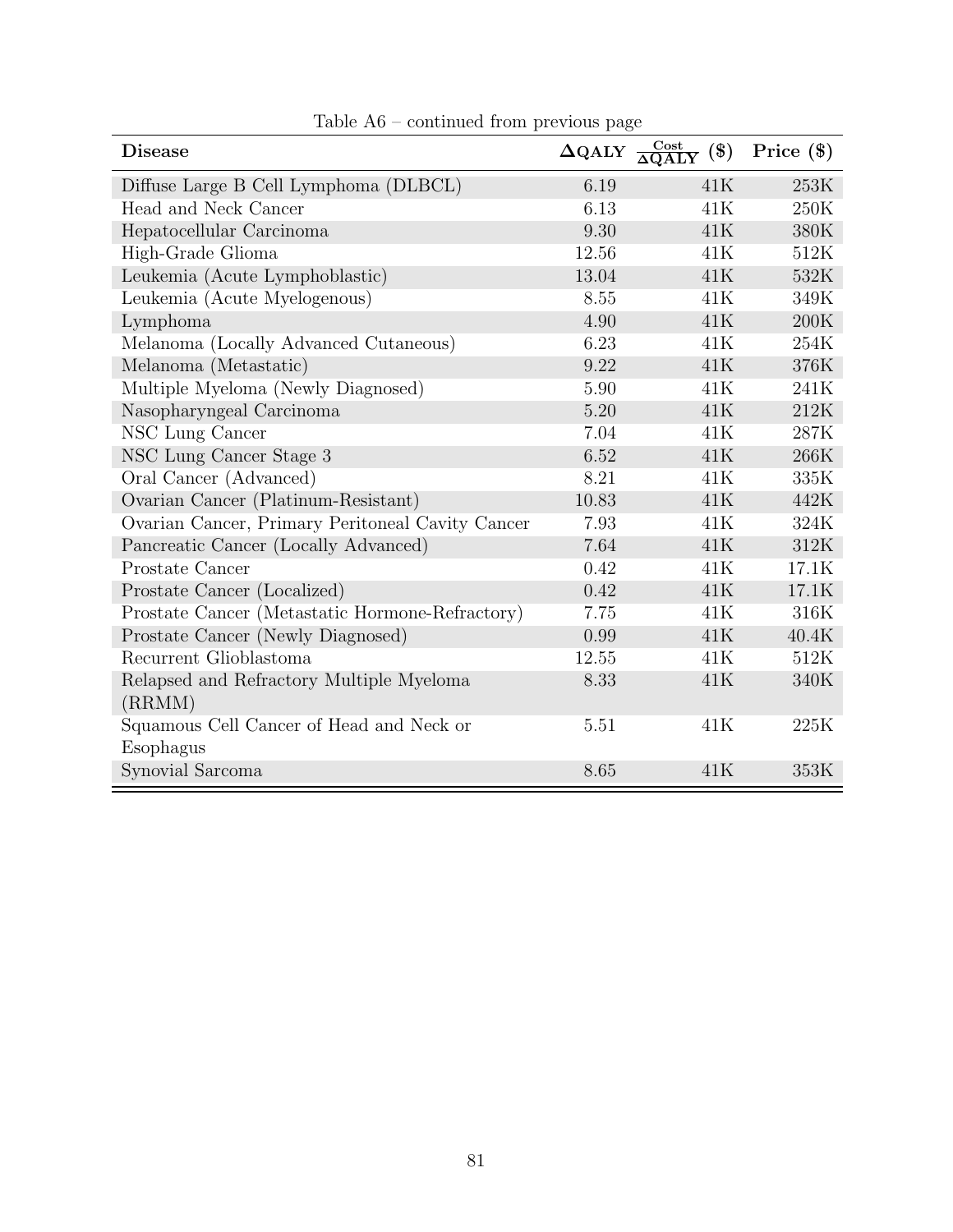### A10 Visualization of the Cost over Time

In this section, we visualize how the monthly cost of treating patients with gene therapy will be affected by changes to the variables. The results are summarized in the tornado chart presented in the main paper.



Figure A3: Impact on monthly cost of treating patients given a  $\pm 20\%$  change in the time from phase 3 to BLA.



Figure A4: Impact on monthly cost of treating patients given a  $\pm 20\%$  change in the time from BLA to approval.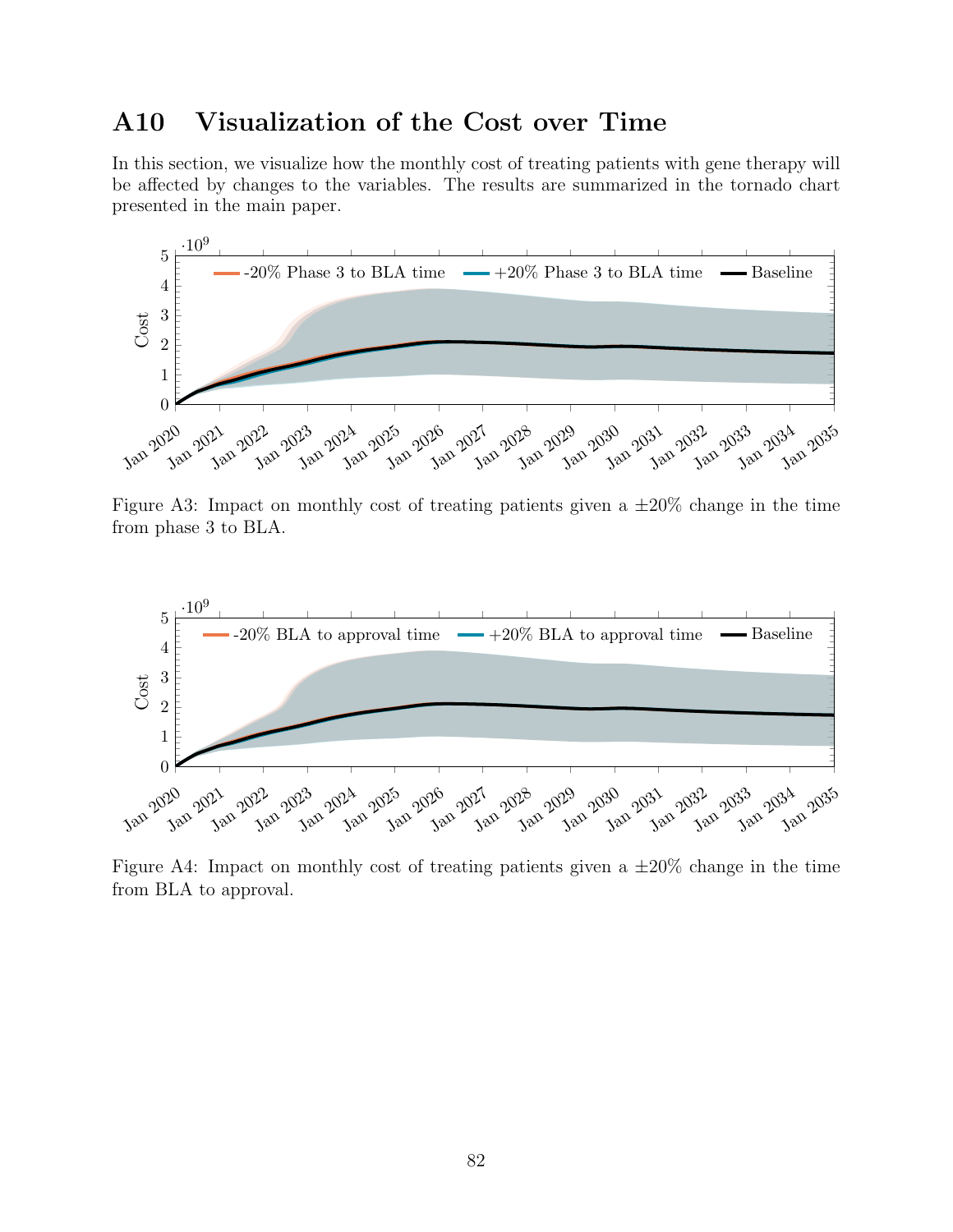

Figure A5: Impact on monthly cost of treating patients given a  $\pm 20\%$  change in the number of existing patients.



Figure A6: Impact on monthly cost of treating patients given a  $\pm 20\%$  change in the number of new patients.



Figure A7: Impact on monthly cost of treating patients given a  $\pm 20\%$  change in the PoS<sub>3A</sub>.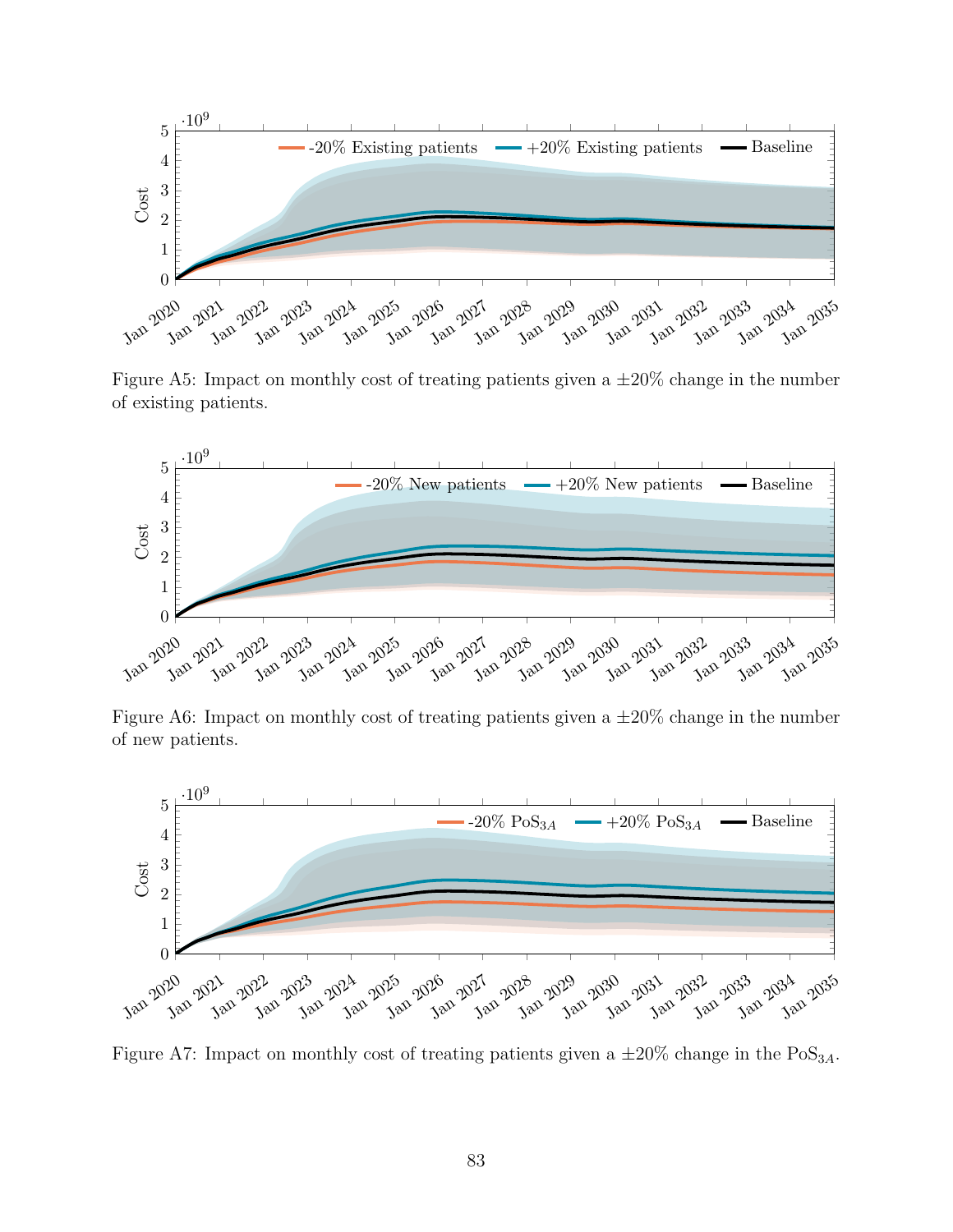

Figure A8: Impact on monthly cost of treating patients given a  $\pm 20\%$  change in  $\Delta \text{QALY}$ gained.



Figure A9: Impact on monthly cost of treating patients given a  $\pm 20\%$  change in the cost per ∆QALY.



Figure A10: Impact on monthly cost of treating patients given a  $\pm 20\%$  change in  $\Theta_{max}$ .